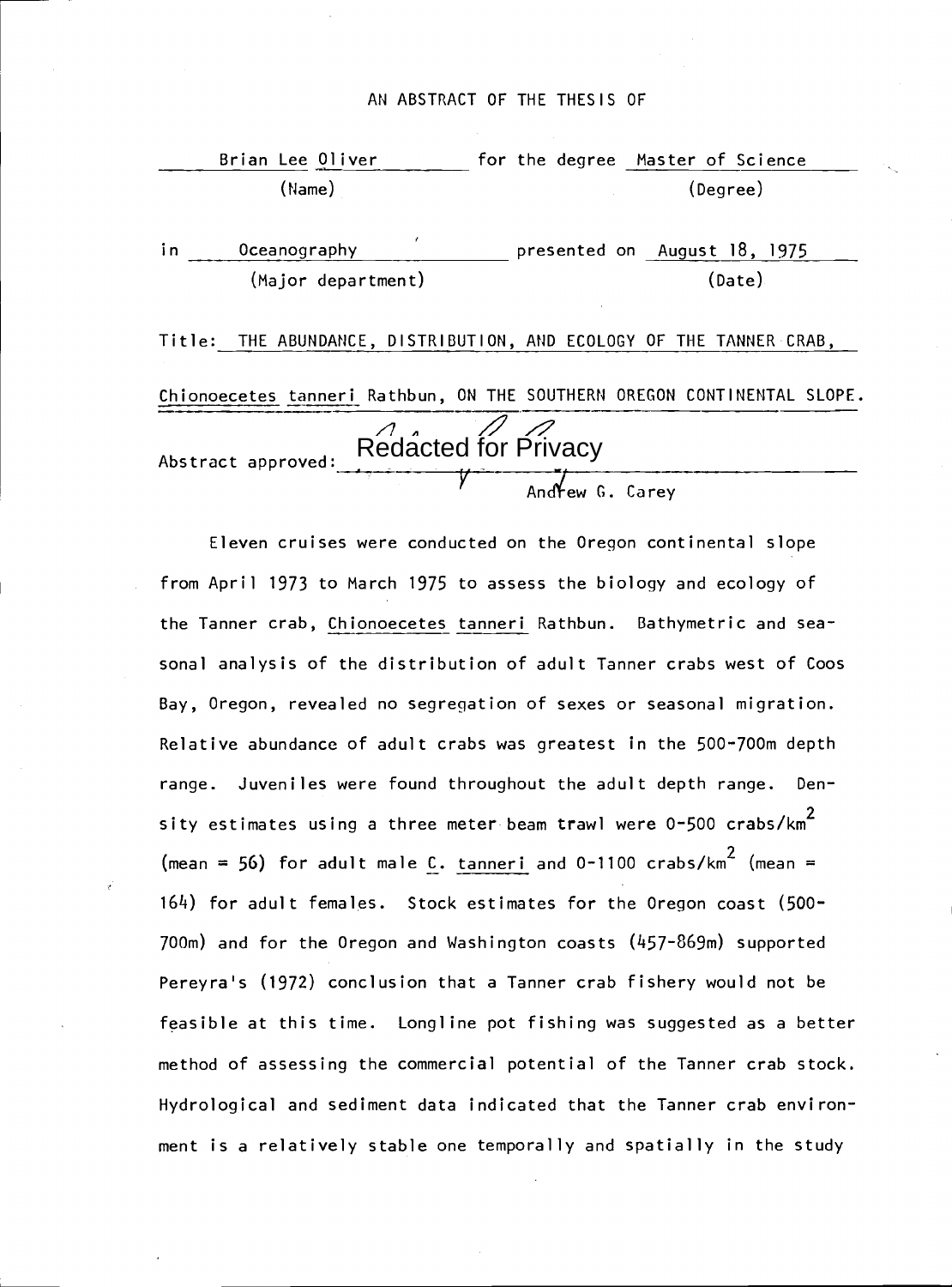area. There was no apparent relationship between the presence or absence of adult C. tanneri and temperature, salinity, dissolved oxygen, sediment organic carbon content, or sediment particle size.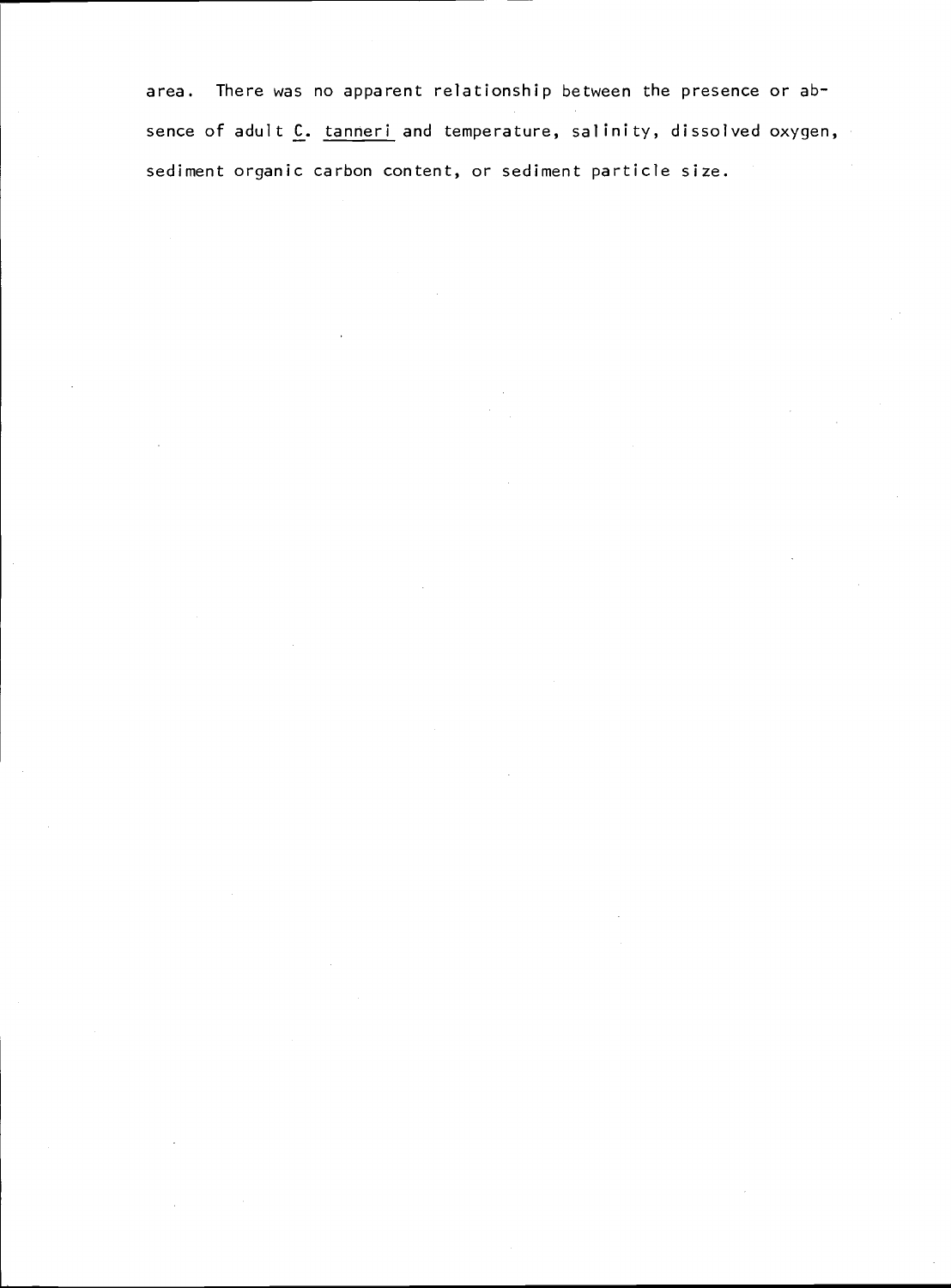### The Abundance, Distribution, and Ecology of the Tanner crab, Chionoecetes tanneri Rathbun, on the Southern Oregon Continental Slope

þ

by

Brian Lee Oliver

### A THESIS

### submitted to

### Oregon State University

in partial fulfillment of the requirements for the degree of

Master of Science

Completed August 18 , 1975

Commencement June 1976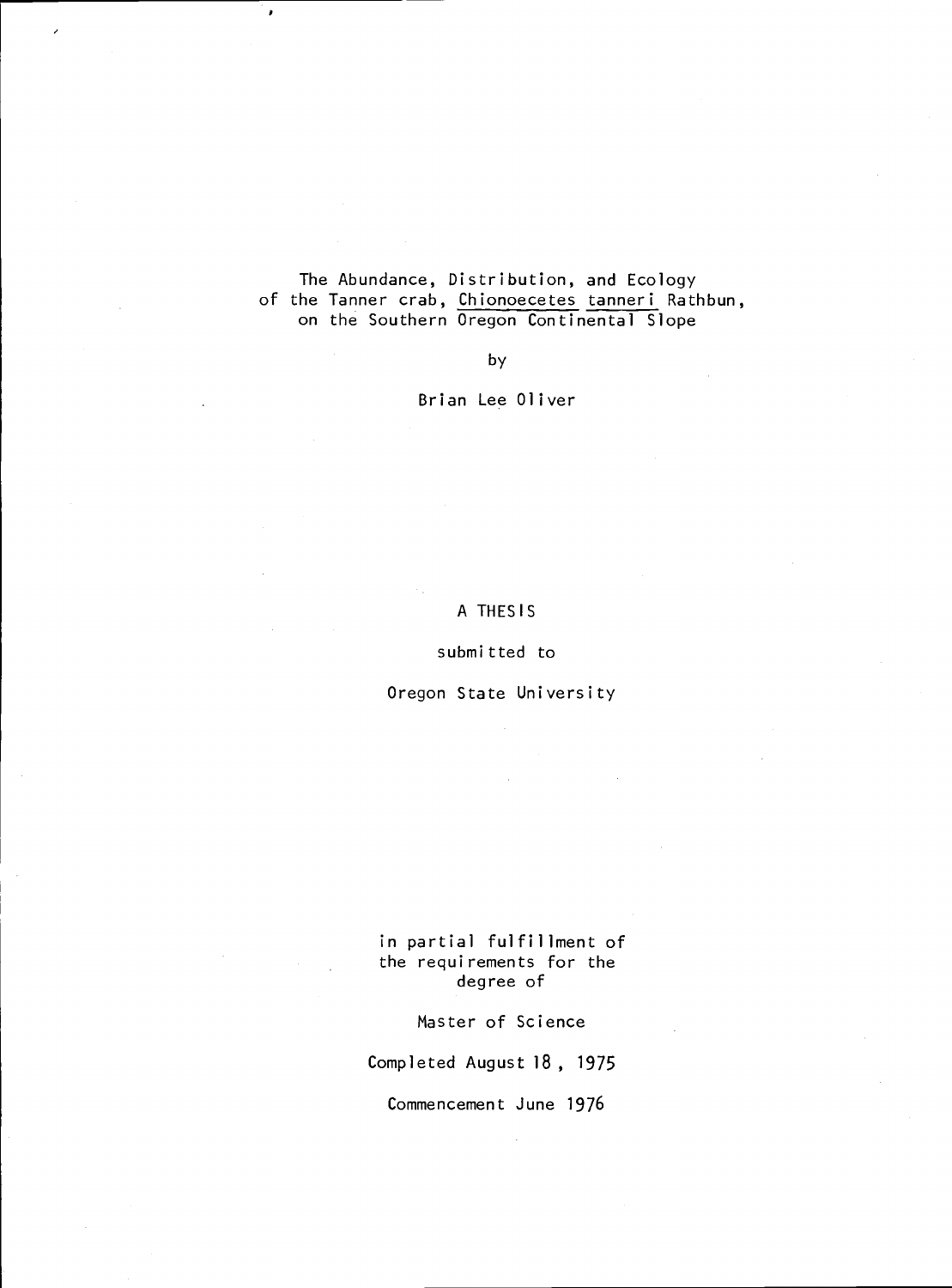APPROVED:

/

# Redacted for Privacy

Associate Professor of Oceanography

# Redacted for Privacy

Dean of *School* of Oceanography

# Redacted for Privacy

Dean of Graduate School

Date thesis is presented August 18, 1975

Typed by Brian Oliver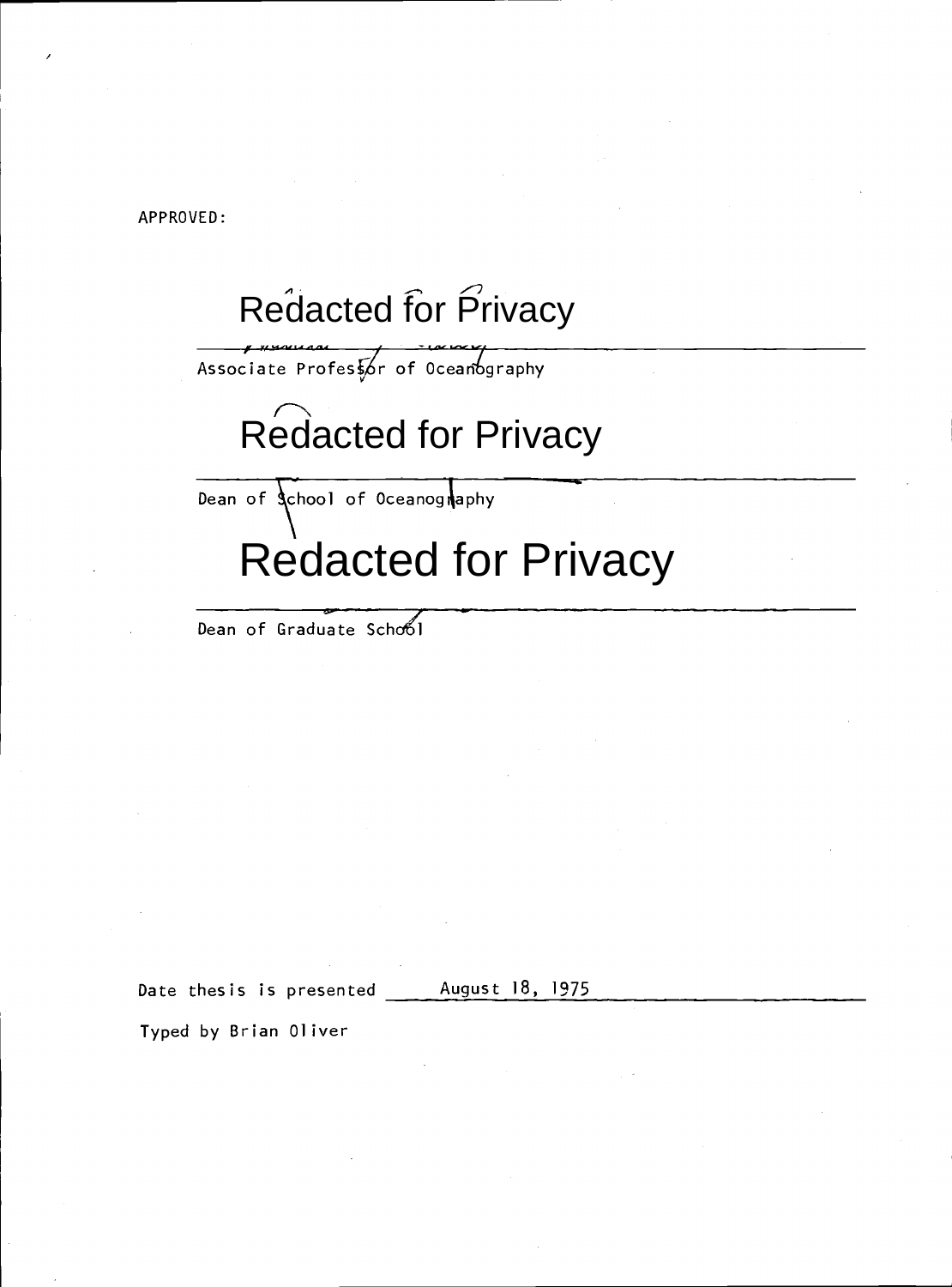### ACKNOWLEDGEMENTS

<sup>I</sup> am indebted to Dr. Andrew G. Carey who saw the need for further research on the Tanner crab and followed it through until the program became a reality.

<sup>I</sup> would like to thank the following people who contributed in their own way to my graduate school experience: Mr. and Mrs. P. C. Oliver, Gene Ruff, Pat Tester, Bob Carney, John Dickinson, Nicki Cummings, the Captain and crew of the R/V CAYUSE, Steve Crane, Charlie Miller, and Bruce and Peggy Thomson. My apologies to those <sup>I</sup> omitted but did not forget.

This research was sponsored by Sea Grant contracts NOAA 04- 3-158-4 and NOAA 04-5-158-2.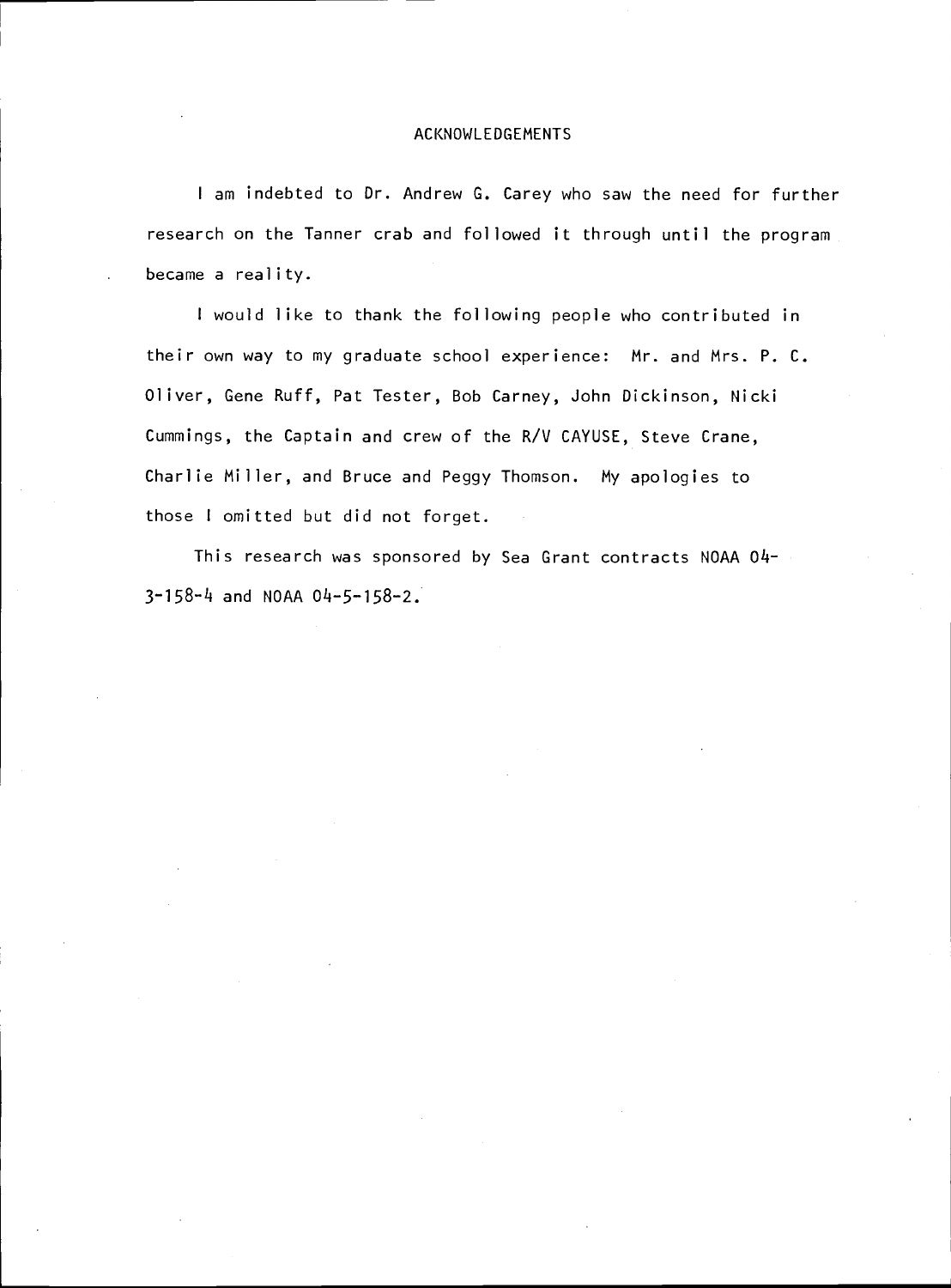### TABLE OF CONTENTS

|                                                                                                                                                                       | Page                                   |
|-----------------------------------------------------------------------------------------------------------------------------------------------------------------------|----------------------------------------|
| <b>INTRODUCTION</b>                                                                                                                                                   | 1                                      |
| Background<br>Research Objectives                                                                                                                                     | 1<br>$\overline{3}$                    |
| MATERIALS AND METHODS                                                                                                                                                 | 6                                      |
| Sampling Area<br>Sampling Gear<br>Sample Processing and Analysis                                                                                                      | 6<br>9<br>11                           |
| <b>RESULTS</b>                                                                                                                                                        | 14                                     |
| General Characteristices of the Tanner Crab Population<br>Distribution<br>Abundance<br>Ecology<br>Habitat Characterization<br>Habitat Correlation<br>Associated Fauna | 14<br>14<br>23<br>32<br>32<br>36<br>38 |
| <b>DISCUSSION</b>                                                                                                                                                     | 46                                     |
| <b>CONCLUSIONS</b>                                                                                                                                                    | 60                                     |
| <b>BIBLIOGRAPHY</b>                                                                                                                                                   | 61                                     |
| <b>APPENDICES</b>                                                                                                                                                     | 65                                     |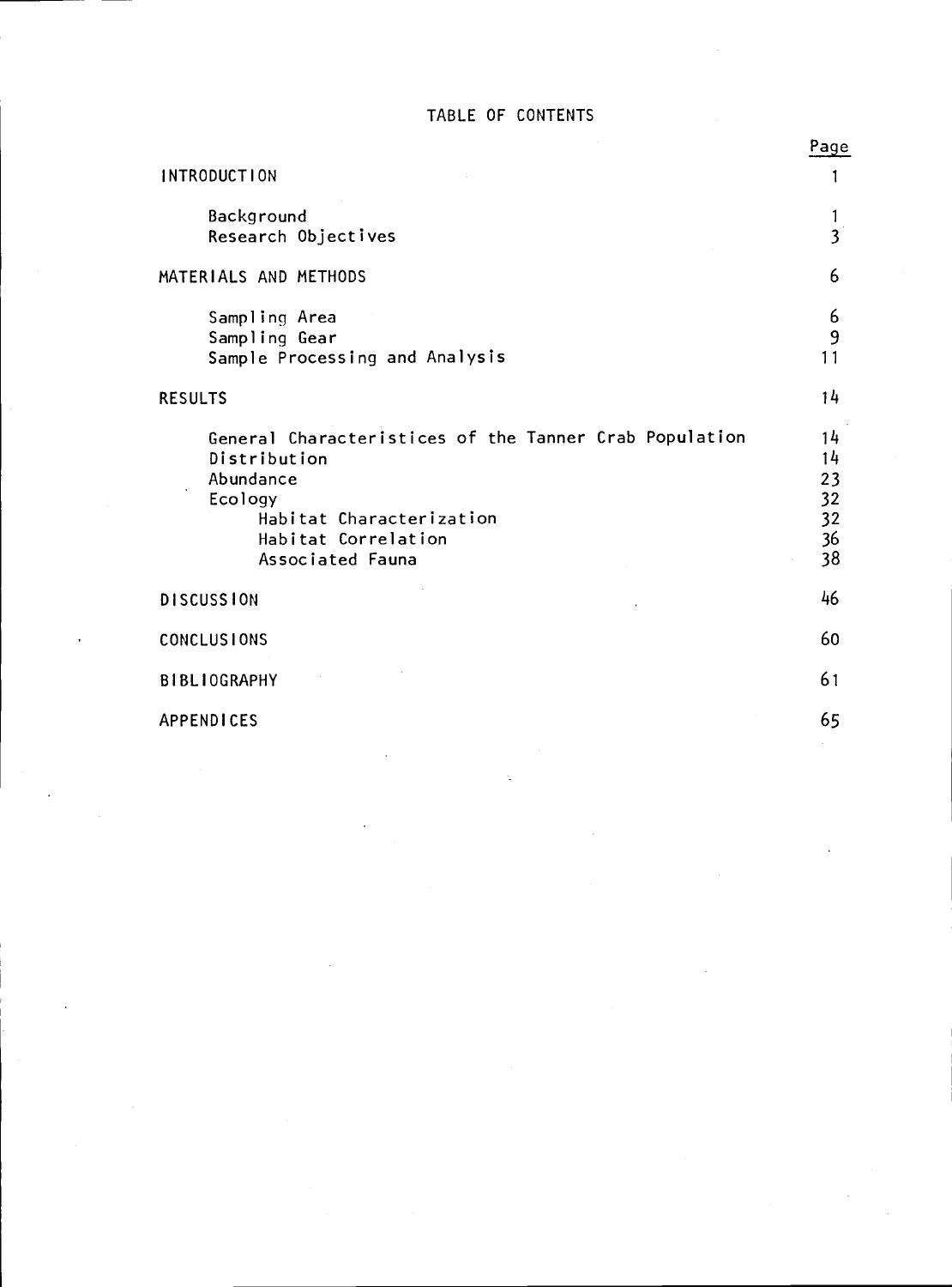### LIST OF TABLES

l,

| Table          |                                                                                                                                       | Page |
|----------------|---------------------------------------------------------------------------------------------------------------------------------------|------|
| 1              | Date, location, and duration of Tanner crab<br>cruises on the Oregon continental slope.                                               | 8    |
| $\overline{c}$ | Size of adult Tanner crabs on the Oregon<br>continental slope.                                                                        | 15   |
| 3              | Catch analysis of Tanner crabs for the Coos<br>Bay, Oregon, sampling area.                                                            | 16   |
| 4              | Comparison of mean catch/hr of Tanner crabs<br>by otter trawl and beam trawl.                                                         | 18   |
| 5              | Partition of trawling effort for Tanner crabs<br>by 50m depth interval and cruise.                                                    | 20   |
| 6              | Stock estimates of adult and juvenile Tanner<br>crabs for the Oregon coast, 500-700 meters.                                           | 31   |
| 7              | Relationship of environmental parameters with<br>depth in the Coos Bay, Oregon, study area.                                           | 35   |
| 8              | Minimum, maximum, and average values of envi-<br>ronmental variables when Tanner crabs are<br>present or absent.                      | 37   |
| 9              | Correlation between catch/km <sup>2</sup> and area trawled<br>by the beam trawl at three stations on the<br>Oregon continental slope. | 39   |
| 10             | Comparison of stock estimates for adult Tanner<br>crabs on the Oregon and Washington continental<br>slopes, 457-869m depth interval.  | 51   |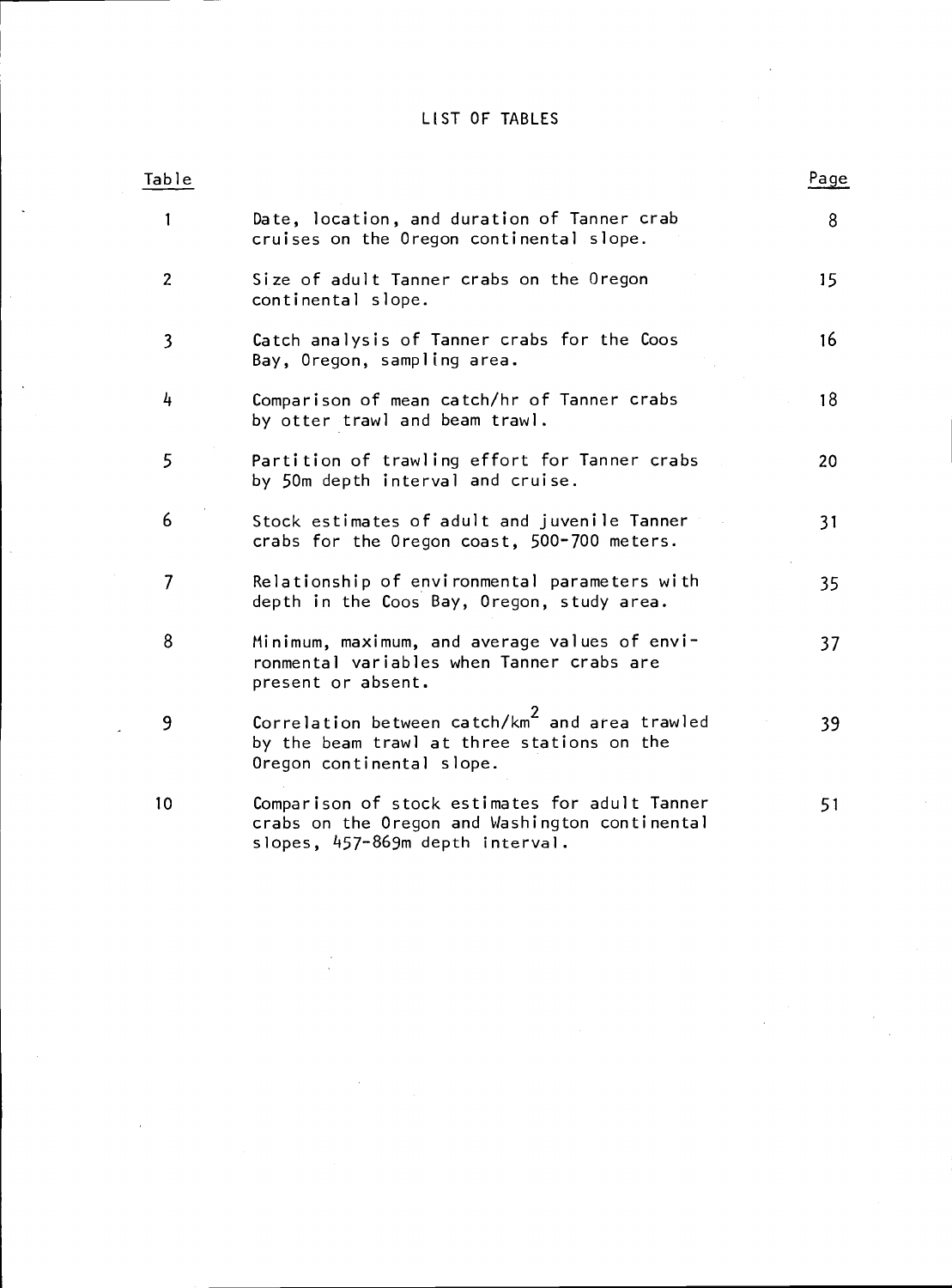## LIST OF FIGURES

| Figure                  |                                                                                                                                                                                           | Page           |
|-------------------------|-------------------------------------------------------------------------------------------------------------------------------------------------------------------------------------------|----------------|
| 1                       | Tanner crab sampling areas on the Oregon continen-<br>tal slope.                                                                                                                          | $\overline{7}$ |
| $\overline{2}$          | Distribution by depth and cruise of adult female<br>C. tanneri on the Oregon continental slope.                                                                                           | 21             |
| $\overline{\mathbf{3}}$ | Distribution by depth and cruise of adult male<br>C. tanneri on the Oregon continental slope.                                                                                             | 22             |
| 4                       | Distribution by depth and cruise of juvenile female<br>C. tanneri on the Oregon continental slope.                                                                                        | 24             |
| 5                       | Distribution by depth and cruise of juvenile male<br>C. tanneri on the Oregon continental slope.                                                                                          | 25             |
| 6a                      | Relationship of size and depth for juvenile female<br>C. tanneri on the Oregon continental slope, cruises<br>$T-5$ .                                                                      | 26             |
| 6Ь                      | Relationship of size and depth for juvenile female<br>C. tanneri on the Oregon continental slope, cruises<br>$\overline{6}$ , $\overline{7}$ , $\overline{8}$ , $\overline{10}$ , and 11. | 27             |
| 7a                      | Relationship of size and depth for juvenile male<br>C. tanneri on the Oregon continental slope, cruises<br>$\overline{1} - 5.$                                                            | 28             |
| 7b                      | Relationship of size and depth for juvenile male<br>C. tanneri on the Oregon continental slope, cruises<br>$\overline{6}$ , $\overline{7}$ , $\overline{8}$ , $\overline{10}$ , and 11.   | 29             |
| 8                       | Variation of temperature, salinity, and dissolved<br>oxygen of near-bottom water for five Tanner crab<br>cruises on the Oregon continental slope.                                         | 33             |
| 9                       | Variation of the total catch of mega-epifaunal in-<br>vertebrates on the Oregon continental slope by bio-<br>mass (top) and numbers (bottom) at stations B, C,<br>and D.                  | 40             |
| 10                      | Percent composition by weight of mega-epifaunal<br>invertebrates at stations B and C on the Oregon<br>continental slope.                                                                  | 42             |
| 11                      | Percent composition by weight of mega-epifaunal<br>invertebrates at station D on the Oregon continen-<br>tal slope.                                                                       | 43             |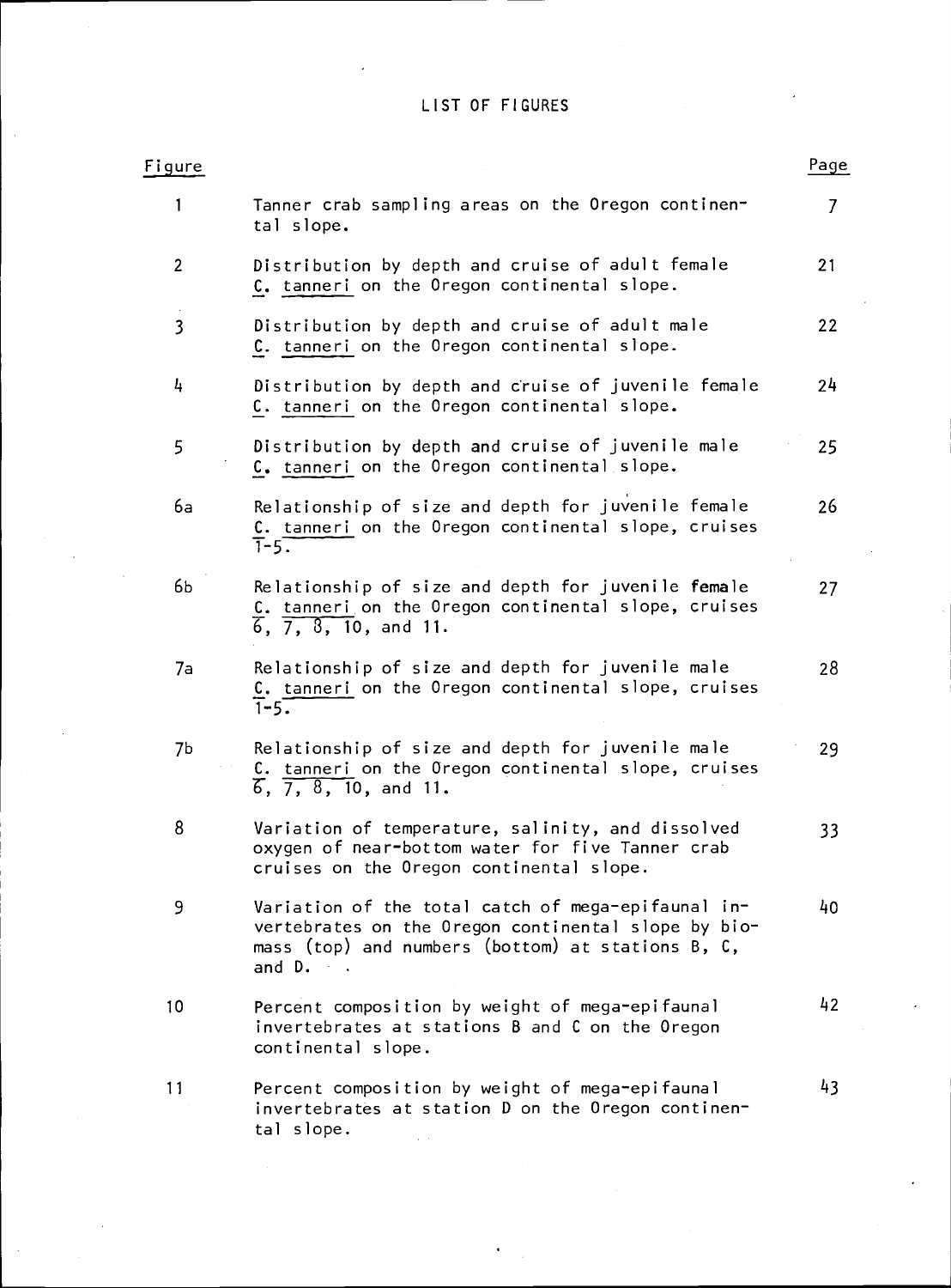## LIST OF FIGURES (cont.)

## Figure Page **Page 2018** 12 Percent composition by numbers of mega-epifaunal <sup>414</sup> invertebrates at stations B and C on the Oregon continental slope. 13 Percent composition by numbers of mega-epifaunal 45 invertebrates at station D on the Oregon continental slope.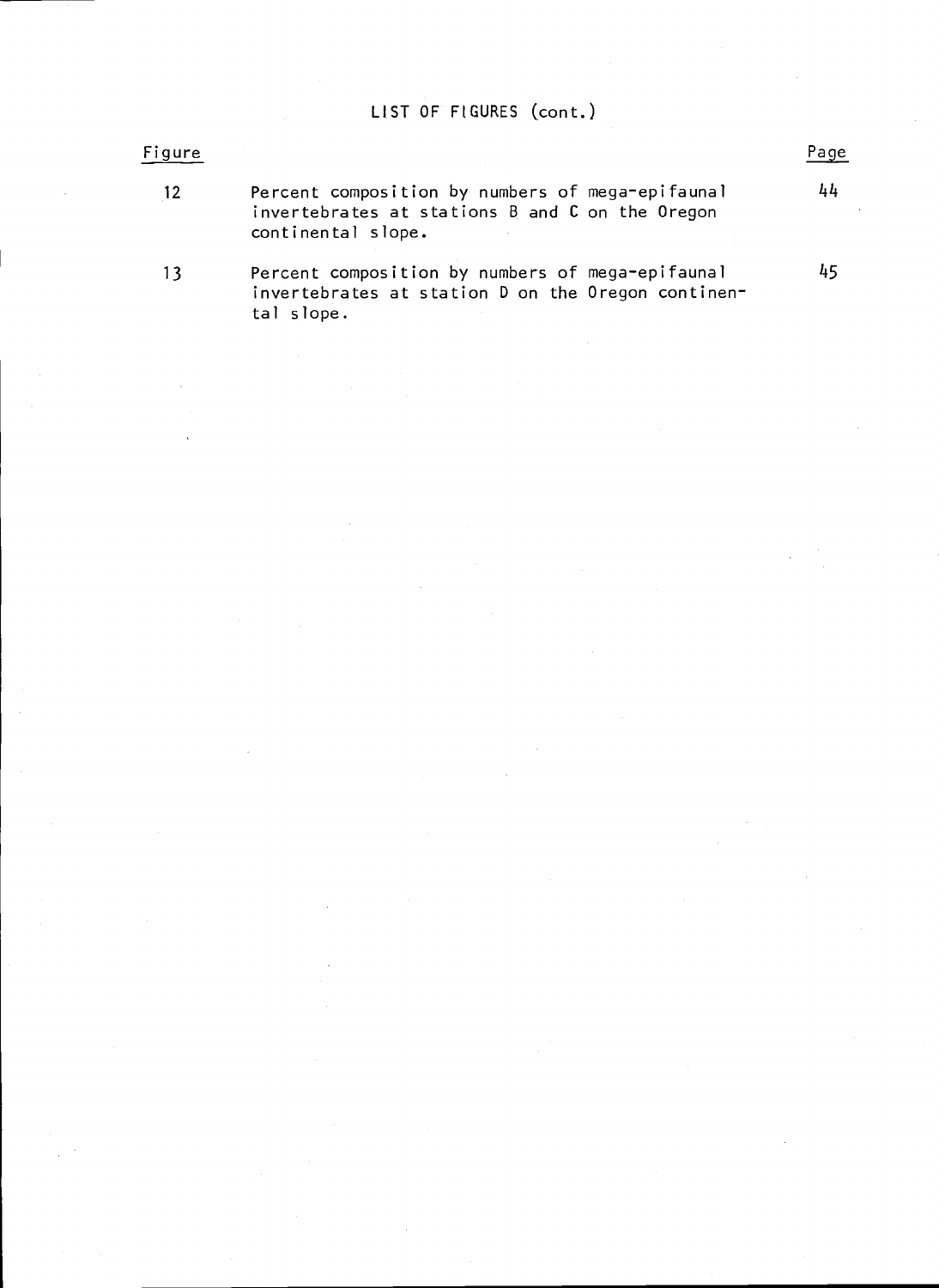# THE ABUNDANCE, DISTRIBUTION, AND ECOLOGY OF THE TANNER CRAB, Chionoecetes tanneri Rathbun, ON THE SOUTHERN OREGON CONTINENTAL SLOPE

### INTRODUCTION

### Backg round

The recent vast increase in the fishery for Chionoecetes bairdi and C. opilio in Alaskan waters and the Bering Sea (Wheeland, 1972) has catalyzed an interest in their deep water relative C. tanneri, the Tanner crab. This species occurs on the continental slopes of Washington, Oregon, and California at depths from 400-2000m (Rathbun, 1925; Pereyra, 1972). Hart (1971) reported the range extending from  $53^{\circ}$  01'N to 37<sup>o</sup>17'N.

Little was known about the Tanner crab until a cooperative investigation by the National Marine Fisheries Service and United States Atomic Energy Commission resulted in a series of 307 bottom trawls off the Columbia River mouth from June 1961 to June 1966. Large catches of Tanner crabs were made and the data were published in a series of papers by Pereyra (1965, 1966, 1967, 1968, and 1972). This work was the first attempt at a comprehensive seasonal study of the abundance, distribution, and life history of a deep water crab. There are only two other species of deep water crabs whose commercial potential would warrant an in-depth study: Chionoecetes japonicus in the Sea of Japan, and the red crab, Geryon guinguedens, of the Atlantic coast of North America. There is only meager mention of C. japonicus in the Japanese literature dealing with fecundity (Fukataki, 1965), crab trap efficiency (Sinoda and Kobayashi, 1969), and general occurrence (Ogata, et.aI.,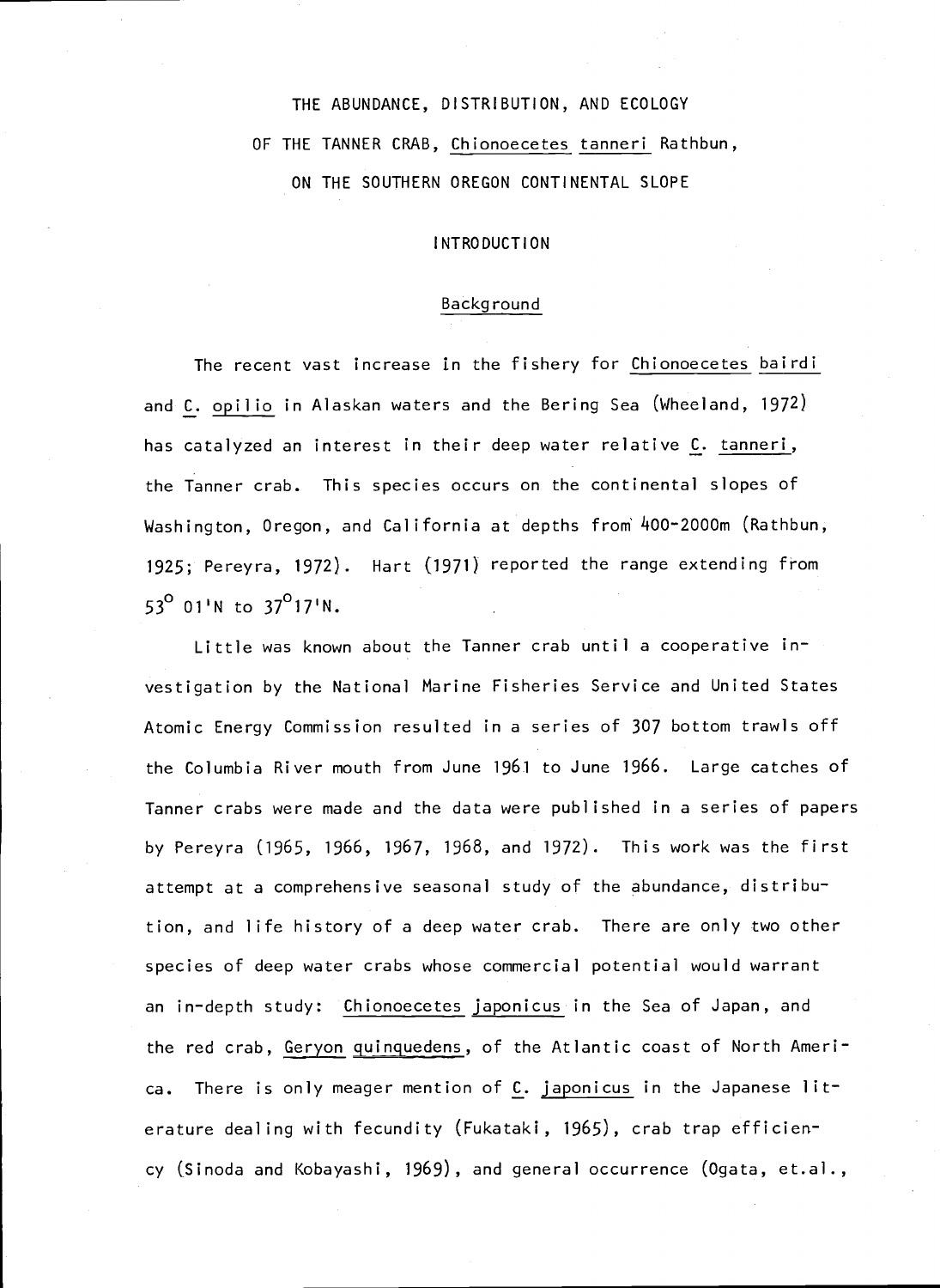1973). The red crab has been the subject of isolated exploratory trawling programs (Schroeder, 1959; MacRae, 1961; Meade and Gray, 1974; Haefner and Musick, 1974). None were of a seasonal nature and all were aimed at obtaining catch per unit effort estimates. Very little is known about growth, size at maturity, migration, or stock size. Nevertheless, a pot fishery for the red crab is in the early stages of development at this time (Holmsen and McAllister, 1974).

Pereyra (1972) concluded that a fishery for C. tanneri alone would not be feasible because 1) trawlers are not equipped to fish deeper than 250 fathoms  $(457m)$ , and 2) current commercial stocks of Dungeness crab (Cancer magister), king crab (Paralithodes camtschatica), and snow crab (C. opilio and bairdi) are larger and easier to fish than C. tanneri. The combination of these two factors would make a Tanner crab fishery uneconomical.

There are other considerations which make the possibility of a Tanner crab fishery more probable. Pereyra (1972) mentions several Tanner crabs could be taken incidental to other species such as sablefish, Anoplopoma fimbria; a pot fishery such as that used by the Japanese for C. japonicus or that contemplated for the red crab in the Atlantic might be feasible; and the proximity of the Tanner crab to the West coast market is attractive. Commercial interest in the local Tanner crab stocks was expressed %by Coos Bay fishermen and seafood processors (William Barss, 0rgon Fish Commision, Charleston, Oregon, personal communication with Pat Tester). King crab catches have been declining in recent years (Alaskan Department of Fish and Game, 1970), causing increasing exploitation of C. bairdi and opilio stocks. The

 $\overline{2}$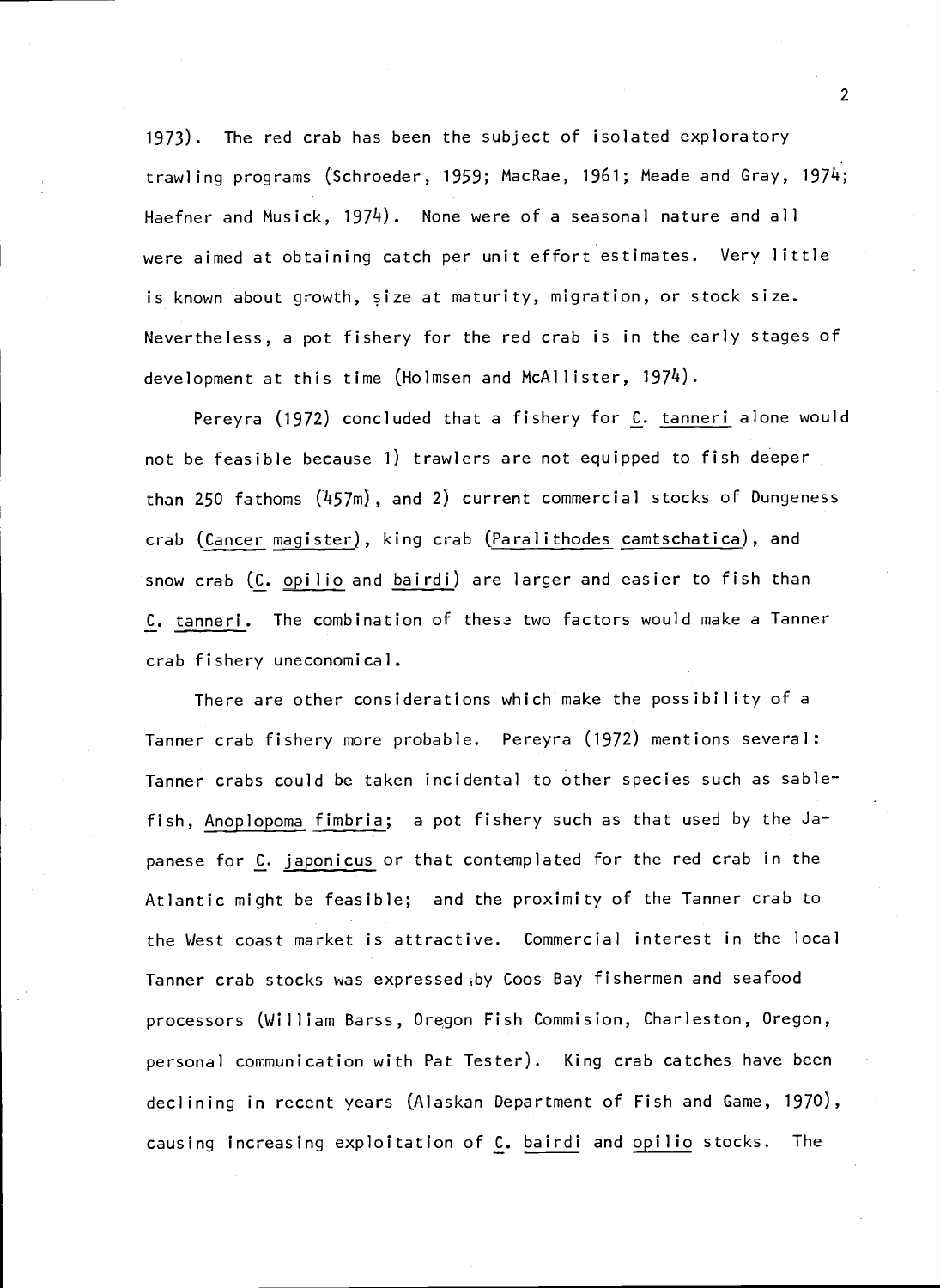ability of the "snow" crab to withstand this increased fishing pressure is not known. The International North Pacific Fisheries Commission notes in its Annual Report of 1972 that research is lagging considerably behind fishing effort. The possibility of this situation happening to a Tanner crab fishery has prompted the research outlined below.

### Research Objectives

Three areas of inquiry concerning C. tanneri need further study before a fishery can be intelligently established off Oregon and Washington:  $1)$  life history, 2) distribution, and 3) abundance. Life history aspects of the benthic biology of C. tanneri are perhaps least well understood - growth, fecundity, and mortality; size at maturity; and population age structure. The distribution and abundance results of Pereyra should be verified, preferably in a region of the Oregon continental slope with different environmental characteristics. These areas of research are objectives of a Tanner crab research program conducted by the School of Oceanography, Oregon State University. Life history-related aspects of this program are treated in a separate M.S. thesis by Tester (1976).

The objectives remaining for this portion of the study are threefold. First, the bathymetric and seasonal distribution of  $C$ . tanneri is examined on the Southern Oregon continental slope. Second, a stock estimate using the three meter beam trawl is attempted which serves as a comparison to Pereyra's stock estimate. Finally, an attempt is made to examine the general ecology of C. tanneri, in particular the factors affecting the distribution of this crab. This final objective deserves further explanation.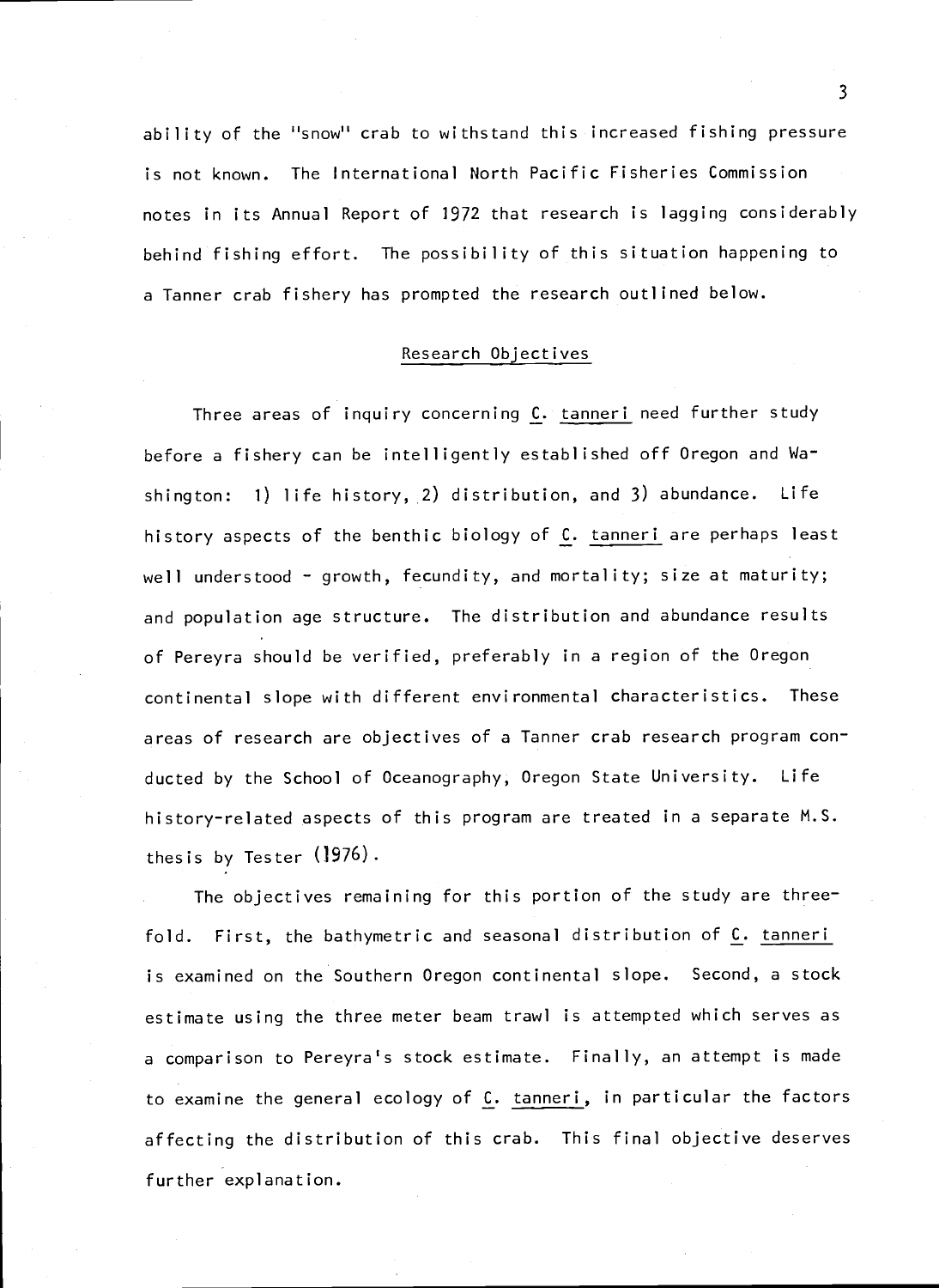The factors that might influence benthic animal distribution in the deep sea can be divided into physical and biological categories. They may act independently, or they may interact. Important physical factors are pressure, sediment characteristics, hydrological parameters, and perhaps bottom topography. Most attention has been given to animal-sediment interactions (Carey, 1965, 1972; Sanders, 1965; Hartnoll, 1962; Buchanan, 1963; Bader, 1954). <sup>I</sup> will concentrate on sediment and hydrological characteristics in this study.

The effects of pressure are not well understood and are probably underestimated (Filigel, 1972). Biochemical systems may be greatly affected by pressure (Hochachka, et.al., 1970). Any analysis of pressure effects is beyond the means of this project.

The effect of topography could be important. Do crabs prefer level areas as opposed to the sides of hills? Does topography affect migration? These questions are difficult to answer; sampling must be done on different topographic regimes. Isolation of these environments and trawling successfully on them presents real problems.

The effects of temperature, salinity, and dissolved oxygen cannot be ruled out. The distribution of the red crab in the Atlantic is believed to follow the  $38-40^{\circ}$ F (3.33-4.33  $^{\circ}$ C) isotherms (Holmsen and Mc-Allister, 1974).

The most important biological factor in the deep sea is probably food supply. It may be a primary limiting factor (Vinogradova, 1962; Menzies, 1962; Sanders and Hessler, 1969). In order to understand its effect, one must know the feeding habits of the animal under study and obtain information on the abundance of the potential food supply. Stomach content analysis of crabs is difficult because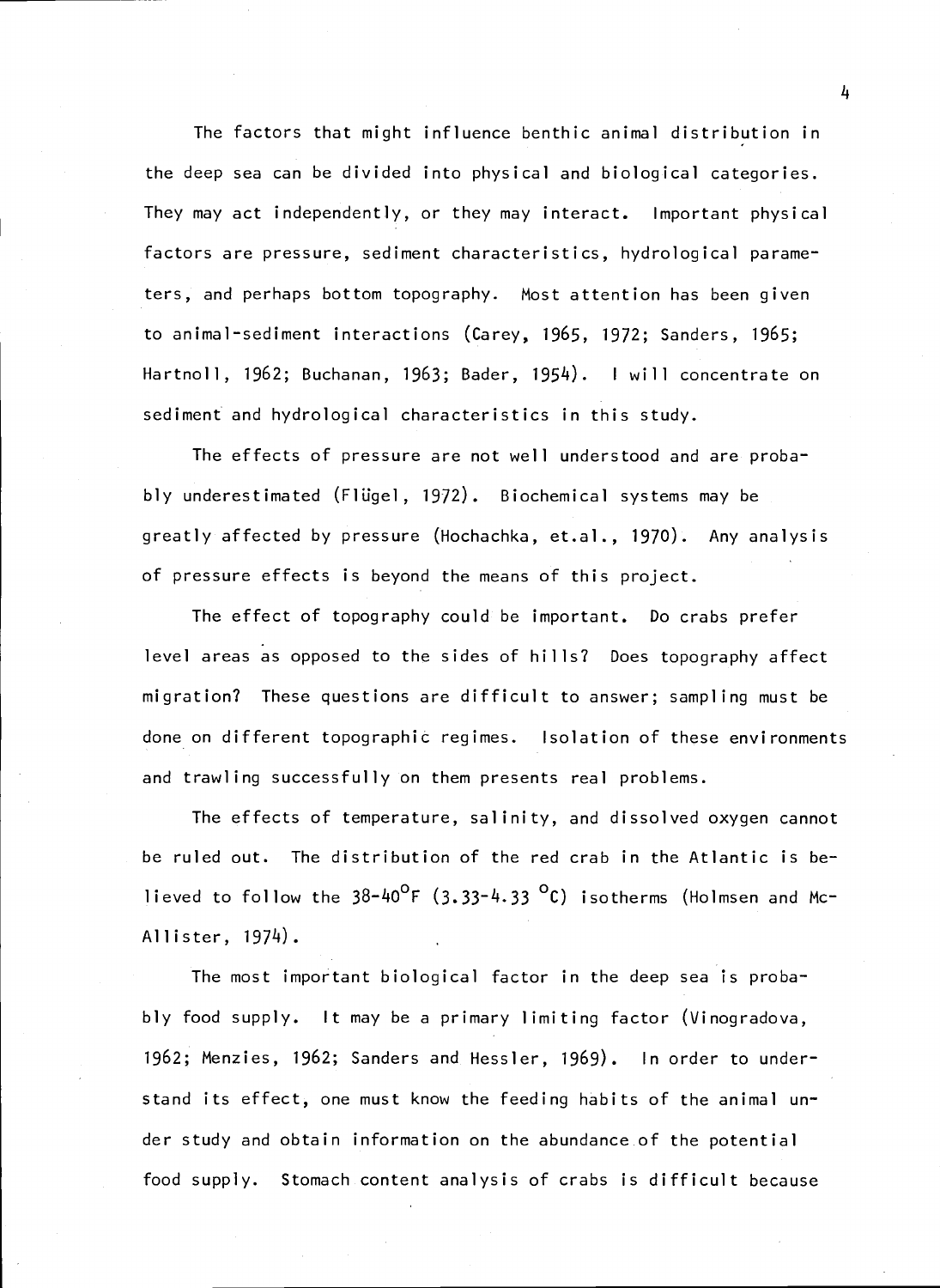they grind their food considerably in the mandibles and gastric mill. Consequently, the contents of the stomach are not easily identified. A Japanese worker (Yasuda, 1967) attempted to analyze the gut contents of Chionoecetes opilio. He examined the contents of 1500 stomachs under a microscope and compared this with the residues (skeletons, spicules, shell framgents) obtained by boiling various benthic animals in potassium or sodium hydroxide. His results indicated that C. opilio was a food generalist and was cannabilistic. Butler (1954) analyzed 170 stomachs of Cancer magister of the Pacific coast of Canada. Crustaceans (amphipods, mysids, barnacles) and clams were most important. His results also indicate cannibalism and a generalized feeding habit. Hartnoll (1962) examined the stomach contents of 14 species of shallow water spider crabs. He found no seasonal variation in diet; diets were never completely specialized; and stomach contents were influenced by the available food.

These studies support the idea of a generalized feeding habit with possible cannibalism and opportunism in certain Brachyuran crabs. <sup>I</sup> have not examined the food sources of C. tanneri. This is based on two factors - the difficult and time consuming nature of crab stomach analyses, and a belief that the Tanner crab is also a food generalist.

To summarize, the objectives of this research are to examine the bathymetric and seasonal distribution of C. tanneri, to assess the stock size of the Tanner crab population, and to attempt to correlate the distribution of C. tanneri with various properties of the benthic envi ronment.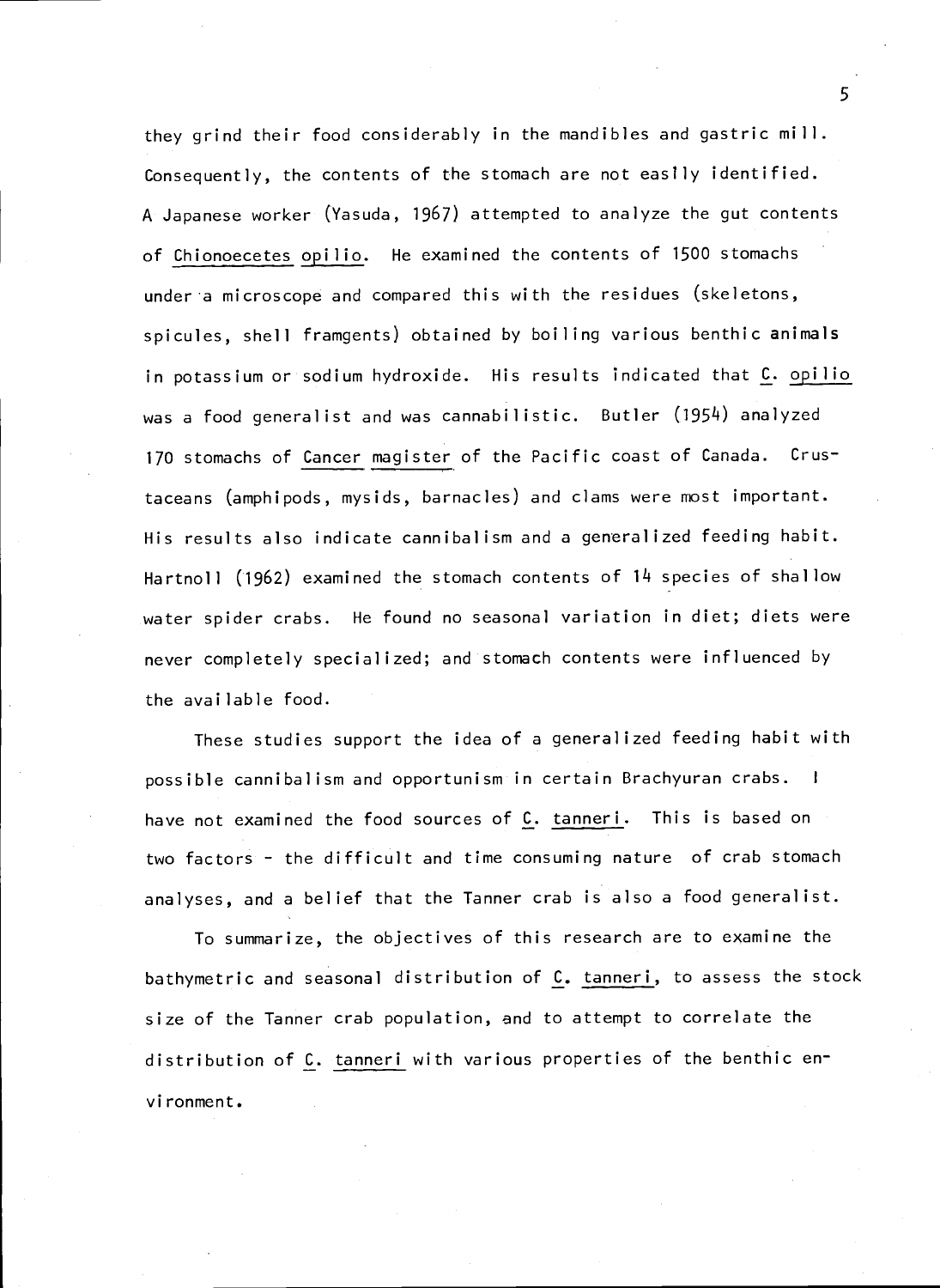### MATERIALS AND METHODS

### Sampling Area

The criteria for a suitable sampling area were: 1) proximity to the fishing community, and 2) trawlability of bottom topography. The continental slope west of Coos Bay, Oregon,  $(43^{\circ}21^{\circ}N, 124^{\circ}20^{\circ}W)$ appeared to fit these needs better than any other region of the Oregon continental slope. There is a sizeable fishery located in Coos Bay for groundfish and shrimp, and there are extensive areas of trawlable slope off Coos Bay and further south off Cape Blanco, Oregon. The topography in this region is considerably less uniform than off the Columbia River. These considerations led us to establish our standard series of track lines in the Coos Bay area (Figure <sup>1</sup> and Appen- $\operatorname{d}$ ix 1).

Two areas were sampled in addition to the Coos Bay region. Information pertaining to large catches of Tanner crabs by groundfishermen in relatively shallow water (300m) off Cape Blanco led us to sample a series of track lines on two cruises in that area (Figure 1, Appendix  $1$ ). A desire to compare the results of our sampling gear with Pereyra's led to a series of trawls on one cruise in his area southwest of the Columbia River (Figure 1, Appendix 1).

The seasonal depth distribution of C. tanneri was studied by establishing a series of track lines covering the known depth distribution of the Tanner crab. As many as possible were sampled on each cruise. Track lines were established paralleling depth contours in areas where bathymetric charts indicated the slope to be trawlable.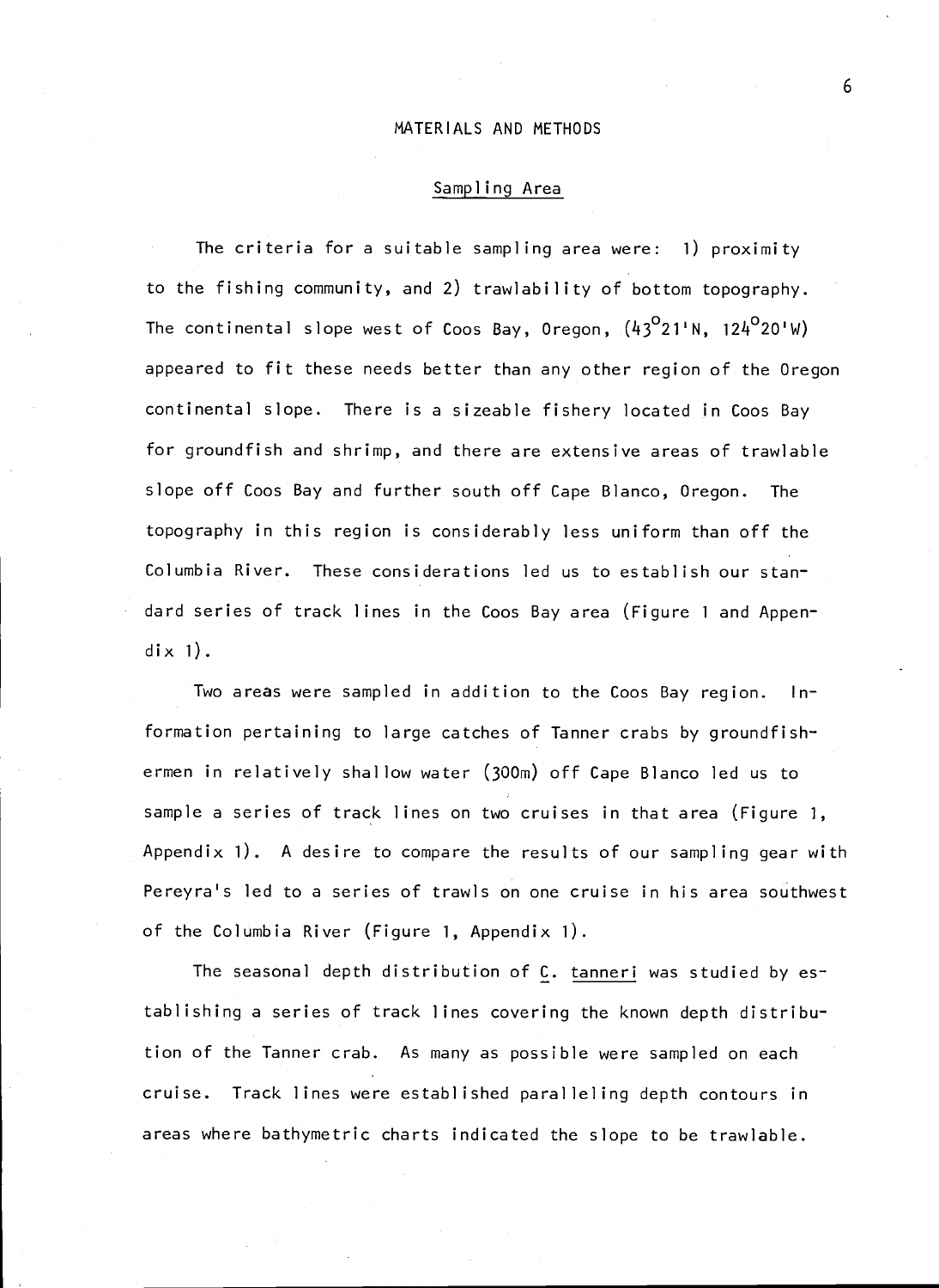

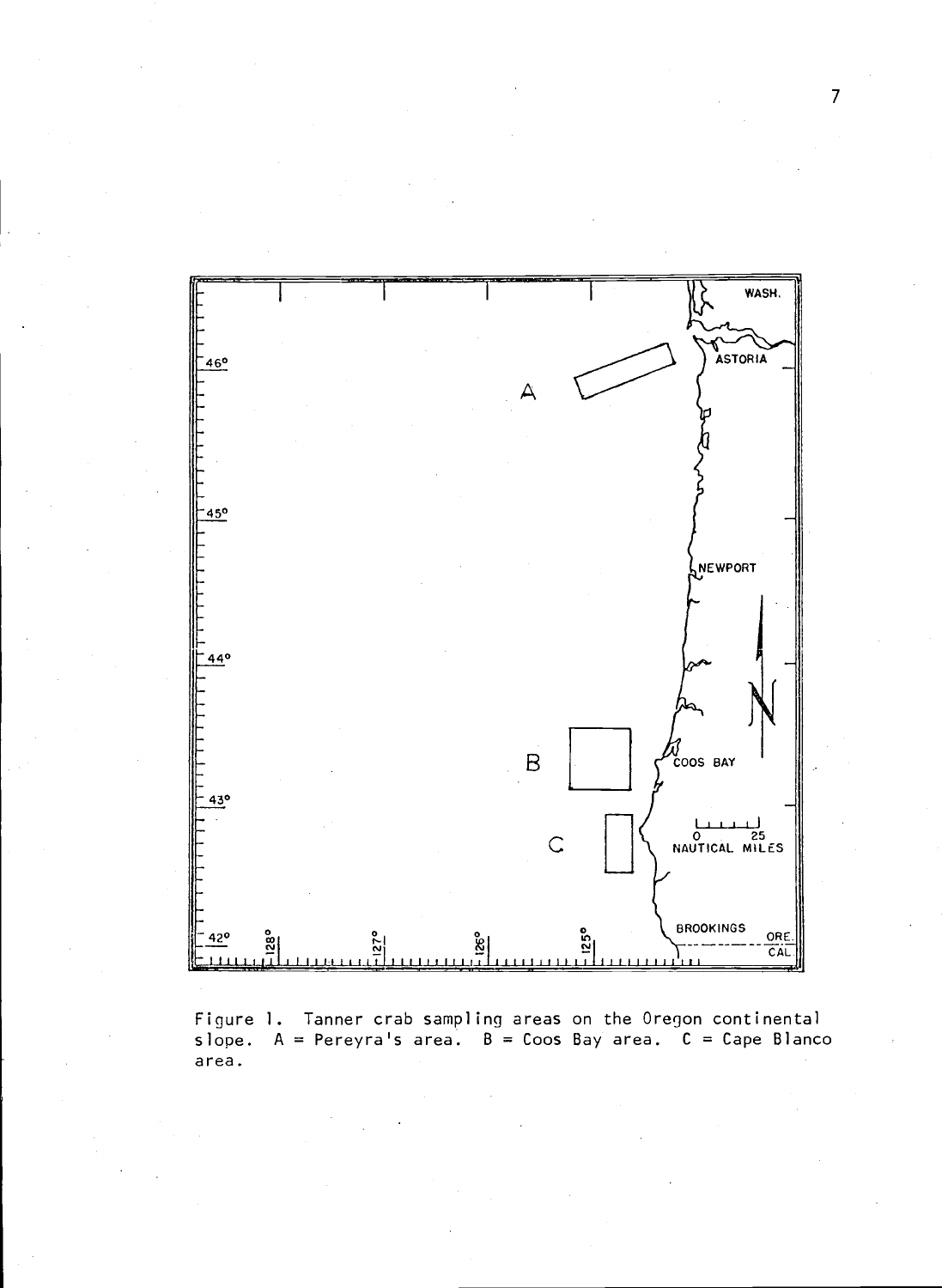|  | Table 1. Date, location, and duration of lanner crab |  |  |  |
|--|------------------------------------------------------|--|--|--|
|  | cruises on the Oregon continental slope.             |  |  |  |

|     |                |             | Duration<br>īn |
|-----|----------------|-------------|----------------|
| No. | Date           | Location    | Days           |
|     |                |             |                |
|     | April 1973     | Coos Bay    |                |
| 2   | August 1973    | Coos Bay    | 6              |
| 3   | October 1973   | Coos Bay    | 6              |
| 4   | Nov-Dec 1973   | Coos Bay    | 5              |
| 5   | March 1974     | Coos Bay    | 5              |
| 6   | June 1974      | Coos Bay    | 10             |
|     | July 1974      | Coos Bay    | 10             |
|     |                | Cape Blanco |                |
| 8   | August 1974    | Coos Bay    | 10             |
|     |                | Astoria     |                |
| 9   | September 1974 | Cape Blanco |                |
| 10  | January 1974   | Coos Bay    |                |
| 11  | March 1974     | Coos Bay    |                |
|     |                |             |                |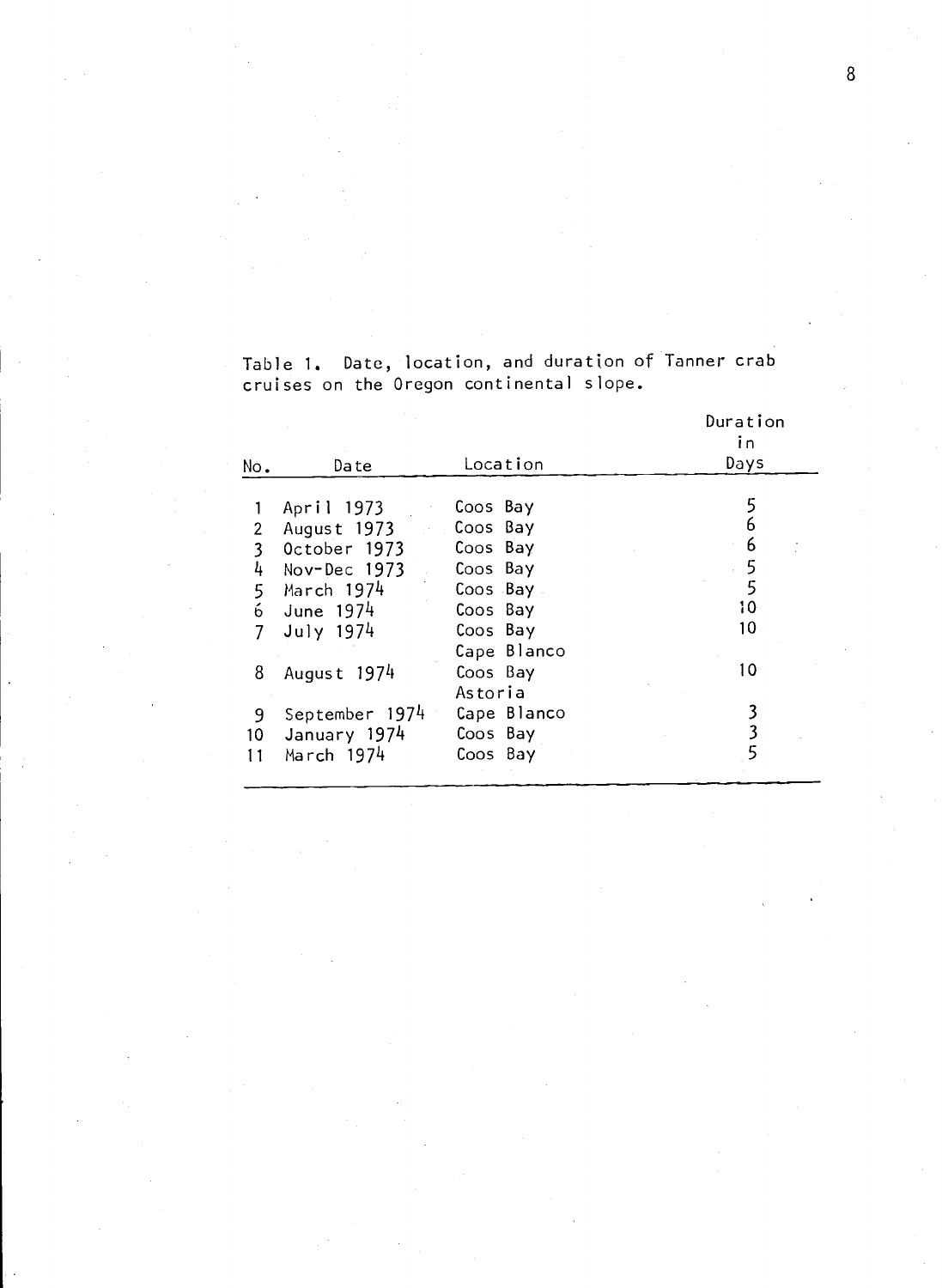Ship time was scheduled so as to obtain seasonal data, although complete freedom for scheduling cruises was not available. The calendar year was divided into seasons after Pereya (1972): winter - January through March; spring - April through June; summer - July through September; and fall - October through December. Table 1 lists all Tanner crab cruises, time of year, and duration. Two seasonal cycles of sampling were accomplished with the exception of a fall cruise in 1974. Approximately one fourth of the ship time was lost due to rough weather or ship malfunction.

### Sampling Gear

Two types of gear were used to catch crabs and related fauna. A seven meter semi-balloon shrimp trawl (hereafter referred to as "otter trawl") with 1.5 inch (3.4 cm) stretch mesh and lined completely with 0.5 inch (1.1 cm) stretch mesh was used for qualitative sampling. A three meter beam trawl designed and built by Andrew G. Carey, School of Oceanography, was used to obtain quantitative samples. (See Carey and Heyamoto, 1972, for detailed explanations of both types of gear.)

The otter trawl is the largest size that can be conveniently fished from the R/V CAVUSE, an 80 ft. vessel used on all but the last cruise. Mechanical features of the CAYUSE (single winch and boom) and manpower considerations (scientific crew of eight) prevent the use of a significantly larger trawl with its resultant bridle length, door size, and catch-size potential.

The three meter beam trawl is essentially a modified otter trawl net suspended between a semi-rigid framework to achieve a constant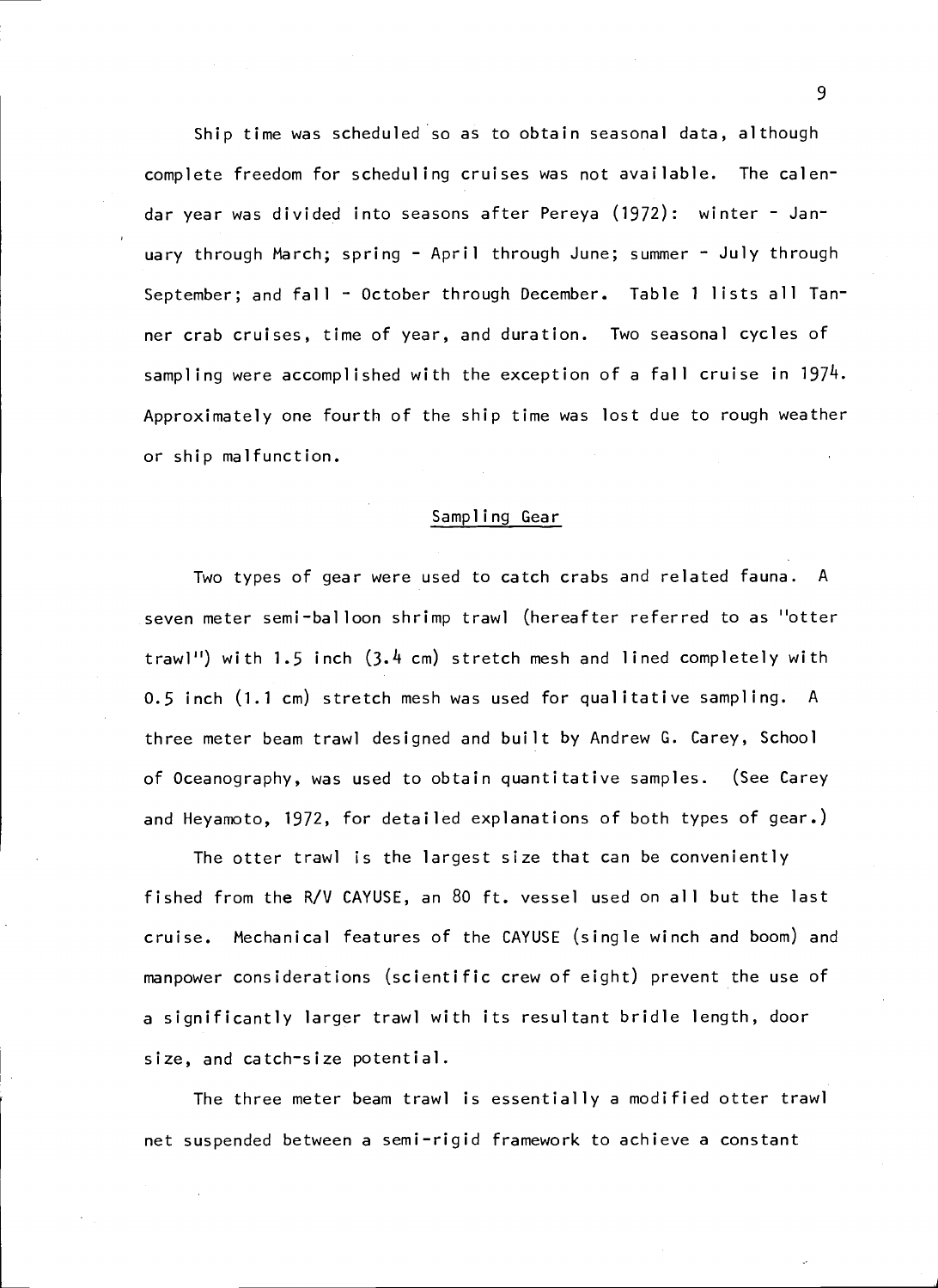mouth opening. A pair of eight inch (20.2 cm) skids serve as attachment points for the trawl, and a three meter aluminum beam connects the skids while insuring a constant fishing width. An odometer wheel two meters in circumference attached to each skid permits estimation of the distance travelled over the bottom. Since the trawl width is known and assumed constant, an estimate of bottom area covered per trawl can be calculated. The dimensions of the model used in this study resulted in an area trawled of 5.44  $m^2$  per revolution. Only a fraction of the standard track lines were used for beam trawling because of their relative smoothness.

The complete Benthic Ecology beam trawl records have been extensively analyzed by Carney (personal communication). The results, although inconclusize as to the reliability of area estimation, indicate that the beam trawl underestimates the area trawled. This is based on a comparison of time-depth recorder records (time on bottom), ship speed, distance trawled according to position fixes, and wheel readings. The degree of underestimation is uncertain. Ninety-five percent of the pairs of wheel readings were within a factor of two of each other. If the difference between the two readings is greater than this, and one of the readings is extremely low, the wheel registering the lower reading is considered unreliable and the higher reading should be used. The correlation between left and right wheel readings was  $0.809$  (N=350), highly significant (1%). Correlation between left and right wheel readings for this study was  $0.72$  (N=69), also significant  $(1%)$ . The same correlation after eliminating pairs different by at least a factor of two was  $0.84$  (N=61). Based on these results and Carney's recommenda-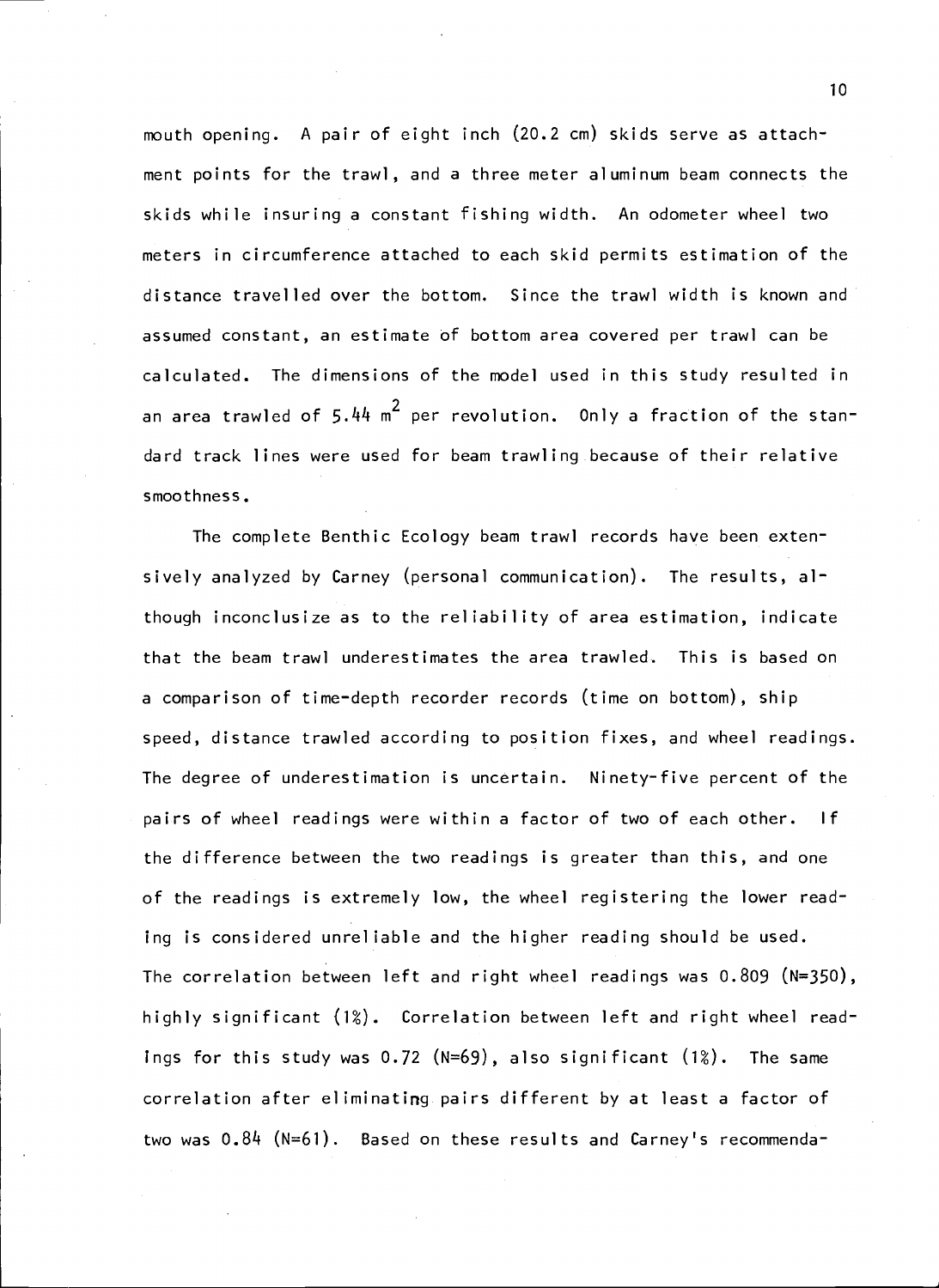tions, <sup>I</sup> used an average of the two readings if the difference was less than a factor of two, and <sup>I</sup> used the higher reading if the difference exceeded a factor of two.

Sediment samples were obtained with a multiple corer (Fowler and Kuim, 1966). Prior to the June 1974 cruise, one drop was made at the beginning of each trackline. During the June 1974 cruise, a drop was made at the beginning and end of each trackline to test for trackline variation in sediment type.

Water samples and temperatures were obtained through the March 1974 cruise with a bottom-contact-activated Fjarlie water bottle and attached oceanographic reversing thermometers. A frame for the water bottle which bolted to the top of the multiple corer and permitted sampling the water approximately one meter above the sea floor was used (Ruff and Oliver, unpublished data). This design also insured intimately associated sediment and water samples. After June 1974 water samples and temperatures were obtained with an NIO bottle by separate hydro cast because of damage to the Fjarlie bottle. In this case a pinger was used to locate the sampler close to the bottom.

### Sample Processing and Analysis

Trawl catches were treated differently depending on the gear used. Normally, only crabs were kept from otter trawl catches. The general character of the invertebrate and vertebrate fauna was noted before it was discarded. The entire invertebrate catch of the beam trawl was saved; fish were counted by type and discarded. For both types of gear stomach contents of the larger fish were examined for juvenile crabs.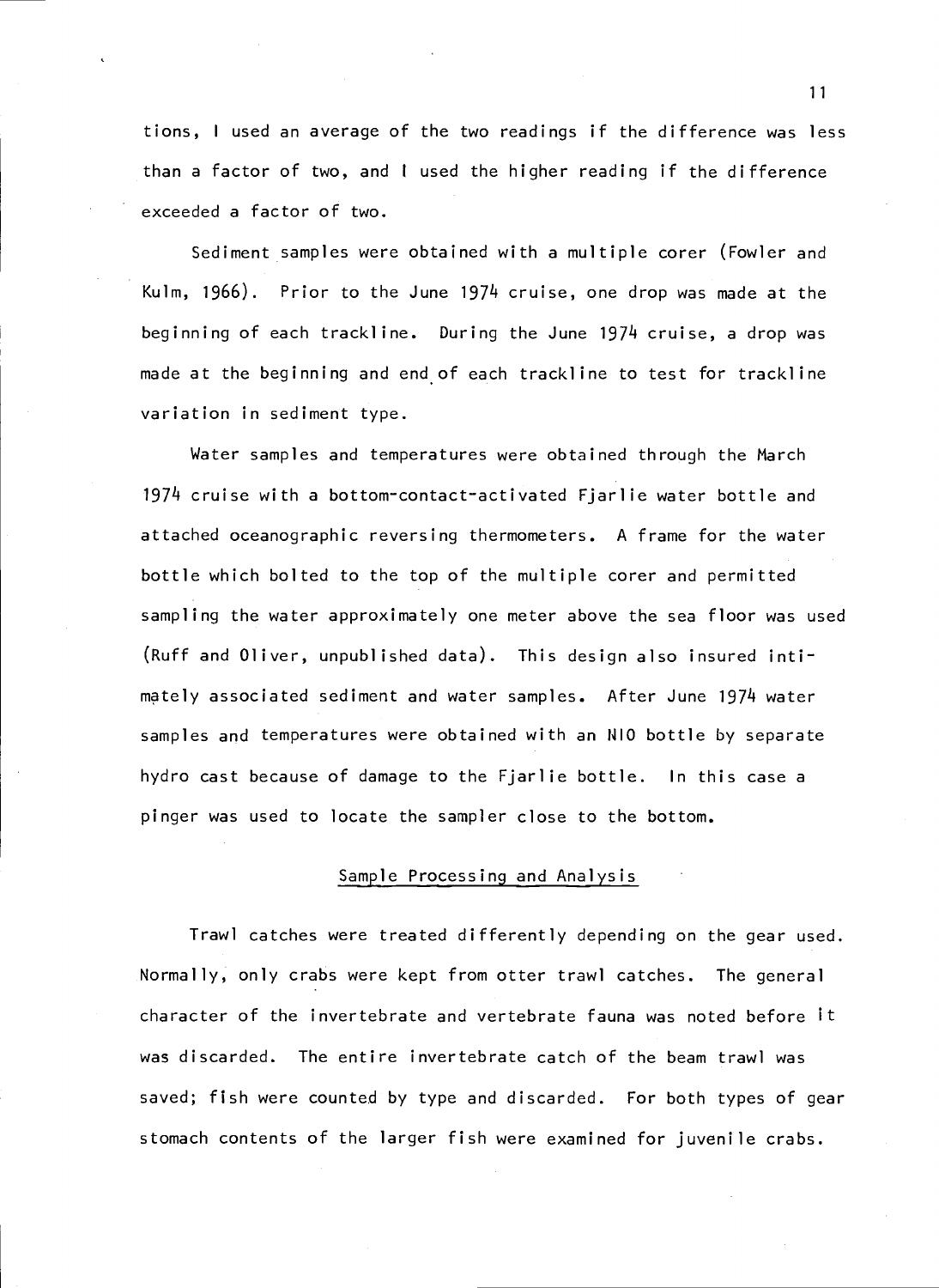Samples were either preserved in 10% buffered formalin or frozen (crabs only). All measurements and observations of the crabs were performed in the laboratory, not at sea. The associated invertebrate fauna from the beam trawis was sorted to the species level if possible, counted, and weighed (wet preserved weight).

On all cruises prior to June 1974, only one core was kept from each station. Two cores were kept from each drop made after March, 1974. Core tubes were capped and frozen on board ship for later analysis.

Core samples were subjected to analysis of sediment particle size and organic carbon content. For all stations where only one core was available, that core was subjected to organic carbon analysis. Particle size analysis was done by an hydrometer method (Carlson, et.al., 1966). This is a modification of the American Society for Testing and Materials method D422-63 (1963). The modification lies in filtering the sediment sample before analysis to remove the flocculating effect of sea water. Results of the hydrometer analysis were analyzed by a computer program which calculates cumulative frequencies,  $% i$  silt,  $% i$ clay, and various, descriptive statistics (Inman, 1952; Trask, 1932; Folk and Ward, 1957).

Total carbon and carbonate carbon content of the sediments  $\left( \mathcal{E} \right)$  by weight) were determined by a LECO carbon analyzer. A dried sample is heated in dry, purified oxygen, and  $CO<sub>2</sub>$  released is collected and measured. Carbonate carbon is determined by pretreating a sample in a muffle furnace at  $333$  <sup>O</sup>C to burn off the organic carbon. The remaining sediment is then analyzed in the LECO carbon analyzer. Organic carbon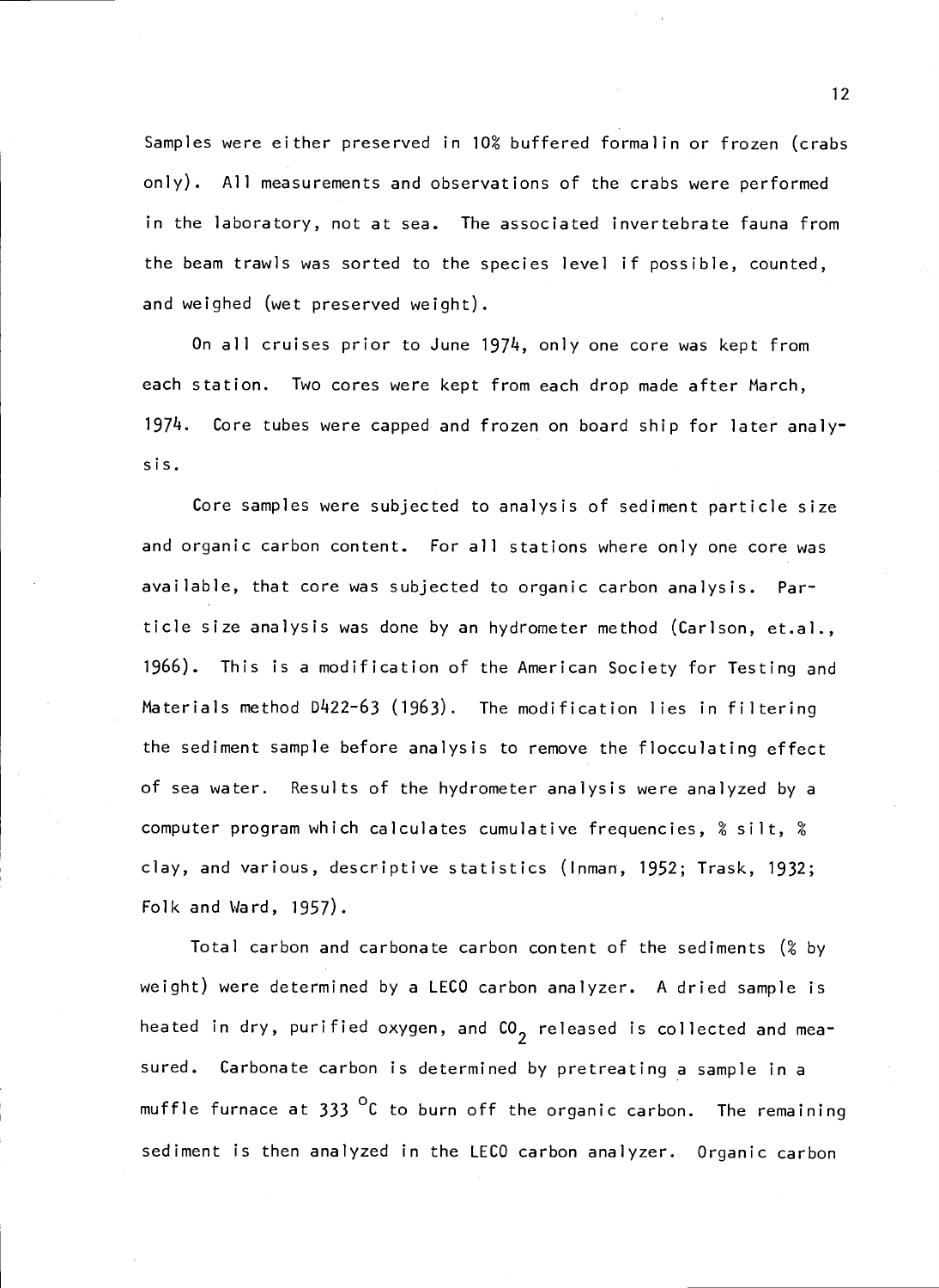is calculated by subtracting carbonate carbon from total carbon.

Water samples were analyzed for dissolved oxygen and salinity. Dissolved oxygen was determined on board ship using the Winkler titration method (Strickland and Parsons, 1972). Salinity was determined in the laboratory using a Bissett-Berman model 6230 inductive salinometer. Temperatures were obtained with standard oceanographic reversing thermometers.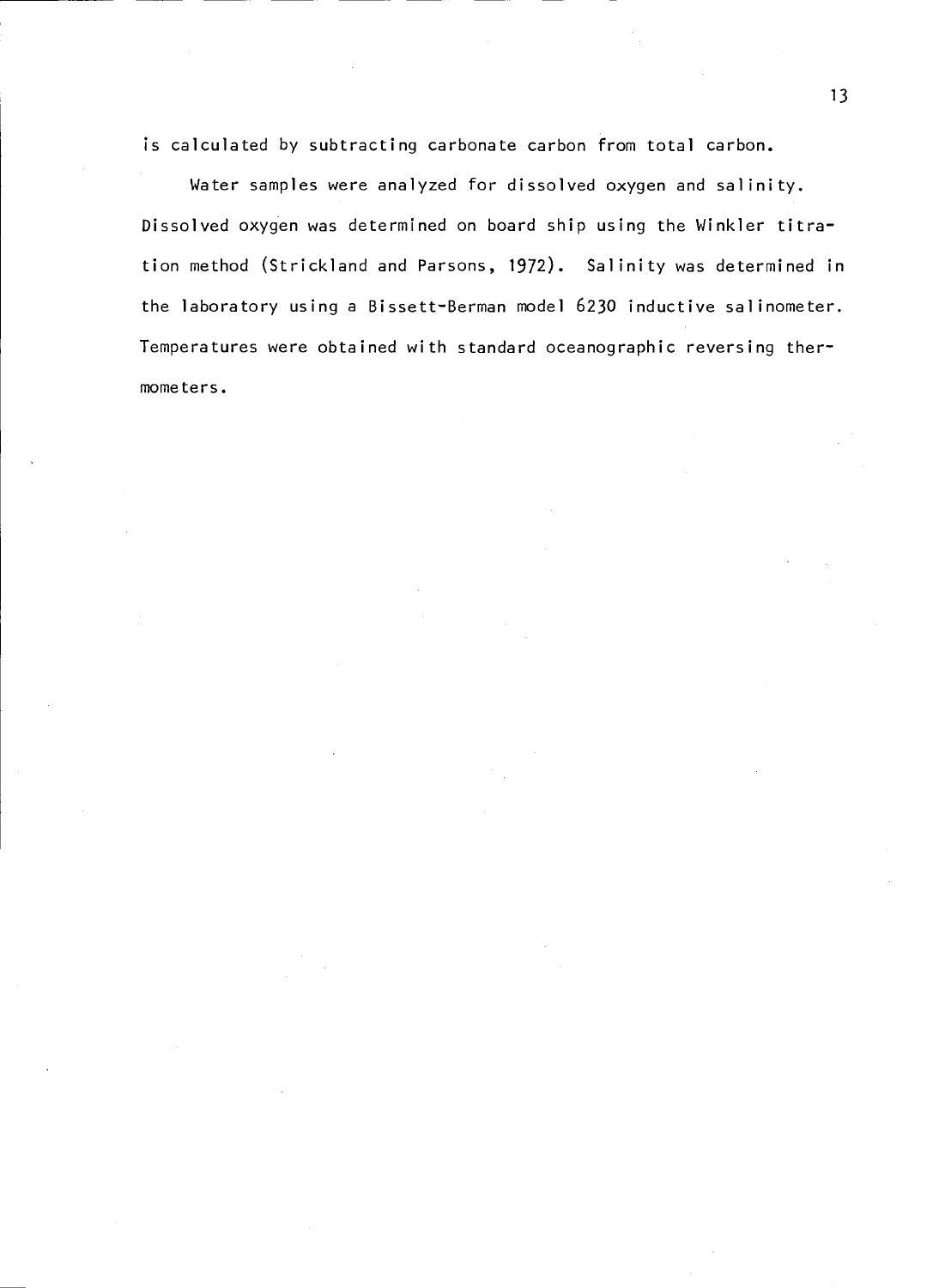#### RESULTS

### General Characteristics of the

### Tanner Crab Population

Mean carapace width was measured across the widest portion of the carapace excluding lateral spines (Table 2). Mean weights were calculated from crabs which had all ten legs present (Table 2). A regression equation for weight of adult males was generated by Tester (personal communication): Weight  $(g) = 15.425$  (Width in mm) - 1389.7,  $R^2 = 0.83$ . Substituting the mean width for adult males of 140.4 mm gives a mean weight of 0.776 kg (1.71 Ib). This compares favorably with the weight of 0.765 kg (1.68 ib) obtained using crabs with all legs. A suitable regression equation could not be developed for adult females because of the variation in egg mass weight (Tester, personal communication).

The adult female:male sex ratio is 2.4:1 (Tester, 1976). The juvenile sex ratio does not differ significantly from a 1:1 ratio. Size at maturity corresponds to a carapace width of 118 mm for males and 85 mm for females. For analysis of size frequency distributions, ageclass structure, and growth see Tester (1976).

### Distribution

Eleven Tanner crab cruises off Oregon resulted in 187 otter trawl and 86 beam trawl samples. Of these, 156 (83°) of the otter trawls and 76  $(88%)$  of the beam trawls were successful, i.e. a bottom sample was obtained. Only trawls from the Coos Bay area were used in the distribution analysis (Table 3). Since it was necessary to maximize the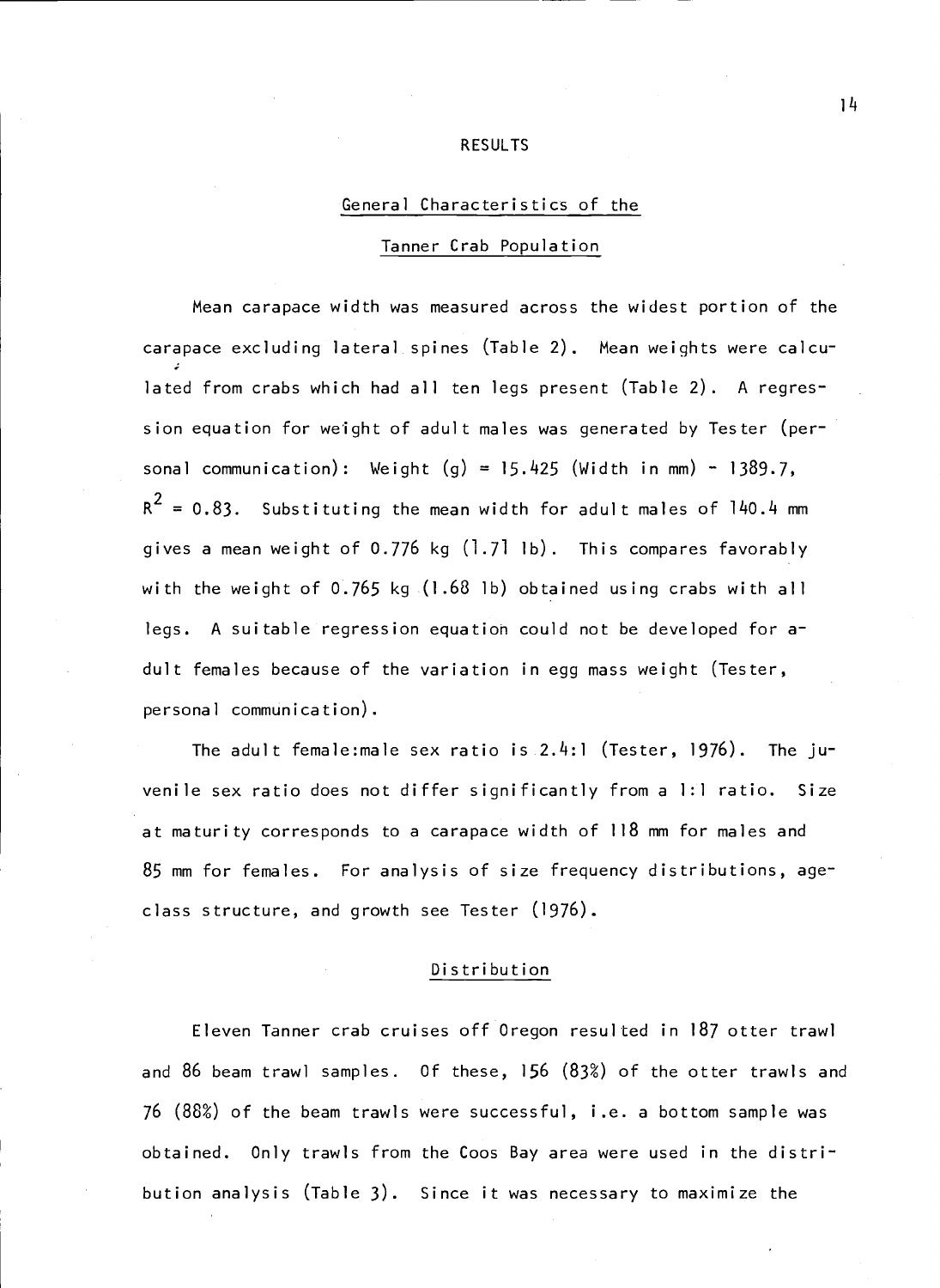Table 2. Size of adult Tanner crabs on the Oregon continenta1 slope. Compiled from all cruises.

|                                                       | N | Mean<br>Width<br>$\mathsf{(mm)}$ | Range | Mean<br>Weight<br>(kg) | Range                                             |
|-------------------------------------------------------|---|----------------------------------|-------|------------------------|---------------------------------------------------|
| Adult males                                           |   |                                  |       |                        | $119$ $140.4$ $90.2 - 166.0$ $0.765*$ 0.329-1.120 |
| Adult females 289 102.3 85.4-120.4 0.269* 0.156-0.471 |   |                                  |       |                        |                                                   |
|                                                       |   |                                  |       |                        |                                                   |

 $*$  - N for weight is 38 for adult males and 101 for females.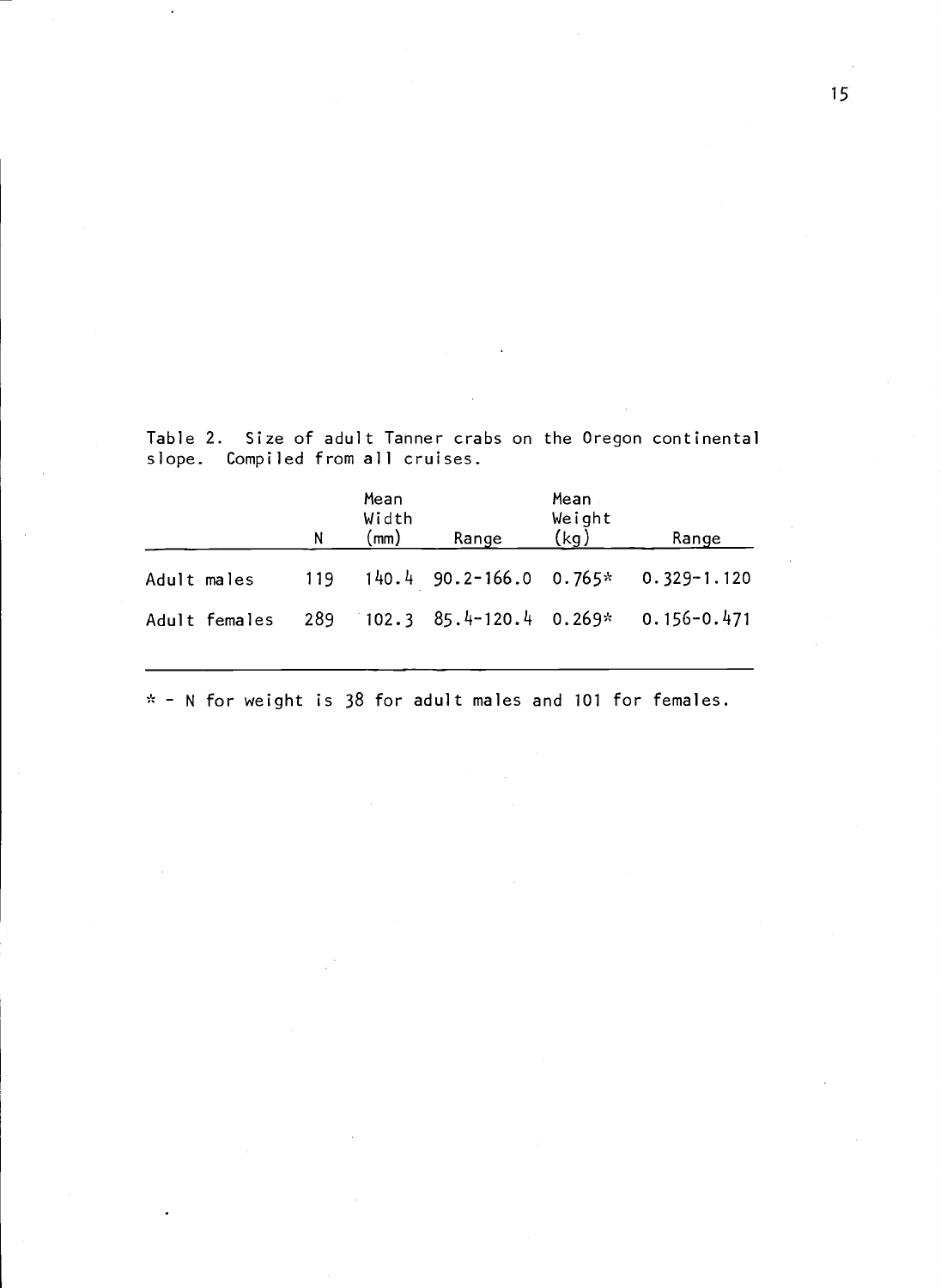|                 |                 |                |     |     | CATCH |                         |                |     | Total <sup>a</sup><br>Number | Number<br>$\circ$ f |                           | Trawl         |
|-----------------|-----------------|----------------|-----|-----|-------|-------------------------|----------------|-----|------------------------------|---------------------|---------------------------|---------------|
| Cruise          | AF <sup>C</sup> | Actual<br>AM   | JF  | JM. | AF    | AM                      | Per Hour<br>JF | JМ  | $\circ$ f<br>Trawls          | Beam<br>Trawls      | Zero <sup>b</sup><br>Data | Time<br>Mins. |
| CR1             | 30              | 6              | 55  | 31  | 38    | 8                       | 78             | 46  | 21                           | $\mathsf{O}\xspace$ | $\overline{7}$            | 826           |
| CR <sub>2</sub> | 63              | 37             | 77  | 93  | 97    | 59                      | 116            | 145 | 23                           | 0                   | $\mathbf{1}$              | 885           |
| CR3             | 29              | 16             | 90  | 88  | 39    | 22                      | $117$          | 114 | 20                           | $\pmb{0}$           | $\overline{\mathbf{3}}$   | 860           |
| CR <sub>4</sub> | 10 <sub>1</sub> | $\bf8$         | 45  | 66  | 14    | 11                      | 60             | 90  | 16                           | $\pmb{0}$           | 5                         | 695           |
| CR5             | 11              | 12             | 40  | 30  | 22    | 23                      | 77             | .57 | 21                           | $\pmb{0}$           | 6                         | 690           |
| CR6             | 88              | 12             | 82  | 81  | 128   | 16                      | 104            | 106 | 26                           | 8                   | 4                         | 1222          |
| CR7             | 5               | 11             | 40  | 45  | 8     | 15                      | 58             | 62  | 26                           | 13                  | 9 <sup>1</sup>            | 1080          |
| CR8             | 3               | 4              | 53  | 65  | 6     | 4                       | 67             | 79  | 19                           | 9                   | 5                         | 995           |
| <b>CR10</b>     | 9               | 1              | 42  | 54  | 10    | 1                       | 45             | 57  | 10 <sub>o</sub>              | 10                  | 4                         | 465           |
| <b>CR11</b>     | 4               | $\overline{2}$ | 27  | 48  | 5     | $\overline{\mathbf{3}}$ | 36             | 64  | 8                            | $8^{\circ}$         | $\mathbf{1}$              | 365           |
| Total           | 252             | 109            | 551 | 601 | 367   | 162                     | 758            | 820 | 190                          | 48                  | 45                        | 8083          |

Total 252 109 551 601 367 162 758 820 190 48 45 808<br>a Total number of trawls equals number of successful trawls (i.e. sample obtained)<br>b - Zero data refers to successful trawls which caught no crabs<br>c - AF = adult female;

c - AF = adult female; AM = adult male; JF = juvenile female; JM = juvenile male<br>intervals.<br>Note that the set of the set of the set of the male

 $\sigma$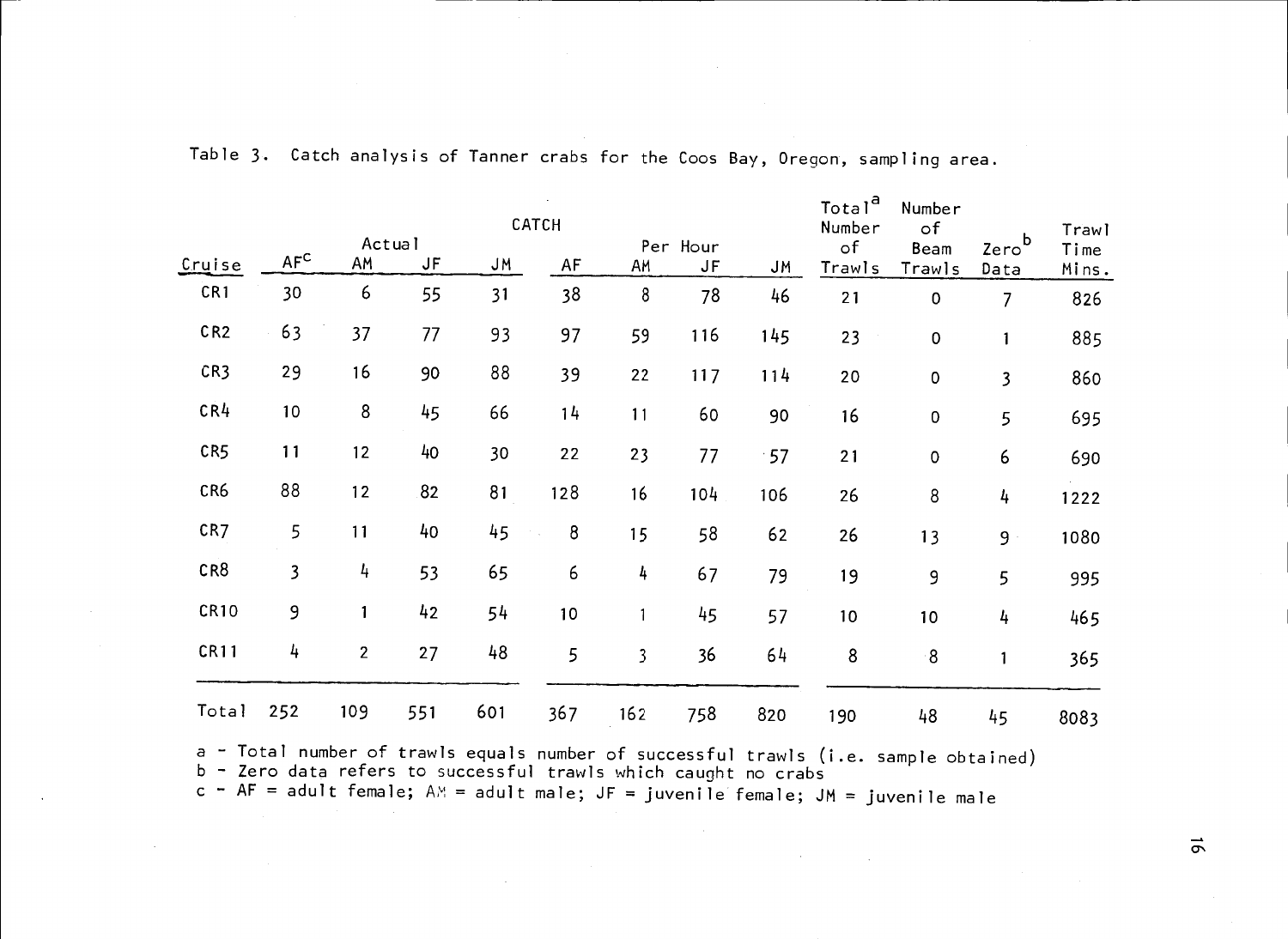number of crabs per depth interval, otter and beam trawl catches/hr were combined. Catch/hr of each age-sex class by otter and beam trawis follows the Poisson distribution. Mean catch/hr for the two gear types can be compared by using a test statistic which approximates the normal distribution (Brownlee, 1965):

$$
t_{\text{test}}
$$
 =  $\frac{x_1 - \frac{1}{2} - (x_2 + \frac{1}{2})}{\sqrt{x_1 + x_2}}$ 

where  $x_1$  = mean of sample one,  $x_2$  = mean of sample two. The mean catch/hr of the two trawls is not significantly different for any agesex class (Table 4). Based on the size of the mouth opening, the effective fishing area of the two trawis is similar. Qualitatively, the volume of the catch did not appear different at sea.

Differences in trawl performance between tows are inescapable. Every effort is made to tow at a constant ship speed, but differences in length of trawling wire, sea conditions, and bottom topography unavoidably affect trawl performance. The only correction that can be made is to normalize to one hour effort. Ricker (1940) considers catch per unit effort a valid indication of relative abundance. For this study, trawl time begins when all wire is paid out and ends when the trawl starts in. Appendix 2 lists catch data by trawl. For any one station during any one cruise, there are not enough trawls to statistically analyze catch variability. However, the large number of zero trawls (no crabs) indicates that variability from trawl to trawl was high. This should be viewed as a major qualification of the data.

After correcting all trawls to one hour effort, the data were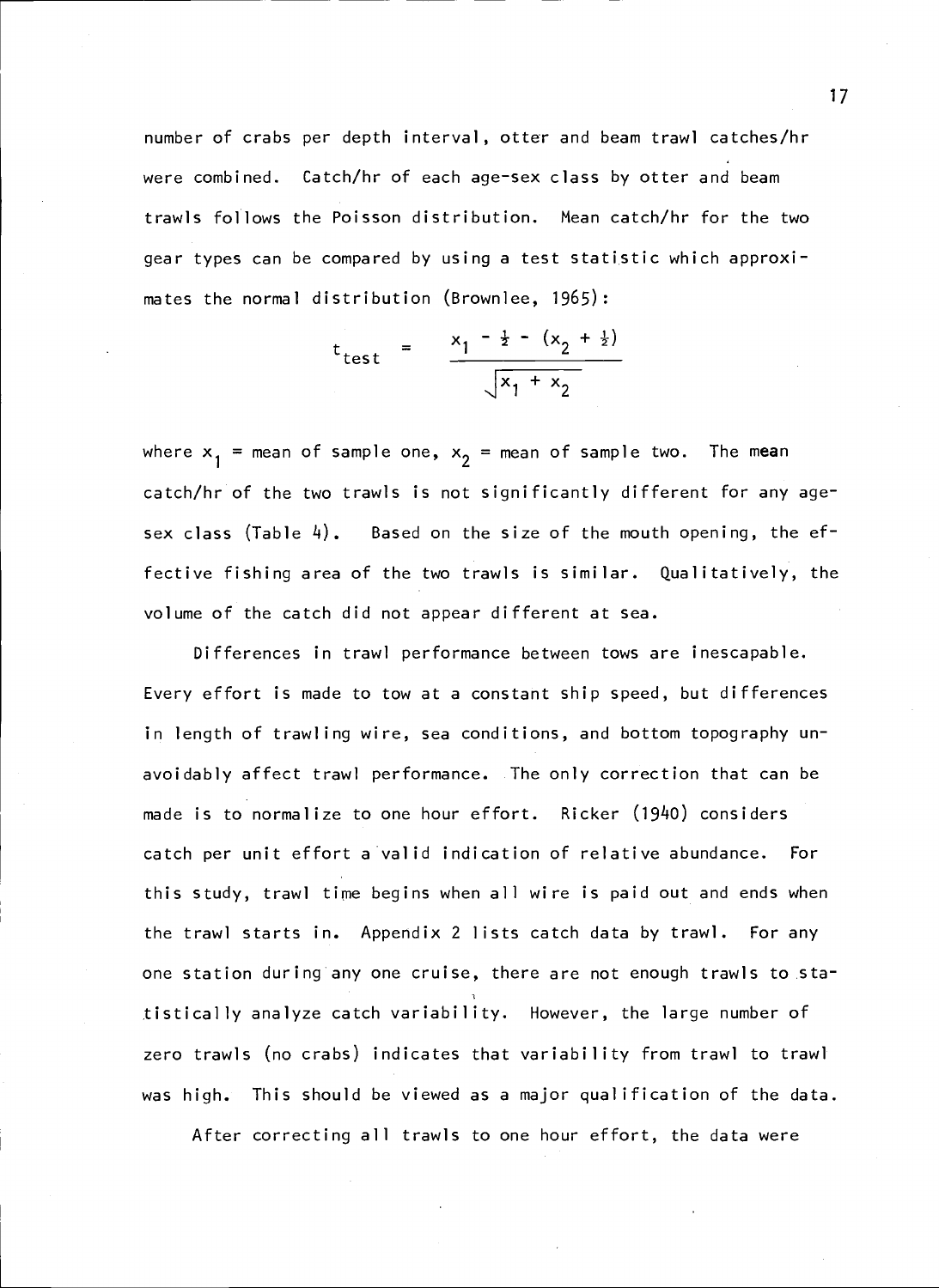Table 4. Comparison of mean catch/hr of Tanner crabs by otter trawl and beam trawl for each age-sex class.

|                  | $H_0: u_1 = u_2$ $H_1: u_1 \neq u_2$ |                            |
|------------------|--------------------------------------|----------------------------|
| Age-Sex<br>Class | Test<br>Statistic                    | Conclusion                 |
| Adult female     | $-0.3782$                            | Do not reject $H_{\alpha}$ |
| Adult male       | $-0.3907$                            | Do not reject $H_{\alpha}$ |
| Juvenile female  | $-0.3151$                            | Do not reject $H_{\alpha}$ |
| Juvenile male    | $-0.4298$                            | Do not reject $H_{\sim}$   |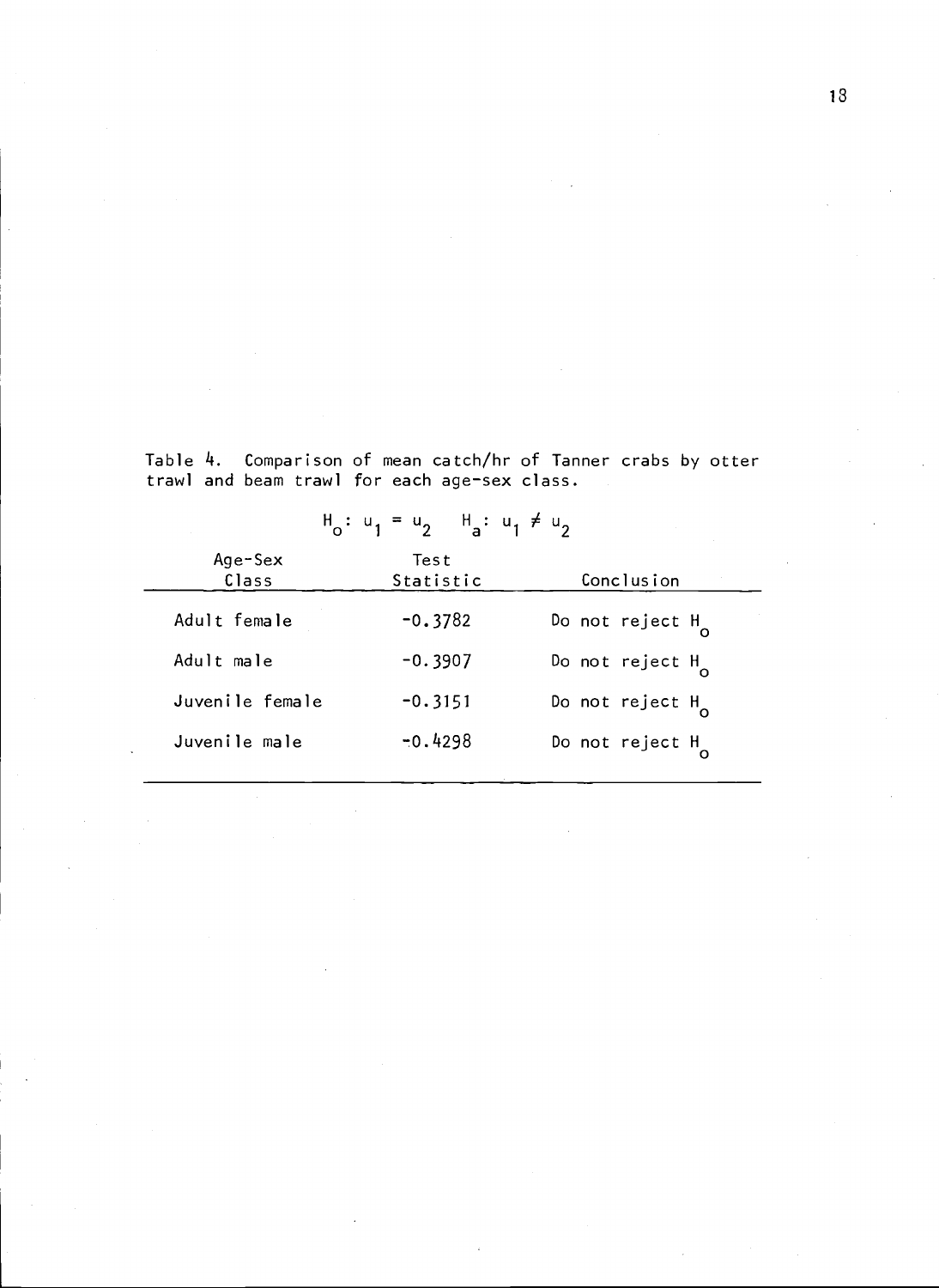partitioned into 50m depth intervals (Table 5). The results were graphed for each cruise and age-sex class of Tanner crab (Figures 2-5). For each depth interval, total catch/hr was divided by total hours fished, including zero trawls, giving an average catch/hr as the measure of relative abundance. The numbers are quite low because of the large number of zero trawls, and because of the low actual catch per trawl.

Minimum depth of occurrence of adult females was 439m; maximum depth was  $904m$  (Figure 2). Generally, the female population appears to be centered between 400-700m. There is some tendency for decreased catches with depth. Peaks of abundance with depth are not evident. There is no seasonal bathymetric shift in the population.

Depth distribution of adult males ranged from 521-1528m (Figure 3). There is no distinct center or optimum range visible. Adult males are spread bathymetrically more than females. As with adult females there is no detectable seasonal shift in depth range.

The minimum depth for juvenile female Tanner crabs was 402m; maximum depth of ocurrence was 1500m (Figure  $4$ ). There is no strong trend of relative abundance with depth. Catch/hr generally increases to a peak at 600-700m. Below this it is unclear what the pattern is. Lack of effort below 900m in cruises  $3, 4, 5, 6, 10$ , and 11 makes interpretation of cruises 1,2,7, and 8 difficult. No seasonal pattern is obvious. The 600-700m peak is fairly constant. When effort was made in deeper water (below 800m), we caught crabs regardless of season (cruises 1,2, 5, and 8).

Juvenile males were caught as shallow as 439m and as deep as 155Cm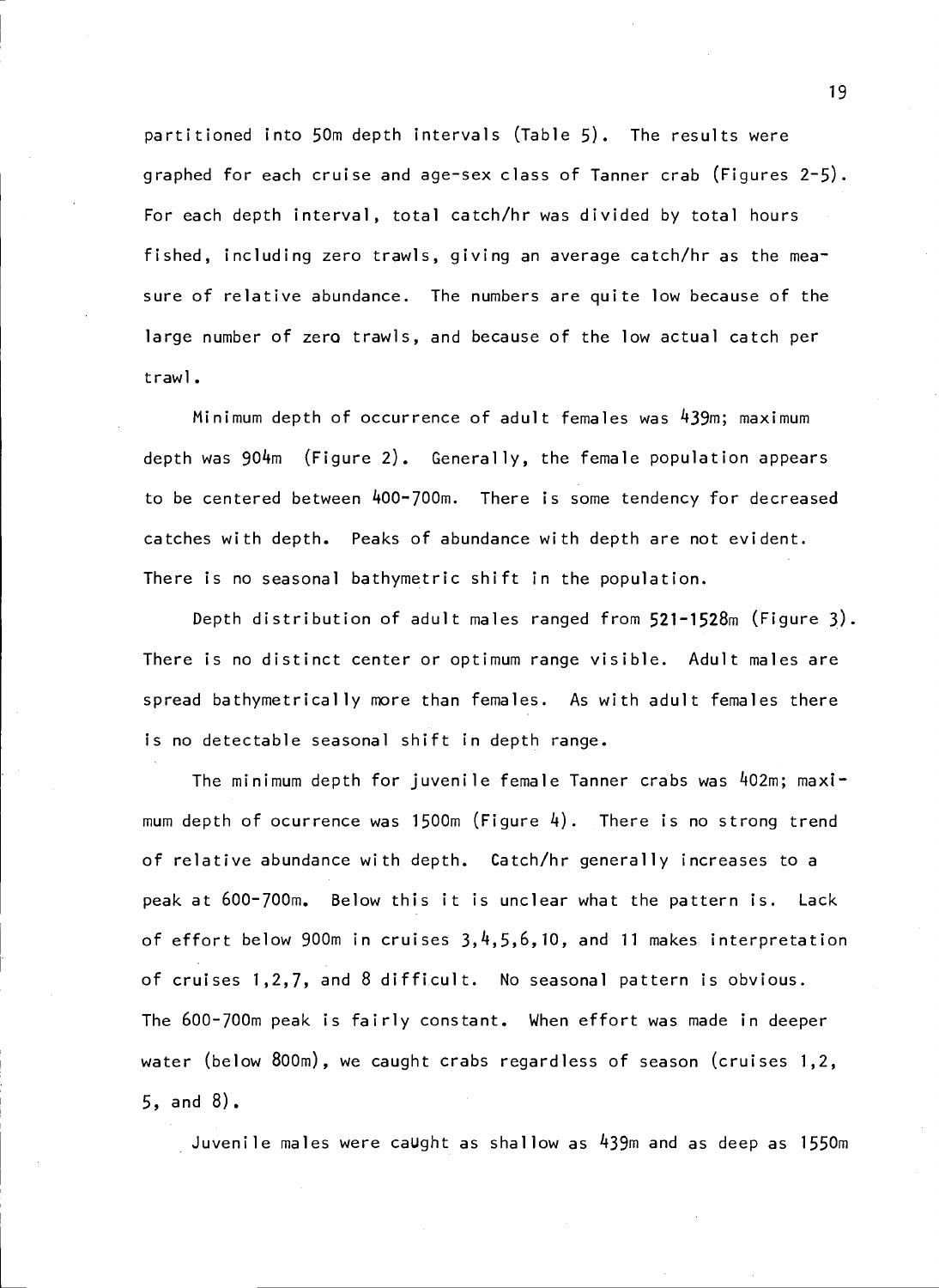|                |                         |                |                |                         |                | Number of Trawls         |                |              |          |              |                         |
|----------------|-------------------------|----------------|----------------|-------------------------|----------------|--------------------------|----------------|--------------|----------|--------------|-------------------------|
| Depth Interval | CR1                     | CR2            | CR3            | CR4                     | CR5            | CR6                      | CR7            |              | CR8 CR10 | CR11         | Total                   |
| 400-449m       |                         | 1              |                | 1                       |                | 1                        |                |              | 1        |              | 4                       |
| 450-499        | 1                       |                |                | $\mathbf 2$             |                | $\overline{\mathbf{c}}$  |                | $\mathbf 2$  |          |              | $\overline{7}$          |
| 500-549        | 1                       | 3              | 4              | 5                       | 2              | 10                       | 2              | 1            | 1        | $\mathbf{z}$ | 31                      |
| 550-599        | 2                       | $\mathbf{z}$   | $\frac{2}{8}$  |                         | 5              | $\overline{\mathbf{3}}$  |                |              | 3        | 1            | 26                      |
| 600-649        | $\overline{c}$          | 4              |                |                         | 5<br>6         | $\overline{\mathcal{L}}$ | 5<br>5         | $3^{3}_{4}$  | 4        | 3            | 41                      |
| 650-699        | 3                       | 6              | $\overline{5}$ | 4                       |                | $\overline{2}$           | 5              |              |          | 1            | 36                      |
| 700-749        | $\overline{c}$          |                |                |                         | $\overline{2}$ |                          |                |              | 1        | $\mathbf{1}$ | 6                       |
| 750-799        |                         |                |                |                         |                |                          | 1              |              |          |              | 1                       |
| $800 - 849$    | 1                       | 1              |                | $\overline{\mathbf{c}}$ |                |                          |                | $\mathbf{z}$ |          |              | 6                       |
| 850-899        | 1                       |                |                |                         |                |                          | 1              |              |          |              | 2                       |
| 900-949        |                         | 1              | 1              | $\mathbf 2$             |                |                          | 1              |              |          |              | 5                       |
| 950-999        |                         | 2 <sup>1</sup> |                |                         |                |                          |                |              |          |              | $\overline{\mathbf{c}}$ |
| 1000-1049      | 1                       |                |                |                         |                |                          | 1              |              |          |              | 2                       |
| 1050-1099      |                         | 1              |                |                         |                |                          | $\overline{c}$ | $\mathbf{1}$ |          |              | 4                       |
| 1100-1149      |                         |                |                |                         |                |                          |                |              |          |              | 0                       |
| 1150-1199      | 1                       | 1              |                |                         |                |                          |                |              |          |              | $\overline{2}$          |
| 1200-1249      |                         |                |                |                         |                |                          |                |              |          |              | 0                       |
| 1250-1299      |                         |                |                |                         |                |                          |                |              |          |              | $\mathbf 0$             |
| 1300-1349      |                         |                |                |                         |                |                          |                | 1            |          |              |                         |
| 1350-1399      | $\overline{2}$          |                |                |                         | 1              |                          |                |              |          |              | 3                       |
| 1400-1449      |                         |                |                |                         |                |                          |                |              |          |              | 0                       |
| 1450-1499      |                         |                |                |                         |                |                          |                | 1            |          |              | 1                       |
| 1500-1549      |                         | 1              |                |                         |                | 1                        | 1              |              |          |              |                         |
| 1550-1599      |                         |                |                |                         |                |                          | 1              | 1            |          |              | 3<br>2                  |
| 1600-1649      | $\overline{\mathbf{c}}$ |                |                |                         |                |                          |                |              |          |              | 2                       |
| 1650-1699      |                         |                |                |                         |                |                          |                |              |          |              | Ó                       |
| 1700-1749      |                         |                |                |                         |                |                          |                |              |          |              | $\mathbf 0$             |
| 1750-1799      |                         |                |                |                         |                |                          |                |              |          |              | 0                       |
| 1800-1849      |                         |                |                |                         |                |                          |                |              |          |              | $\mathbf 0$             |
| 1850-1899      |                         |                |                |                         |                |                          |                |              |          |              | 0                       |
| 1900-1949      |                         |                |                |                         |                |                          | 1              |              |          |              | 1                       |
| 1950-1999      |                         |                |                |                         |                |                          |                |              |          |              | 0                       |
| 2000-2049      | 1                       |                |                |                         |                |                          |                |              |          |              |                         |
| 2050-2099      |                         |                |                |                         |                |                          |                |              |          |              | 0                       |
| 2100-2149      | 1                       |                |                |                         |                |                          |                |              |          |              |                         |
| Totals         | 21                      | 23             | 20             | 16                      | 21             | 26                       | 26             | 19           | 10       | 8            | 190                     |
|                |                         |                |                |                         |                |                          |                |              |          |              |                         |

Table 5. Partition of trawling effort for Tanner crabs by SOm depth interval and cruise.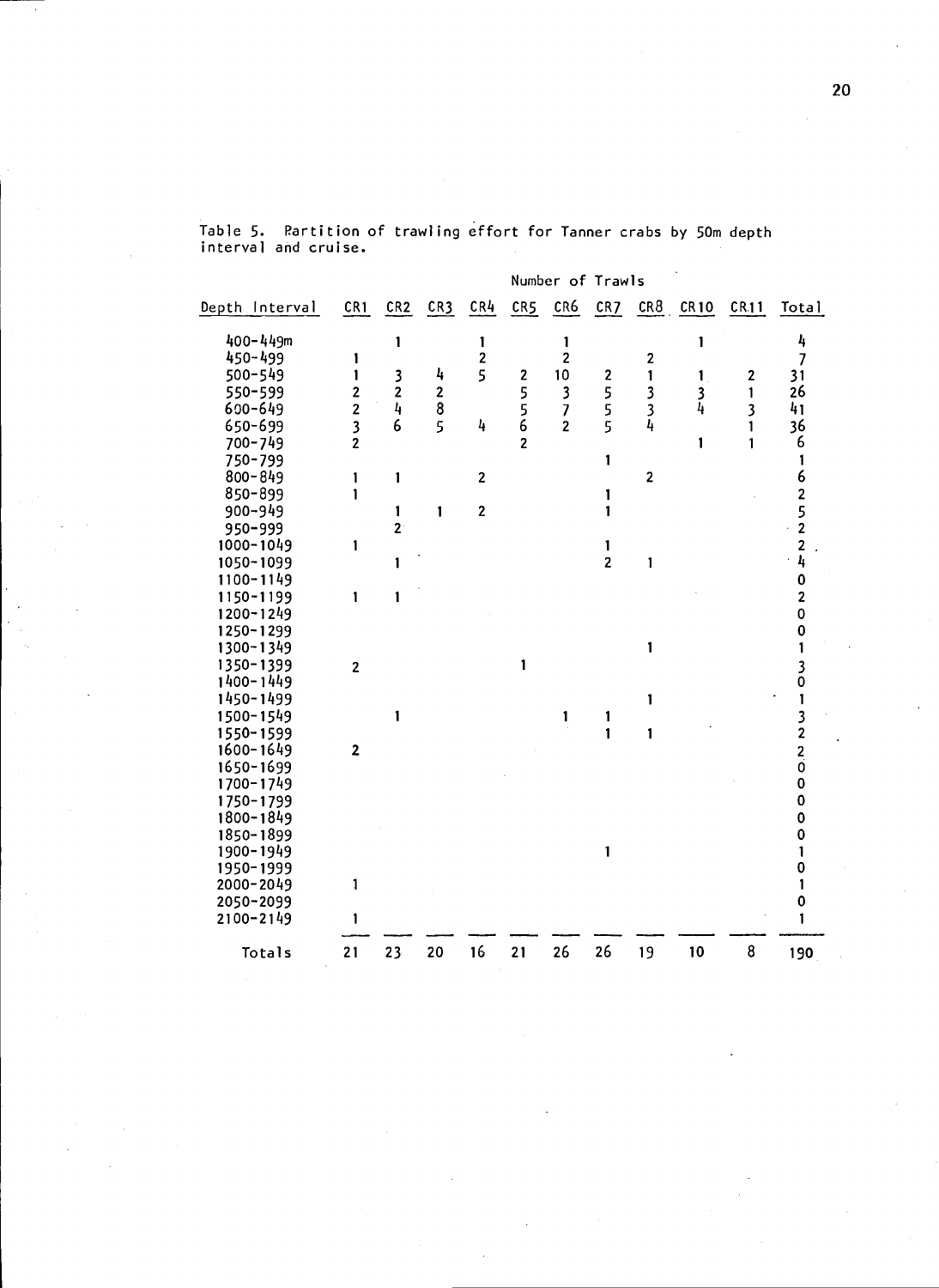

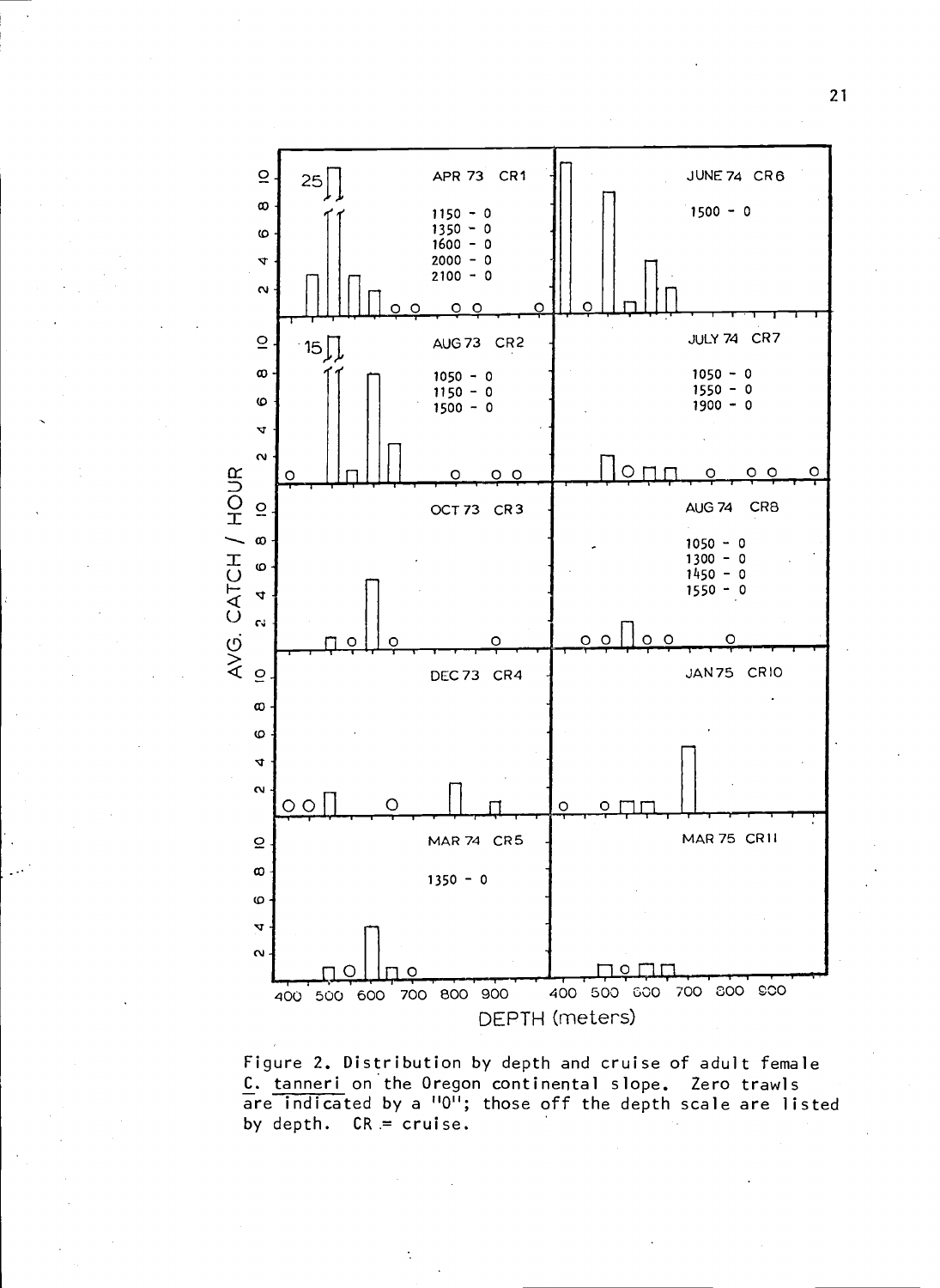

Figure 3. Distribution by depth and cruise of adult male C. tanneri on the Oregon continental slope. Zero trawis are indicated by a "0"; those off the depth scale are listed by depth.  $CR = cruise$ .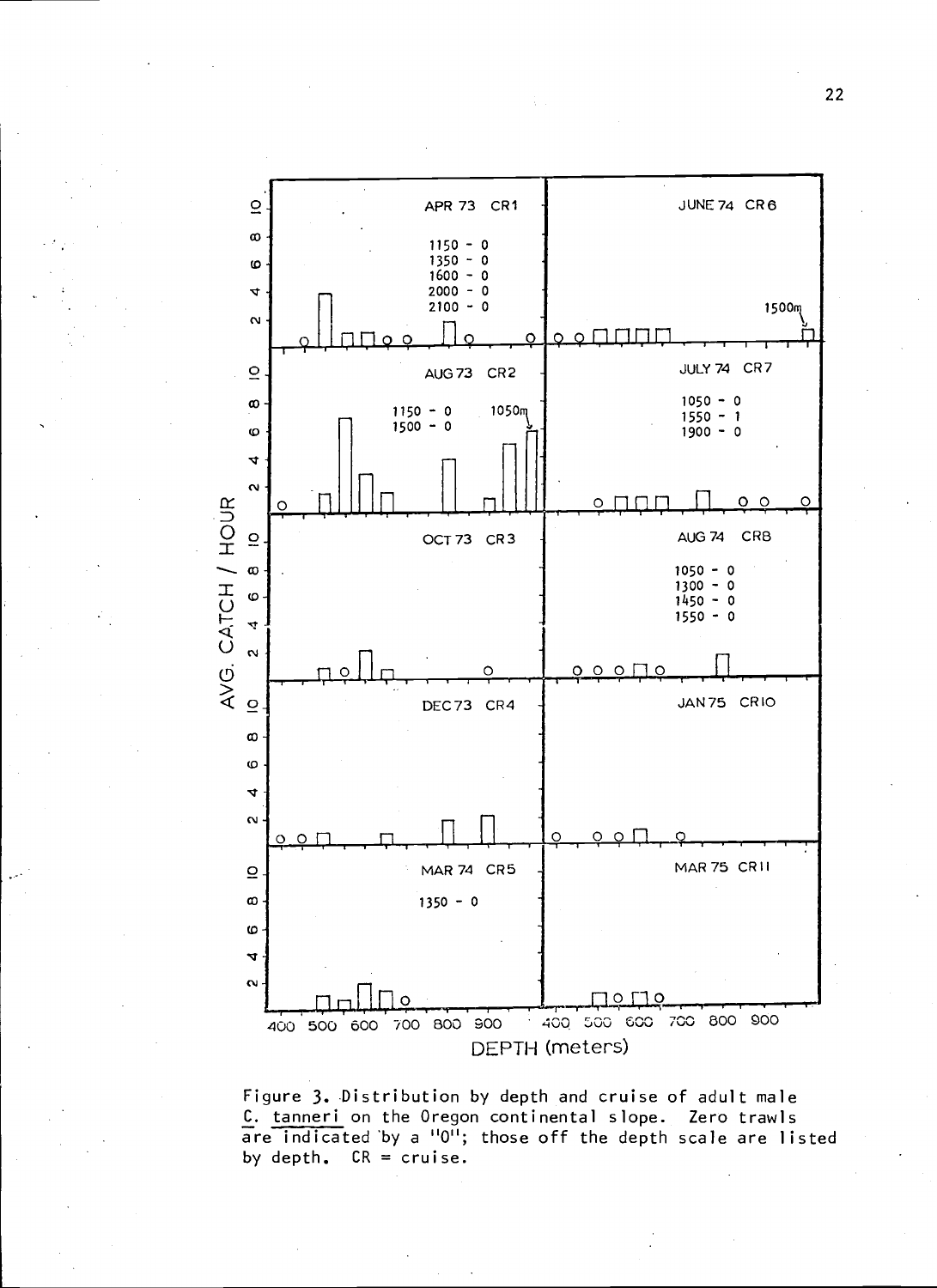(Figure 5). Comparison of Figures 4 and 5 reveals that the distribution of juvenile males and females is similar, both bathymetrically and seasonally. The catch rates are not the same, but they follow almost identical patterns. The same features pointed out for females apply to males: the relatively shallow peak at 600-700m; the uncertain trend below 900m; and no obvious seasonal trend.

Comparison of adult-juvenile distributions demonstrates that catch rates for juveniles are higher than for adults. Juveniles are relatively abundant in the shallow end of the range. They are, in fact, more abundant than adults. Below 700m, juvenile catch rates are higher than adult catch rates. Juveniles are found over almost the entire depth range of adults.

An analysis of size vs. depth for juvenile crabs is useful when considering Pereyra's (1968) life history model. Mean size of females appears to increase with depth below 700m on cruises 1,5,and 8 (Figures 6a and 6b). The range of mean size is also relatively great below 700m on cruises  $1,4,5$ , and  $8$ . There is an indication of a decrease in mean size and range of females down to about 700m on cruises  $3, 4, 5$ , and 7. The mean size of juvenile males increases with depth below 700m on cruises  $2, 4, 7$ , and 8 (Figures 7a and 7b). There is no strong indication of a decrease in size down to 700m. Size range is relatively large at the deeper end of the depth range on cruises 4,7, and 8.

### Abundance

A number of assumptions must be made when calculating abundance estimates: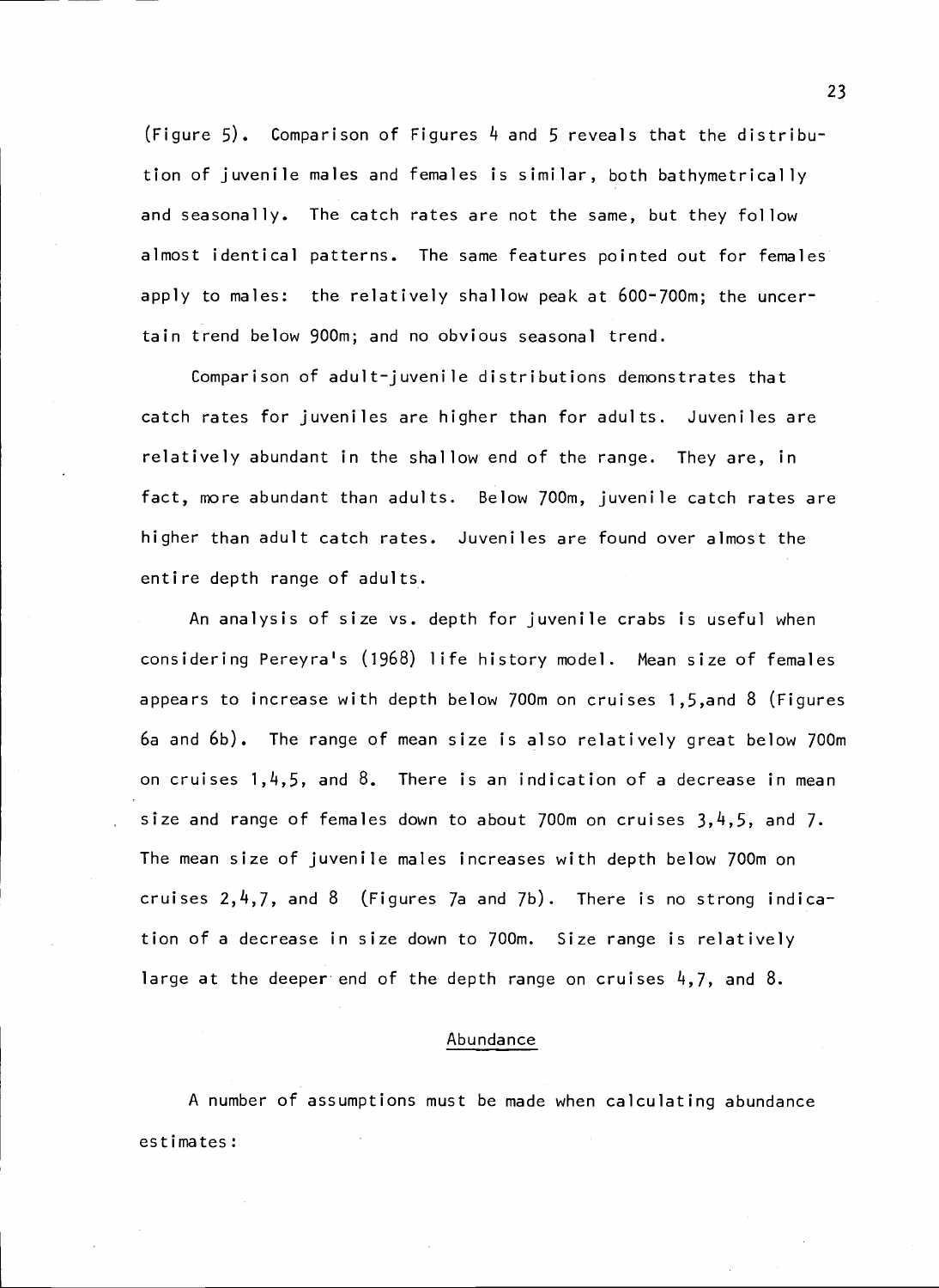

Figure 4. Distribution by depth and cruise of juvenile female C. tanneri on the Oregon continental slope. Zero trawls are indicated by a <sup>1101</sup>; those off the depth scale are listed by depth.  $CR = cruise.$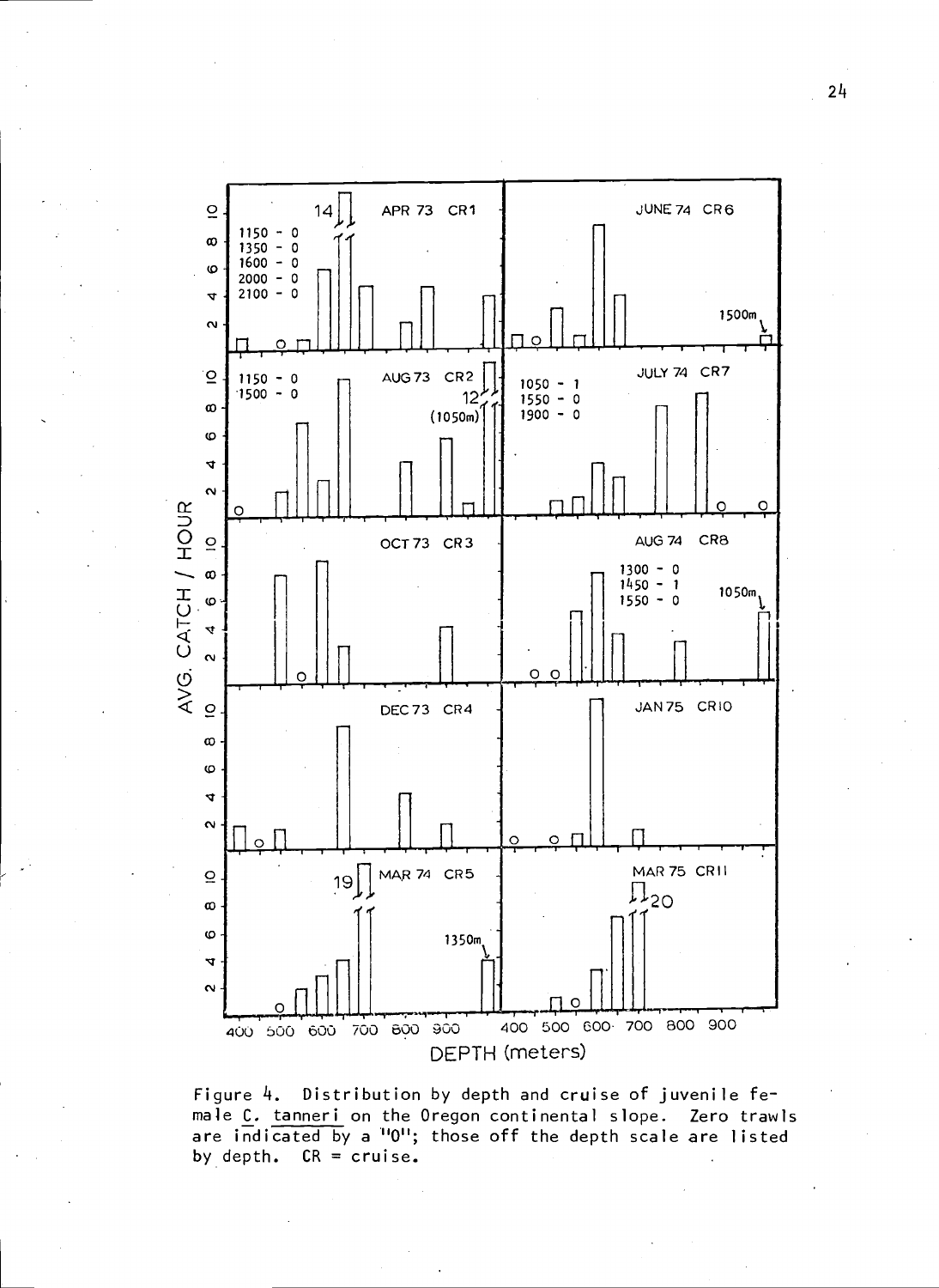

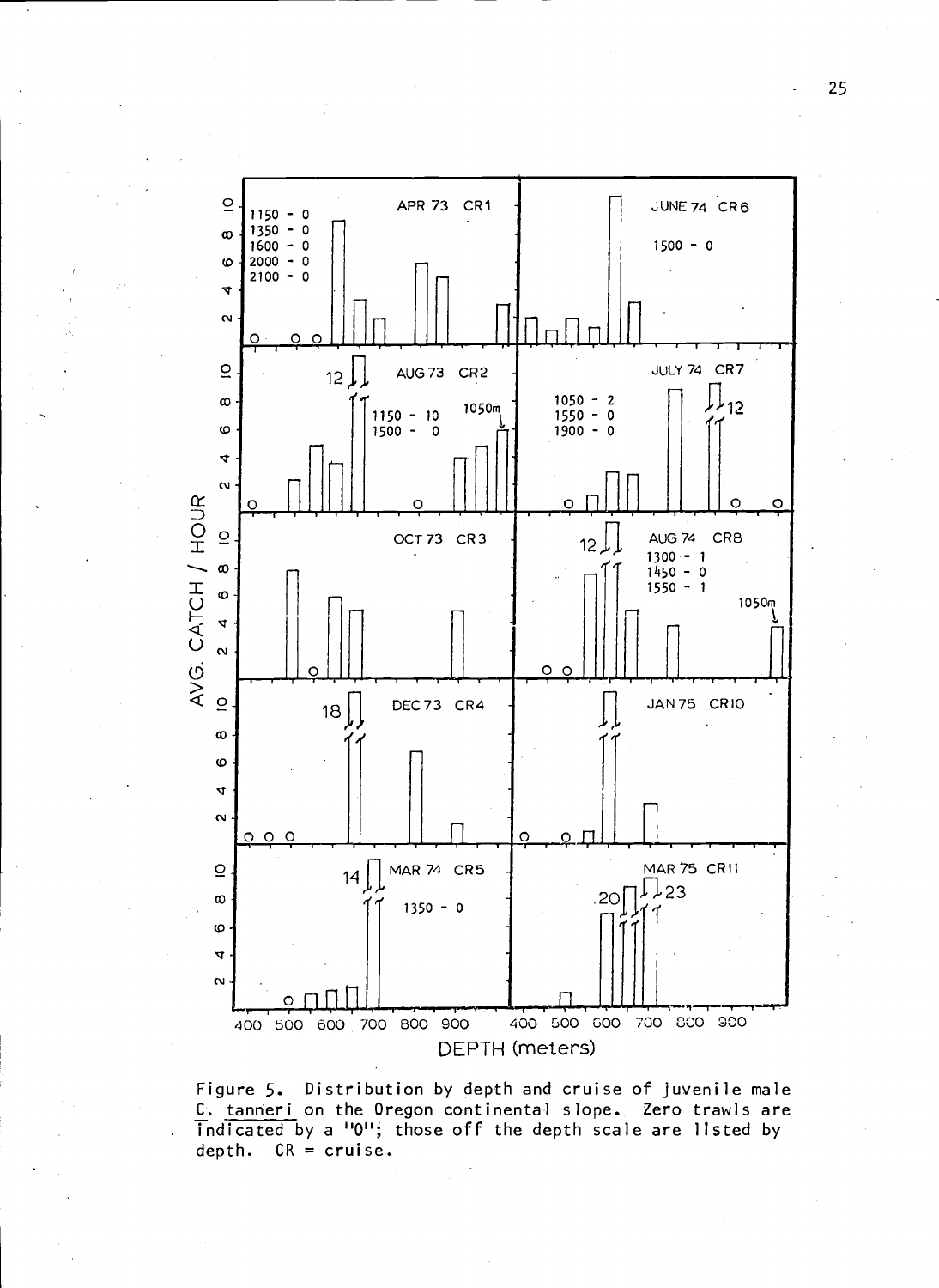

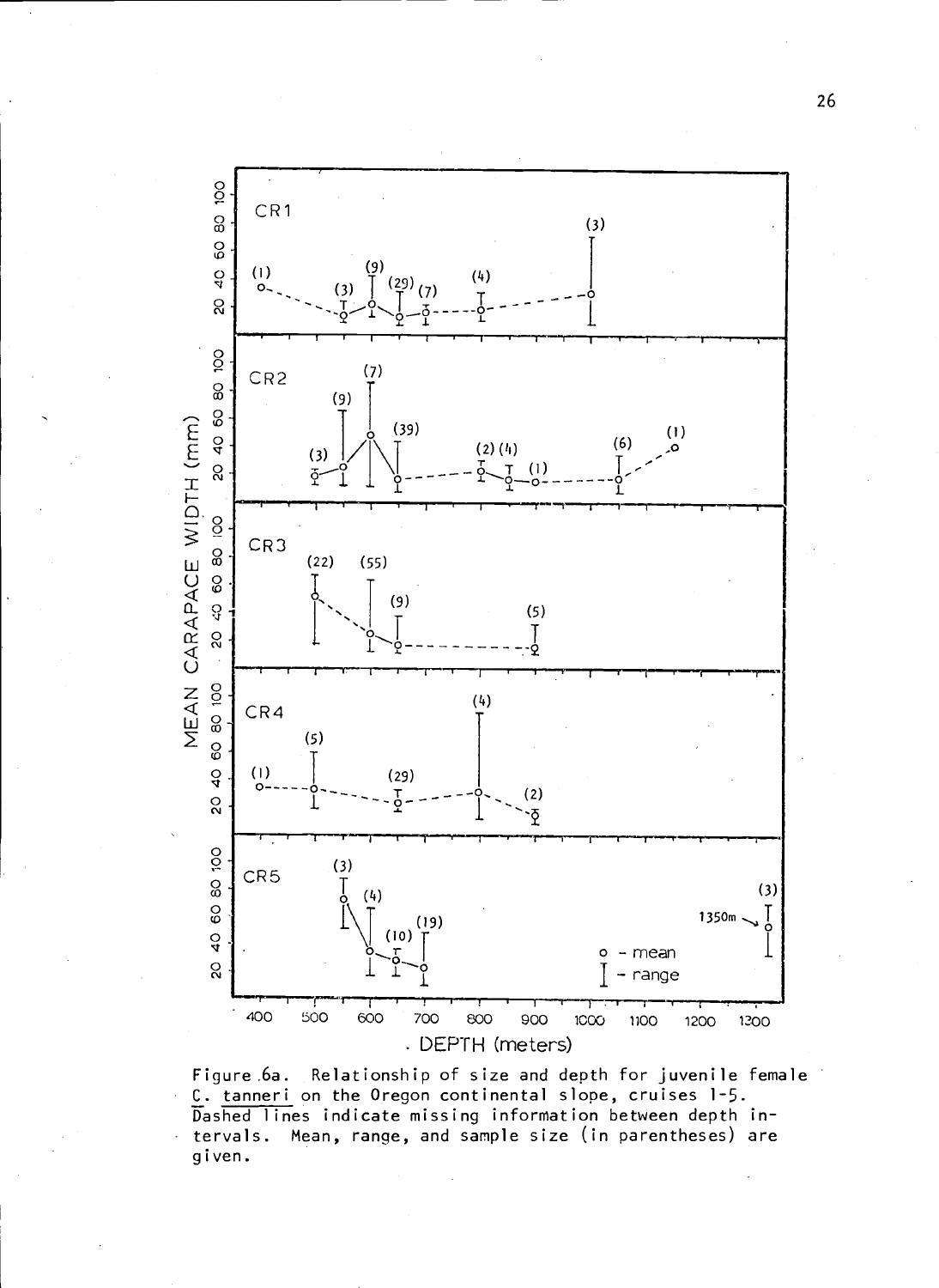

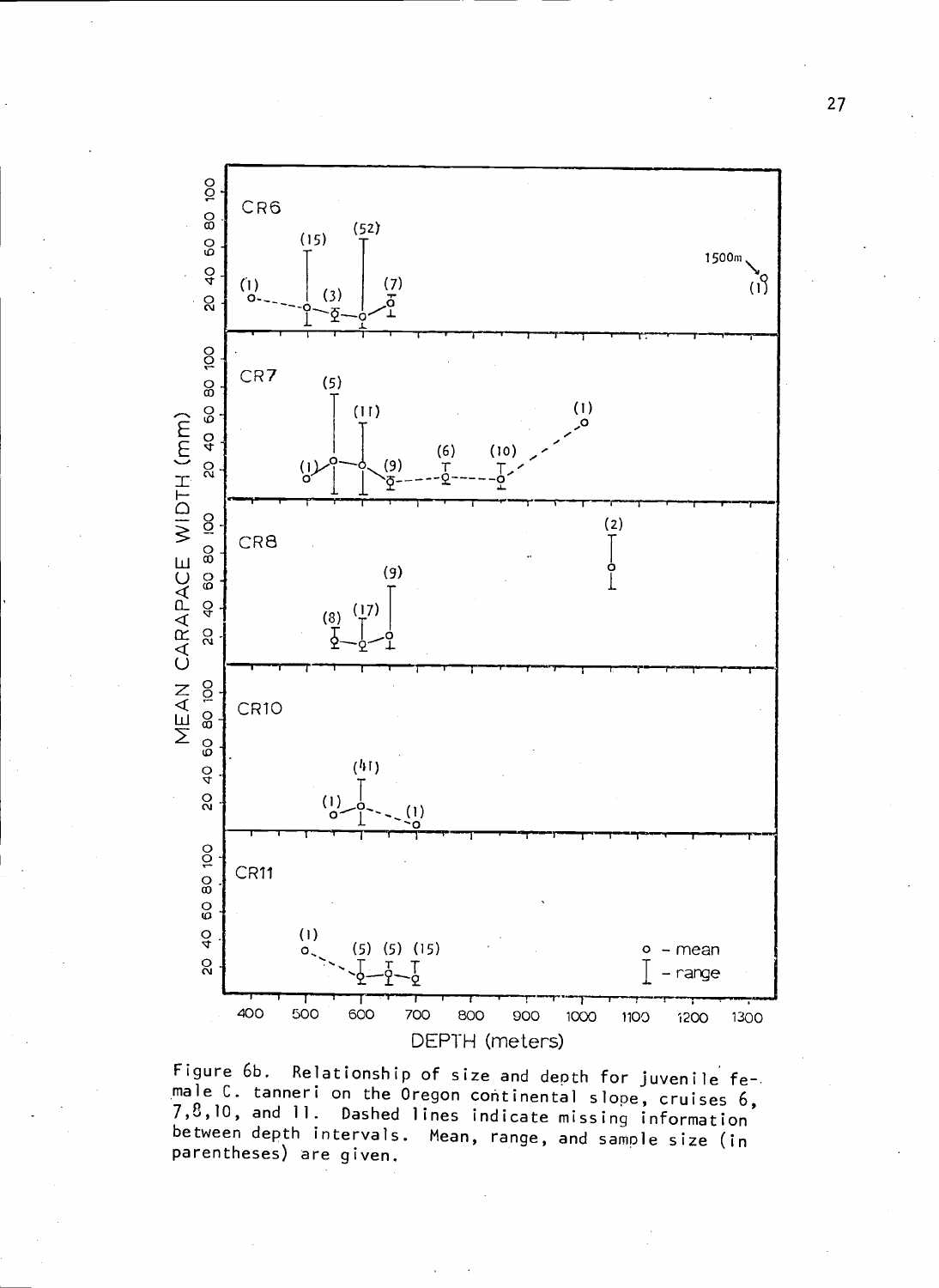

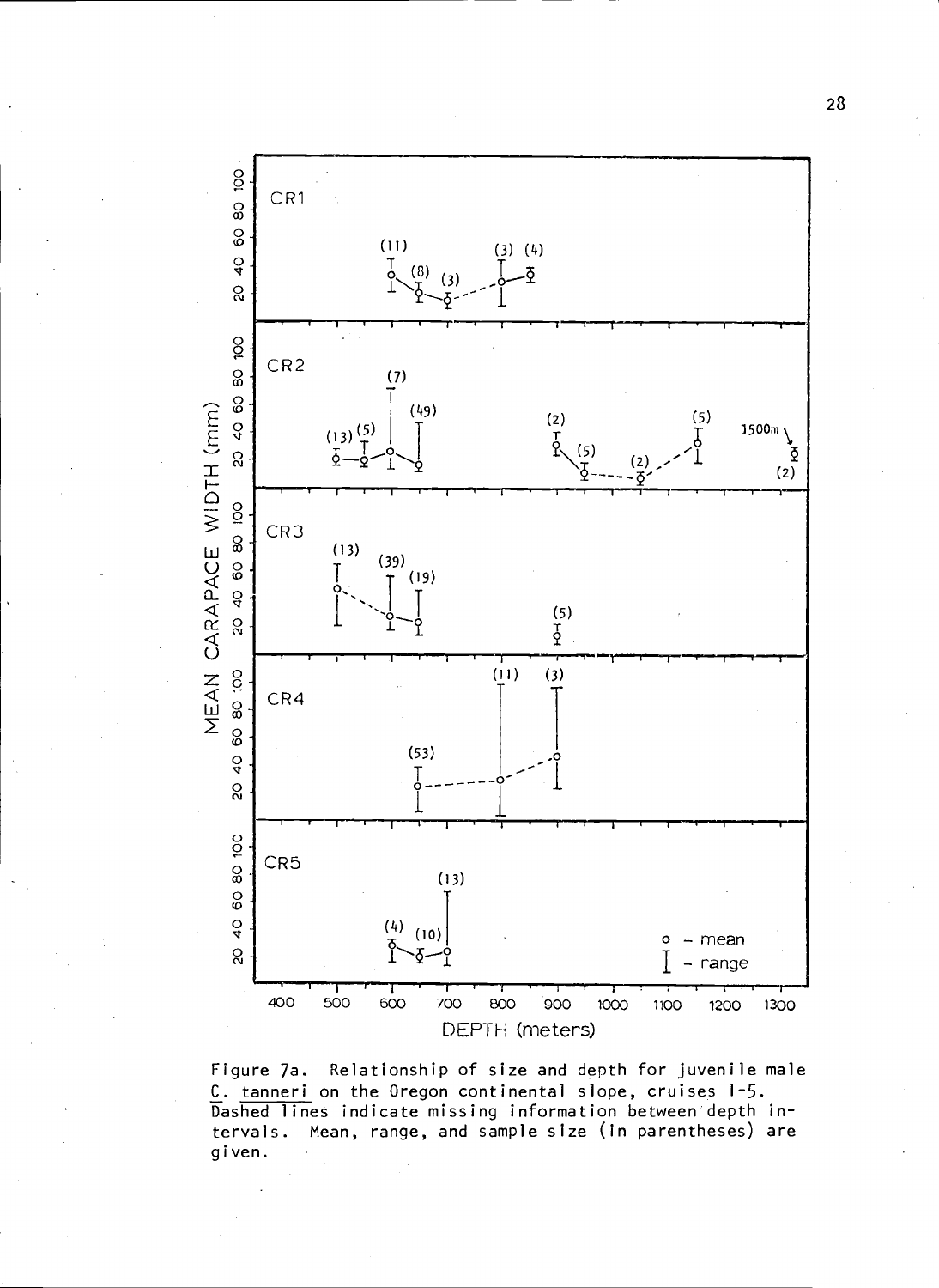

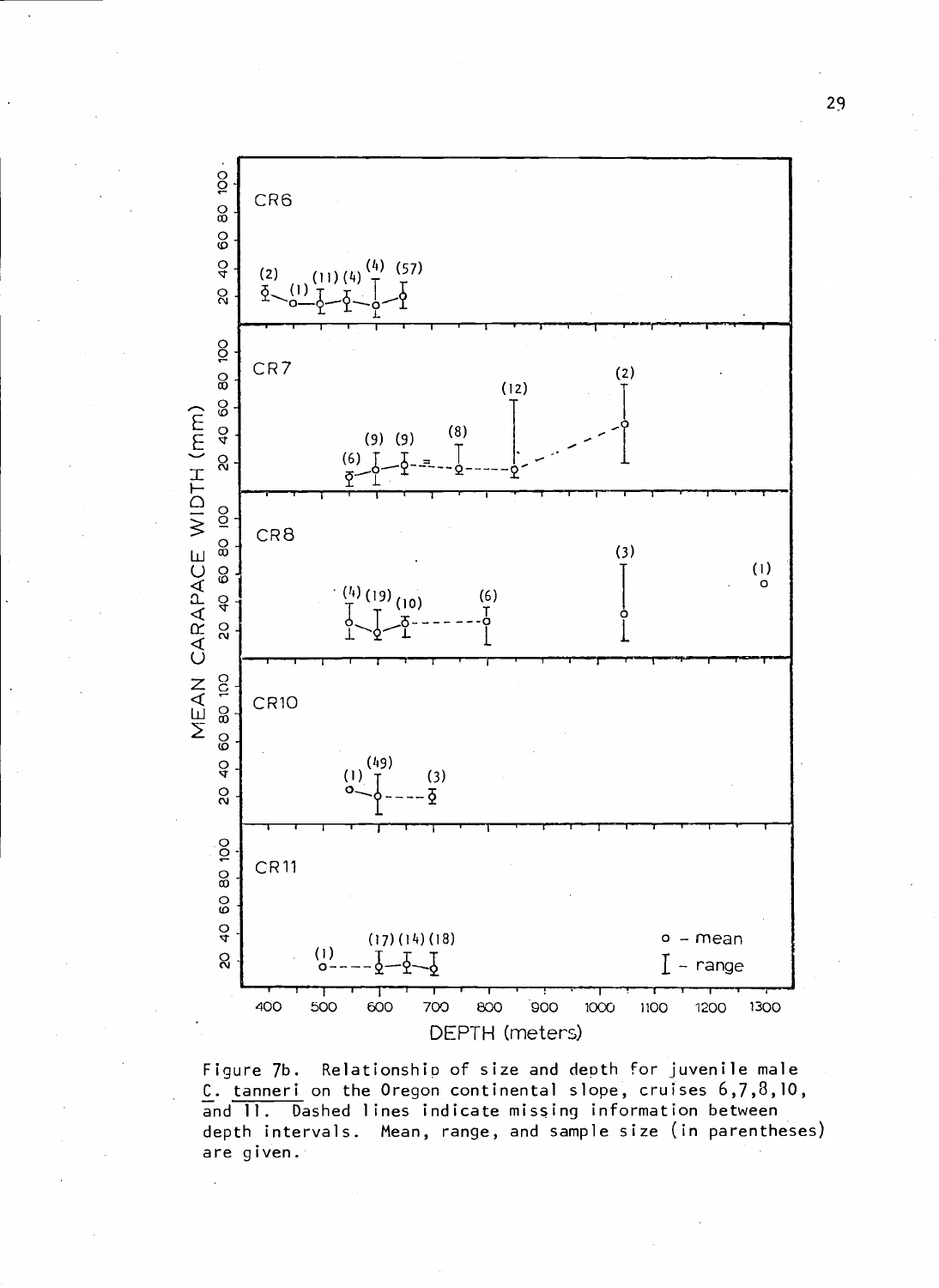1) The Tanner crab population is in equilibrium, with recruitment, growth, and mortality constant and age specific.

2) There is no variation in availability, bathymetrically or seasonally, within the depth range considered here.

3) All crabs in the path of the trawl are caught.

L) Population levels off Coos Bay are representative of the en tire Oregon coast.

Assumption number 2 is based on the results of the Distribution analysis which gave no indication of seasonal or bathymetric trends.

The 500-700m depth interval was chosen because 95% of the beam trawis occurred in this range. It was also the optimal range for adults as indicated by the Distribution analysis.

The analysis of beam trawl reliability presented in Materials and Methods will not be repeated here. For each trawl, the higher wheel reading was used if the two readings differed by greater than a factor of two. If the difference was less than this, I used an  $a<sup>+</sup>$ verage.

The surface area of the Oregon continental slope between 500- 700m  $(2798 \text{ km}^2)$  was determined with a compensating polar planimeter using U. S. Coast and Geodetic Survey Maps 1308N-22 and 1308N-17. <sup>I</sup> assumed the slope of the bottom was constant.

Data were used from 51 trawls which caught 22 adult males, 70 adult females, 191 juvenile females, and 235 juvenile males (Appendix 3). Twenty one trawis were not used because wheel readings were either absent or too low (<500 revolutions), or because the trawl depth was outside the 500-700m range. The total stock estimates were calculated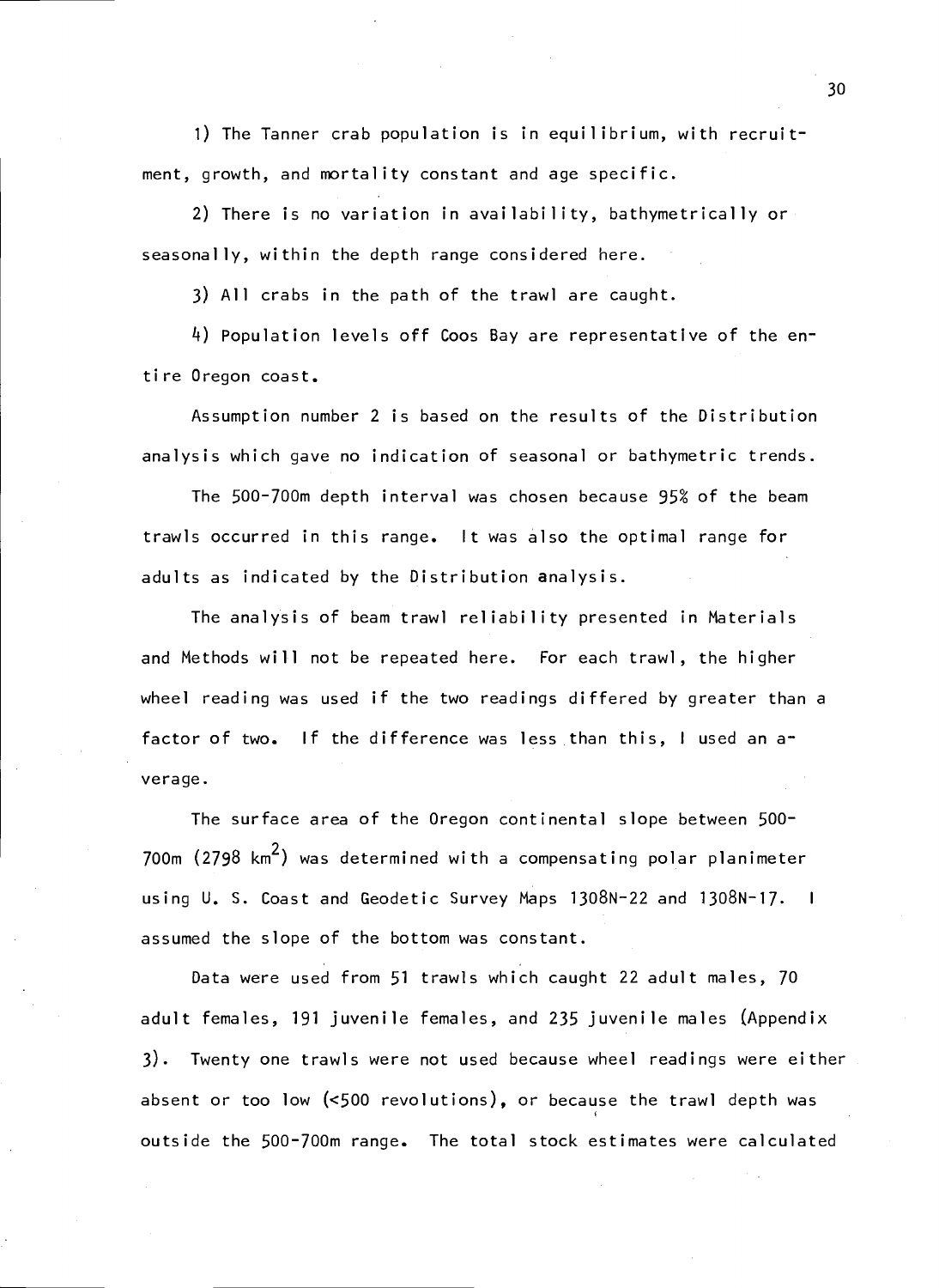|  |                                        |  |  | Table 6.  Stock estimates of adult and juvenile Tanner crabs for the |  |  |
|--|----------------------------------------|--|--|----------------------------------------------------------------------|--|--|
|  | Oregon coast, 500–700m depth interval. |  |  |                                                                      |  |  |

| Age        | Sex    | Numbers                                 | Weight (kg)**                         |
|------------|--------|-----------------------------------------|---------------------------------------|
| .<br>Adult | Male   | 1.6 x $10^5 \pm 0.9 \times 10^{5}$ *    | $1.1 \times 10^5 \pm 0.6 \times 10^5$ |
| Adult      | Female | 4.6 x $10^5 \pm 0.2 \times 10^5$        | 1.3 x $10^5 \pm 0.7 \times 10^5$      |
| Juvenile   | Male   | $1.3 \times 10^6 \pm 0.6 \times 10^6$   | Not calculated                        |
| Juvenile   |        | Female 1.5 x $10^6 \pm 0.6 \times 10^6$ | Not calculated                        |
|            |        |                                         |                                       |

95% confidence limits<br>- For males = 2.42 ± 1.32 lbs. For females = 2.86 ± 1.54 lbs<br>.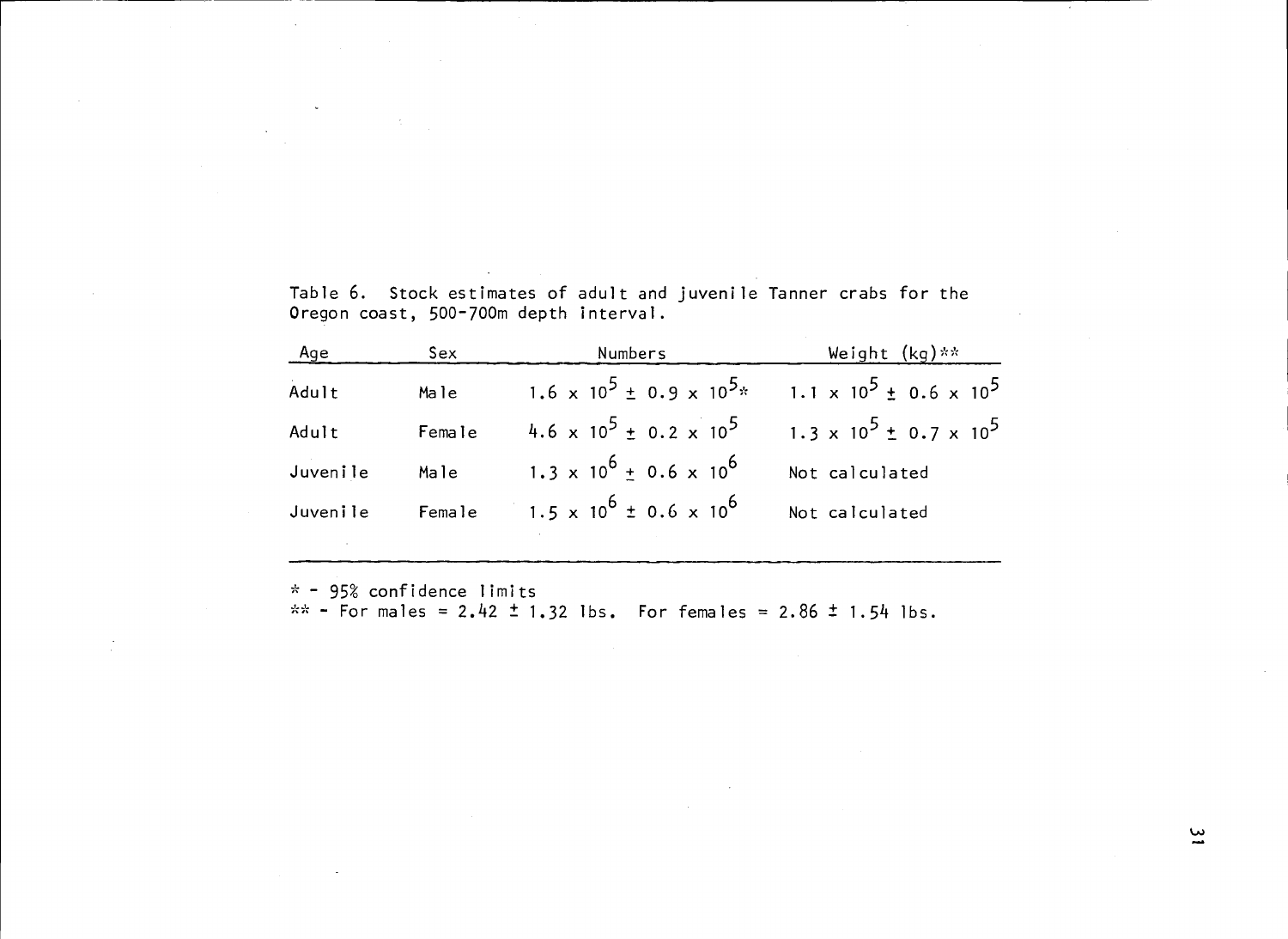using the average density multiplied by the total area of the continental slope depth zone - 2798  $km^2$ .

Adult male density ranged from  $0-500$  crabs/km<sup>2</sup> and  $0-340$  kg/km<sup>2</sup>. Averages were 56 crabs/km<sup>2</sup> and 38.5 kg/km<sup>2</sup>. Adult female density ranged from 0-1100 crabs/km<sup>2</sup> and 0-399 kg/km<sup>2</sup>, with means of 164 crabs/ km<sup>2</sup> and 45.7 kg/km<sup>2</sup>. Mean density of juvenile males was 540 crabs/km<sup>2</sup>, range 0-3400 crabs/km<sup>2</sup>. Density of juvenile females ranged from 0-3800 crabs/km<sup>2</sup>, with a mean of 450 crabs/km<sup>2</sup>. Density based on weight was not calculated for juveniles.

#### Ecology

### Habitat Characterization

Environmental data obtained for each multiple corer drop or station are listed in Appendix 4. One core kept per station prior to June 1974 was used for organic carbon analysis. Two cores retained from all further samples were analyzed for both organic carbon and particle size.

Temperature in the study area ranged from  $3.8-5.81$  <sup>O</sup>C, with a mean of  $4.87$  <sup>O</sup>C. Salinity ranged from  $33.03-34.42\%$ , and the mean was  $34.16\%$ . Mean dissolved oxygen concentration was 0.57 mg-at/l and varied from 0.15-0.88.

The variation of mean temperature, salinity, and dissolved oxygen for cruises 2,3,6,7, and 8 provides some indication of seasonal variation. For temperature and salinity there is complete overlap of confidencè intervals for each cruise. Oxygen shows more variation in the form of non-overlapping confidence intervals for mean values (Figure 8).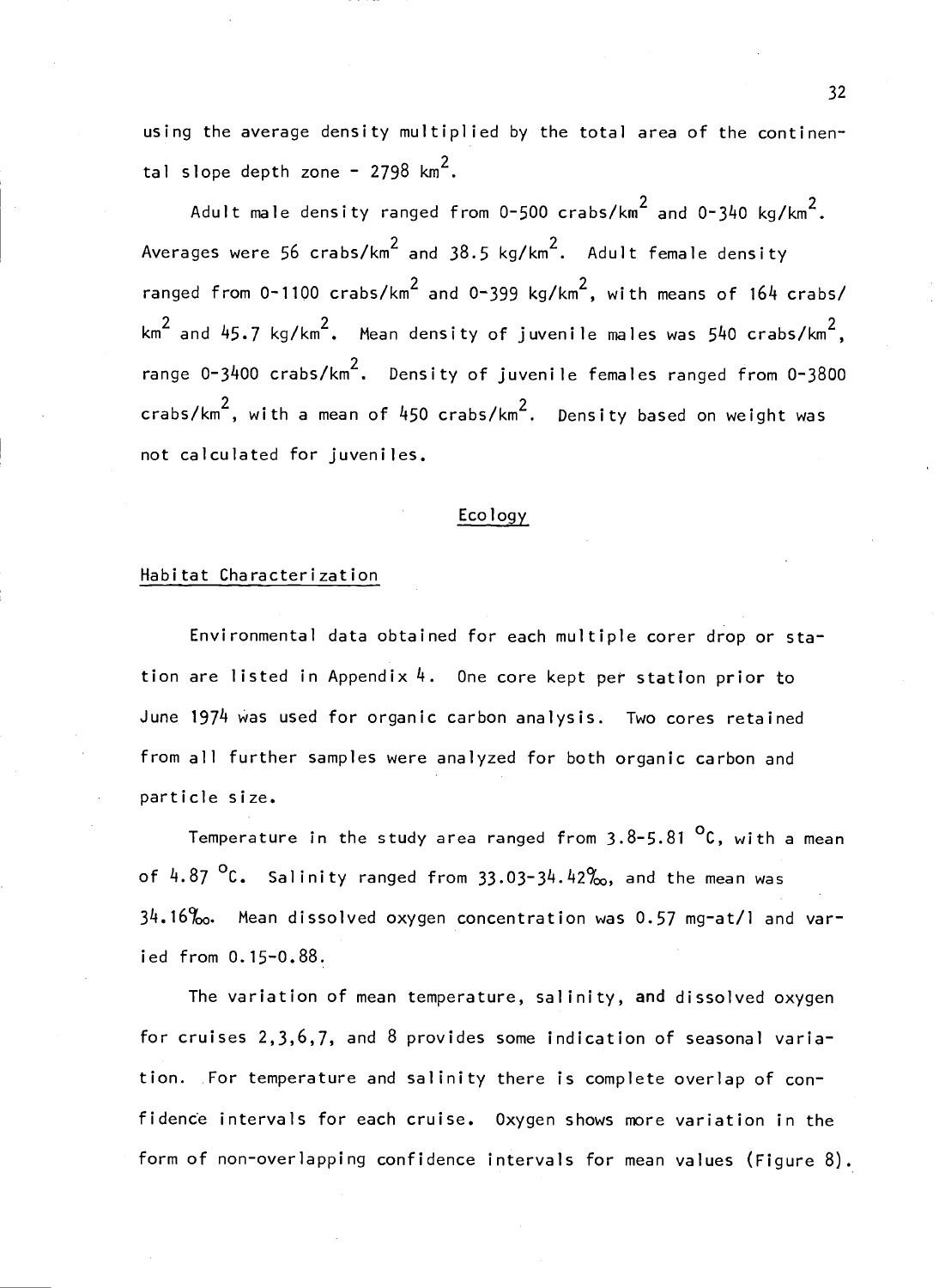

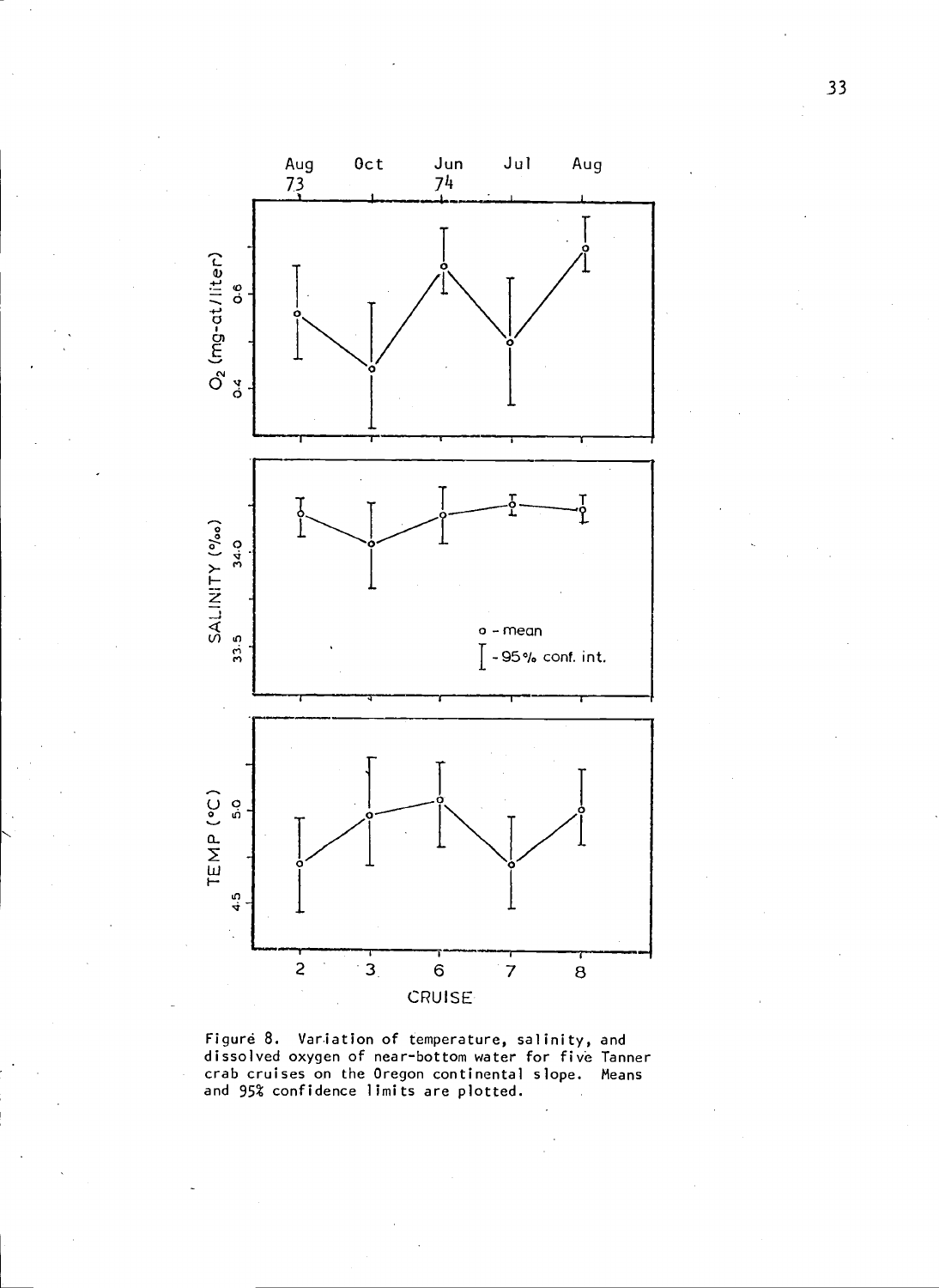The relationship of physical parameters with depth has been defined by means of linear regression. This provides some insight into station variation since different stations are essentially different depths. Temperature is the only parameter with a significant linear correlation (R value) with depth (Table 7).

The sediment is characterized by several descriptive statistics. As a general indication of particle size,  $%$  silt and  $%$  clay are useful. All of the sediments analyzed were 100% silt and clay with no sand fraction. Silt content ranged from  $55.3-98.8$ %, with a mean of 80.3%. Clay ranged from  $1.2 - 44.7$ %, with a mean of 19.7%. Two other indicators of particle size were used  $\sim$  Inman median (Inman, 1952) and Folk and Ward mean (Folk and Ward, 1957). Both are measures of central tendency based on the cumulative frequency curve for particle size from a sediment sample. Inman's median is the particle size corresponding to the 50th percentile of the cumulative frequency curve. Inman states that the median is more useful than the mean when the emphasis is on the more abundant size. In contrast, Folk and Ward believe that the median should be abandoned as a descriptive statistic since it is based on only one point of the frequency curve. Their alternative is the Folk and Ward mean which is based on the 16th, 50th, and 84th percentiles and is thus more sensitive to the extremes of the particle size range. Both statistics are given in Phi units  $(\phi)$  which is the negative log<sub>2</sub> (particle size in mm).

Inman median ranged from 4.19 (0.055 mm) to 7.21 (0.0075 mm); the average was 5.01 (0.049 mm). Sediment of this size corresponds to medium silt (Inman, 1952). The range corresponds with coarse silt to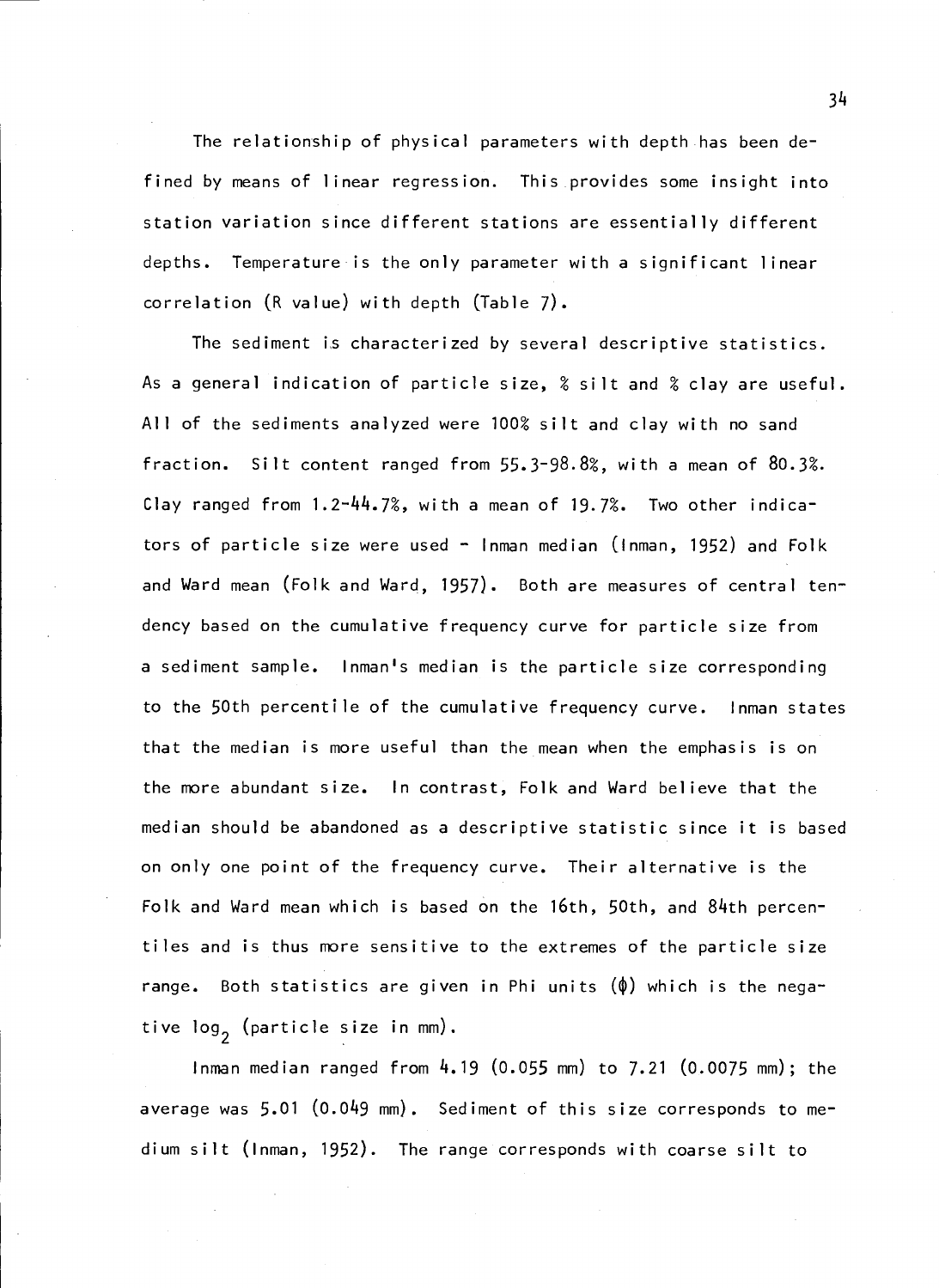| Dependent Variable | Entering<br>F-value | R       | $R^2$ |
|--------------------|---------------------|---------|-------|
| Temperature        | $144.17*$           | $-0.87$ | 0.750 |
| Salinity           | $6.56**$            | 0.33    | 0.110 |
| 0xygen             | $7.29*$             | $-0.34$ | 0.120 |
| % Silt             | 0.71                | $-0.14$ | 0.020 |
| %.Clay             | 0.71                | 0.14    | 0.020 |
| % Organic Carbon   | 0.31                | 0.06    | 0.003 |
| Inman Median       | 1.76                | 0.22    | 0.050 |
| Folk & Ward Mean   | 1.36                | 0.19    | 0.040 |
|                    |                     |         |       |

Table 7. Relationship of environmental parameters with depth in the Coos Bay, Oregon, study area.

Significant at 1% level **compared to the** Significant at 5\* level

 $\bar{I}$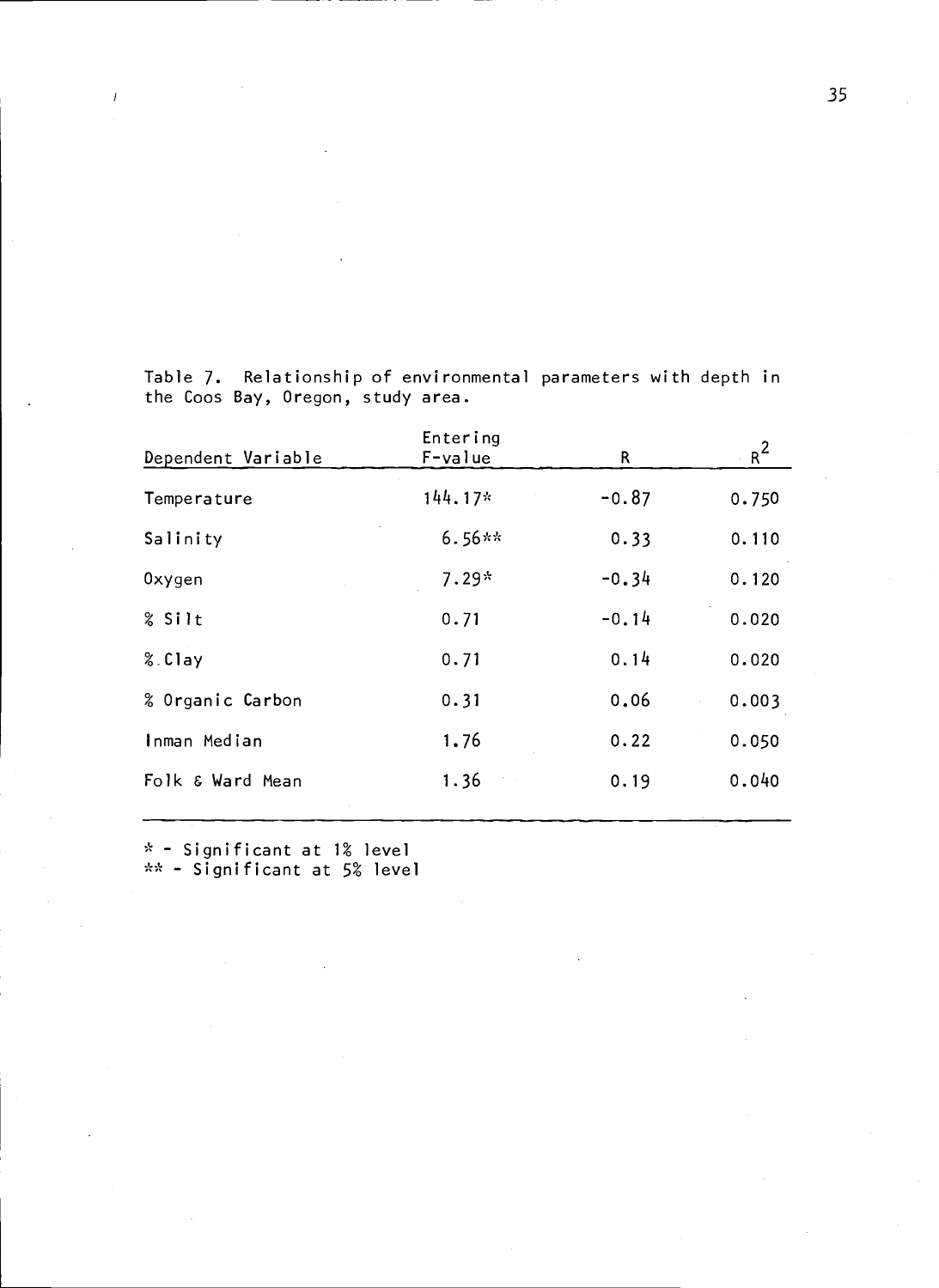very fine silt. Folk and Ward mean ranged from 4.40 (0.047 mm) to 7.84 (0.0043 mm), with an average of 5.93 (0.024 mm). These values can be described as ranging from coarse silt to very fine silt with a medium silt average, the same as Inman median.

Standard deviation and skewness of Folk and Ward (1957) are measures of sorting and asymmetry, respectively. The average standard deviation of the sediments was 2.156 (poorly sorted) and the mean skewness was 0.69 (very positively skewed, i.e. a tail of fines).

Organic carbon content ranged from  $0.002 - 0.130$  % by weight with a mean of  $0.04$  %.

## Habitat correlation

Inspection of the final data set (Appendix 5) for all beam trawis revealed that only 10 trawls were associated with a complete set of environmental variables. Also, the number of trawls which caught no crabs was high, which indicated that <sup>I</sup> was looking at presence or absence of adult crabs rather than actual abundance. These two factors lack of environmental data and actual abundance data - made a rigorous statistical treatment of the data seem unwise. In view of the nature of the catch data, presence or absence of adult crabs was chosen as an index of availability for correlation with environmental variables. This approach allowed incorporation of data associated with otter trawls in addition to the beam trawl data.

Adult crabs of both sexes are present and absent in the same range of values for all environmental variables  $(Tab)$ . Scatter plots of environmental variables against presence and absence of adult crabs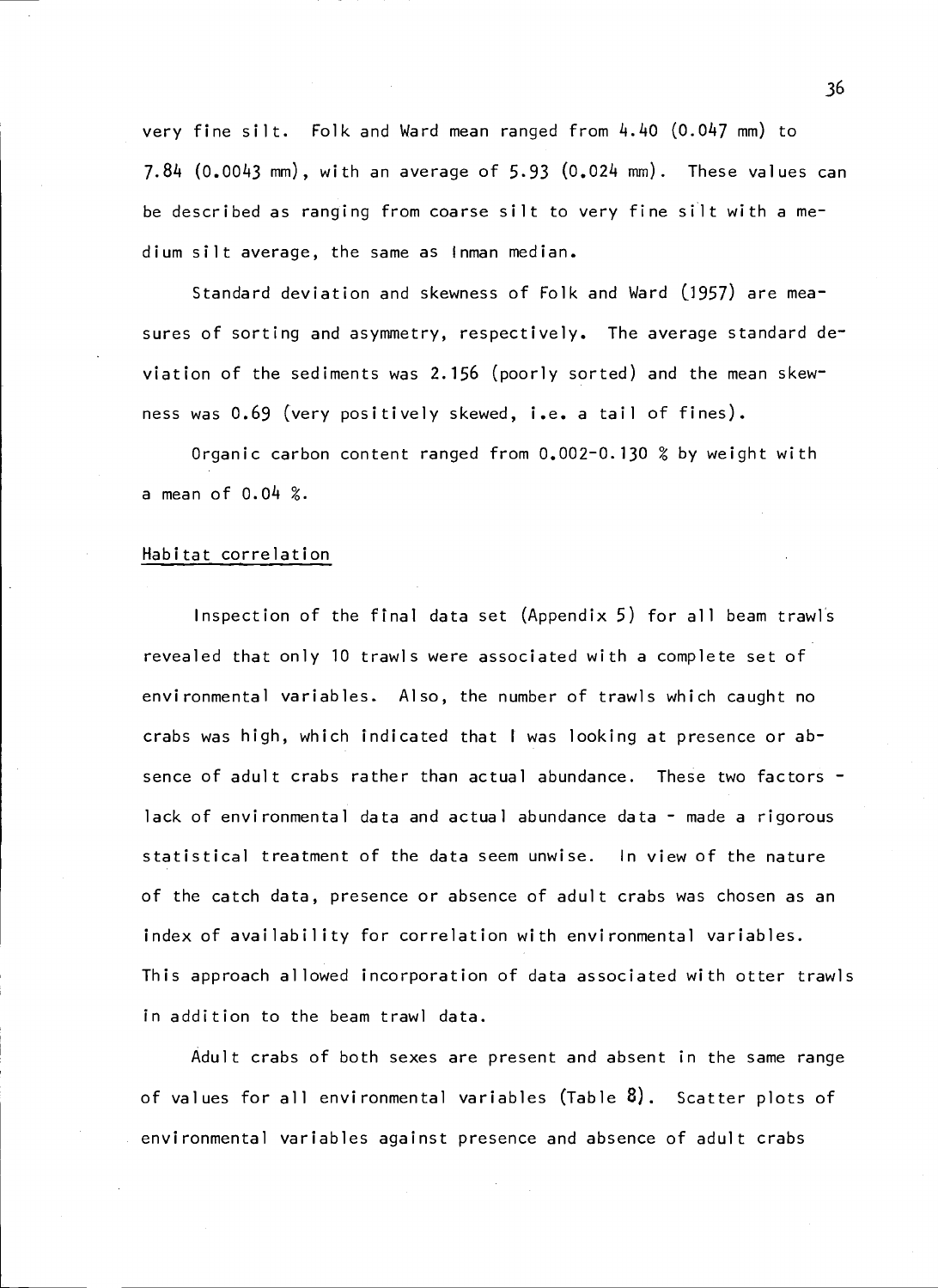|                         | Depth (m) |  |  |  |  |                                                                                                                              |  |  |  |  |  | Temperature ( <sup>O</sup> C) Salinity (º/ <sub>00</sub> ) Oxygen (mg-at/l) - \$ Silt - \$ Clay |  |  |  |  |  | & Organic Carbon Folk & Ward Mean |  |  |  |
|-------------------------|-----------|--|--|--|--|------------------------------------------------------------------------------------------------------------------------------|--|--|--|--|--|-------------------------------------------------------------------------------------------------|--|--|--|--|--|-----------------------------------|--|--|--|
|                         |           |  |  |  |  | <u>Min Max Avg Min Max Avg Min Max Avg Min Max Avg Min Max Avg Min Max Avg Min Max Avg Min Max Avg</u>                       |  |  |  |  |  |                                                                                                 |  |  |  |  |  |                                   |  |  |  |
| AF present              |           |  |  |  |  | 439 904 604 4.48 5.81 5.03 34.13 36.64 34.36 0.25 0.85 0.59 53.3 94.7 83.6 5.3 44.7 16.4 .007 .094 .037 5.19 8.15 6.04       |  |  |  |  |  |                                                                                                 |  |  |  |  |  |                                   |  |  |  |
| AF absent               |           |  |  |  |  | 402 2117 755 3.80 8.09 4.86 33.03 34.42 34.12 0.21 0.88 0.57 68.2 95.8 79.5 4.2 31.8 20.5 .006 .117 .048 5.27 8.62 6.70      |  |  |  |  |  |                                                                                                 |  |  |  |  |  |                                   |  |  |  |
| An <sup>c</sup> oresent |           |  |  |  |  | 5.02 5.04 5.05 683 3.80 5.81 4.82 34.15 36.64 34.40 0.21 0.75 0.50 89.3 95.8 92.6 4.2 10.7 7.5 .006 .117 .039 5.00 5.04 5.02 |  |  |  |  |  |                                                                                                 |  |  |  |  |  |                                   |  |  |  |
| AM absent               |           |  |  |  |  | 402 2117 724 3.93 8.09 4.98 33.03 34.34 34.09 0.29 0.88 0.63 55.3 94.7 79.7 5.3 44.7 20.3 .008 .110 .047 4.87 7.84 6.09      |  |  |  |  |  |                                                                                                 |  |  |  |  |  |                                   |  |  |  |
| $-$ AF = Adult female   |           |  |  |  |  |                                                                                                                              |  |  |  |  |  |                                                                                                 |  |  |  |  |  |                                   |  |  |  |

2 - AM = Adult male<br>.<br>.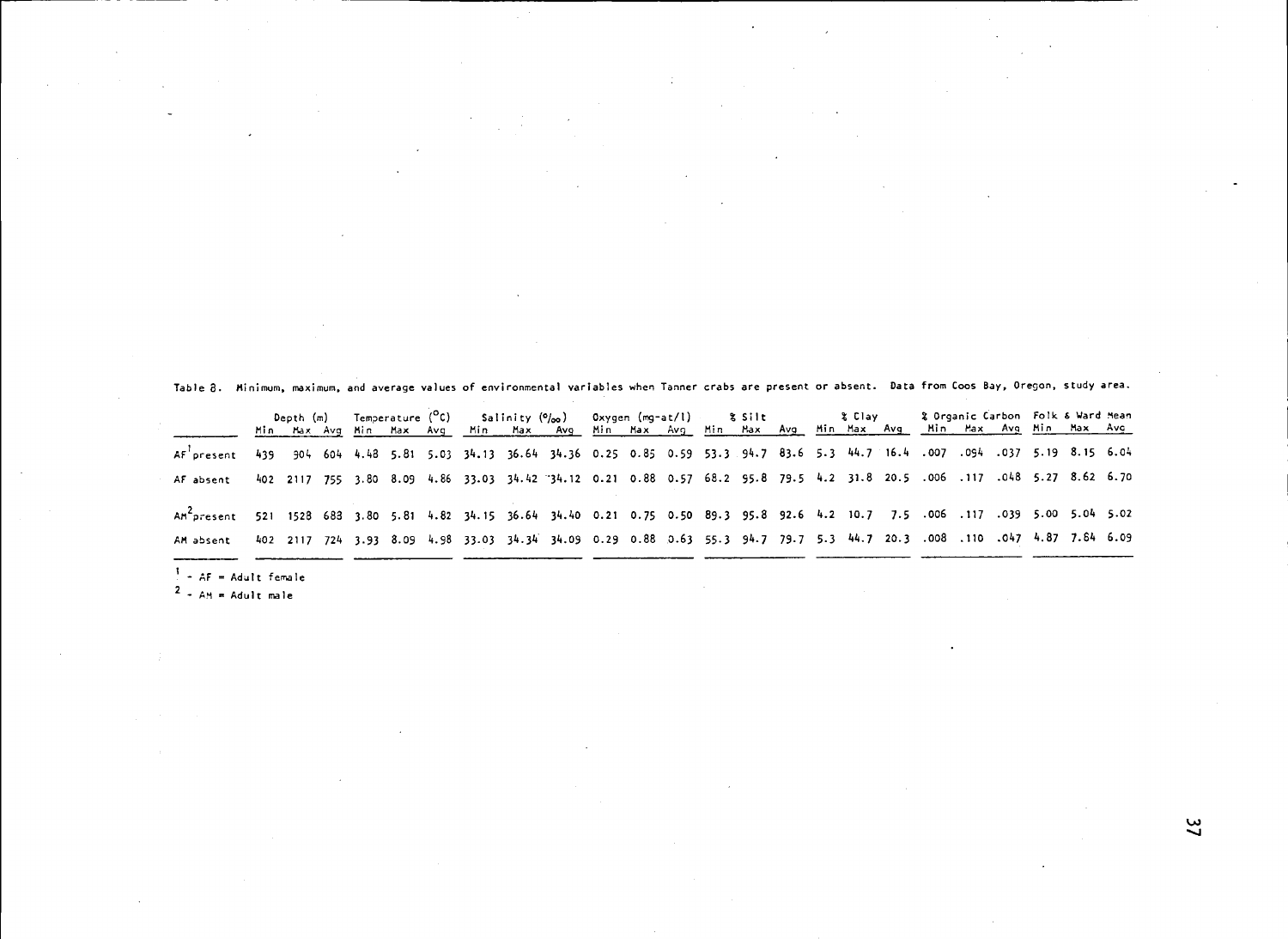indicated that there is no clustering of presence and absence of adult crabs over the range of any of the variables considered here. The possibility of a combination of environmental variables affecting crab distribution is not adequately determined by this qualitative approach. The effect of combinations of two environmental variables was examined by plotting one versus the other (e.g. temperature vs. salinity) and circling the points where crabs were present. Again it was evident that there was no discernible clustering of "present" points.

### Associated Fauna

A time series of catches at three stations serves as some indication of the mega-epifauna associated with C. tanneri. This analysis deals only with the invertebrate portion of the catch. The general composition of the vertebrate catch was characterized by rockfish (Sebastolobus spp.), flatfish (Dover sole), hagfish (Eptatretus spp.), sablefish (Anoplopoma fimbria), and rattails (Macrouridae). Fish were a significant portion of the catch by weight at most stations.

The total invertebrate catch at stations B, C, and D, from cruises 6, 7, 8, and 10 was analyzed (Figure 9). There is a general decrease in numbers and weight per  $km^2$  through time, except for biomass at station B in January 1975. Of interest here is the relationship between catch and area trawled. A high correlation would affect interpretation of these graphs. Since no correlation coefficients for catch per  $km^2$  and area trawled are significant at the 5% level (Table 9), it is assumed the catch is not dependent on simply how far the trawl traveled (area), but is rather an indication of what is there to be caught.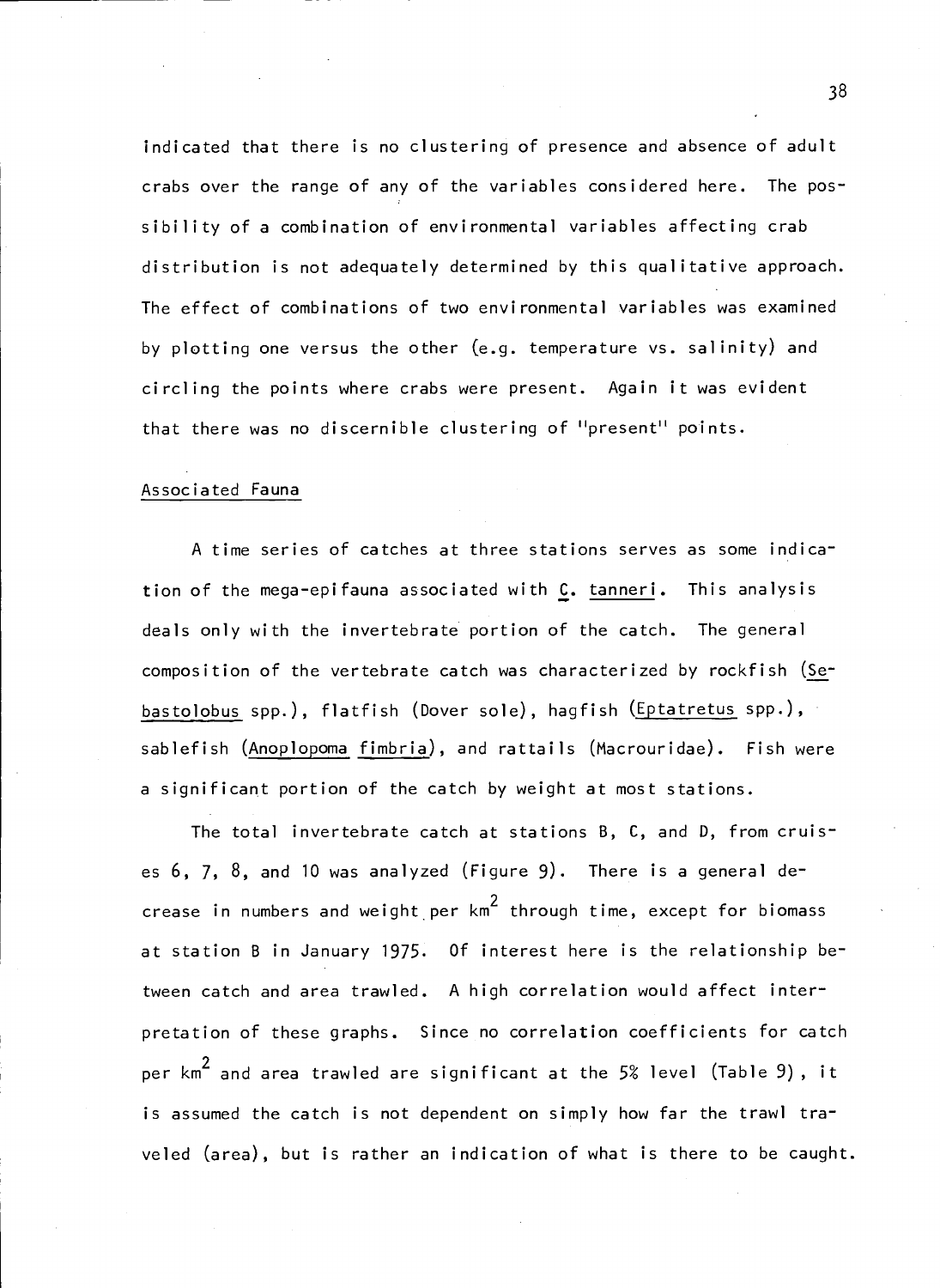| Station | N | Correlation Coefficient<br><b>Numbers</b> | Weight |  |
|---------|---|-------------------------------------------|--------|--|
| B       |   | $-0.674$                                  | 0.222  |  |
|         | 4 | 0.662                                     | 0.738  |  |
| D       | ь | $-0.167$                                  | 0.056  |  |
|         |   |                                           |        |  |

Table 9. Correlation between catch/km2 and area trawled by the beam trawl at three stations on the Oregon continental slope.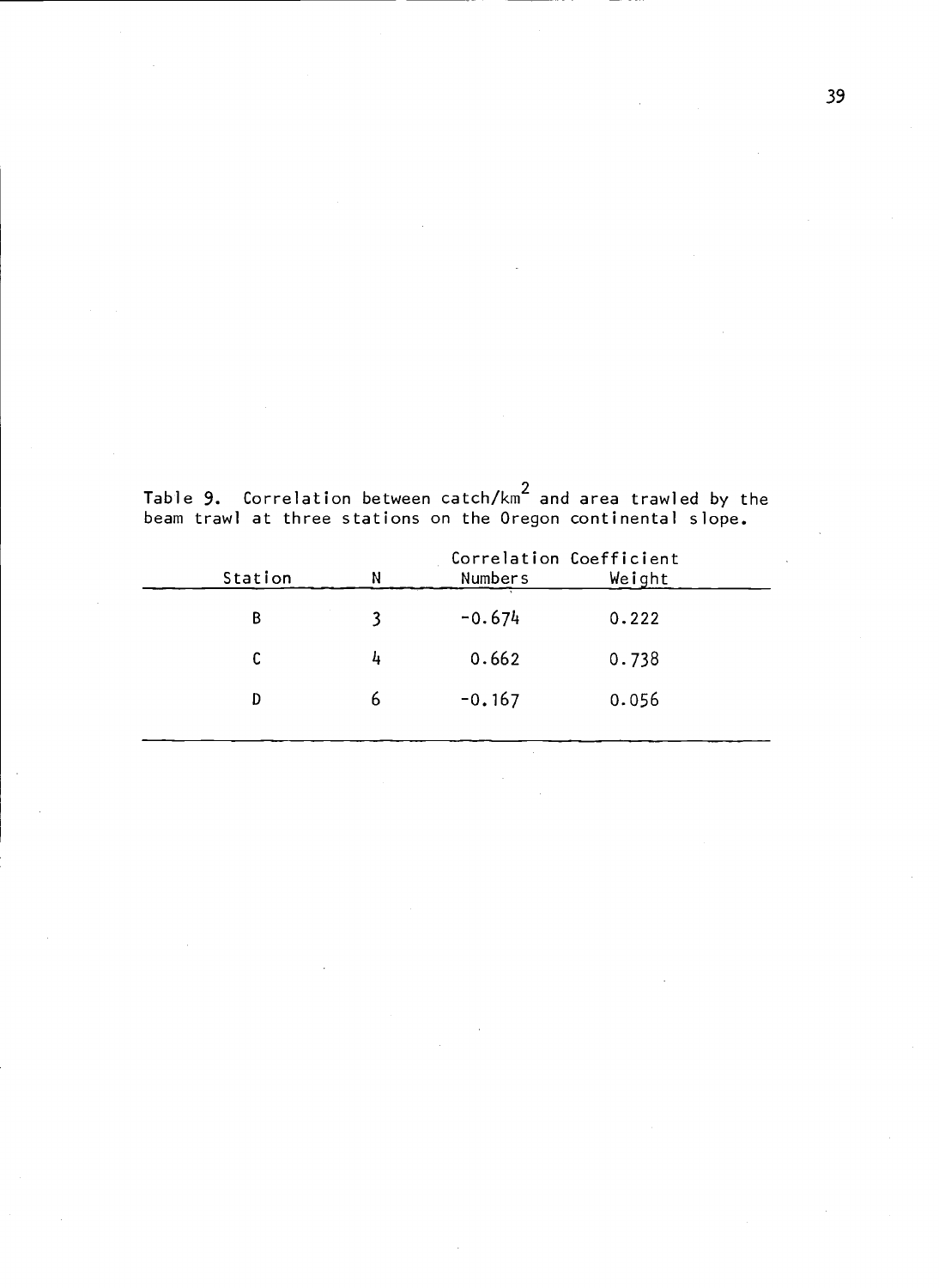

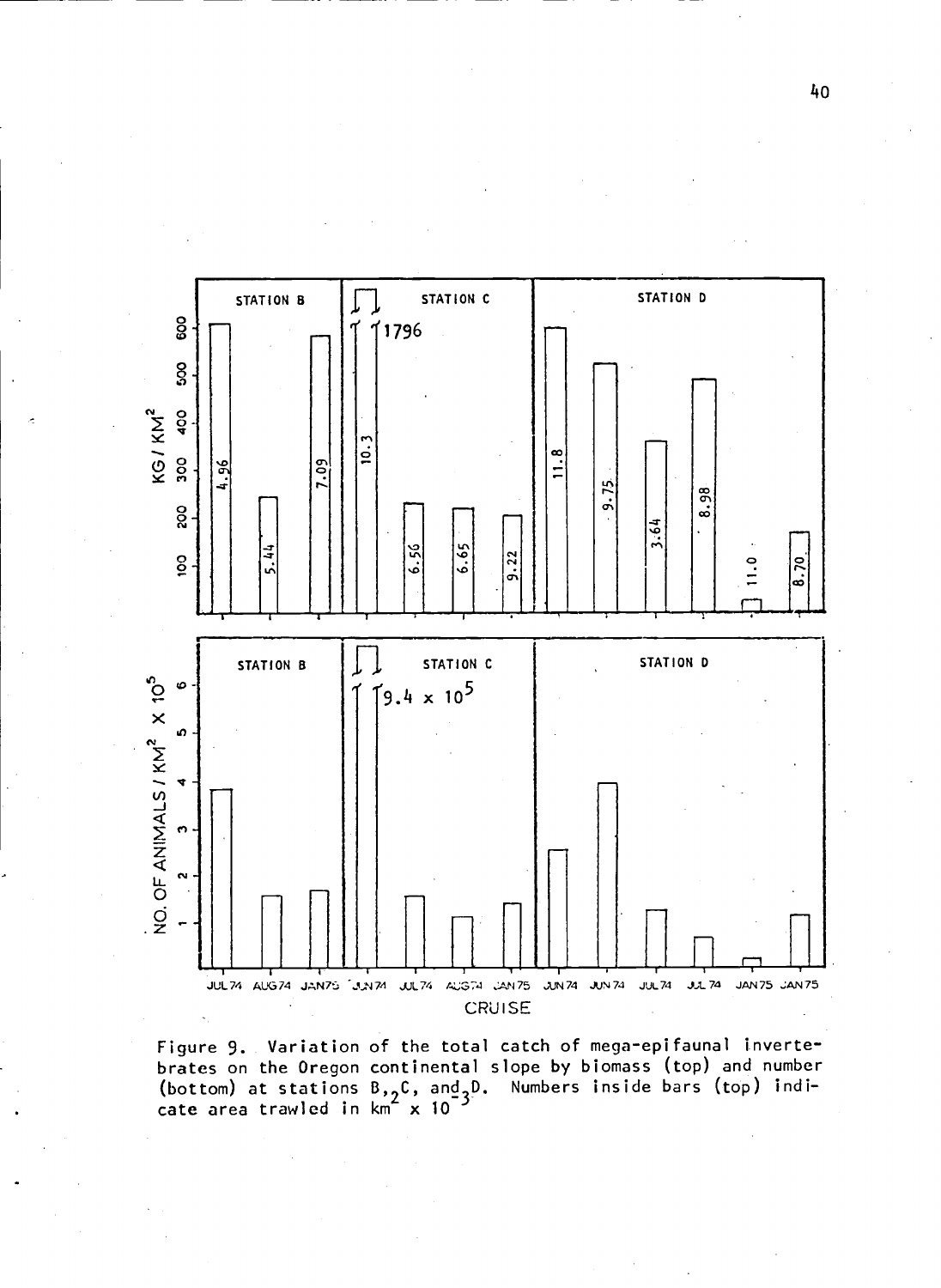Qualitatively, we noticed a marked decrease in catch volume during July and August 1974, and this is substantiated by the data from stations B, C, and D.

Another way of looking at faunal composition is the relative importance of taxonomic groups on the basis of weight or biomass (Figures 10 and ii) and numbers (Figures 12 and 13). At station B (Figure 10) Echinoidea (Allocentrotus fragilis and Decapoda (Eualus macrophthalmus) are consistently significant portions of the fauna in terms of biomass. The contribution of C. tanneri is variable. At station C, Allocentrotus and Eualus are again prominent, C. tanneri is generally significant and Gastropoda (Neptunea lyrata and Miscellaneous) appear. At station D (Figure 11), Echinoidea are far less important than at B and C. Decapoda (Eualus), Gastropoda (Neptunea), and Asteroidea (Heterozonias sp. and Leptychaster sp.) are dominant; C. tanneri is most dominant.

In contrast, the result based on numbers is different (Figures 12 and 13). Crustacea are the most important group, specifically Decapoda (excluding C. tanneri) and Mysidacea. Chionoecetes tanneri is an insignificant portion of the total numbers of the catch at each station.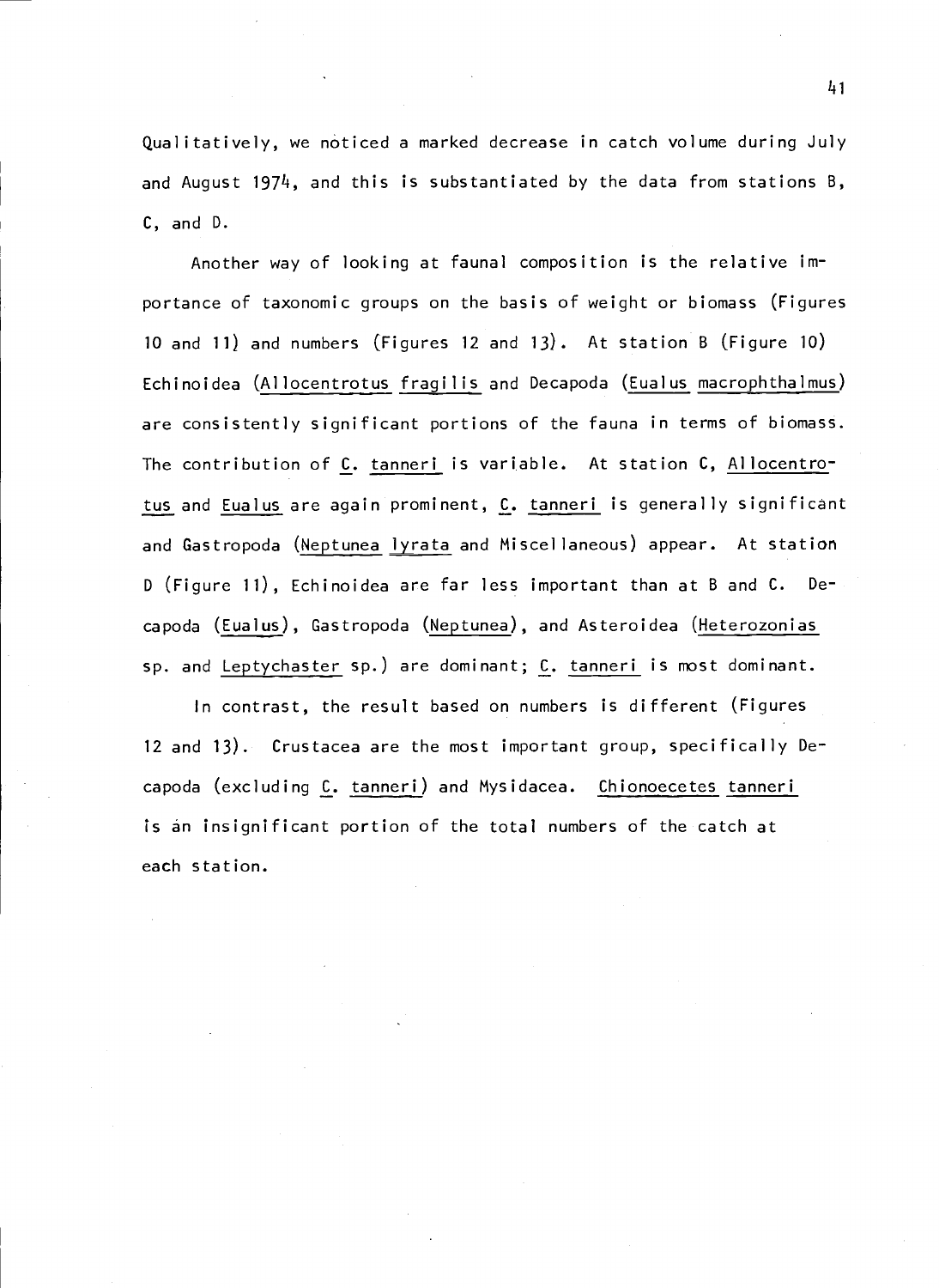

 $\%$  OF TOTAL CATCH<br>Figure 10. Percent composition by weight of mega-epifaunal invertebrates at stations<br>B and C on the Oregon continental slope.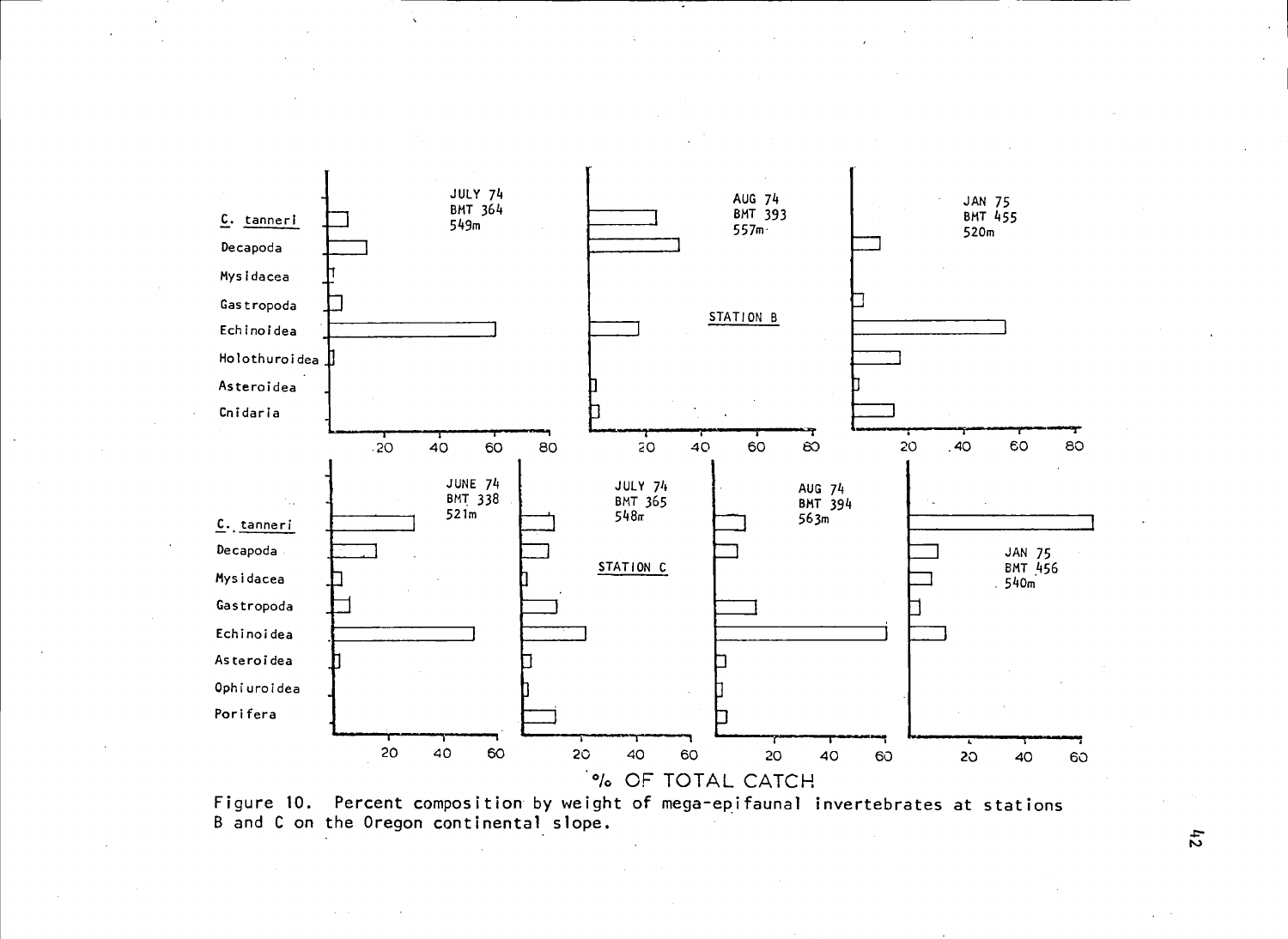

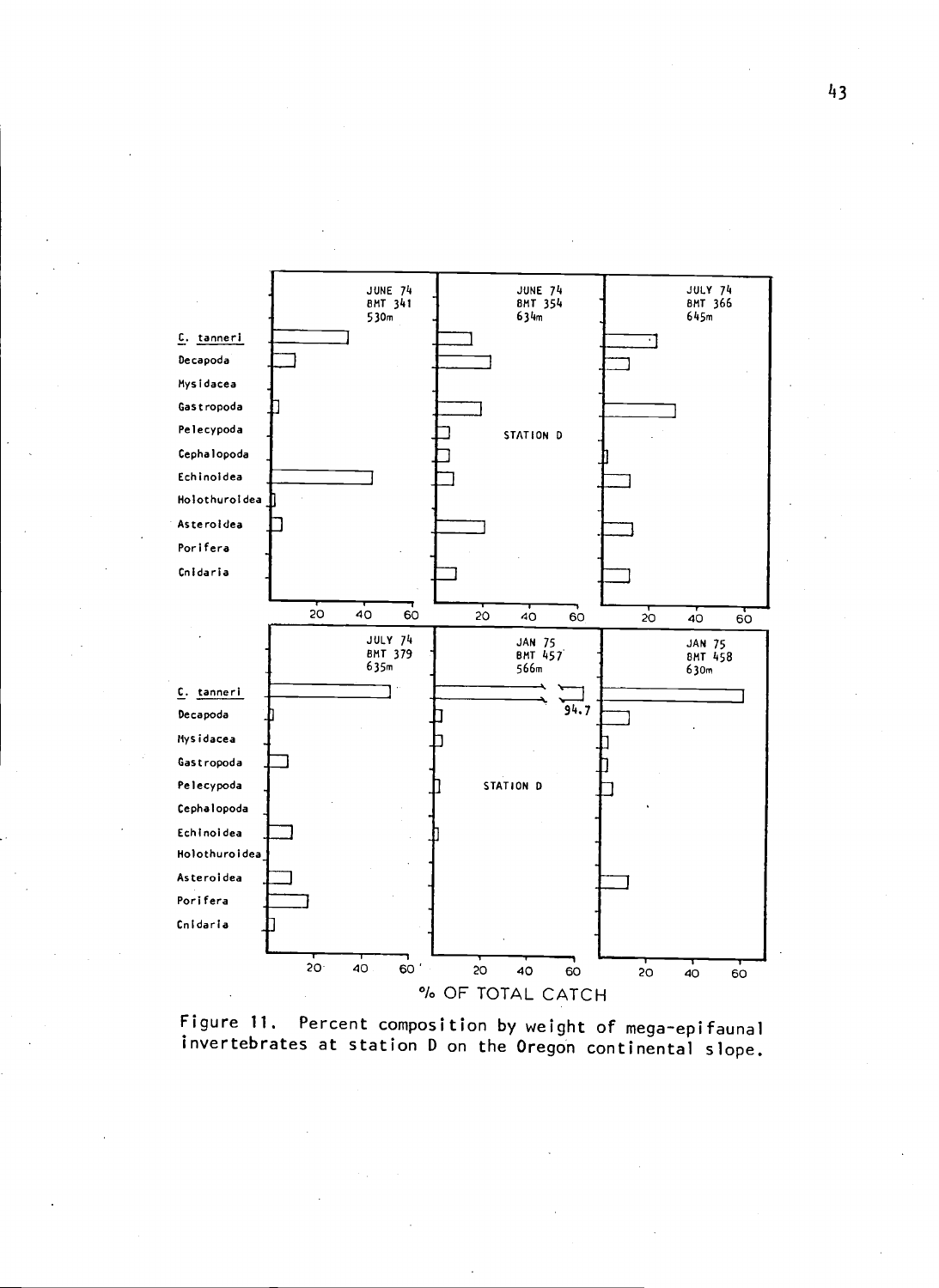

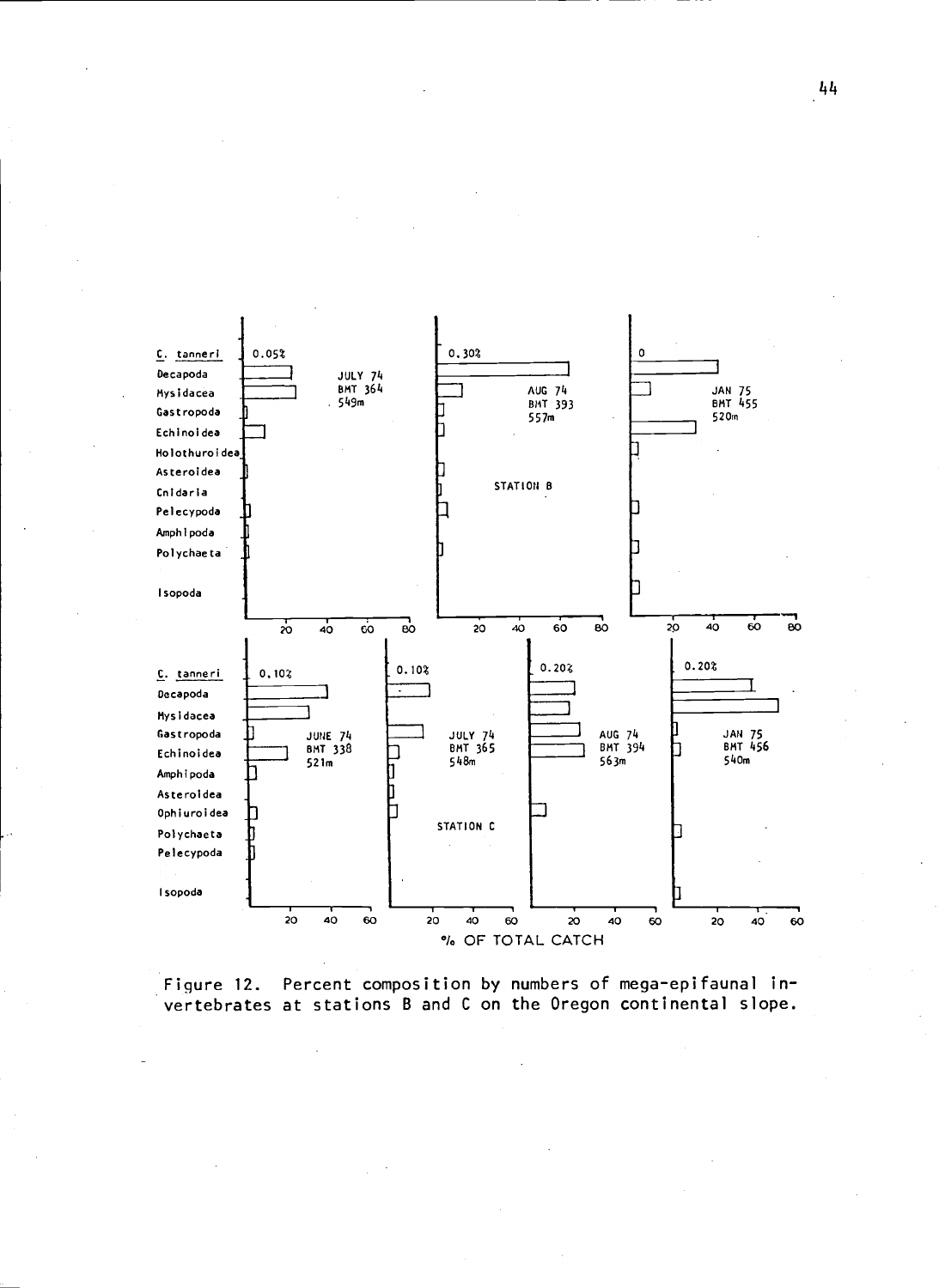

Figure 13. Percent composition by numbers of mega-epifauna) invertebrates at station D on the Oregon continental slope.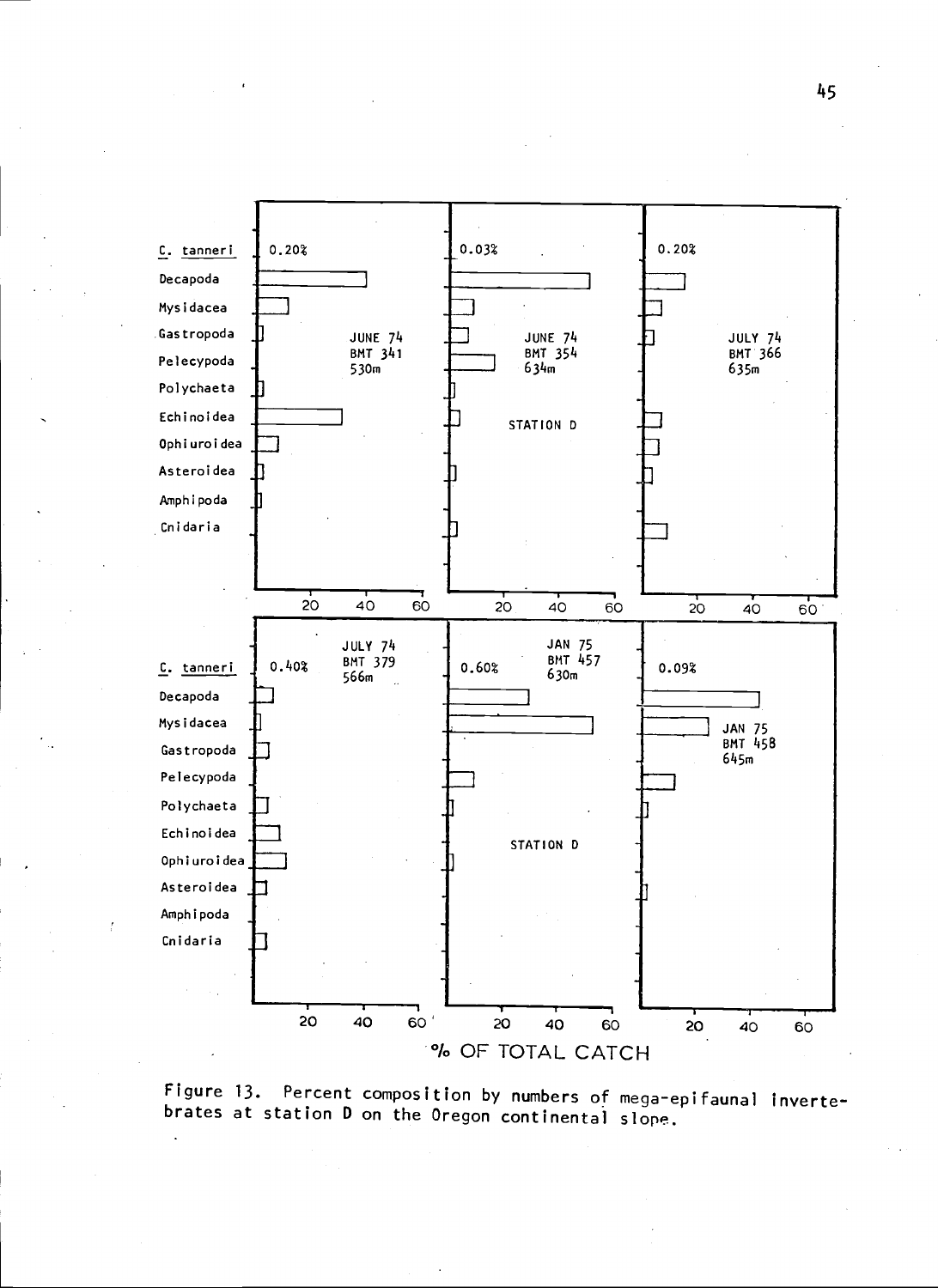#### DISCUSSION

# General Characteristics

Mean carapace width of adult males and females for this study was  $140.4$  mm and  $102.3$  mm. This compares well with Pereyra's (1972) results of 148.9 mm and 102.5 mm. Weights are less comparable because ours are individual wet preserved weights. Pereyra's weights are live weight estimates obtained at sea by dividing the total weight of the sample by the total number of crabs. Mean weight for adult male crabs for this study was  $0.765$  kg  $(1.681$  lb) or  $0.776$  kg  $(1.71$  lb) depending on the method, compared to 1.09 kg (2.4 lb) from Pereyra (1972).

Pereyra calculated the mean weight of adult female Tanner crabs to be 0.36 kg (0.8 lb). Adult female weights are not particularly informative, except to show sex differences, since the weight of mature females varies due to egg mass variation (Tester, personal communication). Mean female weight for Coos Bay Tanner crabs was 0.27 kg (0.6 Ib). The difference in the weight estimates from the two studies is probably due to sample size and technique.

Tester (1976) has compared sex ratios with Pereyra's estimates, finding them in close agreement.

## Distribution

Pereyra (1966, 1968, and 1972) reported Tanner crabs over a depth range of  $457 - 1920$ m. Adult crabs were caught no deeper than  $1554$ m. Crab distribution, both bathymetric and seasonal, showed considerable variation. Adult females remained fairly stationary at a depth of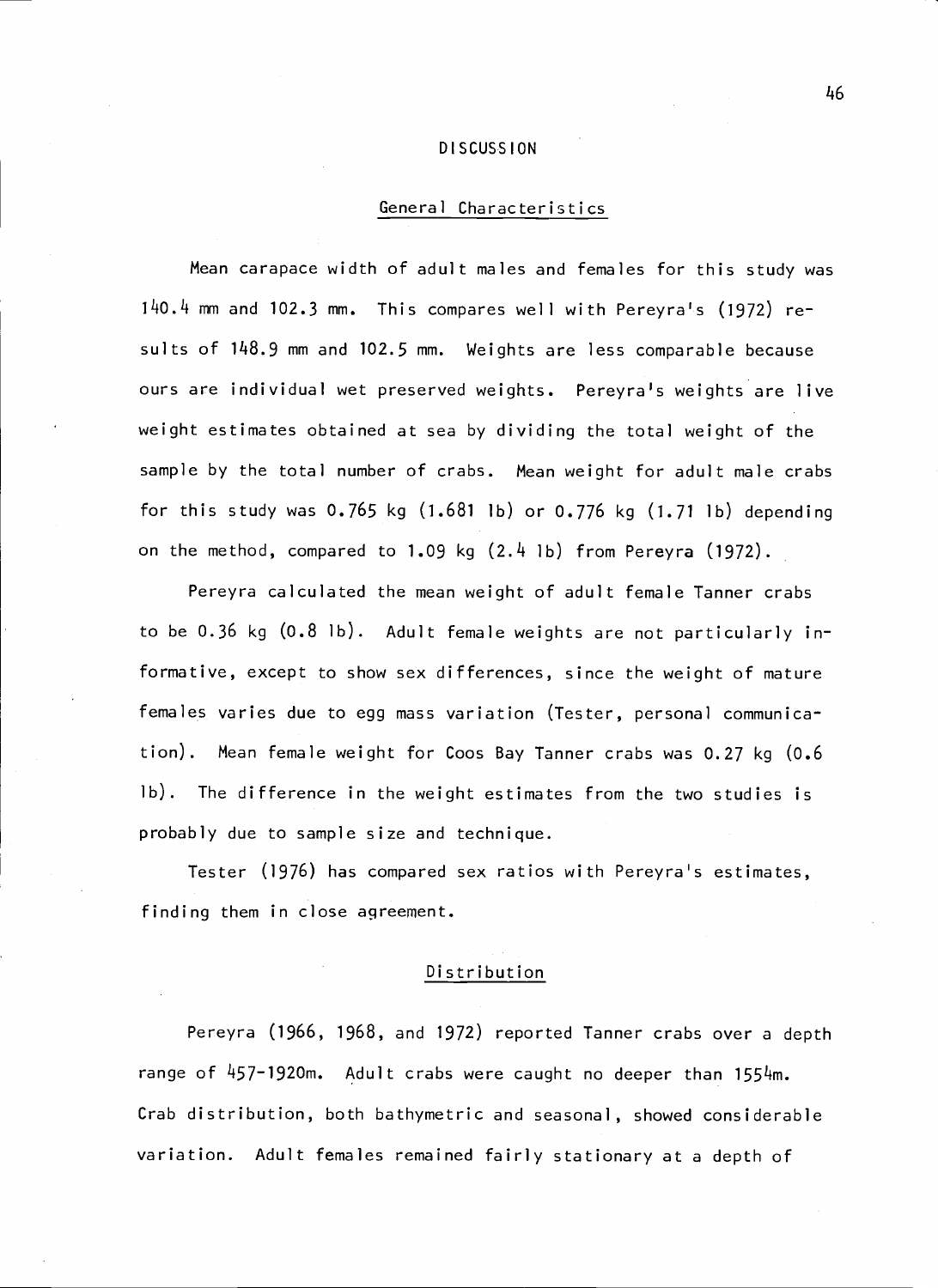$640$ – $686$ m throughout the year, whereas adult males showed a seasonal migration pattern. They were most abundant at 503-549m in the spring and summer, then appeared to move deeper in the winter to a depth range corresponding to the females.

Pereyra proposed a life history model to account for the seasonal migration and the presence of juveniles in much deeper water than  $a<sup>2</sup>$ dults (1968, 1972). As winter apporaches, the male crabs begin a downward migration which puts them near the center of the female population in January to March. After a period of aggregation and assumed mating, the males return to shallower water. Eggs mature for one year and zoea hatch the following winter (January to March again). The zoea migrate or are carried to the surface and spend an undetermined amount of time there. Upon attainment of some advanced larval stage, they settle to the bottom to begin their benthic existence. The northwesterly wind pattern during the spring and summer causes the larvae to be carried offshore before they settle, thus accounting for the deeper depth distribution of juveniles. The reason proposed for the segregation of the adult population is decreased competition for food. Also, the hatching and migration to surface waters of the zoea coincides with peak primary production periods.

The data presented in Figures 2 and 3 for the Coos Bay area show no such adult distribution pattern. Adult males exhibit no depth migration through time. Also in contrast to Pereyra's finding is the result that adult males are found more often than females in deeper water (below 700m). His data showed that males occupied the shallow end of the depth range.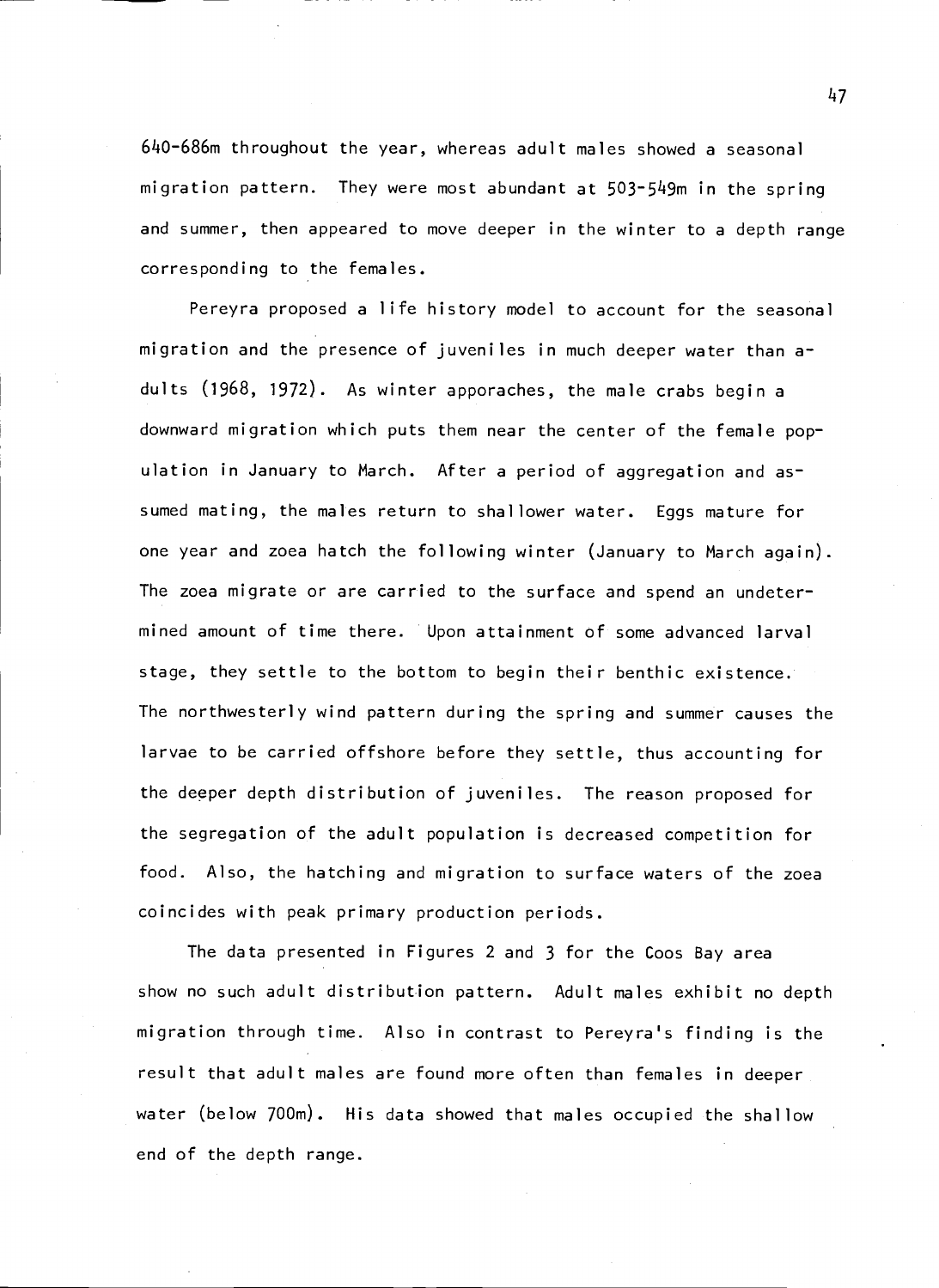There is support in the literature for segregation of sexes. It has been found in C. opilio (Katoh, et.al., 1956), the king crab, Paralithodes camtschatica, (Wallace, Pertuit, and Hvatum, 1949), and the blue crab, Callinectes sapidus, (Van Engel, 1969). Available data on the distribution of the red crab, Geryon quinguedens, does not indicate segregation of sexes (Schroeder, 1955; MacRae, 1961).

Pereyra found that juvenile crabs were concentrated at greater depths than adults. In the Coos Bay area, juvenile crabs were relatively abundant at the shallow end of the depth range (Figures 4 and 5). Effort was not concentrated below l000m (Table 8), but the catch rates of juveniles in those trawls below this depth were not high. This result also differs somewhat from Pereya's, but both studies indicate that juveniles are found deeper than adults.

Pereyra examined juvenile carapace width vs. depth for a series of hauls from 914-1554m. He found that mean widths decreased with depth, which supports his life history model. He also noted that juveniles were more abundant during the summer, which would be expected if they are descending from surface waters before or during that time. In the Coos Bay study area, neither sex shows an overall decrease in mean width with depth (Figures 6 and 7). This is not surprising if in fact juvenile crabs are dispersed by prevailing currents in the surface waters. One would expect them to settle out at widely varying depths depending on the vagaries of winds, currents, hatching time, and developmental rate.

A problem with interpreting Pereya's juvenile data is that the mesh size of his trawls was large  $(3.4$  and 9 cm) in relation to the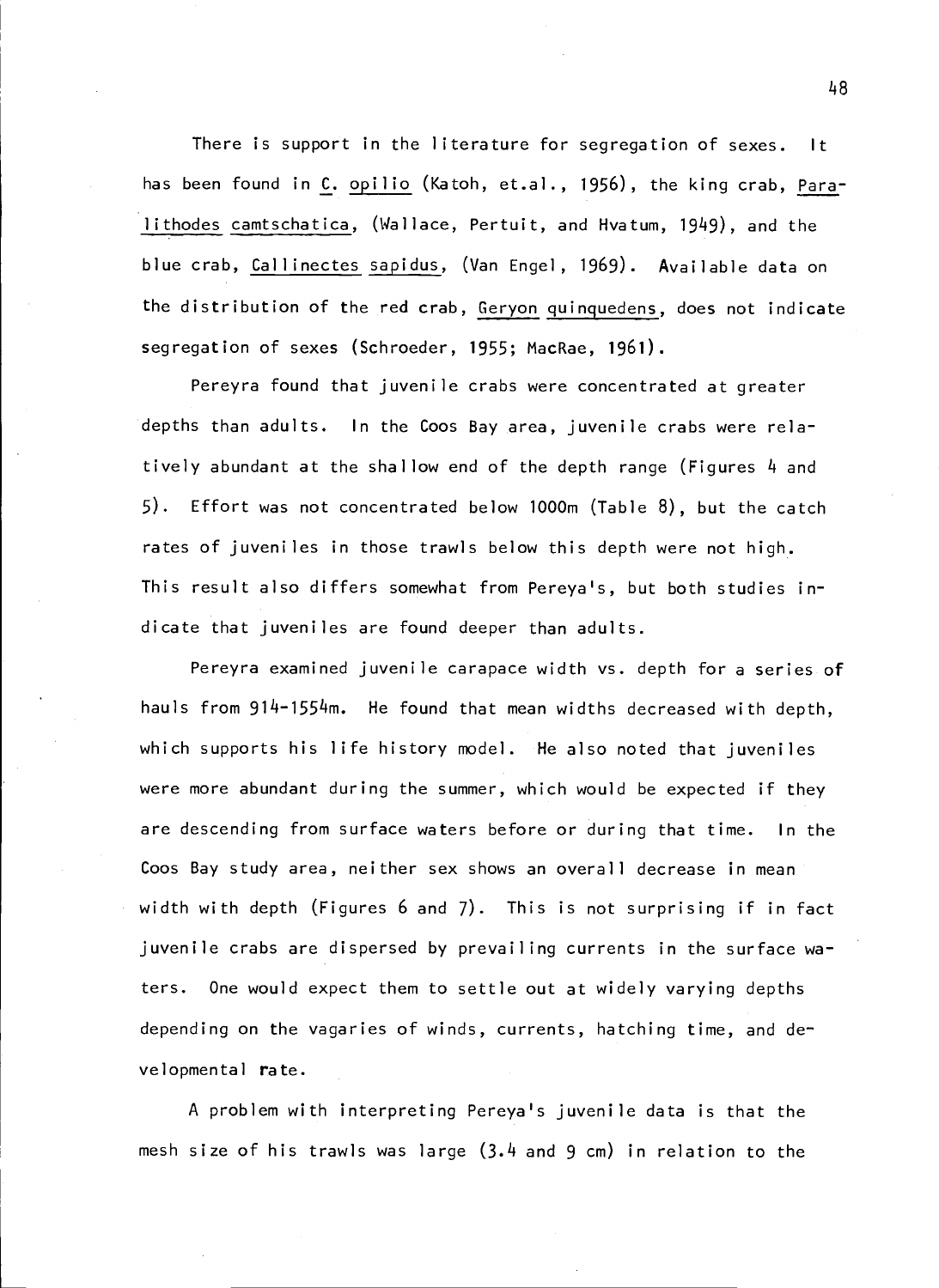size of juvenile crabs. There was obviously size selection involved. A strong point of the data presented for the Coos Bay area is that we used half inch (1.125 cm) stretch mesh liner in all trawls. We caught juveniles as small as four millimeters width. Pereyra doesn't give the smallest size caught by their trawis.

There is evidence for the segregation of adult-juvenile populations in the king crab (Powell and Nickerson, 1965) and C. opilio (Yoshida,  $1941$ ). If adults and juveniles rely on similar food sources, segregation makes sense in order to reduce competition for food. If Tanner crabs are cannibalistic (see Introduction), the advantages of segregation to juvenile crabs are obvious. However, the data from Coos Bay suggest that the segregation may not be as sharp as Pereyra suggests.

Pereyra's life history model has been partially substantiated by Lough (Ph.D. Thesis, 1974). Lough collected adult female Tanner crabs off of Coos Bay, Oregon, in late January. The crabs carried well-developed eggs which hatched in the laboratory in late February and early March, thus confirming the hatching time suggested by Pereyra. Lough's sampling in the field did not show any evidence for offshore transport of larvae. However, he concluded that the bulk of C. tanneri larvae may reside below 150m since his sampling was concentrated above this depth, and he caught few larvae.

Examination of the catch rates'in Figures 2-5 reveals a significant weakness in the catch data, particularly for adults: the seven meter otter trawl and three meter beam trawl do not catch many crabs. Our catch rates for adults were 0-25/hr compared to 0-592/hr in Perey-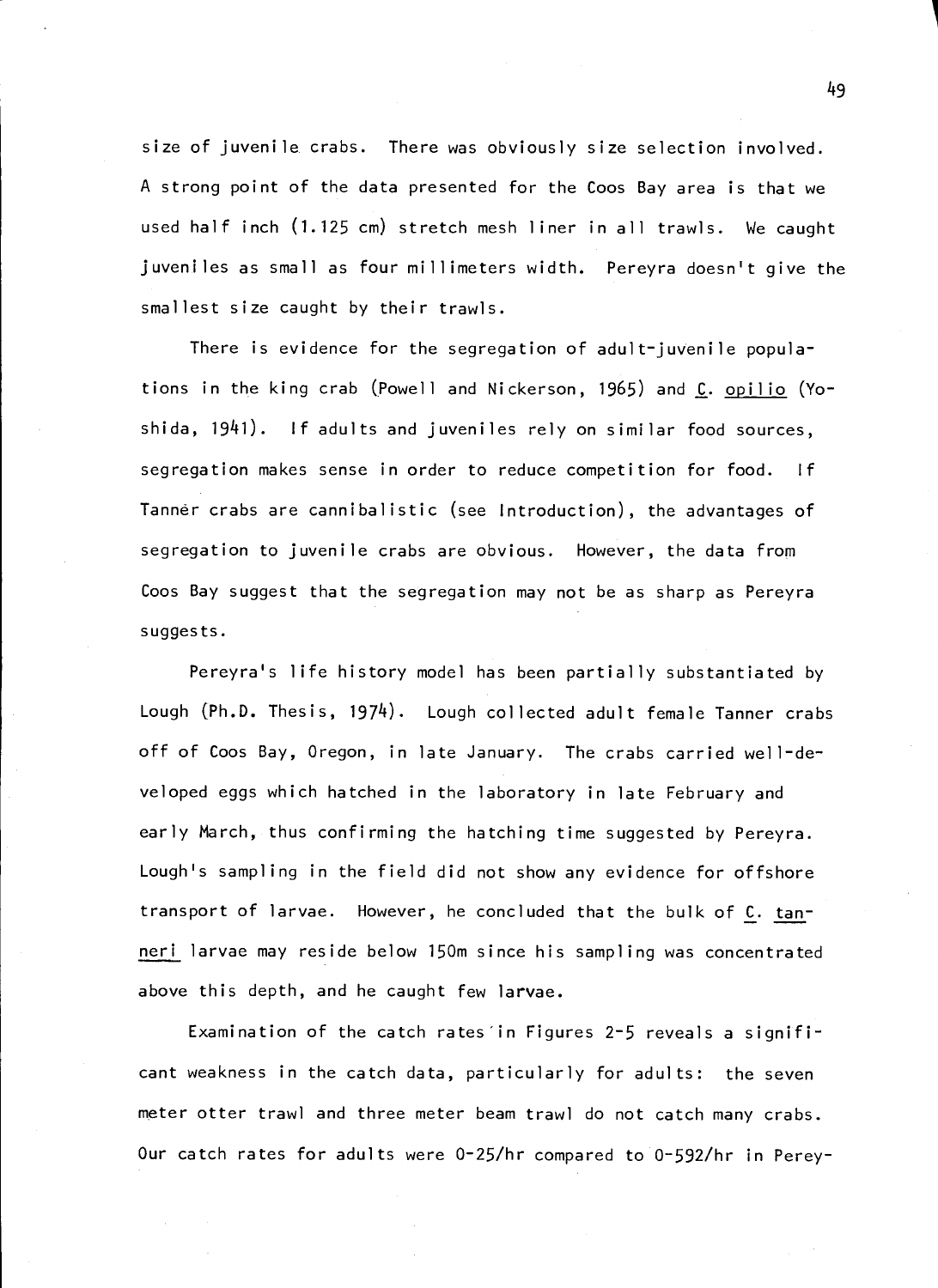ra's work. The limited ability of the otter and beam trawls we used and the lack of effort at deeper depths prevents making definite conclusions regarding the distribution of adult Tanner crabs off Coos Bay. The data presented here does not support Pereyra's results on several points, but it cannot be used to refute his results either.

## Abundance

Pereyra (1972) attempted to estimate the total standing stock of adult Tanner crabs on the Oregon and Washington continental slopes. He calculated an average catch/hr from nine independent seasonal estimates for the  $94$  ft  $(28.7 \text{ m})$  fish trawl. The area swept by the fish trawl in one hour was assumed to be  $0.018$  sq. n. mi.  $(0.061 \text{ km}^2)$ . From these average catch rates he calculated the total stock for the 250-475 fathom (457-869m) depth range based on a total area of 2594 sq. n. mi.  $(8464 \text{ km}^2)$ . Important assumptions were that population levels off the Columbia River are representative of the entire Oregon and Washington coasts, and that horizontal movement off the trackline was negligible, i.e. all movement by crabs was vertical.

The stock estimate in the present study based on the three meter beam trawl is not directly comparable since it is only for the Oregon coast between 500 and 700 meters. However, a crude comparison between these results and Pereyra's can be made if Pereyra's estimate of the bottom area of the  $457-869$ m depth range  $(8464 \text{ km}^2)$  is used. Since all trawl data in this study fall within this depth range, multiplying the average catch/km<sup>2</sup> by  $8464$  km<sup>2</sup> will give a rough estimate for comparison purposes (Table 10). Considering Pereyra's estimates are based on a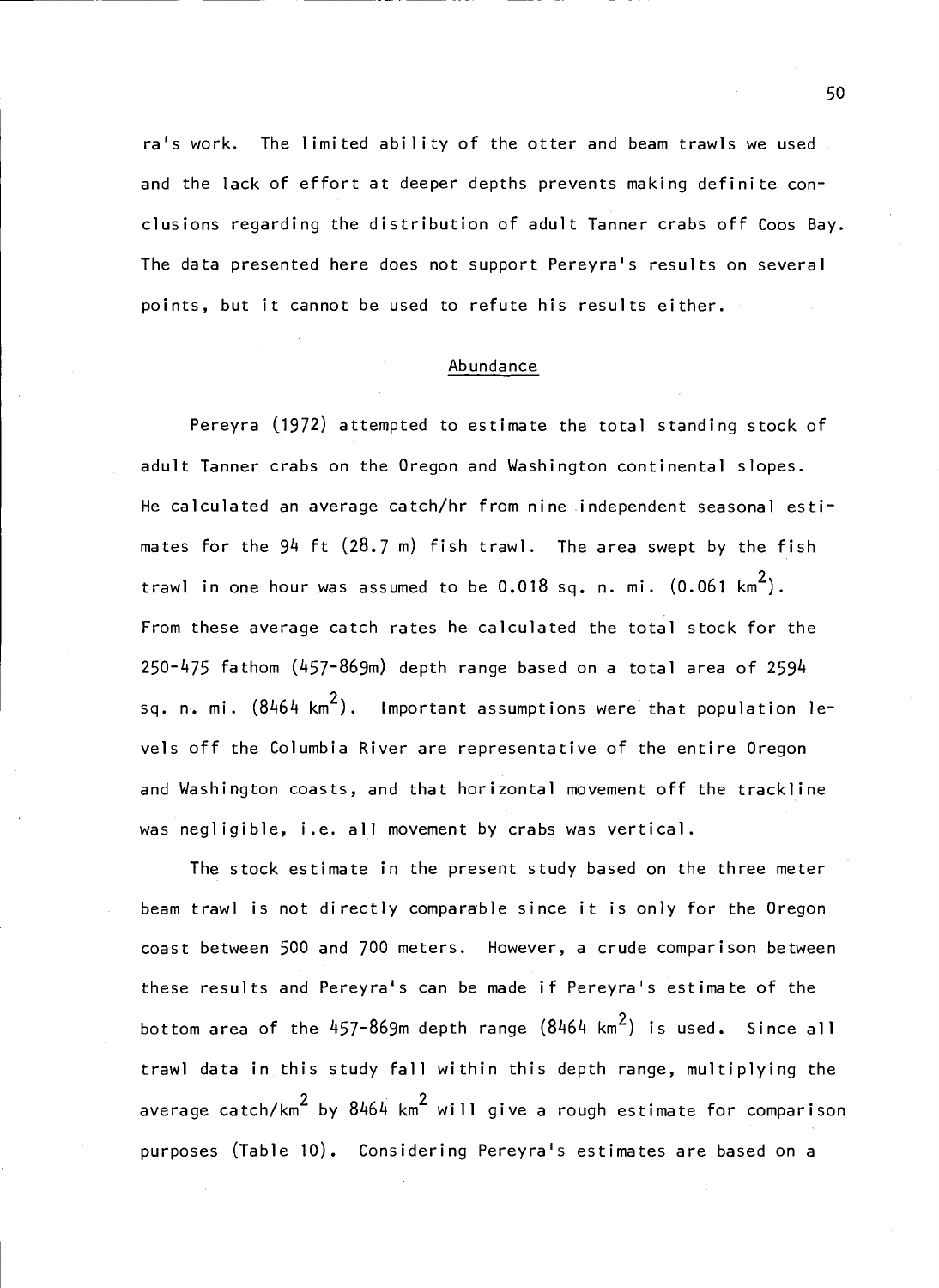|                   |                                                                          | Numbers X 10 <sup>6</sup> |           |                                                    | Weight, $kg(lbs)$ , X $10^6$         |                                      |
|-------------------|--------------------------------------------------------------------------|---------------------------|-----------|----------------------------------------------------|--------------------------------------|--------------------------------------|
| Study             | Adult male                                                               | Adult female              | Total     | Adult male                                         | Adult female                         | Total                                |
| Pereyra<br>(1972) | $1.60 \pm 0.61*$                                                         | $7.34 \pm 2.57$           |           | $8.98 \pm 2.74$ 1.73 $\pm$ 0.74<br>$(3.81 + 1.62)$ | $2.53 \pm 0.95$<br>$(5.56 \pm 2.10)$ | $4.26 \pm 1.69$<br>$(9.37 \pm 3.72)$ |
| 0liver            | $0.47 \pm 0.28$                                                          | $1.39 \pm 0.67$           | $1.86***$ | $0.33 \pm 0.18$<br>$(0.73 \pm 0.39)$               | $0.39 \pm 0.21$<br>$(0.86 \pm 0.47)$ | $0.72**$<br>(1.59)                   |
|                   | $*$ - 95% confidence interval<br>** - Confidence interval not calculated |                           |           |                                                    |                                      |                                      |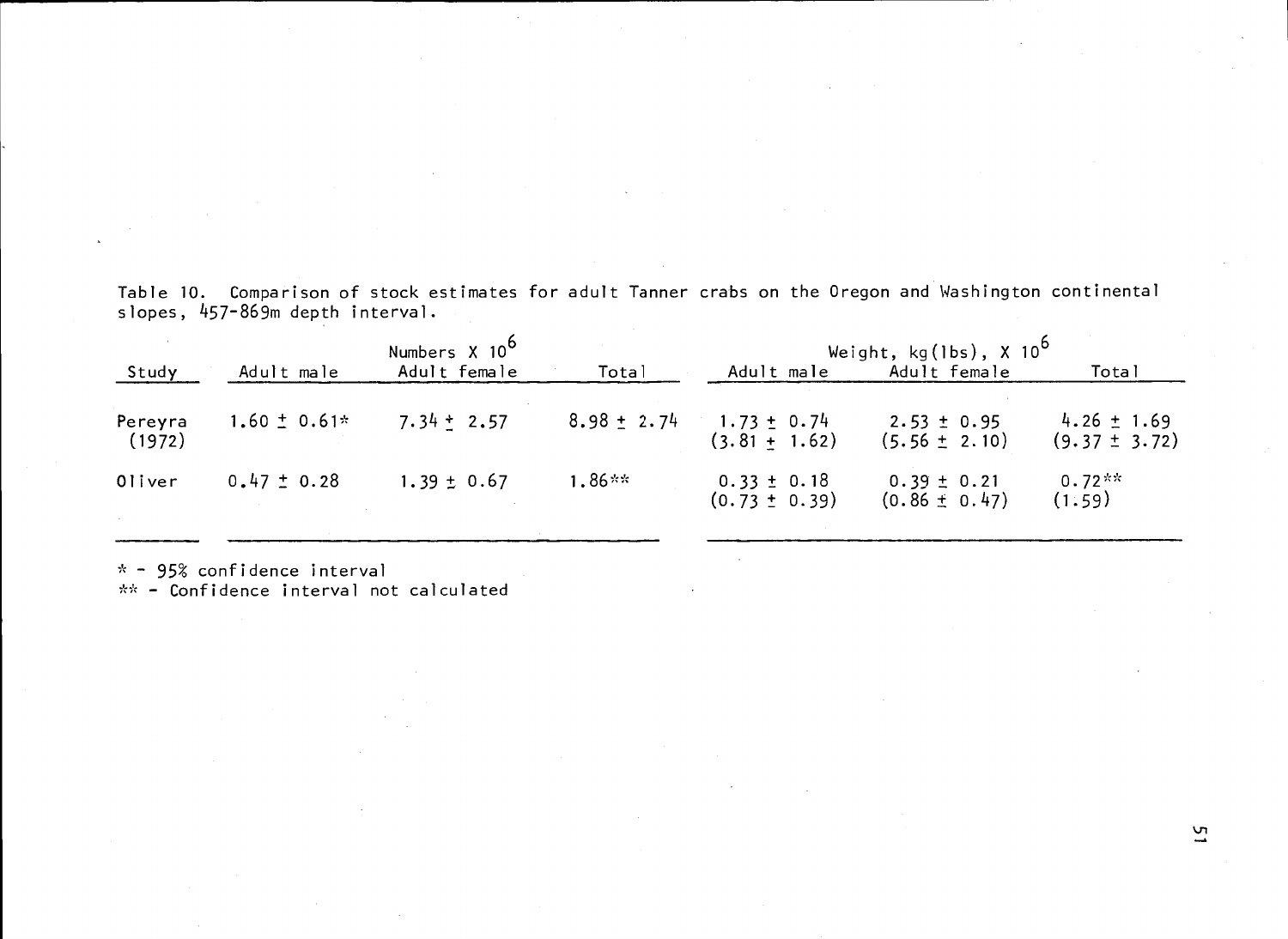greater depth range and the differences in gear and method of calculation, it is significant that the estimates are of the same order of magnitude and within a factor of two at the edges of the confidence limits.

The beam trawl estimate was affected by several factors. As pointed out in Materials and Methods, the beam trawl wheel counts appear to constantly underestimate the distance trawled. This would lead to an overestimate of density since the area trawled would actually be greater than assumed. Three factors would contribute to an underestimate of density. First, the trawl net may not be in contact with the bottom, yet one wheel may still be registering. Although the trawl is designed to avoid this, it is conceivable on the continental slope. Second, there may be an avoidance problem. Watson (1969) observed, from a submersible, C. opilio partially buried in the bottom. In contrast, Miller (1975) photographed 634 C. opilio and all had tops and sides of the carapace and parts of most legs unburied. Also, C. tanneri may be able to move fast enough to avoid the trawl. Miller (1975) rarely observed larger C. opilio from a submersible, and then only at the edges of the field of view and running. Third, crabs were caught outside the 500-700m depth range.

As with the distribution analysis, it is difficult to make conclusions because of the low numbers involved. My abundance estimates are based on 22 adult males and 70 adult females, whereas Pereyra's were base on approximately 700 males and 1000 females. Consequently there is doubt as to the beam trawl's suitability for assessing the density of C. tanneri. Miller (1975) used photography as a means of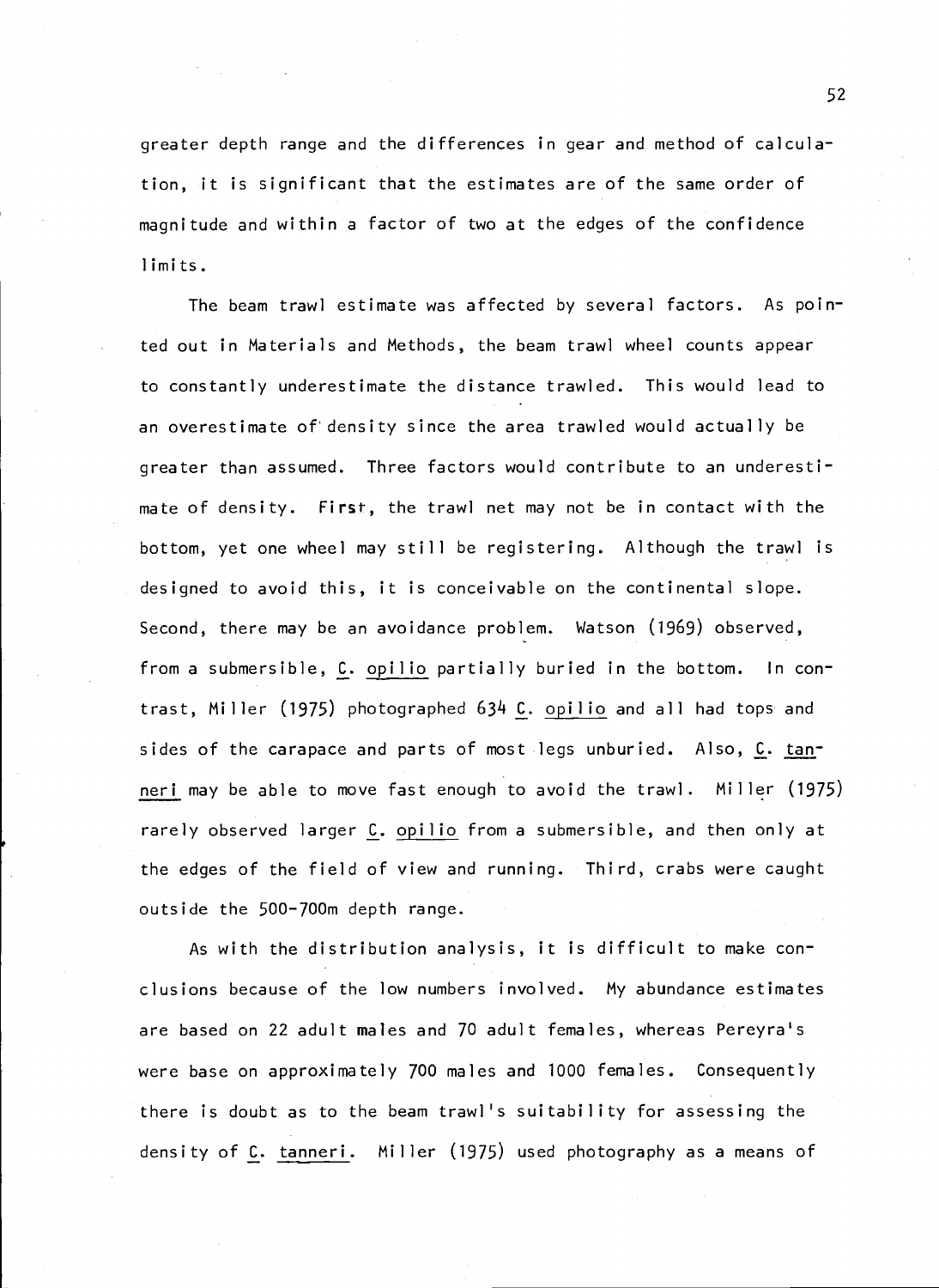estimating the density of  $C$ . opilio around Newfoundland, but only after determining that a submersible and the beam trawl were inadequate. Re] ative to the photographic estimates, the beam trawl consistently underestimated density of adult males: mean photographic density was 6.1 crabs/500  $\text{m}^2$  and mean beam trawl density was 1.4 crabs/500  $\text{m}^2$ . Incidentally, Miller's beam trawl estimate corresponds to 2800 crabs/  $km^2$  compared to the maximum of 500 crabs/km<sup>2</sup> in this study. Miller's estimates of adult male biomass (based on photographic results) ranged from  $4200-8200$  kg/km<sup>2</sup> live weight compared to  $0-340$  kg/km<sup>2</sup> wet preserved weight for C. tanneri from this study.

Miller did not estimate numbers or weight for adult females and immature crabs of both sexes because he concluded that their distributions were too highly aggregated. He based this on a variance:mean ratio (Cassie, 1962) of 26 for adult females and 0.93 for adult males. A ratio of one indicates random dispersion; a ratio of greater than one indicates aggregation or over-dispersion. The variance:mean ratio of catch/km $^2$  from this study was 244 for adult males and 483 for adult females. These values are probably more a reflection of the size of the beam trawl than an accurate measure of aggregation.

A further comparison can be made with Pereyra's results. His mean catch/km<sup>2</sup> for adult male C. tanneri, after conversion from catch/ hr, was 203 crabs/km<sup>2</sup> with a maximum of 1623 crabs/km<sup>2</sup>. Catch by weight averaged 218 kg/km<sup>2</sup> (live weight) with a maximum of 1863 kg/km<sup>2</sup>. Although Pereyra's mean densities are greater than those for this study, they too are considerably less than Miller's for C. opilio. There is an active pot fishery for C. opilio in Miller's study area also.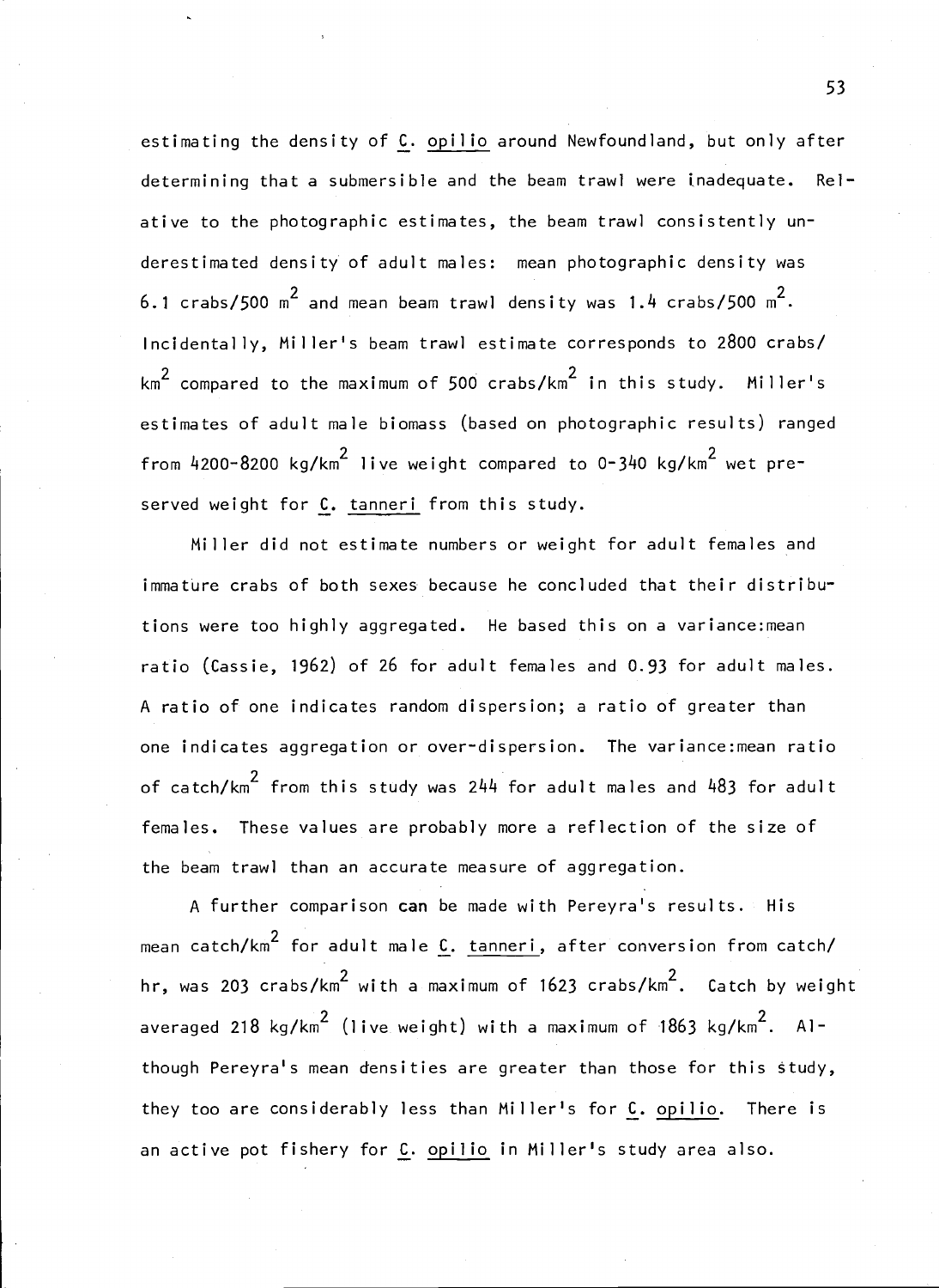All factors, considered, <sup>I</sup> conclude that the beam trawl estimates used in this study underestimate the total stock of Tanner crabs on the Oregon continental slope. There is no evidence for altering Percyra's conclusion that a fishery for C. tanneri would not be feasible at this time. The size and remoteness of the resource limit its usefulness until demand could make it economically feasible.

Longline traps or pots would have been the best way to assess the Tanner crab stock on a purely fisheries oriented basis, since that is the method that would most likely be used in a commercial fishery. Miller (1975) used his photographic density estimates to calibrate a trap used for C. opilio. Although crude, the method shows promise for estimating crab density. If further work is done on the Tanner crab resource, longline pots should be the method.

## Ecology

## Habitat Characterization

Analysis of hydrological parameters (Figure 8 and Table 7) indicates that the Tanner crab environment is relatively stable with respect to temperature, salinity, and dissolved oxygen. Oxygen shows the most variation between cruises, but this may not be real because of the technique used (Winkler titration method on board ship). Temperature and salinity show little variation between cruises. Regression analysis against depth demonstrates that temperature decreases significantly with depth, but oxygen and salinity show no consistent pattern. If the depth range involved were greater, the trends would be more apparent. Most of the values fall in the 400-700m range, and the results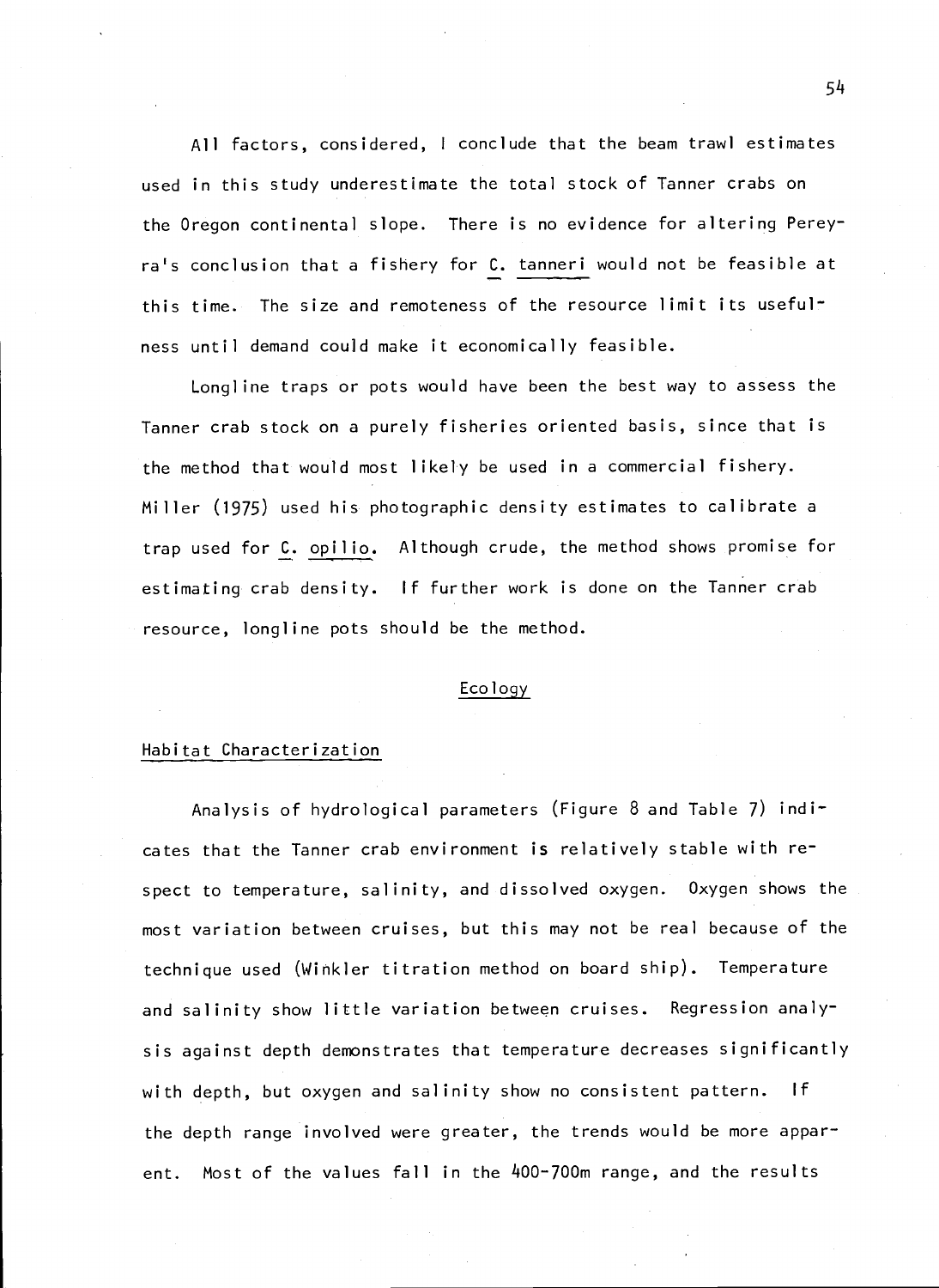indicate that there is considerable random variation within this range. Pereyra (1972) describes the region off the Columbia River mouth  $(457-$ 1920m): temperatures ranged from  $2.3-5.6$  <sup>O</sup>C; salinity was  $34.05-34.56$  $\%$ <sub>0</sub>. This compares well with the Coos Bay area. Oxygen is evidently not a limiting factor in the study area even at such low concentrations  $(0.15 - 0.88$  mg $-at/1)$ .

Sediments in the study area were generally medium silts, with a varying component of clay. Poor sorting and positive skewness indicate a low energy environment. Pereyra described the sediments in his study area as ranging from sandy silt to silty clay. The Coos Bay area is a region of different sedimentary influences, lacking the input of a major river like the Columbia.

Organic carbon content varied considerably around the mean of O.012 O.002-0.13O2. This is low, generally lower than that reported by Gross, et al., (1972) for similar depths on the Oregon continental slope. Dissolved oxygen values indicate that the study area is in the oxygen minimum zone, but this is not reflected by relatively high organic carbon concentrations. Gross, et al., suggest that in areas of low oxygen concentration, reduced biological activity contributes to higher organic carbon concentrations. The correlation between organic carbon and particle size is 0.30 for Inman median and 0.28 for Folk and Ward mean, neither significant at the 5% level  $(N=38)$ . High organic carbon concentrations are usually associated with fine particle size (Trask, 1932).

None of the sediment statistics show any linear relationship with depth. This is probably due to the narrow depth range involved.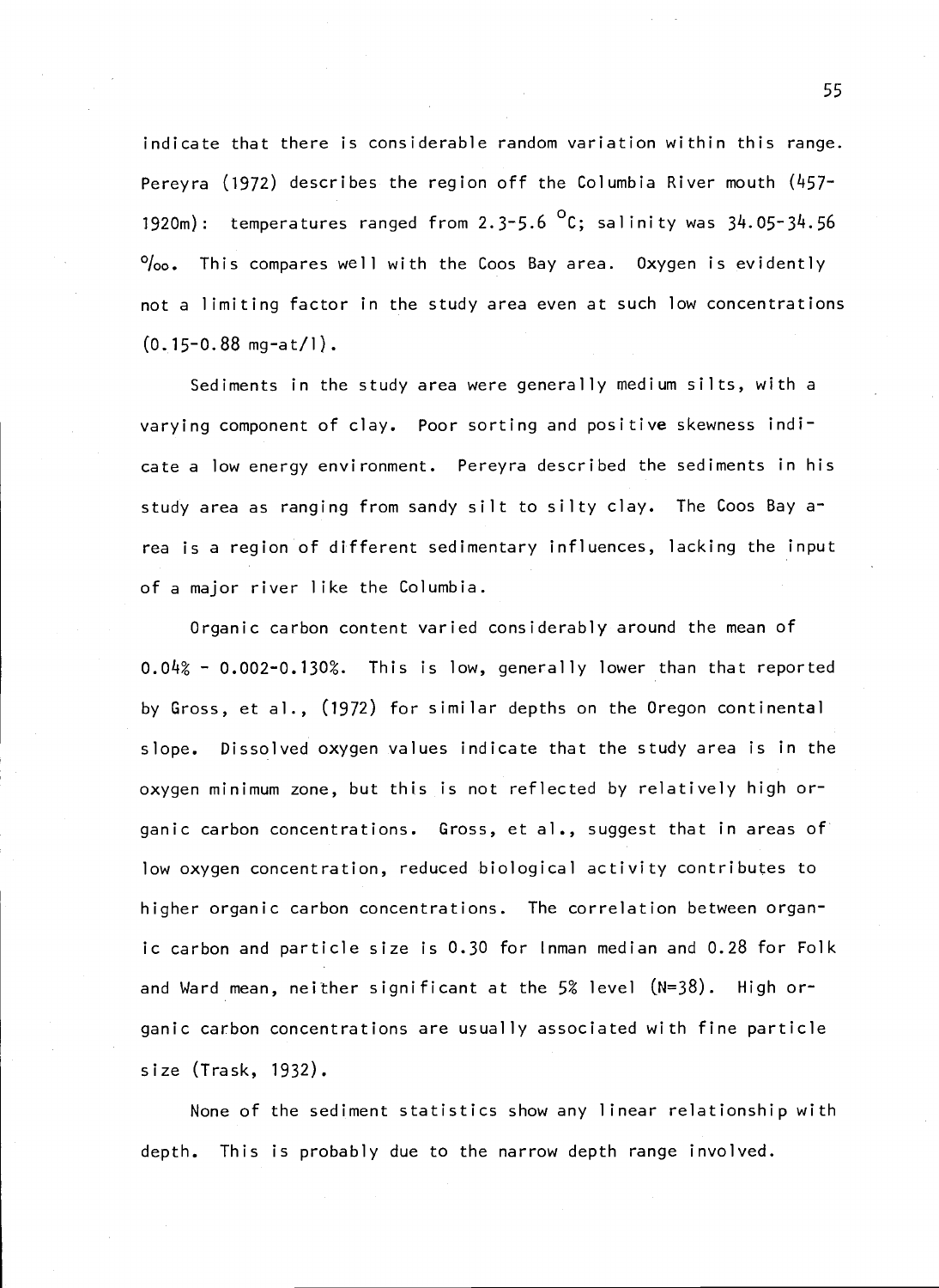The description of sediment characteristics given here is an anomalous one: fine particle size, low oxygen concentration, and low organic carbon content. No explanation for this is evident.

## Habitat Correlation

The factors controlling the distribution of adult C. tanneri are not discernible using the data from this study and the qualitative technique described previously. Whether or not these factor(s) could be determined with more complete data and a rigorous quantitative approach is difficult to say. Carey (1965) found peaks of abundance of macro-infauna (polychaeta) closely associated with peaks in organic carbon content. Hartnoll (1962) found that the occurrence and relative abundance of 14 species of sublittoral crabs was related to bottom type, with different dominants on different substrates. Sanders (1965) reported no consistent pattern of animal density versus percent organic carbon content along the Gay Head-Bermuda transect (100-5000m). The distribution of shallow water (0-lOOm) benthic communities studied by Buchanan (1963) was poorly correlated with sediment texture. The sediment types associated with various assemblages of animals showed considerable overlap. However, this overlap was not reflected in nature by a broad overlap of the fauna. Also, similar sediments in different areas contained different fauna. Bader (1954) found a curvilinear relationship between the density of shallow water (2-45m) pelecypods and organic carbon content. He explained this by saying that the density initially increases with an increase in organic carbon (food is limiting). Beyond three percent organic carbon, decomposition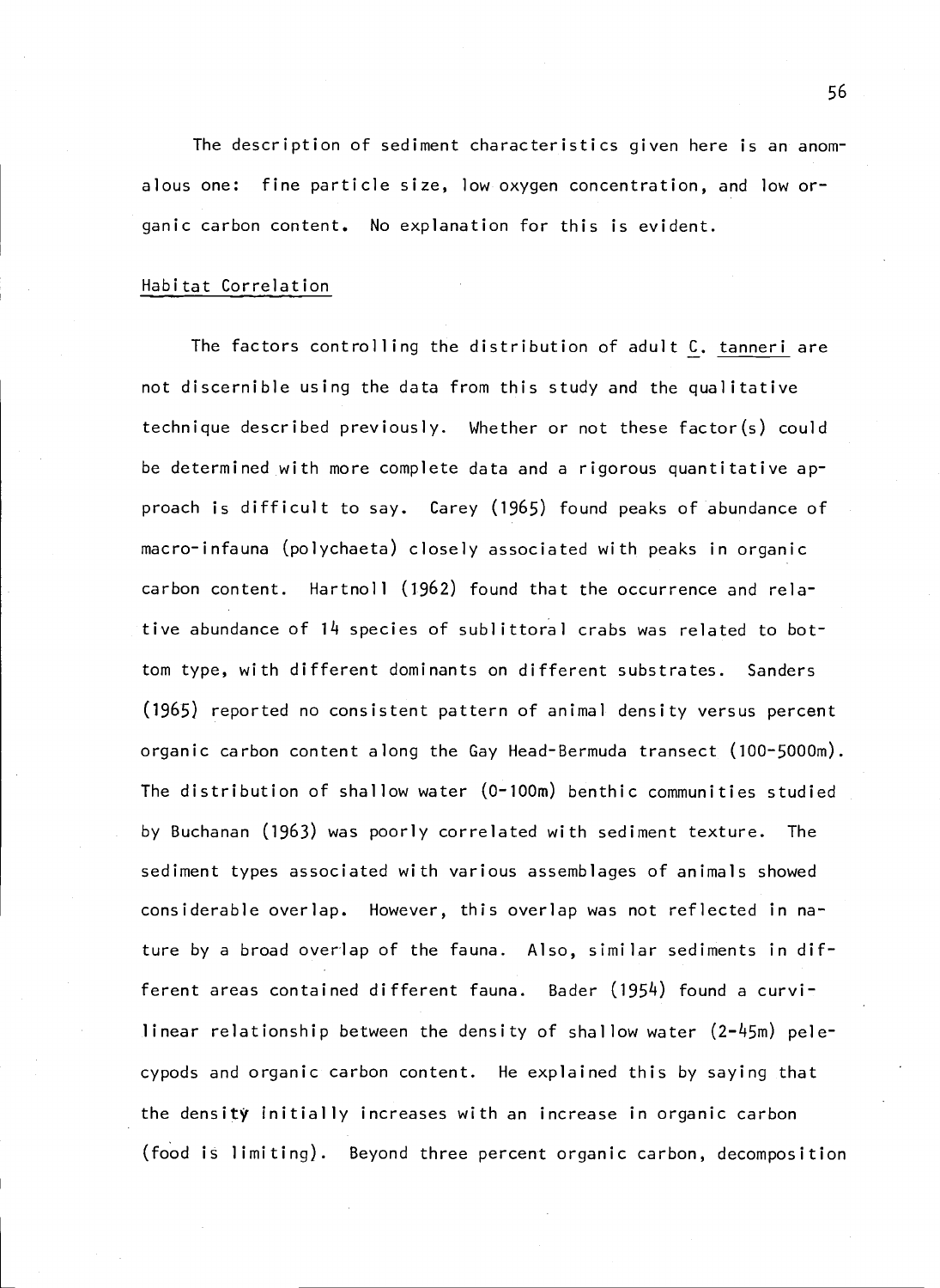products and/or oxygen become limiting and density decreases. The only deep water studies here (Carey, 1965, and Sanders, 1965) present conflicting conclusions regarding the relationship of organic carbon and faunal abundance.

The results of the Tanner study are inconclusive. The implication is that Tanner crabs are found over a range of depth, temperature, salinity, dissolved oxygen, and sediment characteristics within which there is no obvious limiting or controlling factor. At the limits of the depth range, some factor or factors becomes limiting, either physical or biological. However, the lack of good data makes these statements little more than speculation. The determination of factors controlling the distribution of deep-sea benthos is a difficult task which requires more and better data and, possibly, a different approach.

### Associated Fauna

Pereyra  $(1972)$  found that  $C$ . tanneri was the dominant epibenthic invertebrate by weight in the depth range 503-1189m. Tanner crabs were a dominant component by weight at the three stations studied here (Figures 10 and 11), but were rarely the dominant group. They ranked first by weight in 4 of 13 trawls examined. Echinoidea (primarily Allocentrotus fragilis) ranked first in 6 of 13 trawis. The difference between the two studies is undoubtedly due in part to the trawls used. The mesh size differences discussed previously could lead to significant catch differences. It is impossible to compare catches on this basis since Pereyra's catches were not sorted.

The depth range represented by the stations analyzed is not great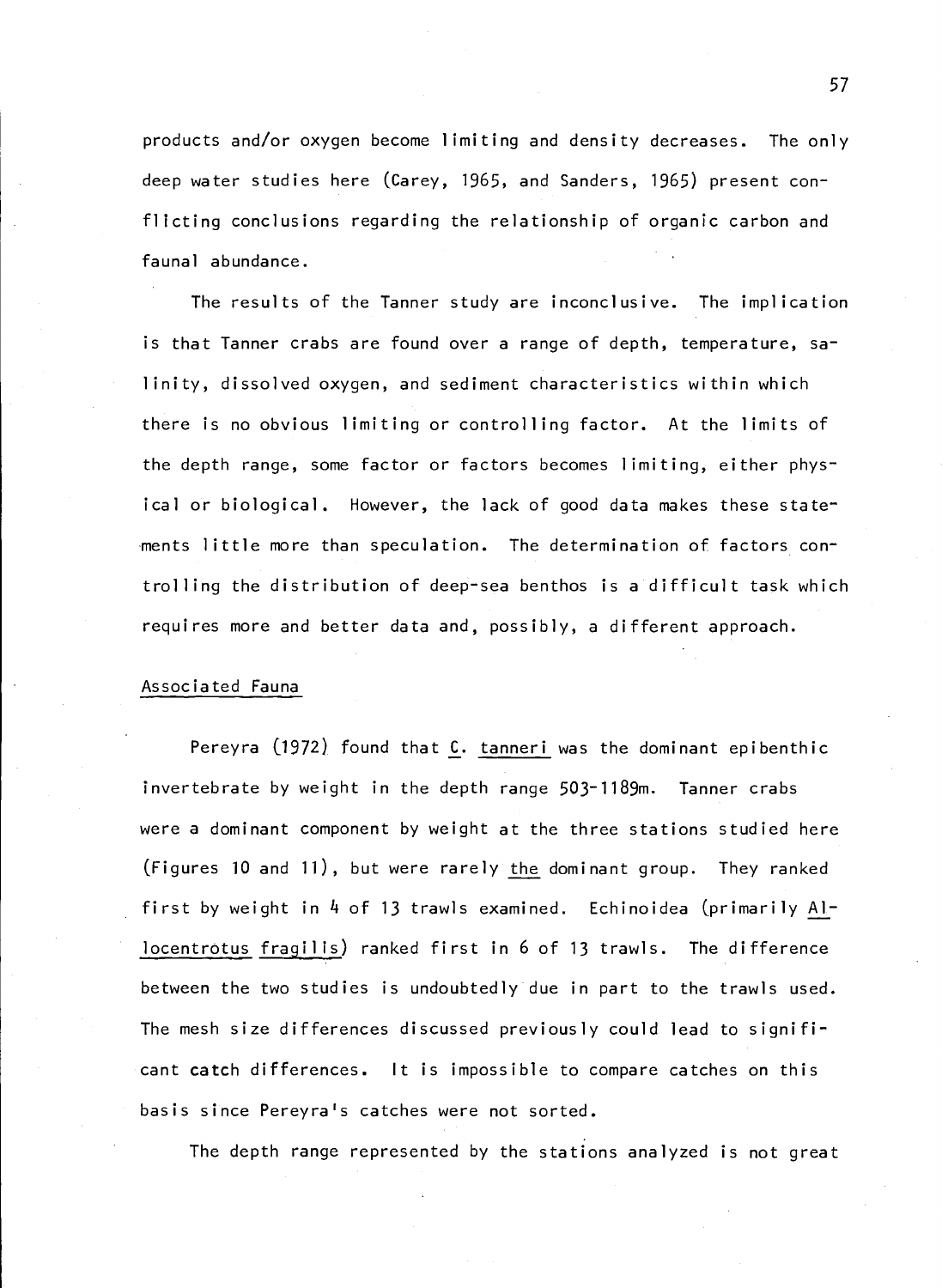enough to provide an insight into compositional changes with depth, although there was depth variation within stations. There was considerable variation between trawis at the same station (Figures 11- 14), implying patchy distribution, depth effects, or variable trawl performance. More trawls need to be analyzed to study these effects.

There was a drastic reduction in catch during July and August of l971 (Figure 9). Even though area trawled was comparable to other cruises, we were bringing up very small samples (approximately 5 gal. or 19 liters) at most stations. The decrease was evident in terms of both numbers and biomass (Figure 9). Since the dominant groups were different for numbers and biomass, the implication is that at least the major groups of the invertebrate fauna all showed a reduction in relative abundance. Depth variation between trawis, size of the trawl, and the number of stations involved combine to cloud the picture. Our immediate reaction to the reduced catches was that Russian trawlers operating in the area were dragging bottom with their trawls. However their target in the Coos Bay area is hake, and they use trawis specifically designed for mid-water fishing. Communication with the National Marine Fisheries Service indicates that no one is sure if the Russians are fishing on bottom. Tester communicated with Marine Extension agents who spent a day aboard a Russian trawler, Stan Ludwig of Humboldt State University and Alan Otness, Marine Extension Agent, Astoria, Oregon. Mr. Otness' opinion was that the only time a Soviet mid-water trawl would reach bottom would be as a result of a mistake by the Captain. Stan Ludwig ascertained that they sometimes lost gear on underwater obstructions. More information from our beam trawl data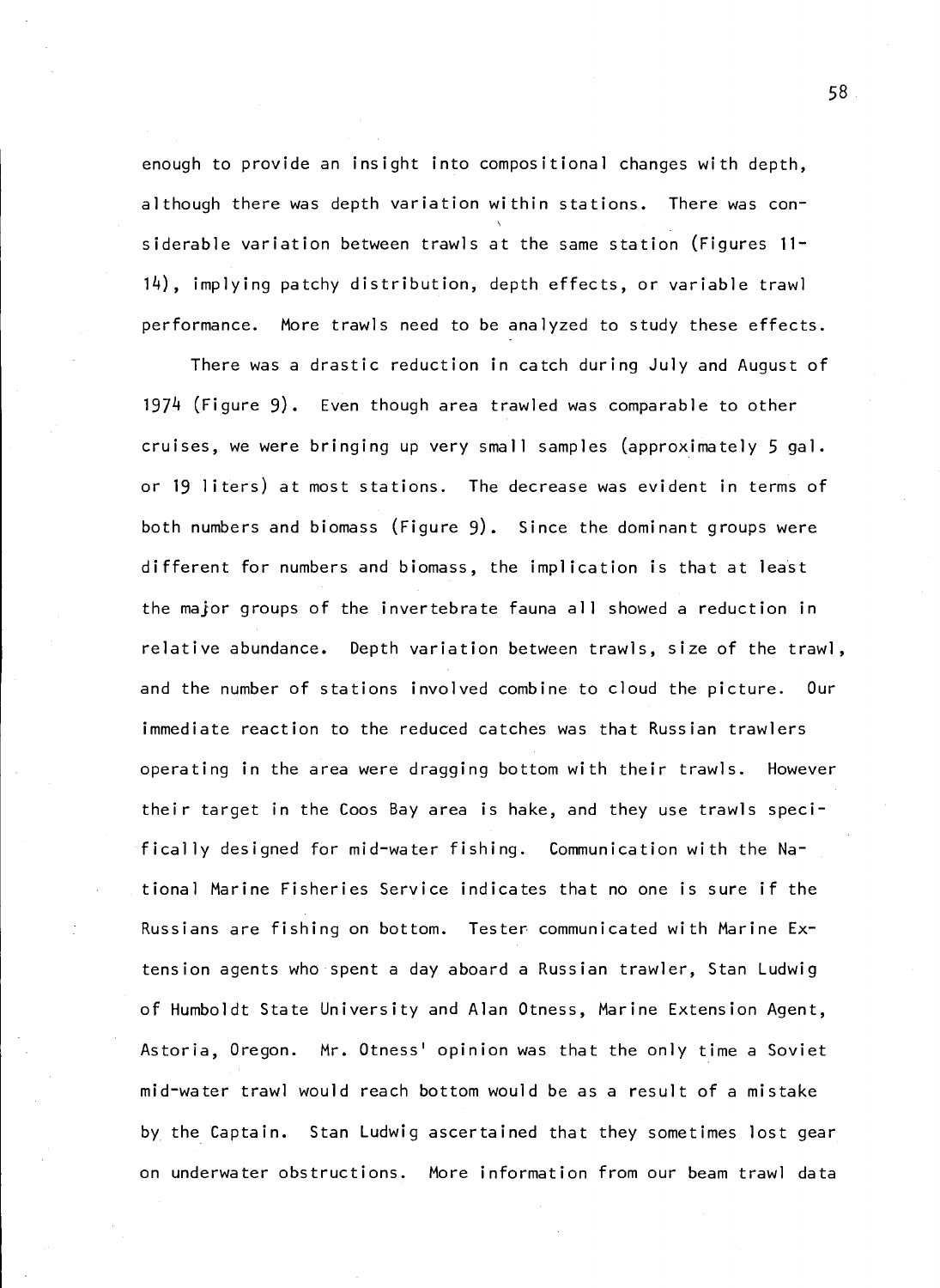and on Soviet trawling results is needed to determine if the invertebrate population is being affected by foreign fishing effort. With respect to a potential Tanner crab fishery, it is an important question.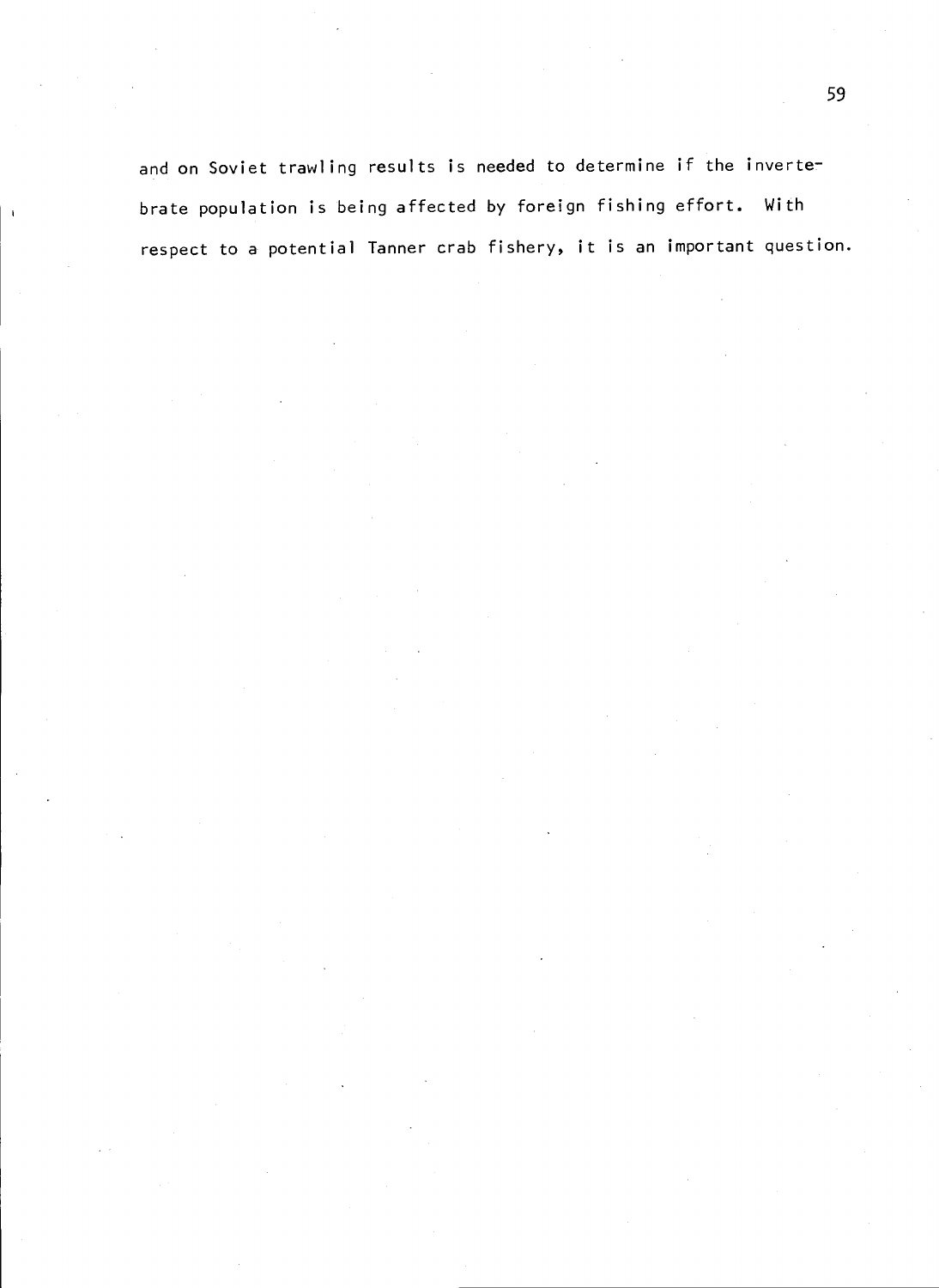## CONCLUS I ONS

1. Adult Tanner crabs show no evidence of segregation of sexes or seasonal migration in the Coos Bay study area. Low catch rates and lack of information at all depth intervals prevent conclusive statements.

2. Stock estimates are of the same order of magnitude as Percyra's (1972). Therefore, <sup>I</sup> agree with his conclusion that a fishery would be infeasible at this time.

3. Presence or absence of adult crabs is not correlated with any single environmental variable or any combination of two of the variables considered in this study. This suggests that the distribution of Tanner crabs within the depth range included here is not iimited by any of the variables temperature, salinity, dissolved oxygen, organic carbon content, or sediment particle size.

4. Longline pot fishing would be a better method for assessing the commercial potential of C.. tanneri stocks.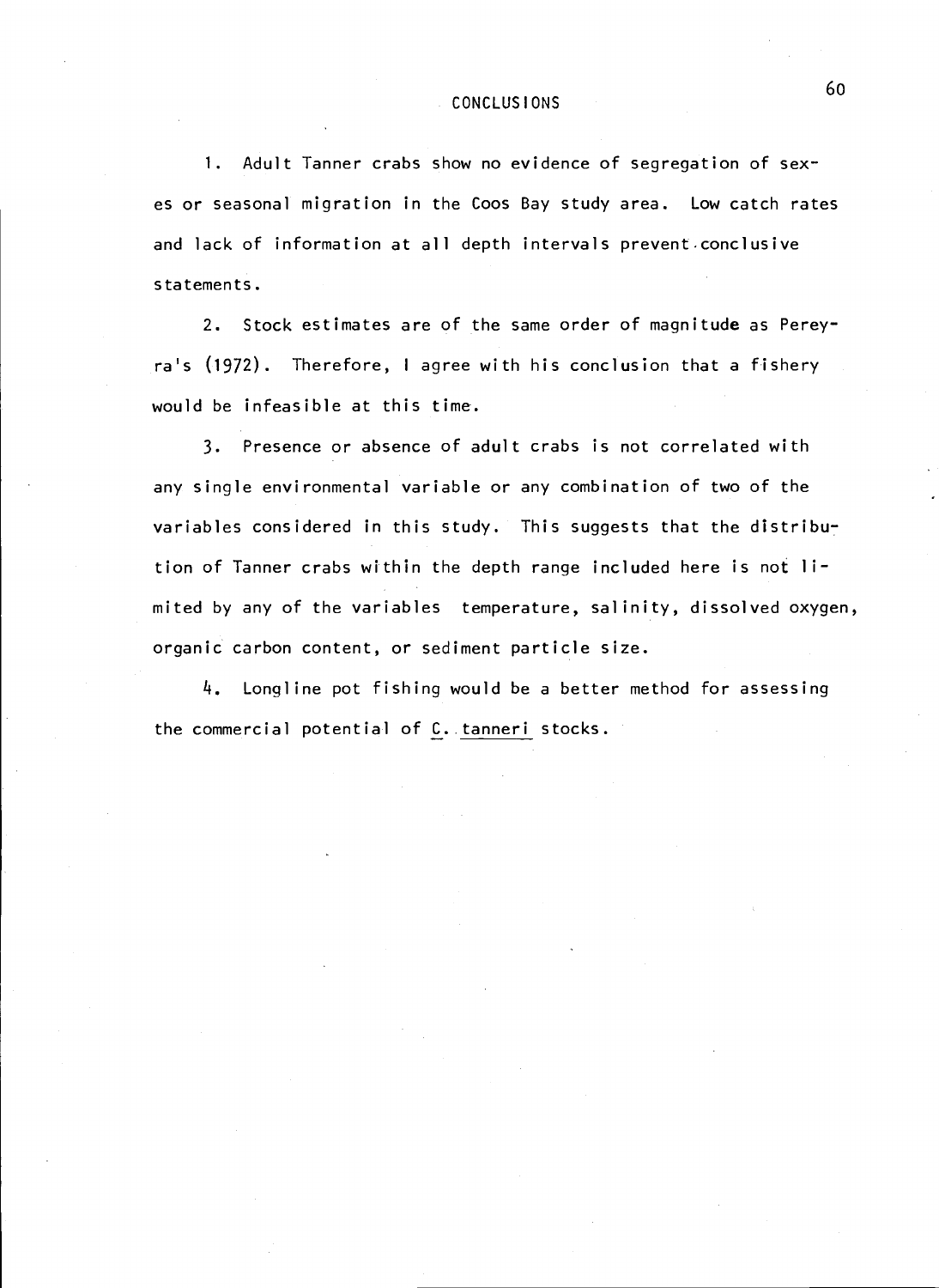- Alaska Department of Fish and Game. 1972. Tanner crab research. Alaska Department of Fish and Game, Juneau, Alaska.
- Bader, R. G. 1954. The role of organic matter in determining the distribution of pelecypods in marine sediments. Journal of Marine Research  $13(1)$ :  $32-47$ .
- Brownlee, K. A. 1965. Statistical theory and methodology in science and engineering. 2nd edition. J. Wiley & Sons, New York. p. 183-185.
- Buchanan, J. B. 1963. The bottom fauna communities and their sediment relationships off the coast of Northumberland.  $0$ ikos  $14(2)$ : 154-175.
- Butler, T. H. 1954. Food of the commercial crab in the Queen Charlotte Islands region. Fisheries Research Board of Canada Progress Report, Pacific Coast Station, no. 99. p 3-5.
- Carey, A. G. 1965. Preliminary studies on animal-sediment in-. ter-relationships off the central Oregon coast. In: Ocean Science and Engineering, Marine Technological Society, Washington, D. C. Volume 1. p. 100-110.
- Carey, A. G. 1972. Ecological observations on the benthic invertebrates from the central Oregon continental shelf. In: Columbia River Estuary and Adjacent Ocean Waters: Bioenvironmental studies, A. T. Pruter and D. L. Alverson, eds. University of Washington Press. p. 422-443.
- Carey, A. G. and H. Heyamoto. 1972. Techniques and equipment for sampling benthic organisms. In: Columbia River Estuary and Adjacent Ocean Waters: Bioenvironmental Studies, A. T. Pruter and D. L. Alverson, eds. University of Washington Press. p. 378-1408.
- Carlson, P., R. Paul, and D. Hancock. 1966. Testural analyses and orqanic carbon determination of marine sediments. Benthic Ecology Laboratory Procedures, Oregon State School of Oceanography.
- Flügel, H. 1972. Pressure animals. In: 0. Kinne, ed. Marine Ecology, Volume 1, Number 3, p. 11407-1450.
- Fowler, G. A., and A. D. Kulm. 1966. A multiple corer. Limnology and Oceanography 11: 630-633.
- Fukataki, H. 1965. Number of ovarian eggs of the deep sea edible crab Chionoecetes japonicus Rathbun in the Japan Sea. Bulletin of the Japan Sea Regional Fisheries Research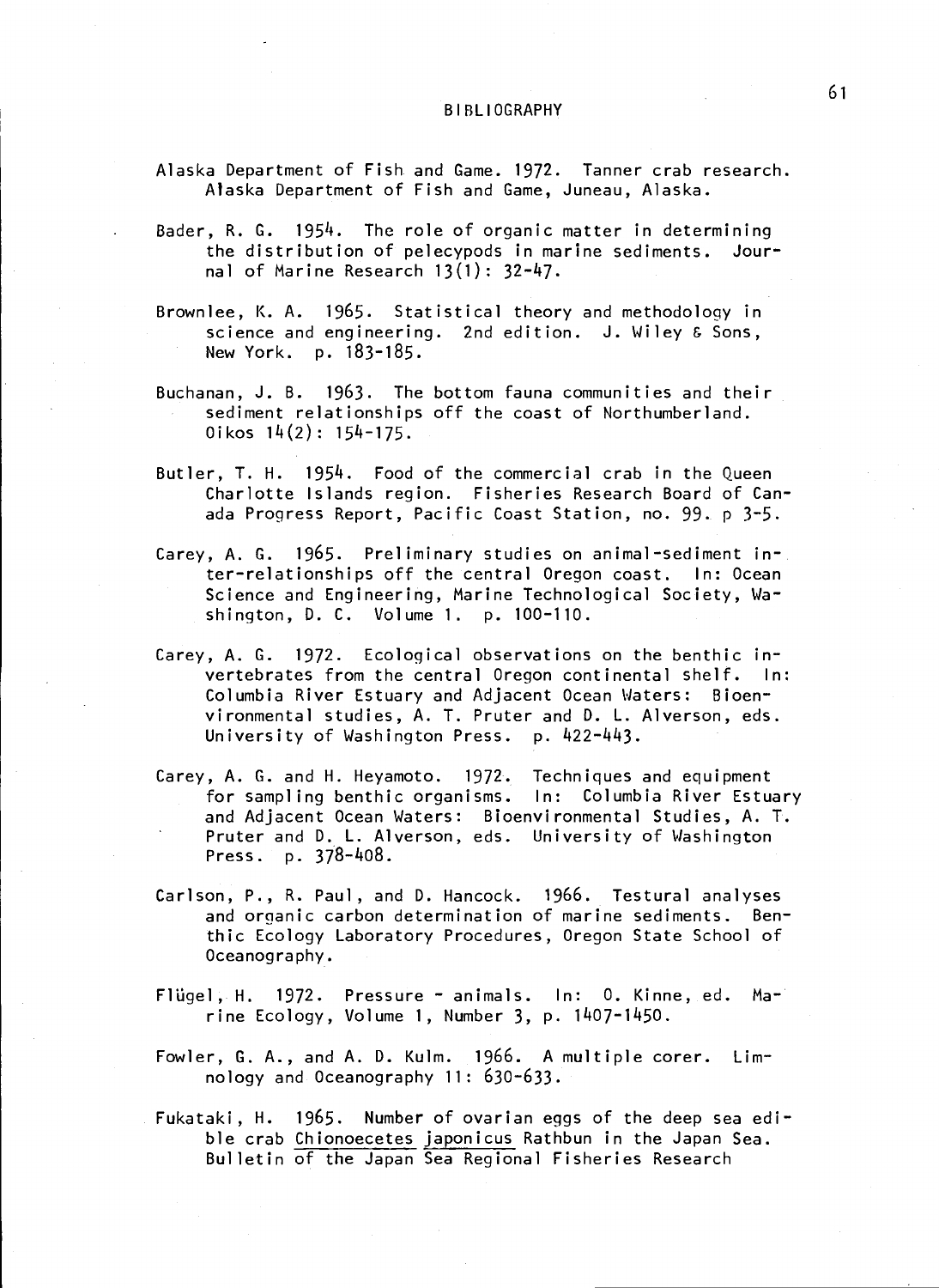Laboratory 15: 95-97. (English translation in Translation Program, U. S. Bureau of Commercial Fisheries, Washington, D. C.)

- Haefner, P. A. Jr., and J. A. Musick. 1974. Observations on the distribution and abundance of red crabs in Norfolk Canyon and adjacent continental slope. Marine Fisheries Review 36(1): 31-3k.
- Hart, J. 1971. New distribution records of reptant decapod crustacea, including the description of three new species of Pagurus, from waters adjacent to British Columbia. Journal of the Fisheries Research Board of Canada  $28: 1527 - 1544$ .
- Hartnoll, R. C. 1962. The biology of the Manx spider crabs. Proceedings of the Zoological Society of London 141: 423-496.
- Hochachka, P. W., 0. E. Schneider, and A. Kuznetsov. 1970. In teracting pressure and temperature effects on enzymes of marine poikilotherms: catalytic and regulatory properties of FDPase from deep and shallow water fishes. Marine Biology 7: 285-293.
- Holmsen, A. A., and H. McAllister. 1974. Technological and economic aspects of red crab harvesting and processing. University of Rhode Island Technical Report No. 28. Agricultural Experiment Station Bulletin No. 413. 35p.
- International North Pacific Fisheries Commission Annual Report. 1972. Vancouver, Canada. p. 26-27.
- Katoh, C., I. Yamanaka, A. Ochi, and T. Ogata. 1956. General aspects on trawl fisheries in the Japan Sea (in Japanese, English summary). Bulletin of the Japan Sea Regional Fisheries Research Laboratory  $4: 1-331$ . (English translation in Translation Program, U. S. Bureau of Commercial Fisheries, Washington, D. C.)
- Lough, C. K. 1974. Dynamics of crab larvae (Anomura, Brachyura) off the central Oregon coast, 1969-1971. Ph.D. Thesis, Oregon State University.
- MacRae, E. D. Jr. 1961. Red crab explorations off the Northeastem coast of the United States. Commercial Fisheries Review  $23(5): 5-10.$
- Miller, R. J. 1975. Density of the commercial spider crab, Chionoecetes opilio, and calibration of effective area fished per trap using bottom photography. Journal of the Fisheries Research Board of Canada 32(6) : 761-768.
- Menzies, R. J. 1962. On the food and feeding habits of abyssal organisms as exemplified by the Isopoda. Int. Revue ges. Hydrobiol.  $47(3): 339-358$ .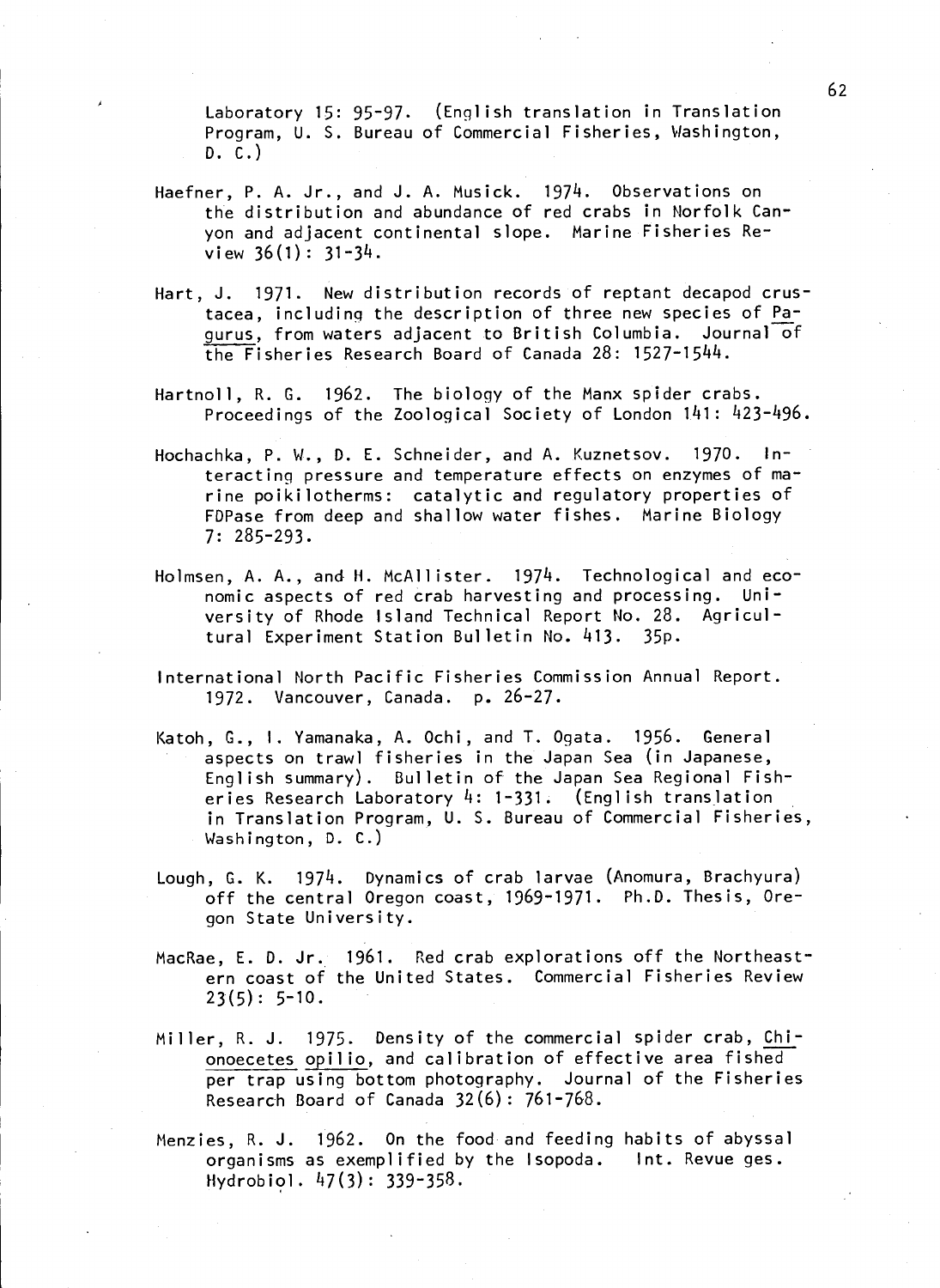- Ogata, 1., N. Okiyama, and V. Tanino. 1973. Diaqnoses of the animal populations in the depths of the Japan Sea, chiefly based on the trawling experiments by the R/V KAIYO MARU. Bulletin of the Japan Sea Regional Fisheries Research Laboratory 24: 21-51.
- Pereyra, W. T. 1965. Carapace length-width relationships for male and female Tanner crabs. Transactions of the American Fisheries Society 94(3): 269-270.
- Pereyra, W. T. 1966. The bathymetric and seasonal distribution and reproduction of adult Tanner crabs, Chionoecetes tanneri Rathbun (Brachyura: Majidae) off the northern Oregon coast. Deep-Sea Research 13(6): 1185-1205.
- Pereyra, W. T.  $1967$ . Tanner crab an untapped Pacific resource. National Fisherman  $48(4): 16-A.$
- Pereyra, W. T. 1968. Life history aspects of the Tanner crab (Chionoecetes tanneri). Proceedings of the National Shellfish Association 58: 66-70.
- Pereyra, W. T. 1972. Bathymetric and seasonal abundance and general ecology of the Tanner crab, Chionoecetes tanneri Rathbun (Brachyura: Majidae), off the northern Oregon coast. In: Columbia River Estuary and Adjacent Ocean Waters: Bioenvironmental Studies, A. T. Pruter and D. L. Alverson, eds. University of Washington Press. p. 538-582.
- Procedures for testing soils. 1964. 4th edition. American Society for Testing and Materials, Philadelphia, Pennsylvania. p. 95-106.
- Rathbun, J. J. 1925. The spider crabs of America. U. S. National Museum Bulletin No. 129.
- Sanders, H. L., R. R. Hessler, and C. R. Hampson. 1965. An introduction to the study of the deep-sea benthic faunal assemblages alonq the Gay Head-Bermuda transect. Deep-Sea Research  $12: 845 - 867.$
- Sanders, H. L., and R. R. Hessler. 1969. Ecology of the deepsea benthos. Science 163: 1419-1424.
- Schroeder, W. C. 1955. The lobster, Homarus americanus, and the red crab, Geryon quinguedens, in the offshore waters of the western North Atlantic. Deep-Sea Research 5(4): 266-282.
- Sinoda, M., and T. Kobayashi. 1969. Studies on the fishery of Zuwai crab in the Japan Sea. VI. Efficiency of the toyama kago (a kind of crab trap) in capturing the Beni-Zuwai  $crab.$ Bulletin of the Japanese Society of Scientific Fisheries 35(10): 948-956.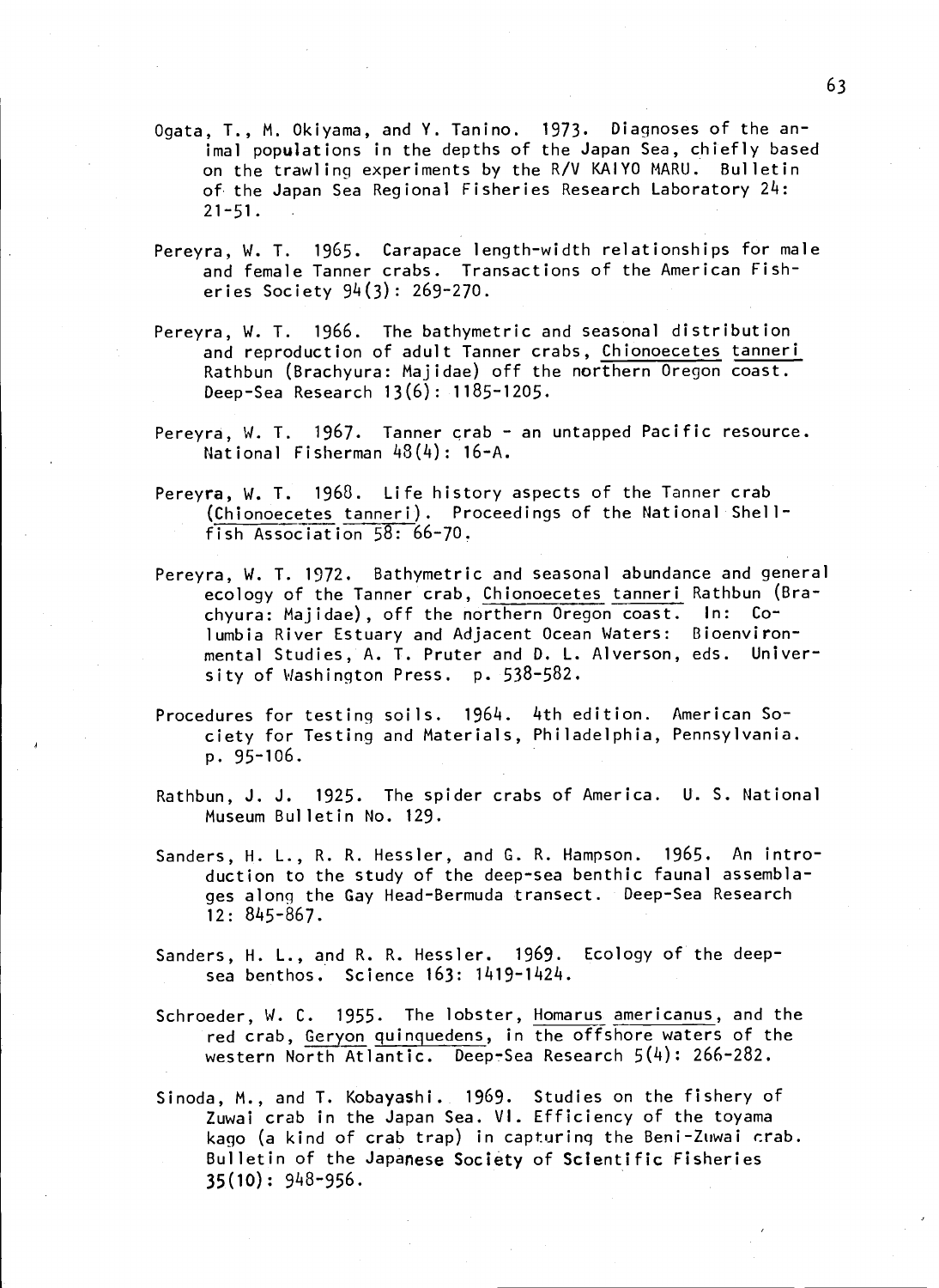- Strickland, J. D. H., and T. R. Parsons. 1972. A practical handbook of seawater analysis. 2nd edition. Fisheries Research Board of Canada Bulletin 167.
- Tester, P. 1976. Size classes, population structure, growth curve, sex ratio, size at maturity, and age at maturity of Chionoecetes tanneri Rathbun (Brachyura: Majidae) off the Oregon coast. M. S. Thesis, Oregon State University.
- Van Engel, W. A. 1958. The blue crab and its fishery in Chesapeake Bay. Part I. Reproduction, early development, growth, and migration. Commercial Fisheries Review 20(6): 6-17.
- Vinogradova, N. G. 1962. Some problems of the study of the deepsea bottom fauna. Jounal of the Oceanographic Society of Japan 20th Anniversary Volume: 724-741.
- Wallace, M.M.. C. J. Pertuit, and A. R. Hvatum. 1949. Contributions to the biology of the king crab (Paralithodes camtschatica Tilesius). U. S. Fish and Wildlife Service, Fishery leaflet No. 340.
- Wheeland, H. A. 1972. U. S. Department of Commerce Current Fishery Statistics No. 1600, Fisheries of the United States. U. S. Government Printing Office, Washington, D. C.
- Yasuda, T. 1967. Feeding habit of the Zuwaigani, Chionoecetes opilio elongatus, in the Wakasa Bay. 1. Specific composition of the stomach contents. Bulletin of the Japanese Society of Scientific Fisheries 33(4): 315-319.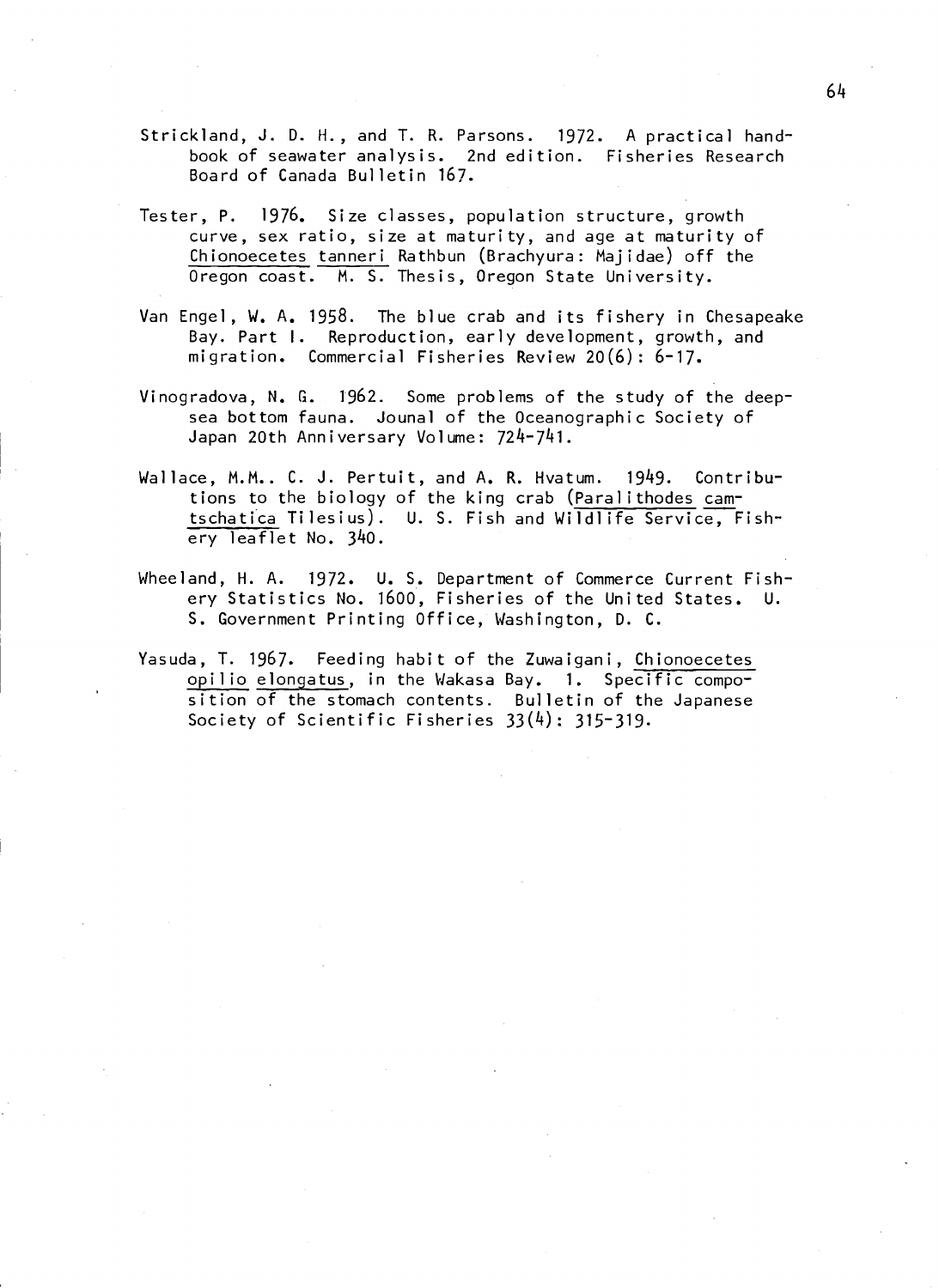### APPEND ICES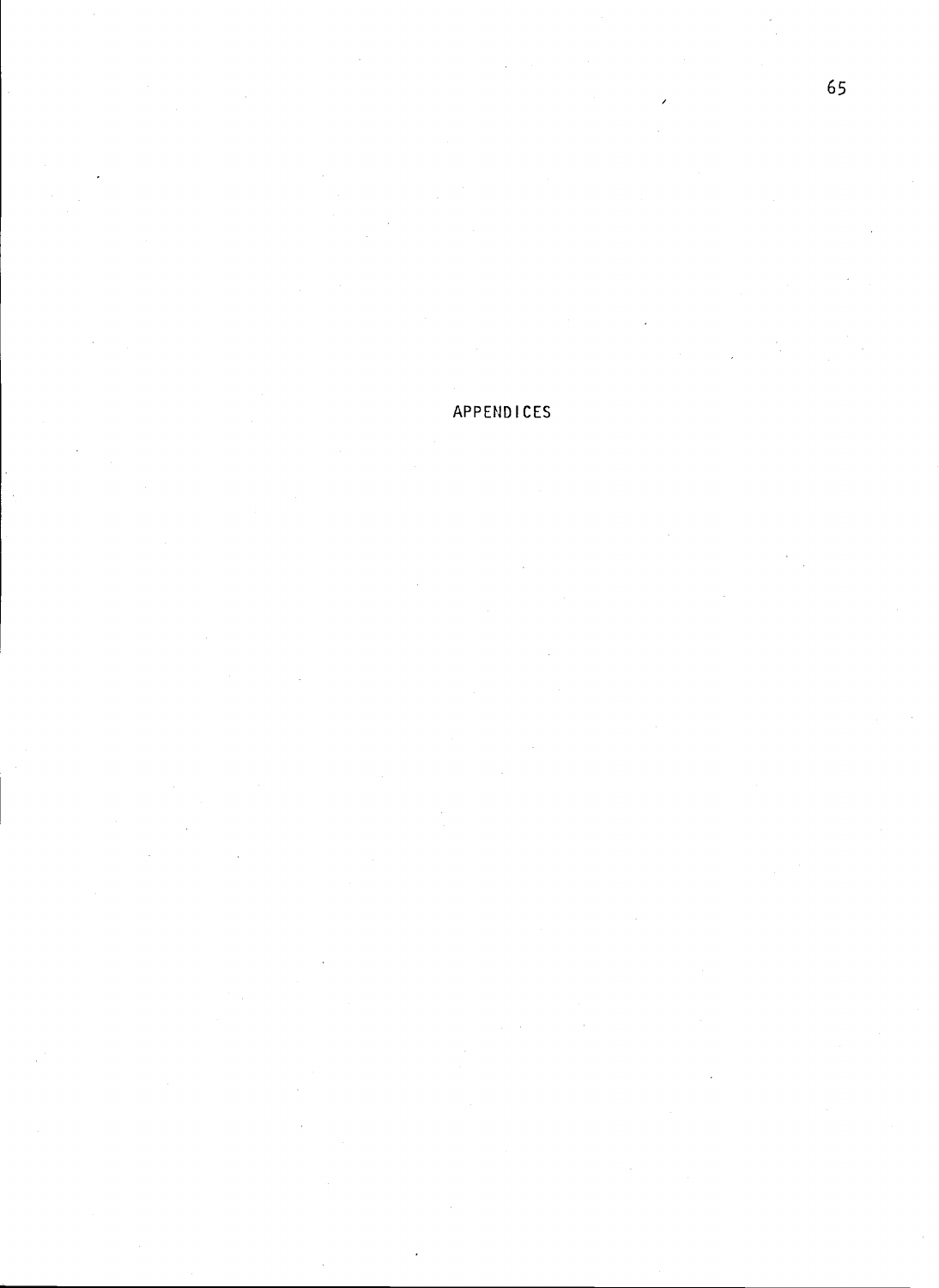#### APPENDIx 1

Station position and depth for Tanner crab sampling program at Coos Bay, Cape Blanco, and Astoria.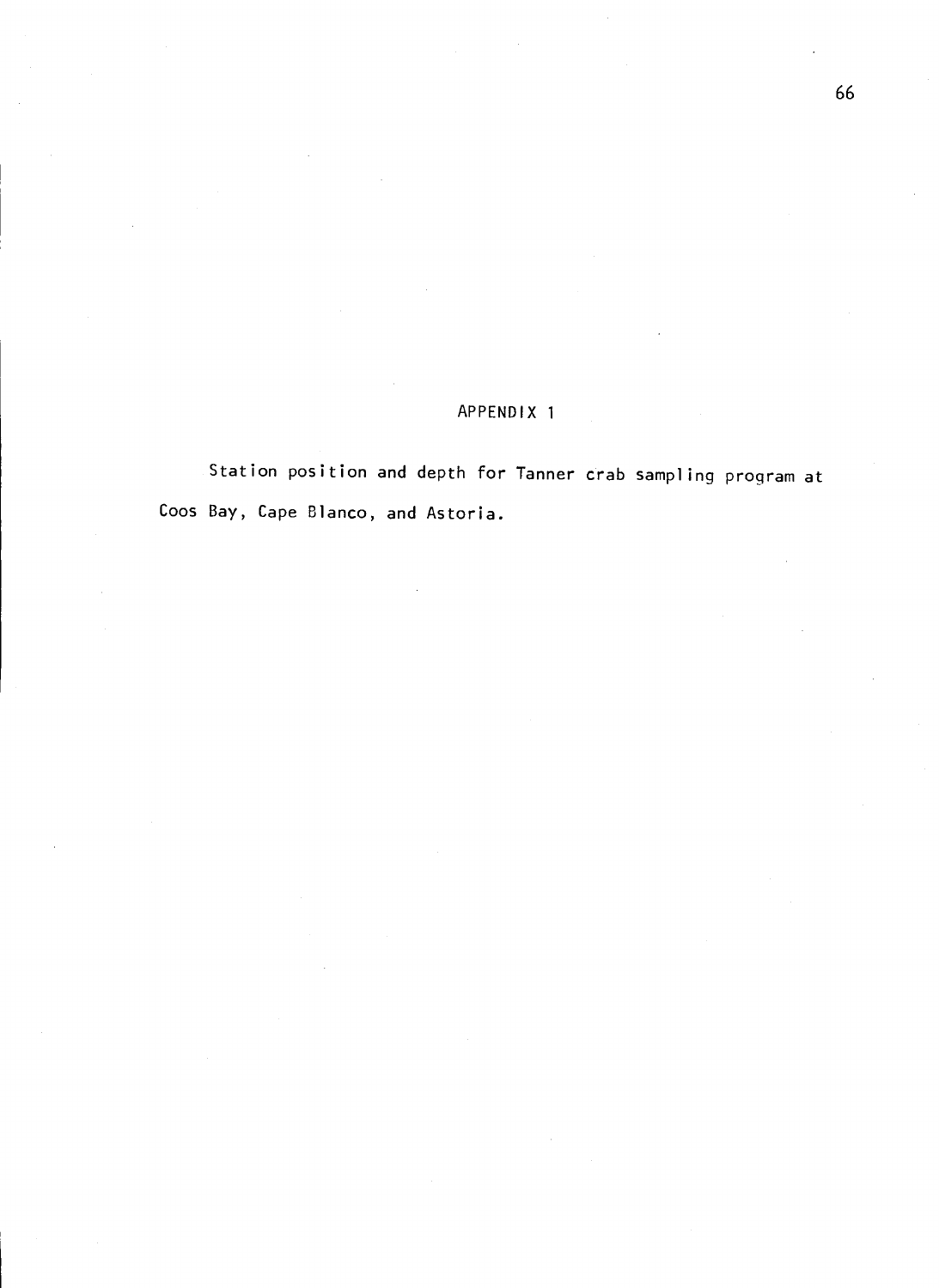| Coos Bay |  |
|----------|--|
|          |  |

| Station | Trackline Positions<br>Depth |                          |                                                         |  |
|---------|------------------------------|--------------------------|---------------------------------------------------------|--|
| $CBT -$ |                              | 500 <sub>m</sub>         | 43°29.4'N 124°41.2'W - 43°26.8'N 124°47.0'W             |  |
| $CBT -$ | A<br>B                       | 530m                     | $-4330.8$<br>124 48.0<br>124 48.0<br>43 25.7            |  |
| $CBT -$ |                              |                          | 124 50.0<br>$-43, 30.0$<br>124 50.0<br>43 26.0          |  |
| $CBT -$ | C<br>D                       | 550m<br>600 <sub>m</sub> | $-4330.0$<br>124 51.5<br>43 26.0<br>124 51.6            |  |
|         |                              |                          | $-4330.0$<br>124 53.1<br>124 52.3                       |  |
| $CBT -$ | E<br>F                       | 650m                     | 43 26.0<br>$-4330.0$<br>124 54.0<br>124 53.0            |  |
| $CBT -$ |                              | 700m                     | 43 26.0<br>124 56.4<br>$-4333.7$<br>124 56.6            |  |
| $CBT -$ | v                            | 800m                     | 43 27.2<br>$-43334.2$<br>124 57.0                       |  |
| $CBT-$  | W                            | 1000m                    | 124 57.2<br>43 27.6<br>$-433.5$<br>124 57.6<br>124 57.8 |  |
| CBT-    | x                            | 1000m                    | 43 28.2<br>125 00.0<br>124 57.0                         |  |
| $CBT -$ | Υ                            | 1100m                    | $-4333.3$<br>43 27.0<br>$-4330.3$<br>124 55.7           |  |
| $CBT -$ | Z                            | 1200m                    | 125 08.6<br>43 28.9<br>125 12.0                         |  |
| CBT-    | z                            | 1500m                    | 125 08.8<br>$-433.5$<br>43 27.0                         |  |
| CBT-    | G                            | 500m                     | $-4321.1$<br>124 45.8<br>124 46.3<br>43 17.1            |  |
| $CBT -$ | H                            | 550m                     | $-4321.5$<br>124 46.2<br>43 18.0<br>124 46.7            |  |
| $CBT -$ | ٠I.                          | 600 <sub>m</sub>         | $-4323.0$<br>124 46.3<br>124 47.7<br>43 19.4            |  |
| CBT-    | J                            | 600m                     | 124 54.6<br>124 50.3<br>$-4323.7$<br>43 22.2            |  |
| $CBT-$  | К                            | 650m                     | 124 54.0<br>43 21.6<br>124 49.7<br>$-4322.7$            |  |
| CBT-    | ٠L                           | 700m                     | 124 54.5<br>43 21.0<br>124 50.5<br>- 43 23.7            |  |
| CBT-    | $\cdot$ M                    | 750 <sub>m</sub>         | 124 58.5<br>43 21.0<br>124 53.3<br>$-4321.2$            |  |
| CBT-    | N                            | 700 <sub>m</sub>         | $-4320.7$<br>124 50.7<br>124 55.7<br>$-4320.2$          |  |
| $CBT -$ | 0                            | 650m                     | 124 54.5<br>$-4319.7$<br>43 20.5<br>124 49.8            |  |
| CBT-    | P                            | 600m                     | 124 49.8<br>$-4320.1$<br>43 19.1<br>124 54.6            |  |
| CBT-    | Q                            | 800 <sub>m</sub>         | 124 56.4<br>$-4322.2$<br>124 56.1<br>43 23.0            |  |
| CBT-    | R                            | 1000m                    | 125 03.0<br>$-4318.2$<br>43 16.0<br>125 04.8            |  |
| CBT-    | S                            | 1200m                    | 125 04.8<br>125 02.9<br>$-432.5$<br>43 19.8             |  |
| CBT-    | T                            | 1600m                    | 125 09.5<br>125 10.2<br>$-4323.5$<br>43 18.8            |  |
| CBT-    | U                            | 2000m                    | 125 16.0<br>$-432.8$<br>125 11,8<br>43 20.2             |  |

### Cape Blanco

| Station | Depth            | Trackline Positions                            |
|---------|------------------|------------------------------------------------|
| CBL-A   | 300 <sub>m</sub> | 42°37.2'N 124°42.6'W - 42°34.2'N 124°43.5'W    |
| $CBL-B$ | 350m             | 42 37.2<br>124 42.4<br>$-42, 34.4$<br>124 44.8 |
| $CBL-C$ | 400 <sub>m</sub> | 42 36.2<br>124 44.2<br>$-4233.7$<br>124 46.2   |
| $CBL-D$ | 450m             | 42 34.5<br>124 46.7<br>$-4231.8$<br>124 48.2   |
| $CBL-E$ | 550m             | 42 36.8<br>124 45.2<br>$-42, 34.3$<br>124 47.8 |
| $CBL-F$ | 650m             | 42 36.2<br>124 47.1<br>$-4233.3$<br>124 49.8   |
| $CBL-G$ | 750m             | 42 37.0<br>124 47.2<br>$-4233.8$<br>124 50.0   |
| $CBL-H$ | 300m             | 42 52.8<br>124 53.4<br>$-4250.5$<br>124 50.8   |
| CBL-I   | 350m             | 42 50.7<br>124 52.8<br>$-4247.9$<br>124 54.5   |
| $CBL-J$ | 1000m            | 42 59.8<br>125 00.3<br>$-4245.9$<br>124 58.8   |
| $CBL-K$ | 1150m            | 43 00.5<br>125 02.7<br>$-4256.5$<br>125 01.2   |

J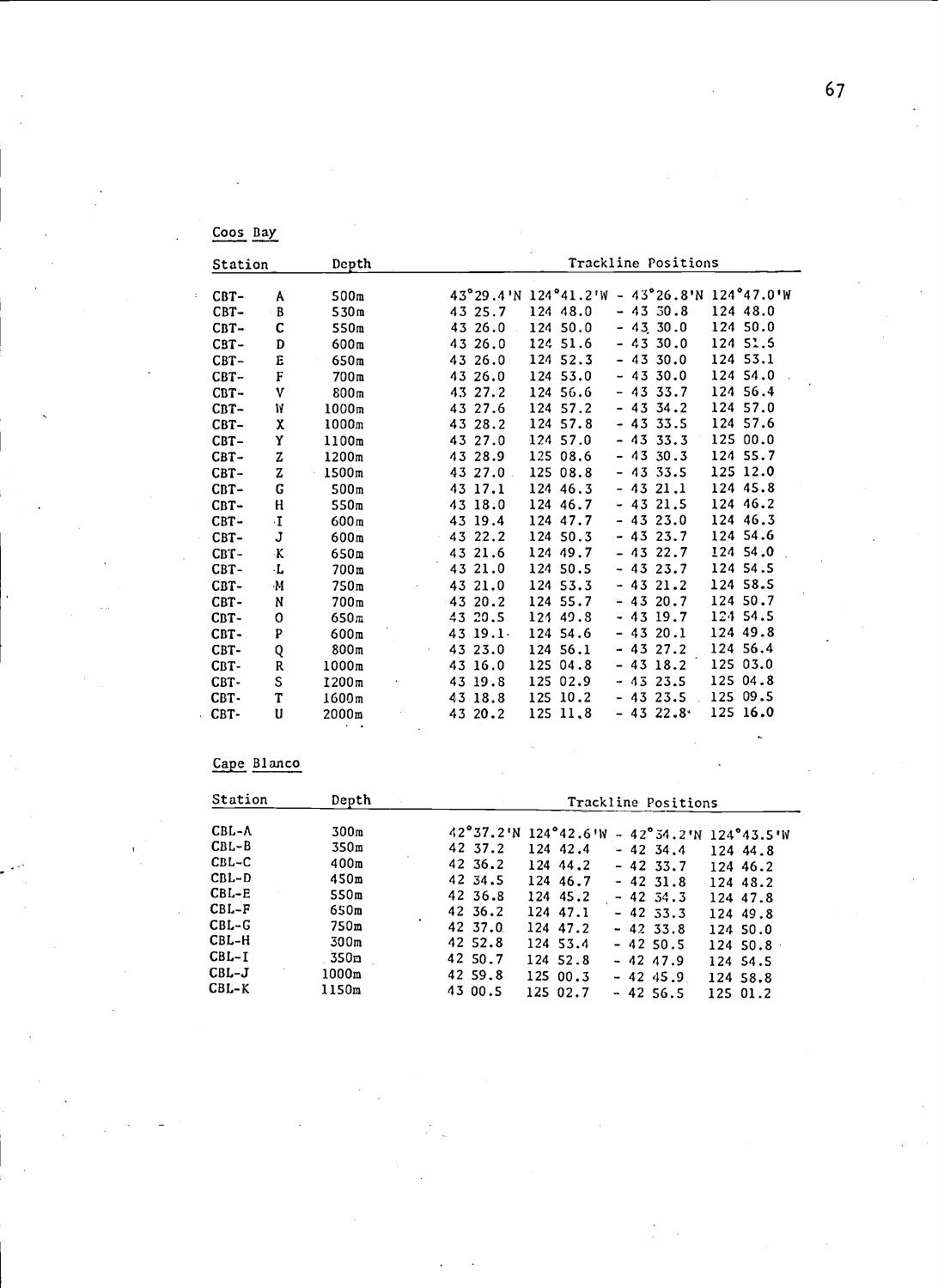| Station          | Depth (Meters) |        | Mid Point of Transect |  |  |  |  |
|------------------|----------------|--------|-----------------------|--|--|--|--|
|                  | 92.5           | 46°08' | 124°13'               |  |  |  |  |
| AT-A             | 139            | 46°05' | 124°31'               |  |  |  |  |
| B                | 185            | 46°04' | 124°39'               |  |  |  |  |
| C                | 231            | 46°02' | 124°42"               |  |  |  |  |
| D<br>F<br>F      | 278            | 46°01' | 124°43'               |  |  |  |  |
|                  | 324            | 46°00' | 124°43'               |  |  |  |  |
|                  | 370            | 46°00' | 124°44'               |  |  |  |  |
| G                | 416            | 45°58' | 124°45'               |  |  |  |  |
| H                | 463            | 45°59' | 124°45'               |  |  |  |  |
|                  | 509            | 45°57' | 124°45'               |  |  |  |  |
| J                | 555            | 45°59' | 124°47'               |  |  |  |  |
| K                | 601            | 45°57' | 124°47'               |  |  |  |  |
|                  |                | 45°57' | 124°49'               |  |  |  |  |
| И                | 648            | 45°57' | 124°51'               |  |  |  |  |
| N                | 694            | 45°57' | 124°53'               |  |  |  |  |
| 0                | 740            | 45°53' | 124°47'               |  |  |  |  |
| P                | 786            | 45°52' | 124°52'               |  |  |  |  |
|                  | 833            | 45°52' | 124°53'               |  |  |  |  |
| Q<br>R<br>S<br>T | 925            | 46°02' | 124°55'               |  |  |  |  |
|                  | 1110           | 45°45' | 124.54'               |  |  |  |  |
|                  | 1202           |        | 124°55'               |  |  |  |  |
| U                | 1388           | 45°43' | 124°54'               |  |  |  |  |
| Y                | 1480           | 45°35' |                       |  |  |  |  |
| W                | 1573           | 46°02' | 125°05'               |  |  |  |  |
| Y                | 1665           | 45°50' | 125°11'               |  |  |  |  |
| Z                | 1943           | 45°42' | 125°13'               |  |  |  |  |

Existing topographic maps indicate the bottom contours lie north - south. Tows were from north to south or south to north depend ing on wind direction.

 $\hat{\boldsymbol{\beta}}$ 

Astoria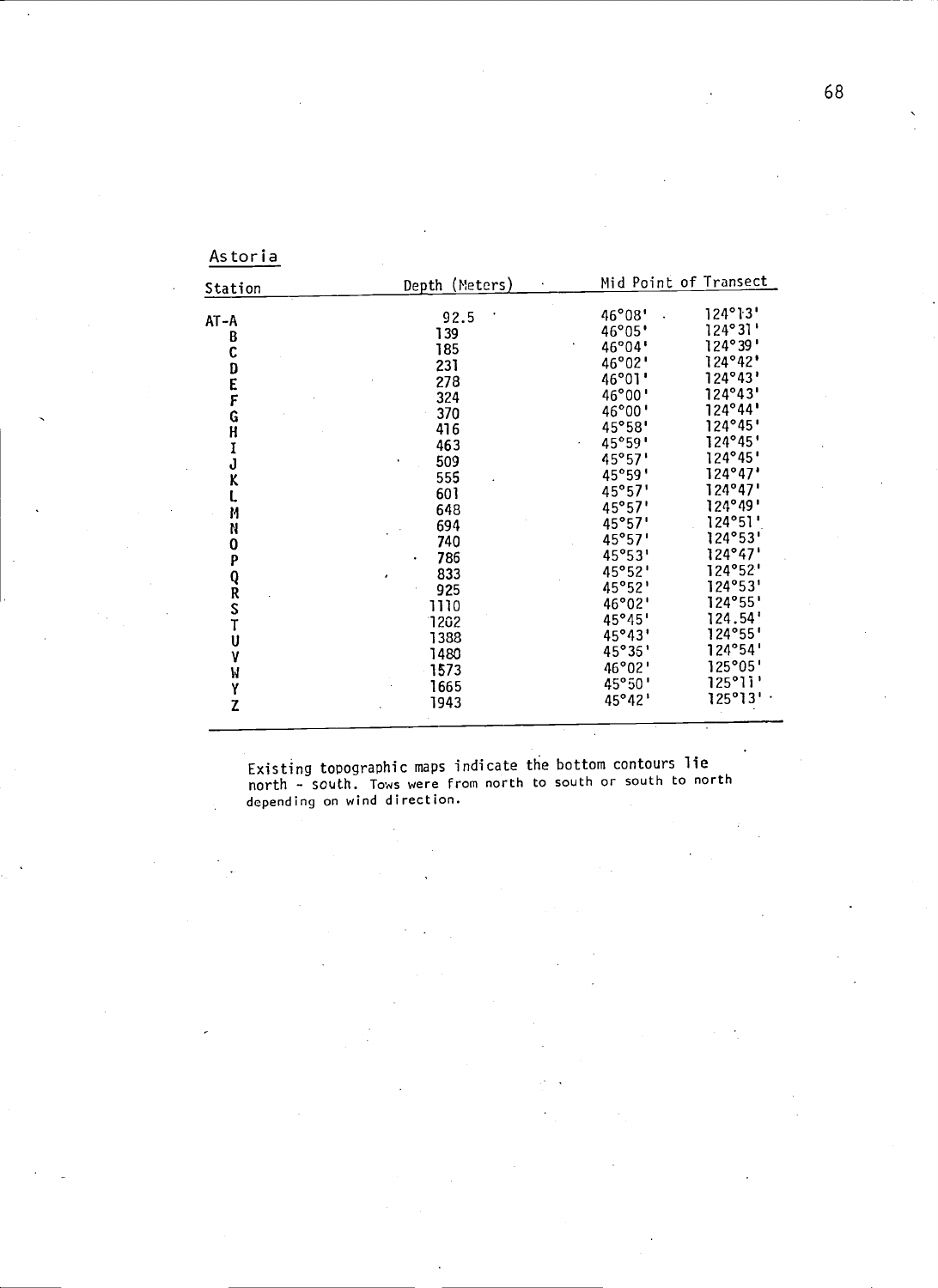Sampling results for all cruises except cruise 9, September 1974. Key to column headings appears at the end of the data.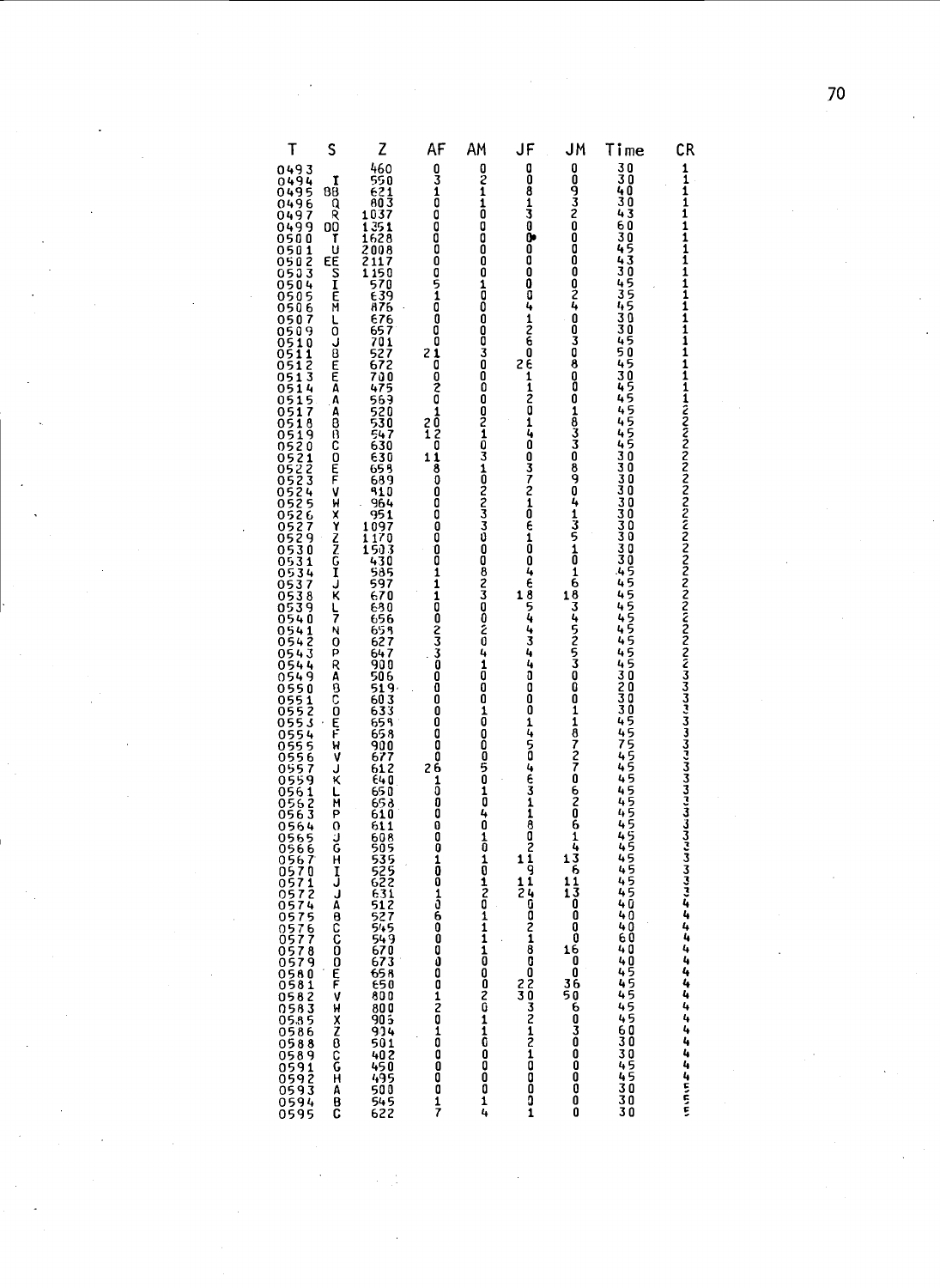| Т |                        | Z                                                 | AF            | АМ                        | JF                                                                         | JM                                                                                                                                                                                                                                             |                                                                                                                                                                                                                                    |                               |  |
|---|------------------------|---------------------------------------------------|---------------|---------------------------|----------------------------------------------------------------------------|------------------------------------------------------------------------------------------------------------------------------------------------------------------------------------------------------------------------------------------------|------------------------------------------------------------------------------------------------------------------------------------------------------------------------------------------------------------------------------------|-------------------------------|--|
|   | S                      |                                                   | 1             |                           | 1                                                                          | 1                                                                                                                                                                                                                                              | Time                                                                                                                                                                                                                               | CR                            |  |
|   |                        | 54350759<br>694                                   | $\frac{1}{1}$ |                           | 0012100131010002891237:20000103160200107100739100000000143426100<br>1<br>3 | populacional contropode de controver de controver de controver de conde de conde de conde de conde de controver de controver de controver de controver de controver de controver de controver de controver de controver de cont<br>1<br>3<br>1 | st teterand concerted and and completed and a completed and the state of the component of the state of the state of the component of the component of the component of the component of the component of the component of the<br>1 |                               |  |
|   | KLPBCOEFRSZTWYGABCOEFH | 6655665681111111884515666647767588454588455684776 |               | coooooodoonaacooooooooooo | 00300125501050705007050                                                    | 1060102341010700607300                                                                                                                                                                                                                         | 444444446666644333466                                                                                                                                                                                                              | <b>ノフフフフフフス88888888888888</b> |  |

 $\frac{1}{2}$  71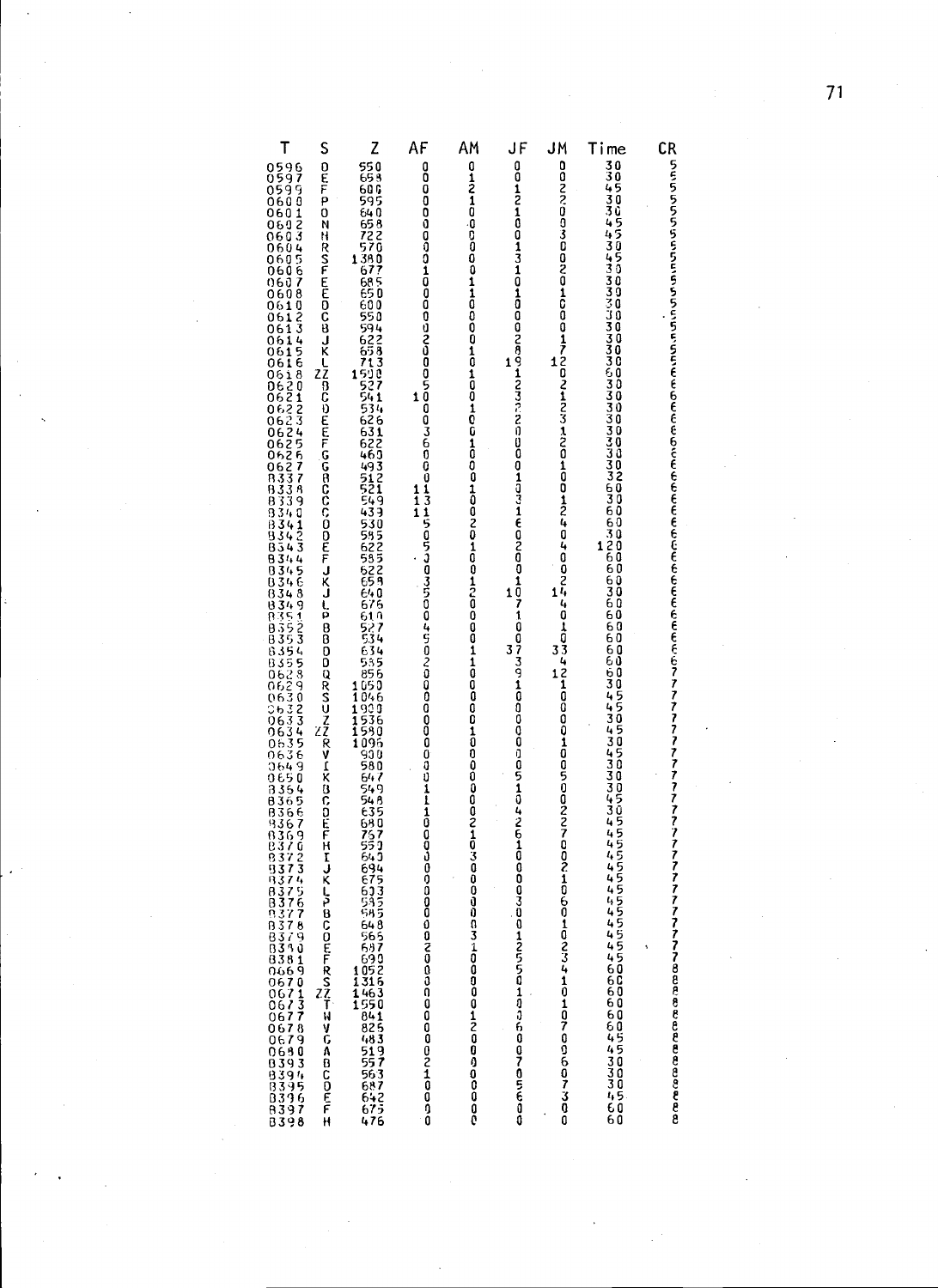|                                            | S             | Z                        | ΑF                                                 | AM                                             | JF                                                | <b>JM</b>                                            | Time                   |                                               |  |
|--------------------------------------------|---------------|--------------------------|----------------------------------------------------|------------------------------------------------|---------------------------------------------------|------------------------------------------------------|------------------------|-----------------------------------------------|--|
| B399                                       |               | 595                      |                                                    | $\begin{smallmatrix} 0 \\ 1 \end{smallmatrix}$ | $\begin{array}{c}\n0 \\ 1 \\ 2 \\ 2\n\end{array}$ | $1\frac{0}{3}$<br>$4\frac{0}{4}$                     |                        | CR<br>CR<br>CR<br>CR<br>CR<br>CR              |  |
| 0840123<br>0840123<br>084404445<br>0844445 | I<br>J<br>K   | 640<br>673<br>619<br>671 |                                                    |                                                |                                                   |                                                      | 666885555              |                                               |  |
|                                            |               |                          |                                                    | oooo                                           |                                                   |                                                      |                        |                                               |  |
|                                            |               |                          |                                                    |                                                |                                                   |                                                      |                        |                                               |  |
|                                            |               |                          |                                                    |                                                |                                                   |                                                      |                        |                                               |  |
|                                            |               |                          |                                                    | Ō<br>0                                         |                                                   |                                                      |                        | $\begin{smallmatrix} 0 \ 0 \end{smallmatrix}$ |  |
| 084490145888888888888                      | しゅこのにゃく       |                          |                                                    |                                                | <b>108410840</b><br>2<br>2<br>2<br>0<br>0         | $\begin{array}{c} 0 \\ 9 \\ 1 \\ 3 \\ 0 \end{array}$ | 60<br>60               | 0                                             |  |
|                                            |               |                          |                                                    |                                                |                                                   |                                                      |                        | 0                                             |  |
|                                            |               |                          |                                                    |                                                |                                                   |                                                      | 60<br>60               | 0                                             |  |
|                                            | エココエ          | 550<br>640<br>575<br>440 |                                                    | 1000000                                        |                                                   |                                                      | 60<br>60<br>3 <u>0</u> | 0<br>0                                        |  |
|                                            |               |                          |                                                    |                                                |                                                   |                                                      |                        | 10                                            |  |
| 84545<br>84556<br>84567                    |               |                          |                                                    |                                                |                                                   |                                                      |                        |                                               |  |
|                                            |               | 520<br>540               |                                                    | $\frac{1}{0}$                                  |                                                   |                                                      |                        | 1                                             |  |
|                                            |               | 630<br>645               | 0                                                  |                                                |                                                   |                                                      |                        |                                               |  |
| 8458<br>8459<br>8461                       | <b>PLODUL</b> |                          |                                                    |                                                |                                                   | $\frac{1}{17}$                                       | <b>4454455</b>         |                                               |  |
|                                            |               | 665<br>700               |                                                    |                                                | 1                                                 |                                                      | 45                     | 11                                            |  |
| 0462<br>8463                               | H<br>I        | 590<br>600               | $\begin{smallmatrix} 1\ 0\ 0\ 0 \end{smallmatrix}$ | 10000                                          | 10135502                                          | Ō<br>3                                               | 45<br>45               | 11                                            |  |
|                                            |               |                          |                                                    |                                                |                                                   |                                                      |                        |                                               |  |

 $T -$  Trawl number.  $B =$  Beam trawl  $0 =$  Otter trawl S - Station Z - Depth in meters  $AF -$  Catch of adult females AM - Catch of adult males JF - Catch of juvenile females JM - Catch of juvenile males Time - Trawl time on bottom  $CR -$  Cruise number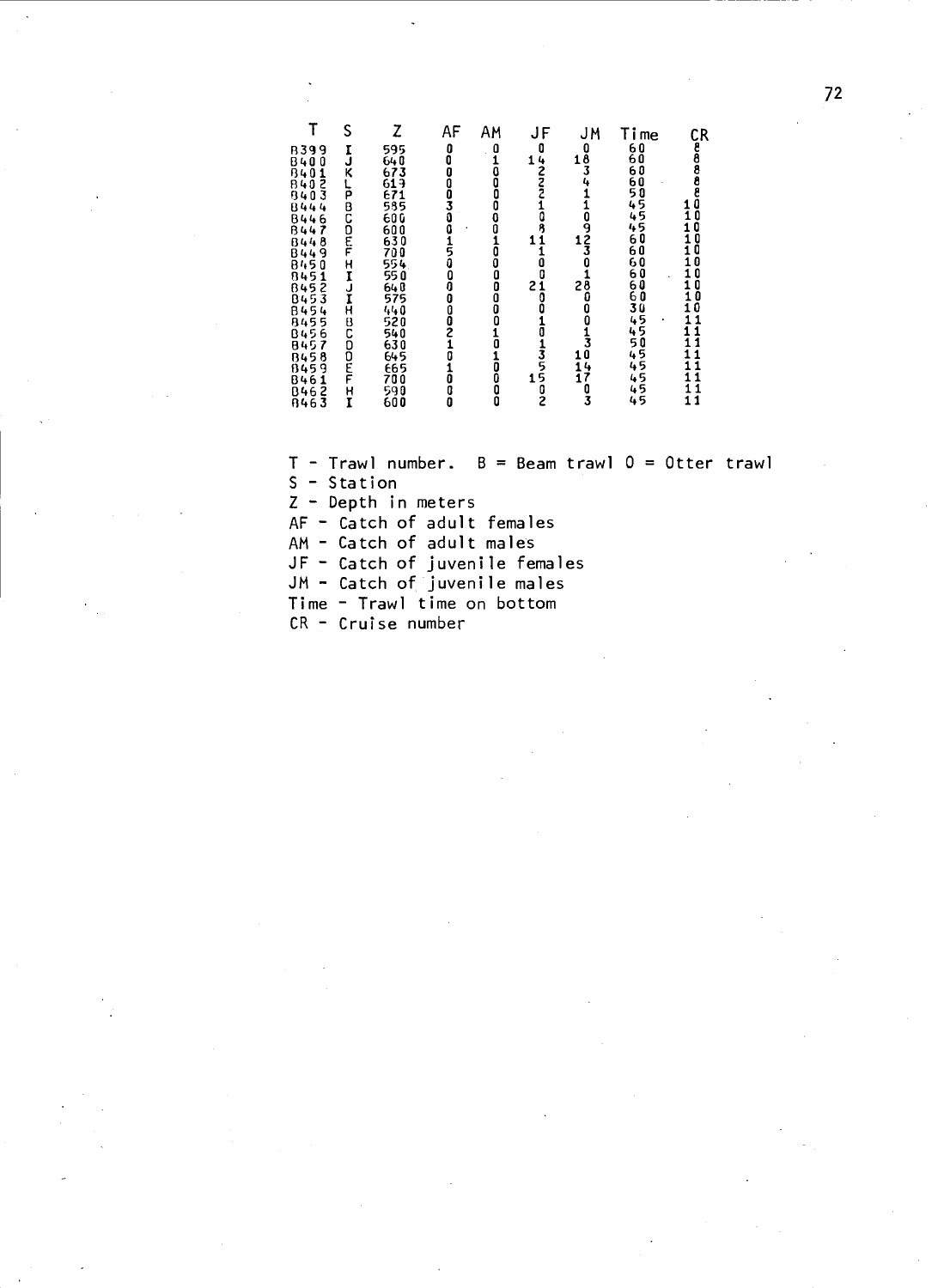Beam trawl data used in abundance calculations.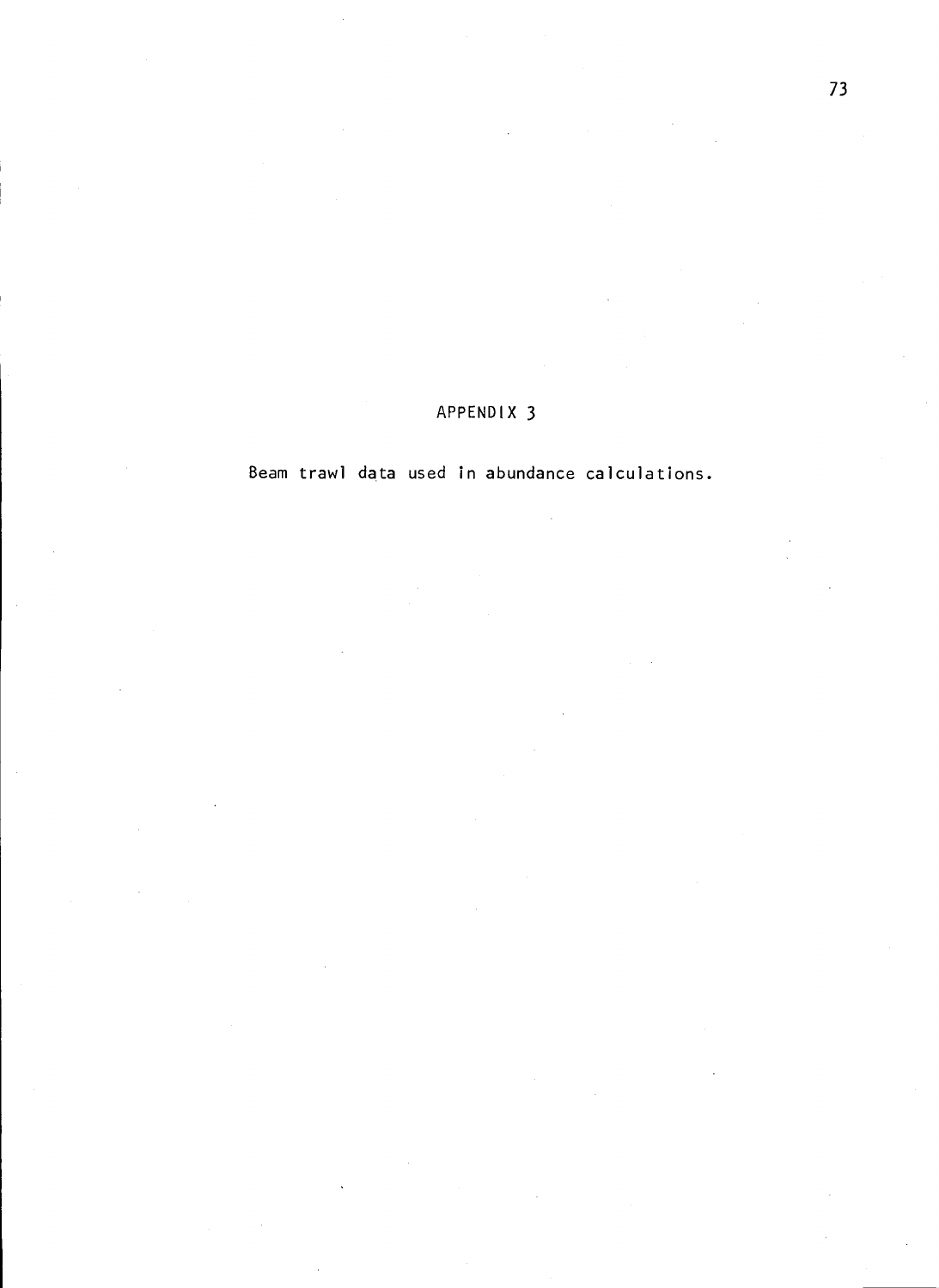|                                               |                                                                      |                                                     |                                                                 |                                          | ΑМ                                                                       | AF                                    | ΑМ                                     | AF                                             | АΜ                            | AF                                                                             |                                 | JF                                         | JМ                                           |
|-----------------------------------------------|----------------------------------------------------------------------|-----------------------------------------------------|-----------------------------------------------------------------|------------------------------------------|--------------------------------------------------------------------------|---------------------------------------|----------------------------------------|------------------------------------------------|-------------------------------|--------------------------------------------------------------------------------|---------------------------------|--------------------------------------------|----------------------------------------------|
| BMT                                           | Left Right                                                           |                                                     | Area                                                            |                                          | AM AF Dens                                                               | Dens                                  | Wt.                                    | Wt.                                            | Dens                          | Dens                                                                           | JF JM                           | Dens                                       | Dens                                         |
| 338<br>339<br>341                             | 1871<br>873<br>2163                                                  | 1921<br>885<br>585                                  | -01030<br>$-00478$<br>01180                                     | 11<br>1<br>$\overline{1}$<br>0<br>2<br>0 | 100<br>O<br>5<br>20 O<br>ò                                               | 1100<br>7<br>20<br>400                | .690<br>O<br>1.397<br>o                | 3.168<br>. 449<br>.978                         | 67<br>O<br>118<br>O           | 308<br>O<br>3<br>94<br>83<br>6<br>0<br>a                                       | O<br>1<br>4<br>O                | ۵<br>6 O C<br>500<br>0                     | 0<br>$\frac{200}{300}$<br>0                  |
| 342<br>343<br>346<br>348                      | 1008<br>1520<br>1277<br>740<br>1326                                  | 597<br>530<br>780<br>16<br>1496<br>1338             | 00437<br>٠<br>00827<br>00560<br>040<br>3<br>ū<br>00768<br>00642 | 1<br>1<br>20<br>0                        | û<br>らろら<br>100<br>20 O<br>5 O J<br>ō<br>O<br>4<br>û                     | O<br>600<br>500<br>1000<br>Ω<br>600   | .978<br>785<br>5<br>14<br>1.<br>0<br>O | $1.268$<br>$1.177$<br>1.607<br>۵<br>1.254      | 118<br>140<br>284<br>O<br>0   | 2<br>153<br>210<br>1<br>10<br>399<br>1<br>O<br>0<br>195                        | 4<br>2<br>14<br>O<br>1          | 200<br>200<br>2500<br>100<br>0             | 500<br>400<br><b>340Č</b><br>O<br>200        |
| 351<br>352<br>353<br>354<br>355<br>364        | 21<br>10<br>32<br>21<br>1716<br>1710<br>911<br>11<br>65              | 2337<br>1868<br>1857<br>$\frac{912}{1245}$          | <b>220</b><br>01<br>00975<br>00970<br>00496<br>08656            | 0<br>1<br>1<br>0<br>0                    | 5<br>O<br>Ò<br>2<br>100<br>100<br>1<br>0<br>û<br>1                       | 400<br>0<br>200<br>200                | 0<br>.762<br>$-811$<br>O<br>۵          | 418<br>1.<br>0<br>.549<br>237ء<br>.228         | 0<br>78<br>84<br>O<br>O       | 116<br>O<br>₹Ž<br>3<br>0<br>57<br>1<br>48<br>35                                | 0<br>33<br>4<br>0<br>0          | ۵<br>3800<br>300<br>20Ō<br>Ω               | ۵<br>34 O C<br>400<br>O<br>۵                 |
| 365<br>366<br>367<br>370                      | 522<br>1009<br>16<br>75<br>84<br>10                                  | 815<br>1146<br>1687<br>1172                         | 00364<br>۰<br>00586<br>00915<br>06614                           | <b>ONO30</b>                             | a<br>1<br>0<br>300<br>0<br>O<br>500                                      | $\frac{200}{300}$<br>O<br>0<br>G      | Λ<br>627ء<br>2.08<br>7                 | 308<br>O<br>G<br>۵                             | ß<br>107<br>o<br>340          | 04210<br>85<br>0<br>O<br>0                                                     | ż<br>0                          | 1000<br>300<br>100<br>0                    | 500<br>300<br>O<br>O                         |
| 372<br>373<br>374<br>375<br>376               | 1013<br>38<br>19<br>19<br>73<br>79<br>17                             | 1698<br>2021<br>2061<br>1927                        | 00574<br>01080<br>01100<br>01010                                | Ü<br>0<br>0<br>0                         | 0<br>3<br>O<br>0<br>0<br>0<br>0<br>0<br>0<br>0                           | O<br>0<br>Û<br>0                      | 3<br>۵<br>o<br>0                       | 0<br>0<br>Ū<br>C                               | 0<br>0<br>O<br>G<br>0         | Û<br>0<br>0<br>0<br>0<br>3<br>0<br>0<br>0<br>O                                 | 0<br>2<br>1<br>C<br>6<br>0      | O<br>Ω<br>0<br>300<br>O                    | 300<br>90<br>0<br>6 O C                      |
| 377<br>378<br>379<br>380<br>381<br>393<br>394 | 1797<br>65<br>13<br>1635<br>1743<br>90<br>8<br>992<br>12<br>40       | 1799<br>1489<br>1666<br>1851<br>887<br>1069<br>1206 | .00978<br>00776<br>00895<br>00978<br>00483<br>0 û 54 4<br>00665 | 03<br>1<br>Ö<br>0<br>0                   | O<br>O<br>O<br>$\frac{0}{2}$<br>300<br>100<br>0<br>O<br>2<br>۵<br>0<br>1 | 0<br>0<br>ū<br>200<br>O<br>400<br>200 | ۵<br>O<br>2.159<br>.587<br>0<br>0<br>G | 0<br>0<br>0<br>.479<br>0<br>$: 322$<br>$: 177$ | n<br>240<br>60<br>0<br>O<br>Ū | 0<br>0<br>1257<br>0<br>49<br>0<br>59<br>27<br>0                                | 1<br>0<br>3<br>3<br>6<br>0      | 0<br>100<br>200<br>1000<br>1000<br>O       | 100<br>O<br>2 O O<br>600<br><b>1000</b><br>O |
| 395<br>396<br>397<br>399                      | 33<br>11<br>15<br>45<br>19<br>71<br>15<br>74                         | 1212<br>1406<br>1992<br>1179                        | . 00638<br>-00803<br>$\centerdot$ G 1 08 O<br>0074<br>9         | O<br>Ó<br>$\frac{0}{1}$                  | 0<br>O<br>O<br>O<br>Ū<br>O<br>۵<br>O                                     | ۵<br>0<br>0<br>0                      | 0<br>G<br>0<br>a                       | 0<br>0<br>Û<br>0                               | 0<br>0<br>G<br>O              | 5<br>0<br>6<br>0<br>Ō<br>0<br>Ī                                                | 7<br>3<br>0<br>10               | 800<br>700<br>o<br>400                     | 1000<br>400<br>0<br>1300                     |
| 400<br>4.1<br>z<br>3<br>4 G<br>46<br>447      | 21<br>34<br>ē<br>2<br>87<br>S.<br>33<br>2<br>15<br>-55<br>16         | 2223<br>2461<br>2109<br>1712<br>1689                | 0 19 19 0 -<br>01280<br>01<br>180<br>00889<br>00901 -           | 0<br>0<br>O<br>0                         | O<br>80<br>O<br>O<br>O<br>0<br>0<br>۵<br>0<br>O                          | 0<br>0<br>0<br>Û<br>0                 | •359<br>O<br>0<br>Ò<br>O               | 0<br>C<br>0<br>0<br>o                          | 30<br>o<br>0<br>0<br>0        | 0<br>0<br>0<br>$\frac{1}{2}$<br>0<br>O<br>0<br>8                               | 18<br>Ī<br>4<br>1<br>9          | 1200<br>2 O O<br>2 O O<br>2 O O<br>90<br>0 | 1500<br>2<br>00<br>3 O C<br>100<br>1000      |
| 448<br>449<br>456<br>451                      | $\frac{22}{12}$<br>$\frac{15}{13}$<br>76<br>Ž<br>г<br>32<br>14<br>40 | 1428<br>741<br>2204<br>1546                         | 0078 ه<br>Ū<br>576<br>. O G<br>21<br>- 01<br>n<br>0081 •<br>2   | 1<br>0<br>0<br>0                         | $\frac{1}{5}$<br>100<br>0<br>O<br>û<br>0<br>0                            | 100<br>9 O G<br>O<br>Ω                | .858<br>0<br>Ĵ<br>0                    | 292<br>547<br>۰<br>$\bullet$<br>1<br>o<br>O    | 110<br>O<br>0<br>O            | 37<br>11<br>269<br>$\frac{1}{0}$<br>Ó<br>. 0<br>۵                              | 12<br>3<br>0                    | 1400<br>200<br>O<br>0                      | 1500<br>5 O O<br>0<br>100                    |
| $452$<br>$453$<br>455<br>456                  | 3<br>215<br>2<br>13<br>1<br>1446<br>16<br>43                         | 1641<br>1<br>1161<br>1745                           | <b>.</b> 01030<br>. 0666 0<br>00709 •<br>00922 •                | O<br>Û<br>0<br>1                         | O<br>O<br>0<br>0<br>0<br>Ω<br>2<br>1<br>100                              | 0<br>0<br>Ñ<br>2 O O                  | O<br>0<br>۵<br>716ء                    | 0<br>ū<br>495 <b>•</b><br>270 •                | C<br>û<br>G<br>78             | C<br>21<br>0<br>٥<br>0<br>1<br>54<br>O                                         | 28<br>0<br>۵<br>1               | 200<br>0<br>۵<br>100<br>۵                  | 2700<br>0<br>0<br>100                        |
| 7<br>45<br>458<br>459<br>461<br>463           | 20<br>06<br>2<br>1<br>51<br>2441<br>53<br>18<br>1870                 | 2030<br>1949<br>2592<br>1859<br>1867                | 01100 ه<br>.00870<br>.01370<br>.01010<br>01020                  | 0<br>1<br>û<br>O<br>ė                    | O<br>O<br>10Ō<br>1<br>0<br>û<br>0<br>۵<br>٥                              | 90<br>C<br>70<br>O<br>Ō               | O<br>.947<br>ū<br>0<br>O               | 0<br>375ء<br>C<br>0                            | 0<br>169<br>O<br>c<br>۵       | $\frac{1}{3}$<br>25<br>0<br>5<br>5<br>27<br>Û<br>ż<br>۵                        | 3<br>10<br>14<br>$\frac{17}{3}$ | 9<br>0<br>300<br>400<br>1500<br>200        | 300<br>100<br>1<br>1000<br>1700<br>3 O Ö     |
|                                               |                                                                      | BMT - Beam trawl number                             | ieft – ieft wheel reading in revolutions                        |                                          |                                                                          |                                       |                                        |                                                |                               | AM Wt. - Weight of adult males in kg<br>AF Wt. - Weight of adult females in kg |                                 |                                            |                                              |

Right - Right wheel reading in revolutions<br>Area - Area trawled in square kilometers AM - Adult male, actual catch<br>AF - Adult female, actual catch<br>AM Dens - Density (#/km<sup>2</sup>) of adult males<br>AF Dens - Density (#/km<sup>2</sup>) of adult females

AM Dens - Density (kg/km<sup>2</sup>) adult males<br>AF Dens - Density (kg/km<sup>2</sup>) adult females  $JF -$  Juvenile female, actual catch<br> $JM -$  Juvenile male, actual catch<br> $JF$  Dens - Density  $(\#/\kappa m^2)$  juv. females<br>JM Dens - Density  $(\#/\kappa m^2)$  juv. males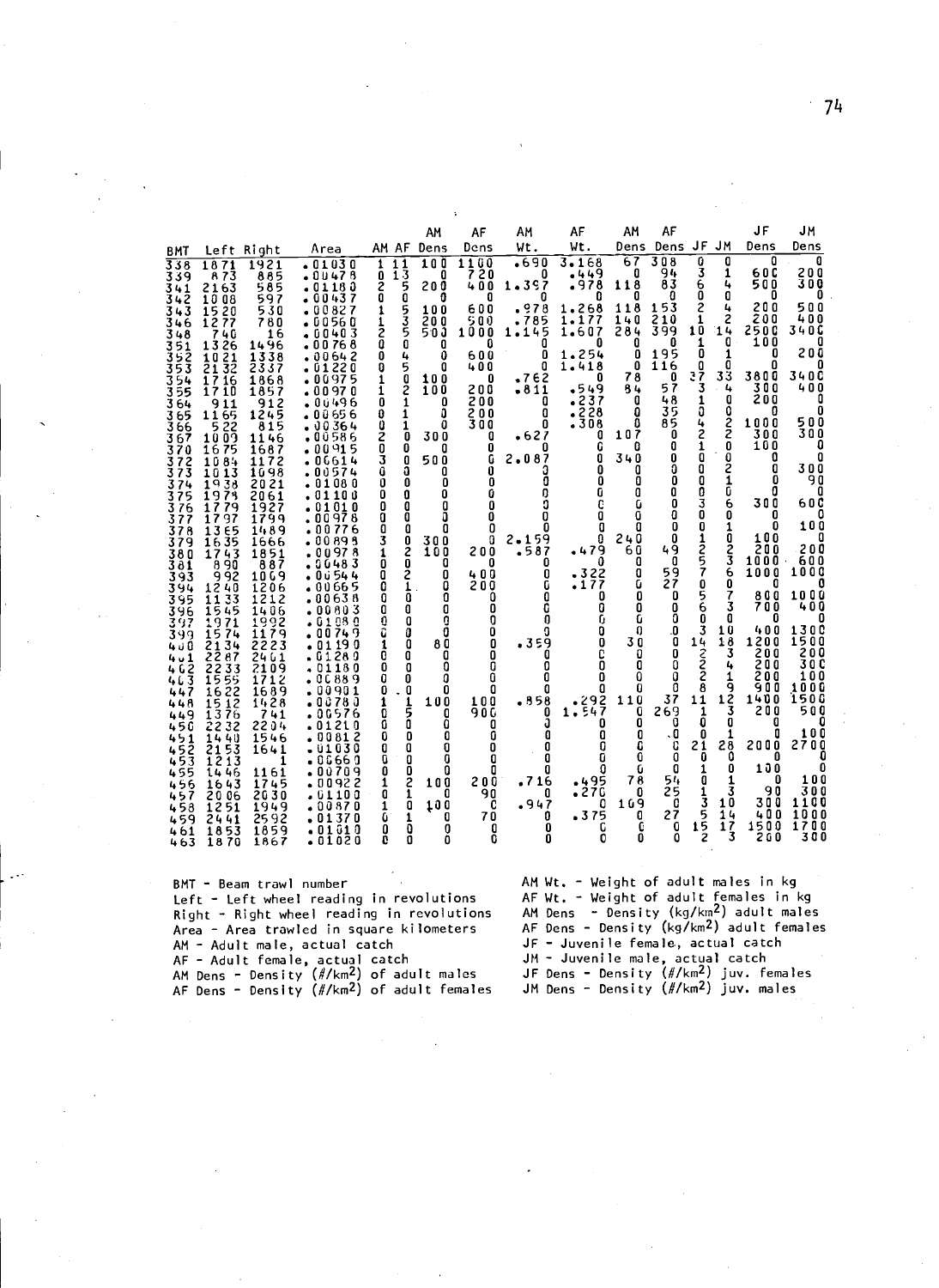Environmental data listed by multiple corer number for all cruises. Key to column headings appears at end of data list.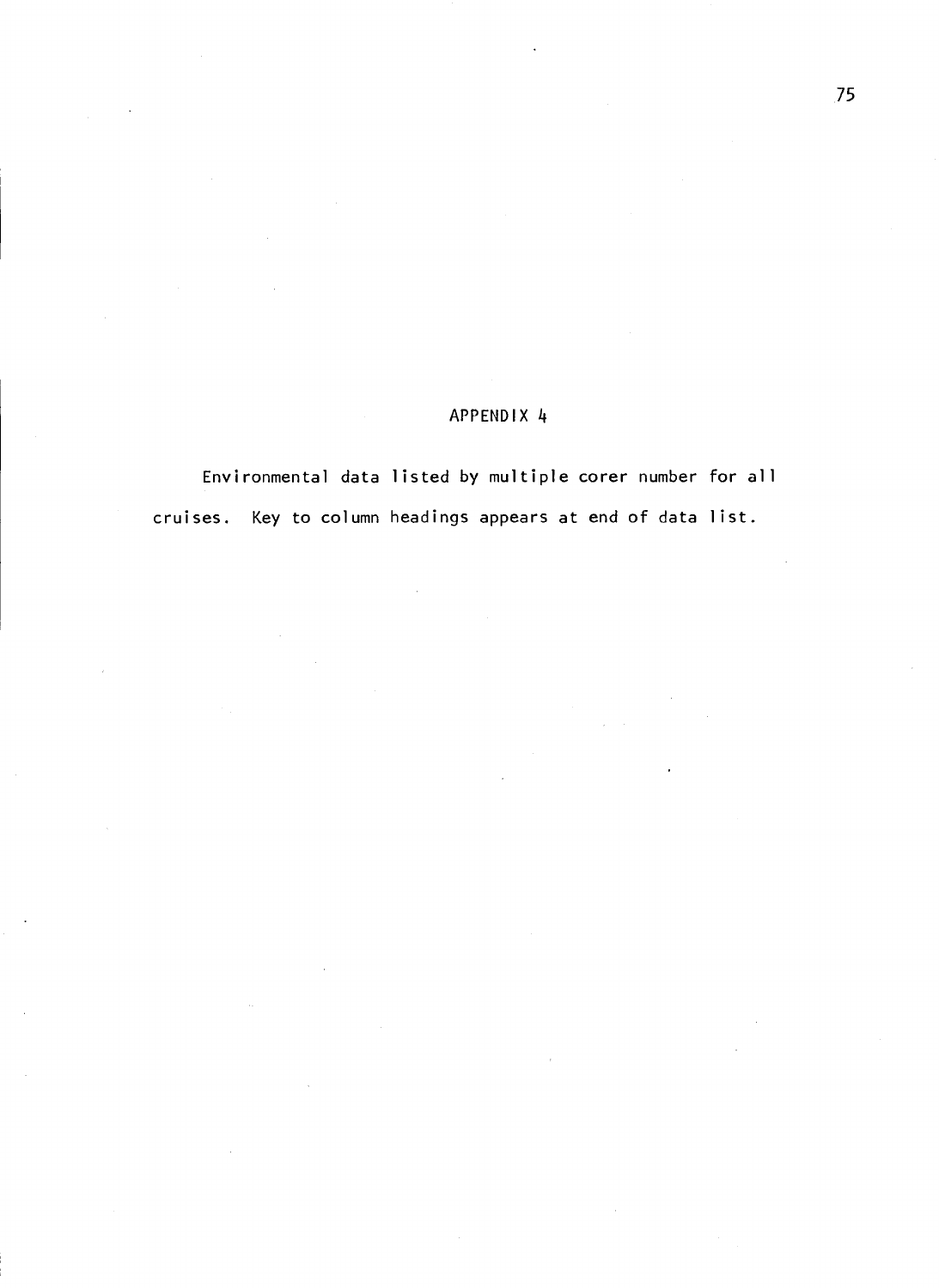| MC                                                                                                                                                                                                                                                                                                                                 | S                                                                                                                                                                                | Depth<br>Ŧ                                                                                                                                                                                                                                                                                                                                                                                                                                                                                                                                              | Sal                                                                                                                                                                                                                                                                                                                                                                                                                                                                                                                                  | 0xy                                                                                                                                                                                                                                                                                                   | Silt                                                                                                                                                                                                                                                                                | Clay                                                                                                                                                                                                                                                                                                                           | OrgC                                                                                                                                                                                                                                                                                                                                                                                                                                                                                                 | Med                                                                                                                                                                                                                                                 | F<br>Mn                                                                                                                                                                                                                                                                                                     | Sort                                                                                                                                                                                                                                                                                                   |                                                                                                                                                                                                                        | Kurt                                                                                                                                                                                                                                                             |
|------------------------------------------------------------------------------------------------------------------------------------------------------------------------------------------------------------------------------------------------------------------------------------------------------------------------------------|----------------------------------------------------------------------------------------------------------------------------------------------------------------------------------|---------------------------------------------------------------------------------------------------------------------------------------------------------------------------------------------------------------------------------------------------------------------------------------------------------------------------------------------------------------------------------------------------------------------------------------------------------------------------------------------------------------------------------------------------------|--------------------------------------------------------------------------------------------------------------------------------------------------------------------------------------------------------------------------------------------------------------------------------------------------------------------------------------------------------------------------------------------------------------------------------------------------------------------------------------------------------------------------------------|-------------------------------------------------------------------------------------------------------------------------------------------------------------------------------------------------------------------------------------------------------------------------------------------------------|-------------------------------------------------------------------------------------------------------------------------------------------------------------------------------------------------------------------------------------------------------------------------------------|--------------------------------------------------------------------------------------------------------------------------------------------------------------------------------------------------------------------------------------------------------------------------------------------------------------------------------|------------------------------------------------------------------------------------------------------------------------------------------------------------------------------------------------------------------------------------------------------------------------------------------------------------------------------------------------------------------------------------------------------------------------------------------------------------------------------------------------------|-----------------------------------------------------------------------------------------------------------------------------------------------------------------------------------------------------------------------------------------------------|-------------------------------------------------------------------------------------------------------------------------------------------------------------------------------------------------------------------------------------------------------------------------------------------------------------|--------------------------------------------------------------------------------------------------------------------------------------------------------------------------------------------------------------------------------------------------------------------------------------------------------|------------------------------------------------------------------------------------------------------------------------------------------------------------------------------------------------------------------------|------------------------------------------------------------------------------------------------------------------------------------------------------------------------------------------------------------------------------------------------------------------|
| 118<br>119<br>120<br>$\bar{1}\bar{2}\bar{1}$<br>122<br>123<br>124<br>25<br>26<br>127<br>128<br>129<br>130<br>131<br>132<br>133<br>134<br>1 35<br>136<br>137<br>138<br>139<br>140<br>141<br>142<br>143<br>144<br>145<br>146<br>147<br>148<br>149<br>150<br>151<br>152<br>153<br>154<br>155<br>156<br>157<br>158<br>159<br>160<br>16 | ABBCDEFY<br>xx<br>Ĥ<br>Į<br>J<br>Κ<br>L<br>N<br>Ν<br>0<br>Ρ<br>Q<br>A<br>B<br><b>PIEC</b><br>W<br>۷<br>J<br>κ<br>L<br>M<br>P<br>$\bf{O}$<br>G<br>H<br>1<br>Ā<br>C<br>D<br>F<br>٧ | 5 07<br>5 34<br>5.04<br>0<br>4.97<br>4.84<br>0<br>605<br>6125<br>6588<br>7856<br>4.12<br>3.80<br>4.1<br>958<br>433<br>541<br>485<br>$5.42$<br>$4.82$<br>$4.67$<br>641<br>637<br>673<br>670<br>$4.62$<br>$4.83$<br>723<br>4.48<br>640<br>4,86<br>$\overline{6}$ $\overline{30}$<br>5.07<br>750<br>4.06<br>134<br>$5.74$<br>$5.13$<br>5 21<br>Ğ Ō3<br>600<br>5.16<br>578<br>680<br>785<br>723<br>$4.86$<br>3.93<br>622<br>4.99<br>630<br>4.70<br>640<br>-4445.8812<br>640<br>607<br>607<br>5 0 3<br>428<br>587<br>417<br>539<br>670<br>6 S S<br>6 GÓ<br>6 | ۵<br>0<br>0<br>0<br>$33.64$<br>$34.21$<br>$34.24$<br>0<br>0<br>3<br>34.0<br>34.37<br>37<br>34.<br>0<br>$34.42$<br>$34.12$<br>Ō<br>0<br>15<br>34<br>18<br>34<br>3<br>3<br>9<br>$34.25$<br>$34.25$<br>$34.26$<br>$34.26$<br>16<br>34<br>34<br>38<br>34<br>10<br>34<br>33.03<br>0<br>10<br>33<br>0<br>9<br>13<br>34.<br>.25<br>34<br>Ū<br>0<br>34.01<br>0<br>0<br>O<br>34.23<br>$34.23$<br>$34.28$<br>$34.24$<br>$34.14$<br>5<br>34<br>1<br>$\overline{\mathbf{r}}$<br>34.2<br>G<br>0<br>O<br>G<br>0<br>0<br>0<br>O<br>0<br>0<br>O<br>0 | 0<br>۵<br>1.18<br>1.66<br>1.95<br>•51<br>0<br>3<br>$\cdot$ 7<br>. 44<br>1.53<br>.78<br>• 85<br>0<br>55ء<br>0<br>٠5<br>5ء،<br>39ء<br>0<br>66<br>1.66<br>.79<br>$\mathbf{1}$<br>4<br>. 6<br>ვ<br>0<br>25.<br>5<br>$-36$<br>•31<br>.21<br>.29<br>0<br>27ء<br>.41<br>Û<br>0<br>0<br>0<br>Ō<br>Ō           | 0<br>0<br>0<br>0<br>0<br>0<br>0<br>0<br>0<br>0<br>0<br>0<br>۵<br>0<br>۵<br>0<br>0<br>0<br>0<br>0<br>۵<br>0<br>0<br>0<br>0<br>0<br>۵<br>0<br>0<br>0<br>0<br>0<br>0<br>0<br>0<br>0<br>0<br>0<br>0<br>0<br>c<br>۵<br>O                                                                 | 0<br>0<br>0<br>0<br>0<br>0<br>0<br>0<br>0<br>0<br>0<br>0<br>0<br>0<br>û<br>0<br>0<br>0<br>0<br>0<br>0<br>0<br>0<br>0<br>0<br>0<br>0<br>0<br>0<br>0<br>0<br>0<br>0<br>0<br>0<br>0<br>0<br>0<br>0<br>00000                                                                                                                       | $\frac{1}{1050}$<br>050.<br>016ء<br>$\frac{1}{2}$ $\frac{2}{9}$<br>۰٥<br>$\cdot$ 0<br>17<br>$\cdot$ 1<br>$\overline{1}$ 4<br>$\cdot$ 1<br>007ء<br>O G 7<br>24<br>0<br>5<br>1<br>0<br>.008<br>22<br>$\cdot$ 0<br>.044<br>۵<br>026ء<br>. 0<br>77<br>056<br>.066<br>068.<br>.102<br>0.09<br>۵<br>٥.<br>12<br>$\frac{95}{23}$<br>. 0<br>.0<br>015 ه<br>007ء<br>64<br>G<br>.005<br>013<br>.038<br>.ŏ59<br>0<br>0<br>$\begin{array}{c} 0.05 \\ -0.07 \end{array}$<br>- 0<br>.ŏ50<br>.010<br>. 0<br>41<br>c | 0<br>0<br>0<br>۵<br>0<br>0<br>٥<br>۵<br>Λ<br>0<br>0<br>0<br>٥<br>0<br>۵<br>0<br>0<br>۵<br>0<br>0<br>0<br>0<br>0<br>۵<br>0<br>0<br>0<br>0<br>٥<br>۵<br>û<br>0<br>0<br>0<br>0<br>0<br>0<br>O<br>0<br>U<br>0<br>0<br>0<br>0                            | 0<br>0<br>0<br>Ō<br>0<br>Ō<br>0<br>0<br>0<br>0<br>0<br>0<br>0<br>0<br>0<br>O<br>0<br>0<br>0<br>Ō<br>0<br>0<br>0<br>0<br>0<br>Ō<br>0<br>0<br>0<br>0<br>0<br>Ō<br>0<br>0<br>0<br>0<br>0<br>Ō<br>0<br>0<br>0<br>0<br>Ō<br>0                                                                                    | 0<br>0<br>0<br>0<br>O<br>O<br>0<br>0<br>٥<br>0<br>0<br>0<br>O<br>0<br>0<br>0<br>0<br>0<br>۵<br>0<br>0<br>0<br>0<br>0<br>0<br>0<br>0<br>0<br>0<br>0<br>0<br>0<br>0<br>0<br>0<br>0<br>0<br>û<br>0<br>O<br>0<br>0<br>O<br>0                                                                               | Skew<br>0<br>0<br>0<br>Ō<br>0<br>Ū<br>0<br>O<br>0<br>G<br>0<br>G<br>۵<br>0<br>۵<br>0<br>0<br>0<br>0<br>0<br>۵<br>0<br>۵<br>O<br>۵<br>c<br>0<br>G<br>0<br>G<br>۵<br>0<br>a<br>G<br>0<br>0<br>۵<br>C<br>G<br>O<br>ſ<br>0 | 0<br>0<br>0<br>0<br>0<br>0<br>0<br>0<br>0<br>00000<br>Ō<br>0000000000000<br>$\begin{matrix} 0 \\ 0 \\ 0 \end{matrix}$<br>0<br>0<br>0<br>Ō<br>0<br>0<br>000000                                                                                                    |
| 16<br>163<br>164<br>165<br>166<br>16<br>168<br>169<br>170<br>171<br>172<br>173<br>174<br>175<br>176<br>177<br>178<br>179<br><b>180</b><br>181<br>182<br>183<br>184<br>185<br>186<br>187<br>188<br>189<br>190<br>$\frac{191}{192}$<br>193<br>194<br>195<br>196<br>197<br>198<br>199<br>200                                          | W<br>Y<br><b>XZZAC</b><br>0<br>G<br>й<br>А<br>a<br>C<br>0<br>B<br>C<br>C<br><b>HHEC</b><br>ړ<br>k<br>J<br>ししゃ<br>Ρ<br>8<br>8<br><b>BCC</b><br>D<br>£                             | 812<br>110<br>8 56<br>7 24<br>1514<br>530<br>324<br>450<br>578<br>374<br>20<br>5.22<br>5.19<br>5<br>635<br>560<br>€27<br>5 12<br>5 30<br>560<br>5 SU<br>5<br>820<br>530<br>4300<br>6000000<br>6000000<br>643<br>.56<br>-666676667<br>$4.72$<br>$4.90$<br>5.40<br>640<br>643<br>6527<br>56529<br>5.27<br>0<br>5.11<br>611<br>$5 - 04$<br>640<br>4.74<br>6.29                                                                                                                                                                                             | 0<br>0<br>Ō<br>O<br>۵<br>Ú<br>Ű<br>0<br>0<br>0<br>0<br>0<br>0<br>C<br>0<br>۵<br>0<br>0<br>0<br>0<br>0<br>0<br>0<br>0<br>O<br>0<br>0<br>$34.19$<br>$34.19$<br>$34.17$<br>0<br>0<br>û<br>O<br>- 9<br>$34.21$<br>$34.15$<br>$34.11$<br>0<br>34.26<br>0<br>$34.27$<br>$34.22$<br>$34.19$<br>Ú<br>34.11<br>ŋ<br>$34.13$<br>$34.23$<br>$-29$<br>0<br>Ō<br>34.27<br>0<br>34.21<br>0<br>0<br>34.24                                                                                                                                           | 0<br>0<br>Ō<br>O<br>0<br>0<br>0<br>0<br>0<br>0<br>0<br>0<br>0<br>0<br>$- 38$<br>$\ddot{\bullet}60$<br>-60<br>0<br><b>Contract</b><br>U<br>$-73$<br>.75<br>$\frac{71}{9}$<br>$-580$<br>$-550$<br>$-50$<br>$-60$<br>$-75$<br>$-75$<br>$-0$<br>$\frac{.70}{.85}$<br>0<br>0<br>0<br>$^{49}_{-9}$<br>$-67$ | 0<br>0<br>0<br>۵<br>۵<br>0<br>0<br>0<br>0<br>0<br>0<br>0<br>73.1<br>65.7<br>0<br>98.8<br>U<br>89.9<br>$\frac{83.3}{75.9}$<br>$\frac{75.9}{70.4}$<br>0<br>0<br>75.4<br>$71.8$<br>$77.6$<br>$95.3$<br>$87.6$<br>$94.3$<br>$81.4$<br>$81 - 0$<br>94.7<br>88.7<br>0<br>55.3<br>$95 - 8$ | 0<br>Ū<br>8<br>0<br>0<br>0<br>0<br>0<br>0<br>Ō<br>0<br>Ō<br>$\frac{21.9}{34.3}$<br>21.<br>$\frac{0}{2}$<br>1.<br>U<br>10.1<br>10.7<br>$\frac{24.1}{17.1}$<br>$\frac{17.1}{29.5}$<br>Ō<br>$\sim$<br>Ô<br>$24.82$<br>$28.24.747$<br>$25.9.6$<br>$19.9$<br>$\begin{array}{c} 19.0 \\ 5.3 \\ 11.2 \\ 0 \end{array}$<br>44.7<br>4.2 | $-0.05$<br>39<br>$\cdot$ 0<br>$-0.42$<br>.006<br>025ء<br>0<br>040 •<br>002ء<br>053ء<br>009ء<br>005.<br>0<br>94ء<br>$-0.42$<br>$-1.10$<br>$-0.82$<br>0<br>0<br>.957<br>.050<br>•041<br>$: 0.99$<br>:013<br>.015<br>0<br>$: 013$<br>$: 029$<br>$: 015$<br>.057<br>.036<br>. 0 4 2<br>$.008$<br>$.054$<br>$.036$<br>$.025$<br>$.036$<br>0<br>.055<br>-050                                                                                                                                               | 0<br>0<br>0<br>۵<br>۵<br>0<br>0<br>0<br>0<br>0<br>û<br>0<br>Ω<br>0<br>0<br>$6 - 03$<br>0<br>4.30<br>υ<br>4.41<br>0<br>$\frac{4.89}{5.71}$<br>$4.4326$<br>$4.4326$<br>$4.699$<br>$5.422$<br>$4.223$<br>$4.222$<br>$4.222$<br>$4.220$<br>7.21<br>4.46 | 0<br>0<br>0<br>U<br>0<br>$\begin{smallmatrix} 0 \ 0 \end{smallmatrix}$<br>0<br>0<br>0<br>0<br>0<br>0<br>0<br>0<br>7.27<br>0<br>4.69<br>U<br>$5.21$<br>$5.04$<br>$5.84$<br>$5.84$<br>$5.79$<br>0<br>0<br>6.20<br>$6.01$<br>$4.96$<br>$5.16$<br>5.32<br>$6 - 01$<br>4.94<br>4.87<br>4.94<br>0<br>7.84<br>5.00 | 0<br>Ō<br>0<br>0<br>0<br>0<br>O<br>0<br>0<br>0<br>0<br>0<br>0<br>û<br>0<br>$3 - 18$<br>0<br>.86<br>υ<br>$1.51$<br>$1.74$<br>$2.46$<br>$1.88$<br>$2.66$<br>2.64<br>O<br>0<br>$2.497$<br>$2.53$<br>$2.53$<br>$1.16$<br>$1.77$<br>$1.24$<br>$1.98$<br>$1.82$<br>$1.16$<br>$1.82$<br>0<br>2.86<br>$1 - 13$ | n<br>Ω<br>0<br>c<br>55.<br>0<br>5ء.<br>υ<br>.80<br>$.91$<br>$.57$<br>48ء<br>0<br>C<br>.75<br>.51<br>$\frac{160}{84}$<br>•91<br>.46<br>$\frac{49}{22}$<br>$-88$<br>-92<br>-1<br>.30<br>.72                              | $\begin{smallmatrix} 0 \ 0 \end{smallmatrix}$<br>0<br>0<br>0<br>Ō<br>C<br>0<br>0<br>0<br>Ò<br>0<br>G<br>0<br>0<br>76ء<br>$2 \cdot 0\frac{0}{2}$<br>ī<br>1.17<br>$-85$<br>$-78207$<br>$1.0207$<br>$3.9951$<br>$-9910$<br>0<br>$3.92$<br>0<br>0<br>.70<br>$1 - 01$ |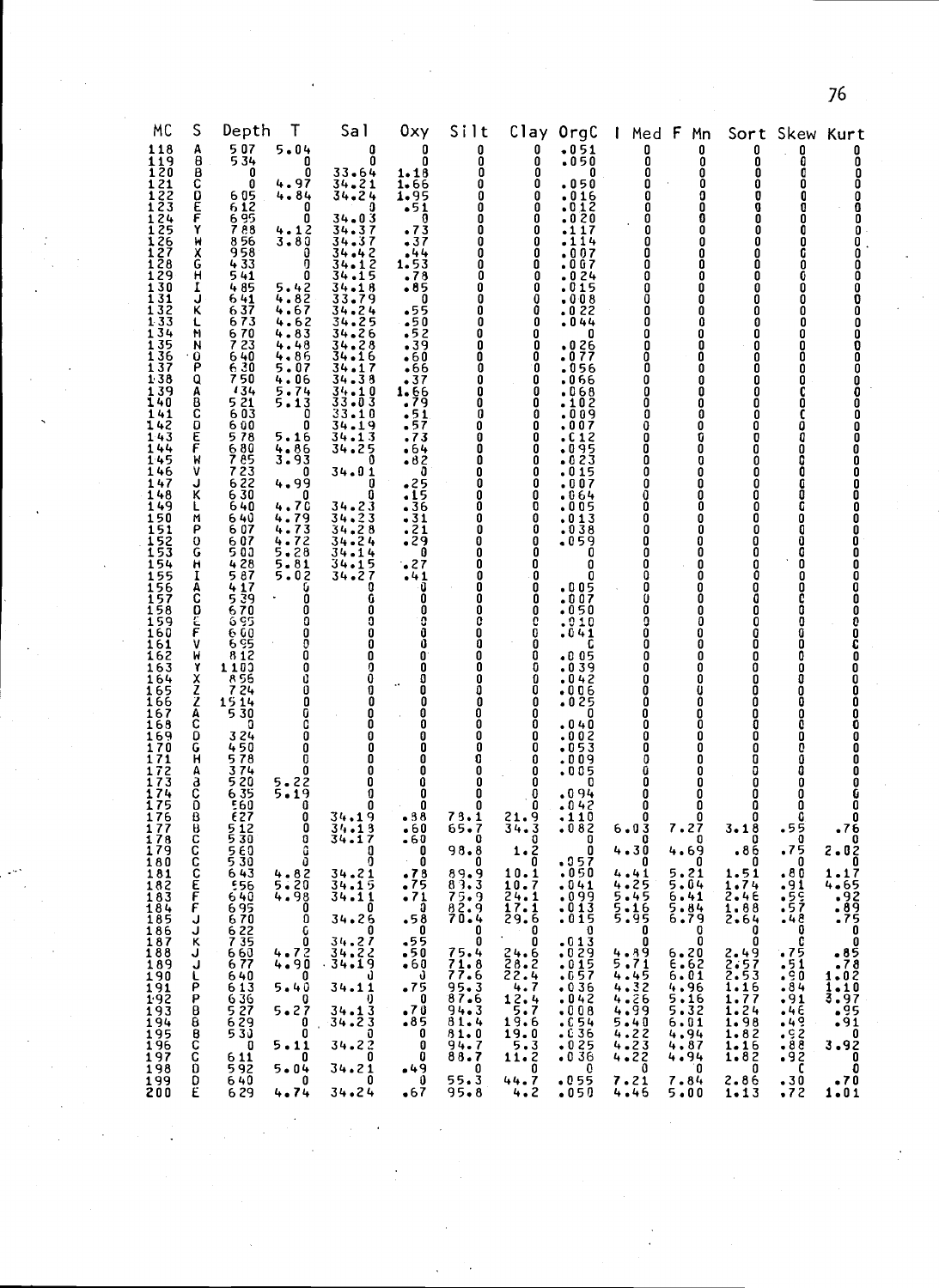| MC.                                   | S.          | Depth                    | $\top$            | Sal                 | 0ху —               | Silt Clay                 |                          | OrgC                           | I Med F Mn Sort Skew Kurt    |                              |                             |                            |                             |
|---------------------------------------|-------------|--------------------------|-------------------|---------------------|---------------------|---------------------------|--------------------------|--------------------------------|------------------------------|------------------------------|-----------------------------|----------------------------|-----------------------------|
| 201<br>202<br>203<br>204              | ε           | 713<br>747<br>645<br>574 | 0<br>4.34<br>4.77 | n<br>34.29<br>34.24 | - 0<br>.30<br>.44   | 93.6<br>68.7<br>75.9<br>0 | 6.4<br>31.3<br>24.1<br>0 | $-130$<br>096ء<br>.049<br>•040 | 4.58<br>6.41<br>5.40<br>4.34 | 5.13<br>6.98<br>6.31<br>4.79 | 1.30<br>2.55<br>2.34<br>.77 | .68<br>$-34$<br>.57<br>-74 | 1.07<br>.75<br>-86<br>$-58$ |
| 205<br>206<br>207                     | н           | 480<br>n.<br>574         | 4.69              |                     | 0                   | 75.7<br>70.8              | 24.3<br>29.1             | .059<br>.069                   | 4.33<br>5.40                 | 6.53<br>6.90                 | 3.46<br>3.17                | .94<br>n<br>.68            | 1.30<br>.87                 |
| 208<br>209                            | J           | 644<br>688               | 4.72              | 34.27               | $-39$<br>- 0        | 71.9<br>86.3              | 28.1<br>13.7             | .040<br>.039                   | 4.55<br>4.24                 | 6.87<br>5.13                 | 3.66<br>1.93                | 91 .<br>.92                | ۈۋ.<br>63.9                 |
| 210<br>211                            | ĸ           | - ภ<br>603               | $4 - 00$          | 34.34<br>34.22      | $-34$<br>- 0<br>.52 | 94.7<br>60.9<br>- 0       | 5.3<br>39.1<br>-0        | 035ء<br>.077<br>.053           | 4.25<br>6.83<br>n            | 4.94<br>7.58                 | 1.20<br>3.12                | .88<br>.36                 | 2.92<br>$-68$               |
| $\frac{212}{213}$<br>214              | Ρ           | 660<br>673               | 4.64              | 34.23               | - 0<br>.51          | 69.5<br>74.0              | 30.5<br>26.0             | .053<br>.036                   | 6.29<br>4.31                 | 6,78<br>7.18                 | 2.41<br>4.50                | .32<br>.96                 | .69<br>1.41                 |
| 215<br>$\bar{2}\bar{2}\bar{8}$<br>229 | a<br>8<br>8 | 1163<br>607<br>$-541$    | $5 - 01$          | 34.24               | .75                 | 74.1                      | 25.9                     | .057                           | 5.86                         | 6.52                         | $2 - 32$                    | •43                        | .79                         |
| 230<br>$231$<br>$232$                 | C<br>C      | 541<br>650<br>. n        | 4.83              | 34.27               | 0<br>.75<br>- 0     | 87.9<br>72.2              | 12.1<br>27.8             | .022<br>.056<br>.046           | 4.27<br>5.98                 | 5.14<br>6.81                 | 1.71<br>2.60                | .90<br>.48                 | 2.95<br>.85                 |
| 233<br>234                            | 0<br>O<br>Ĕ | 650<br>607               | $4 - 90$          |                     | .70                 | 82.6                      | 17.4                     | .056<br>.624                   | 4.44                         | 5.63                         | 2.08                        | .87                        | $1 - 06$                    |
| $235$<br>$236$<br>237                 |             | 695<br>754<br>644        | 4.77              | 34.28               | $-65$<br>$-80$      | 72.1                      | n.<br>27.9               | .041<br>.021<br>.035           | 6.00                         | 6.66                         | 2.33                        | .41                        | .77                         |
| 238<br>239                            | н<br>н      | 530<br>440               | $\Omega$          | 34.09               | а<br>0              | $86 - 2$                  | 13.8                     | .030<br>- 0                    | 4.29                         | 5.22                         | 1.95<br>.93                 | .91                        | 2.58                        |
| 240<br>241<br>242                     |             | 607<br>585<br>630        | 5.21              | 34.18               | n<br>.70            | 93.1<br>68.2              | 6.9<br>31.8              | n<br>042ء<br>.034              | 4.19<br>6.18                 | 4.40<br>6.89                 | 2.62                        | .82<br>.41                 | •71                         |
| 243<br>244                            | ĸ           | 6.77                     | 5.33              | 34.25               | .55                 |                           |                          | $-045$<br>.058<br>.036         |                              |                              |                             |                            |                             |
| 245<br>246<br>247                     | ĸ           | 629<br>612<br>685        | 4.73              | 34.24               | .70<br>.80          | 82.5                      | 17.5                     | .018<br>.025                   | 4.25                         | 5.64                         | 2.47                        | .94                        | 1.38                        |
| 248<br>249                            | P<br>P      | 695<br>610               | 5.35              | 34.17               |                     |                           |                          | .027<br>.020                   |                              |                              |                             |                            |                             |

```
MC - Multiple corer number
S - Station
Depth - in meters
T - Temperature in (^0C)Sal - Salinity in ppt.
0xy - Dissolved oxygen in mg-at/l
Silt - % SiltClay - % ClayOrgC - Organic carbon (\%)I Med - Inman median particle size
F Mn - Folk & Ward mean particle size
Sort - Sorting
Skew - Skewness
Kurt - Kurtosis
```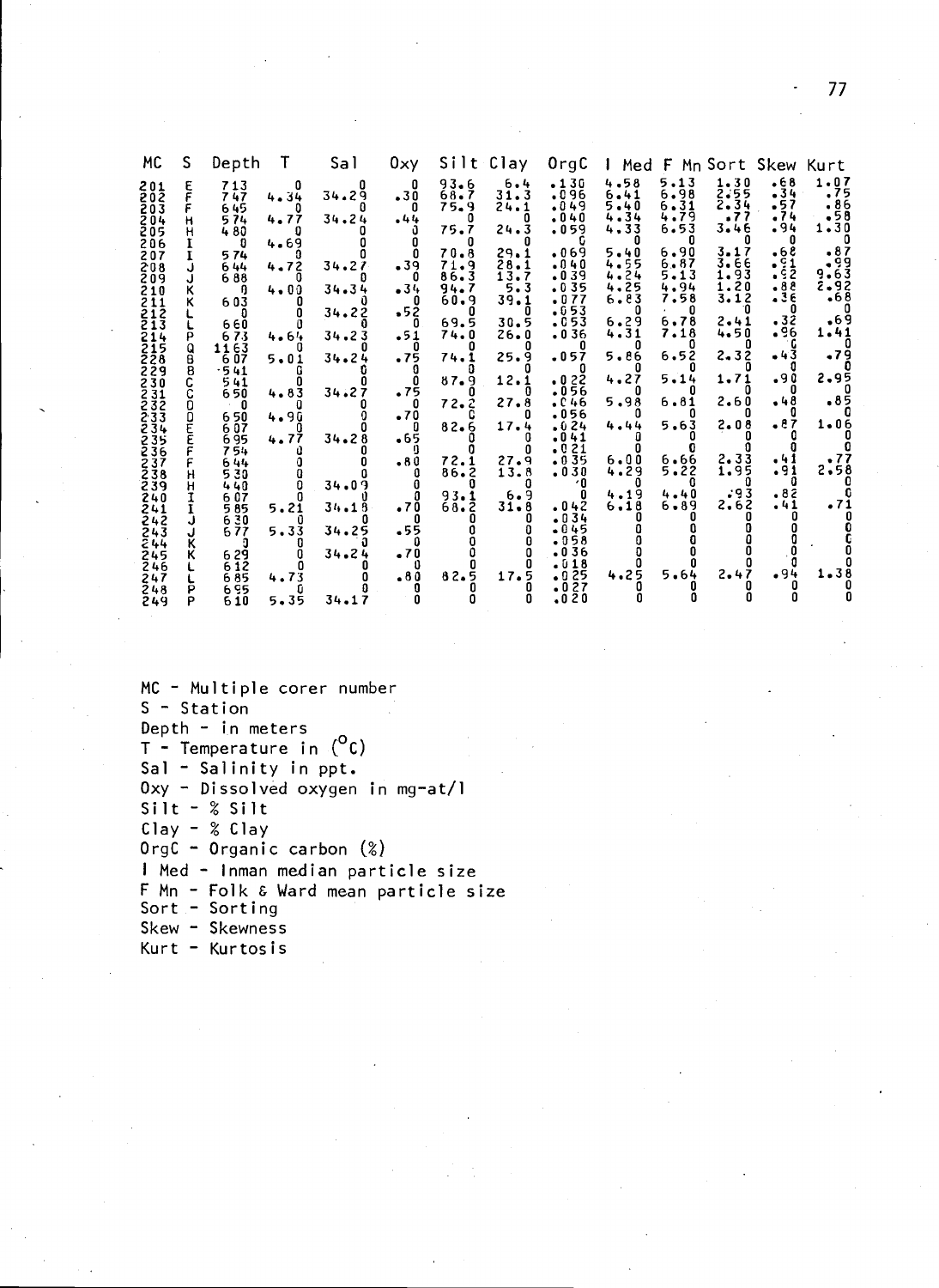Beam trawl catch results with associated environmental data.